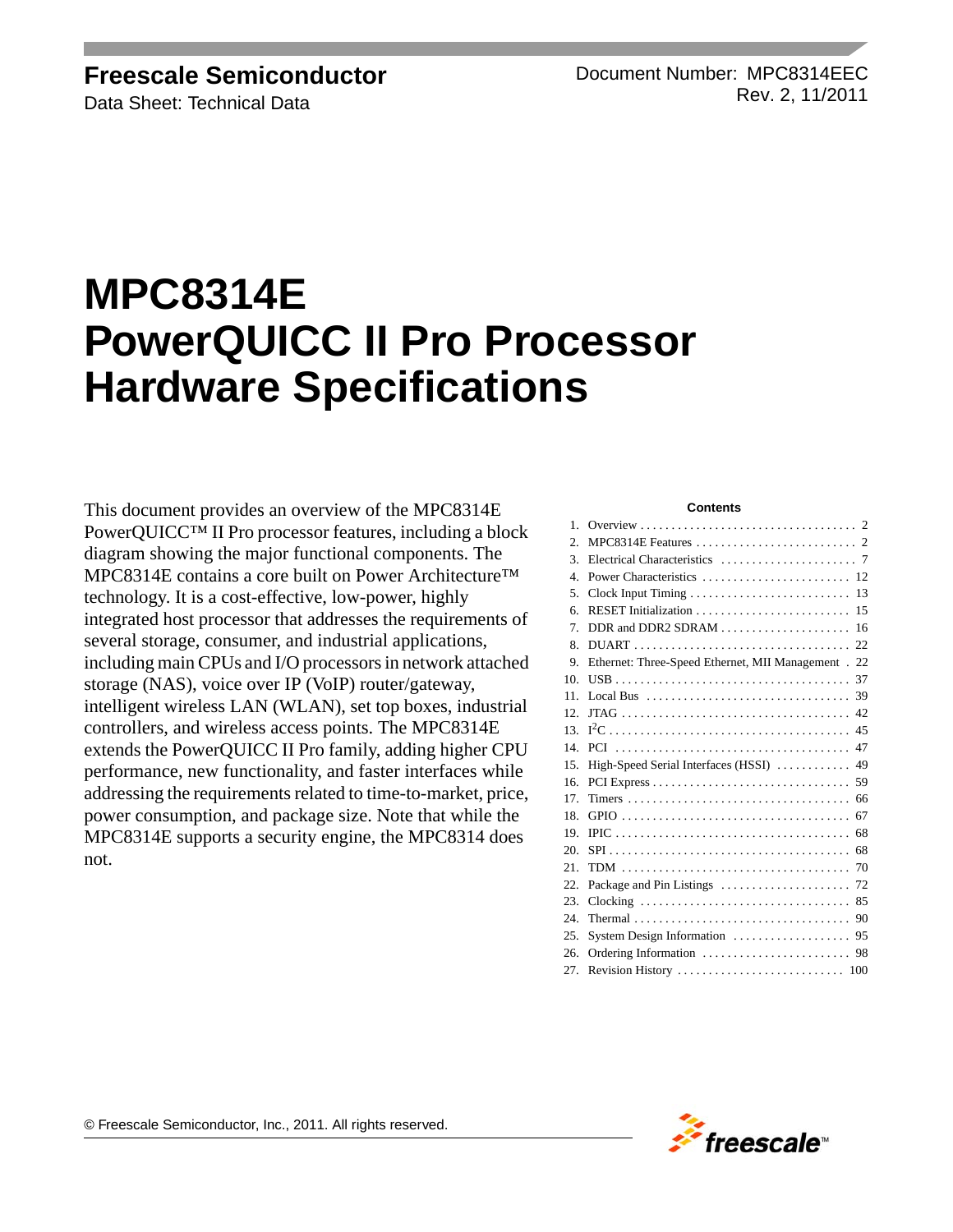# <span id="page-1-0"></span>**1 Overview**

The MPC8314E incorporates the e300c3 (MPC603e-based) core, which includes 16 Kbytes of L1 instruction and data caches, on-chip memory management units (MMUs), and floating-point support. In addition to the e300 core, the SoC platform includes features such as dual enhanced three-speed 10, 100, 1000 Mbps Ethernet controllers (eTSECs) with SGMII support, a 32- or 16-bit DDR1/DDR2 SDRAM memory controller, a security engine to accelerate control and data plane security protocols, and a high degree of software compatibility with previous-generation PowerQUICC processor-based designs for backward compatibility and easier software migration. The MPC8314E also offers peripheral interfaces such as a 32-bit PCI interface with up to 66 MHz operation, 16-bit enhanced local bus interface with up to 66 MHz operation, TDM interface, and USB 2.0 with an on-chip USB 2.0 PHY.

8314E offers additional high-speed interconnect support with dual single-lane PCI Express interfaces. When not used for PCI Express, the SerDes interface may be configured to support SGMII. The MPC8314E security engine (SEC 3.3) allows CPU-intensive cryptographic operations to be offloaded from the main CPU core. This figure shows a block diagram of the MPC8314E.



**Figure 1. MPC8314E Block Diagram**

# <span id="page-1-1"></span>**2 MPC8314E Features**

The following features are supported in the MPC8314E.

# **2.1 e300 Core**

The e300 core has the following features:

- Operates at up to 400 MHz
- 16-Kbyte instruction cache, 16-Kbyte data cache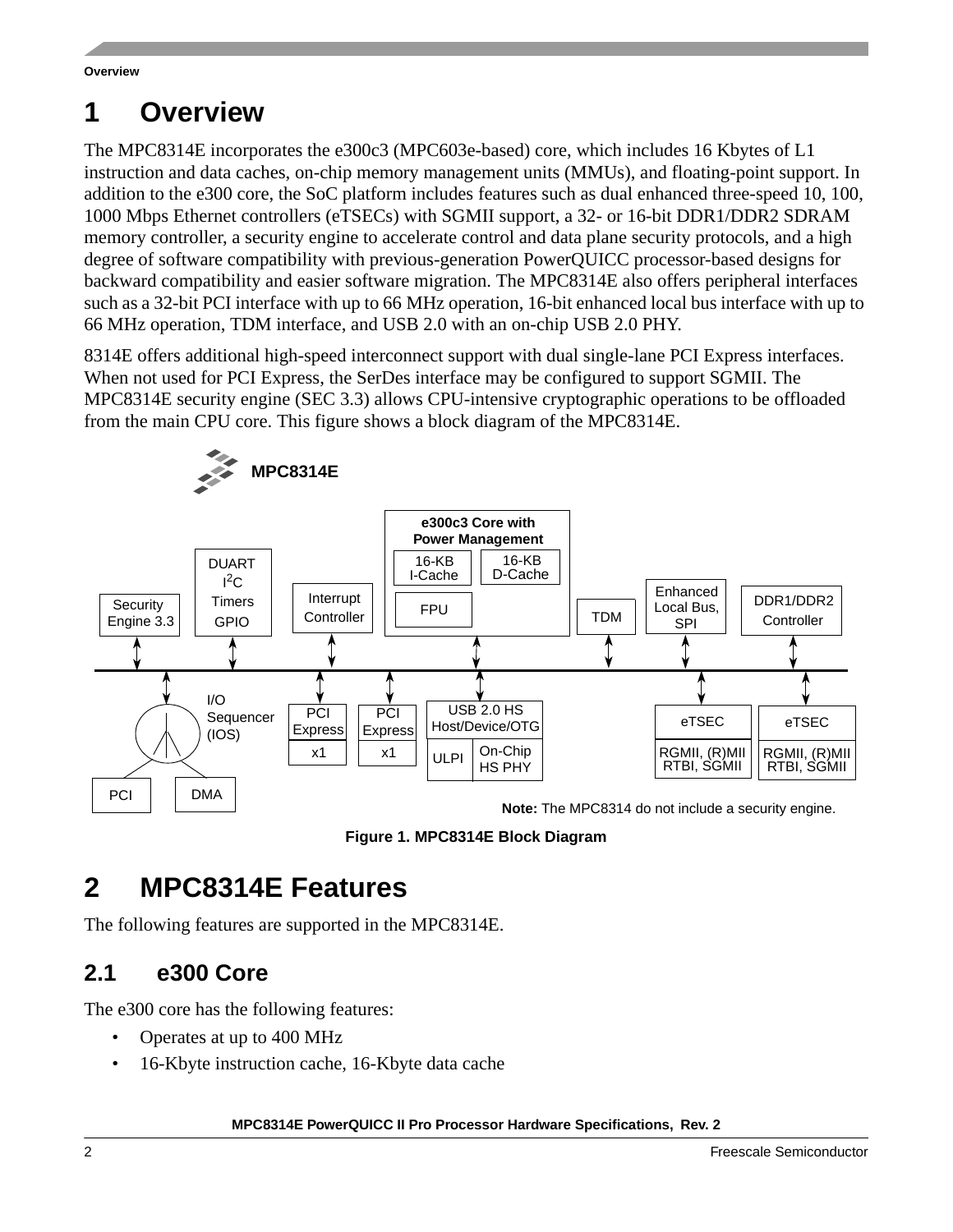- One floating point unit and two integer units
- Software-compatible with the Freescale processor families implementing the PowerPC Architecture
- Performance monitor

## **2.2 Serial Interfaces**

The following interfaces are supported in the MPC8314E.

- Two enhanced TSECs (eTSECs)
- Two Ethernet interfaces using one RGMII/MII/RMII/RTBI or SGMII (no GMII)
- Dual UART, one  $I^2C$ , and one SPI interface

# **2.3 Security Engine**

The security engine is optimized to handle all the algorithms associated with IPSec, 802.11i, and iSCSI. The security engine contains one crypto-channel, a controller, and a set of crypto execution units (EUs). The execution units are:

- Public key execution unit (PKEU)
	- RSA and Diffie-Hellman (to 4096 bits)
	- Programmable field size up to 2048 bits
	- Elliptic curve cryptography (1023 bits)
	- F2m and F(p) modes
	- Programmable field size up to 511 bits
- Data encryption standard execution unit (DEU)
	- DES, 3DES
	- Two key  $(K1, K2)$  or three key  $(K1, K2, K3)$
	- ECB, CBC, CFB-64 and OFB-64 modes for both DES and 3DES
- Advanced encryption standard unit (AESU)
	- Implements the Rinjdael symmetric key cipher
	- Key lengths of 128, 192, and 256 bits
	- ECB, CBC, CCM, CTR, GCM, CMAC, OFB, CFB, XCBC-MAC and LRW modes
	- XOR acceleration
- Message digest execution unit (MDEU)
	- SHA with 160-bit, 256-bit, 384-bit and 512-bit message digest
	- $-$  SHA-384/512
	- MD5 with 128-bit message digest
	- HMAC with either algorithm
- Random number generator (RNG)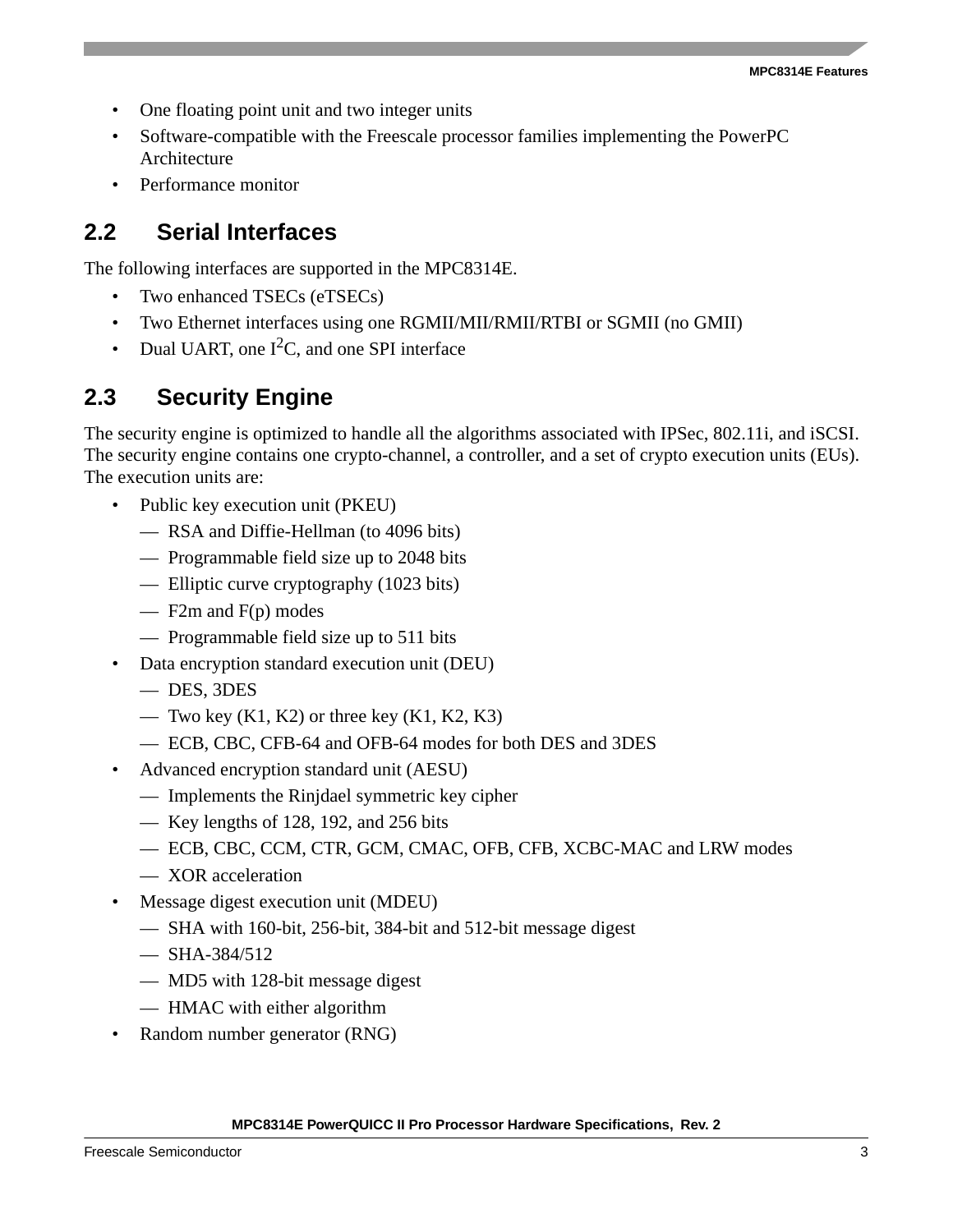#### **MPC8314E Features**

- Combines a True Random Number Generator (TRNG) and a NIST-approved Pseudo-Random Number Generator (PRNG) (as described in Annex C of FIPS140-2 and ANSI X9.62).
- Cyclical Redundancy Check Hardware Accelerator (CRCA)
	- Implements CRC32C as required for iSCSI header and payload checksums, CRC32 as required for IEEE 802 packets, as well as for programmable 32 bit CRC polynomials

# **2.4 DDR Memory Controller**

The DDR1/DDR2 memory controller includes the following features:

- Single 16- or 32-bit interface supporting both DDR1 and DDR2 SDRAM
- Support for up to 266 MHz data rate
- Support for two physical banks (chip selects), each bank independently addressable
- 64-Mbit to 2-Gbit (for DDR1) and to 4-Gbit (for DDR2) devices with x8/x16 data ports (no direct x4 support)
- Support for one 16-bit device or two 8-bit devices on a 16-bit bus or two 16-bit devices on a 32-bit bus
- Support for up to 16 simultaneous open pages
- Supports auto refresh
- On-the-fly power management using CKE
- 1.8-/2.5-V SSTL2 compatible I/O

## **2.5 PCI Controller**

The PCI controller includes the following features:

- Designed to comply with *PCI Local Bus Specification Revision 2.3*
- Single 32-bit data PCI interface operates at up to 66 MHz
- PCI 3.3-V compatible (not 5-V compatible)
- Support for host and agent modes
- On-chip arbitration, supporting three external masters on PCI
- Selectable hardware-enforced coherency

## **2.6 TDM Interface**

The TDM interface includes the following features:

- Independent receive and transmit with dedicated data, clock and frame sync line
- Separate or shared RCK and TCK whose source can be either internal or external
- Glueless interface to E1/T1 frames and MVIP, SCAS, and H.110 buses
- Up to 128 time slots, where each slot can be programmed to be active or inactive
- 8- or 16-bit word widths
- The TDM Transmitter Sync Signal (TFS), Transmitter Clock Signal (TCK) and Receiver Clock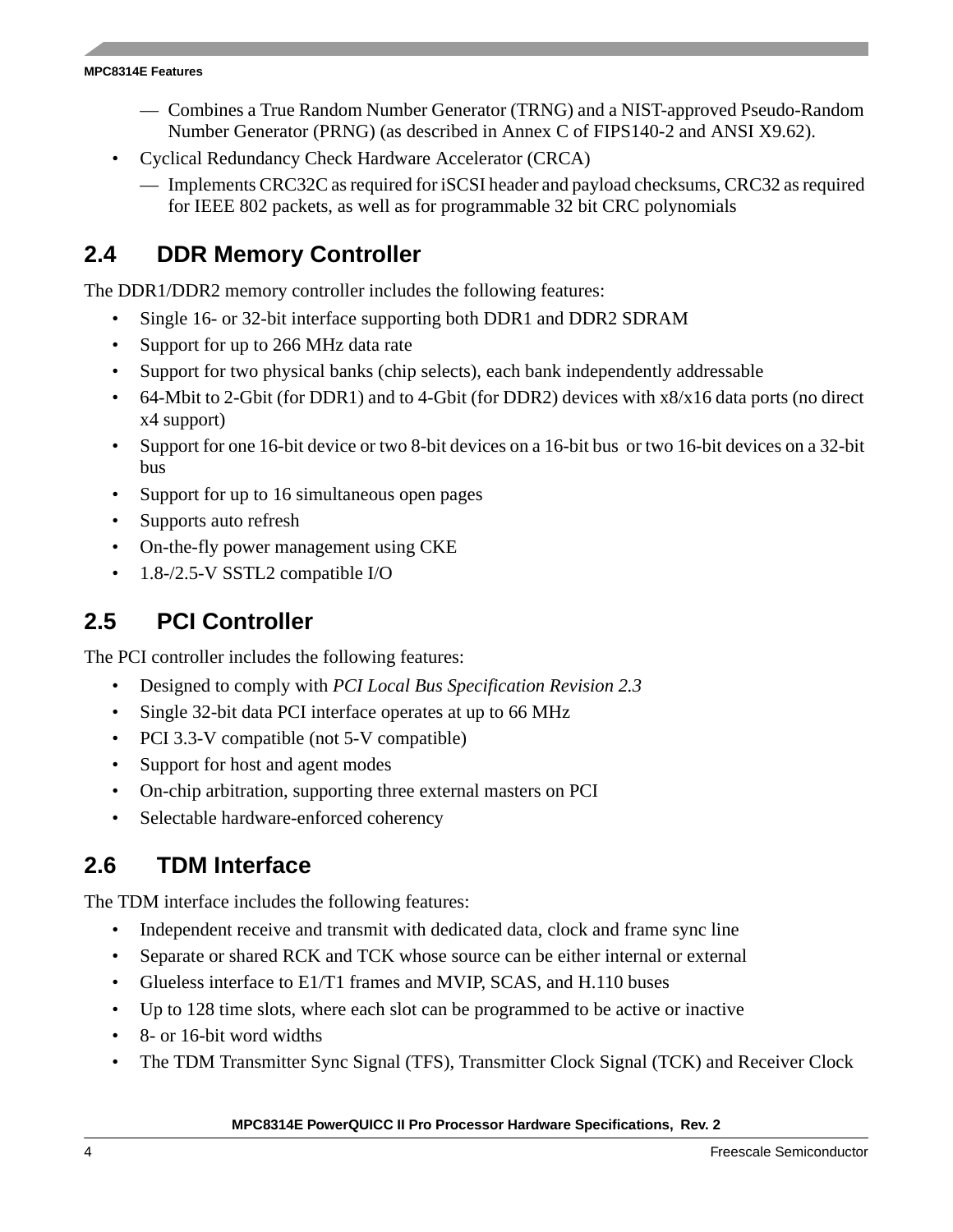- Signal (RCK) can be configured as either input or output
- Frame sync and data signals can be programmed to be sampled either on the rising edge or on the falling edge of the clock
- Frame sync can be programmed as active low or active high
- Selectable delay (0–3 bits) between the Frame Sync signal and the beginning of the frame
- MSB or LSB first support

# **2.7 USB Dual-Role Controller**

The USB controller includes the following features:

- Designed to comply with *USB Specification*, *Rev. 2.0*
- Supports operation as a stand-alone USB device
	- Supports one upstream facing port
	- Supports three programmable USB endpoints
- Supports operation as a stand-alone USB host controller
	- Supports USB root hub with one downstream-facing port
	- Enhanced host controller interface (EHCI) compatible
- Supports high-speed (480 Mbps), full-speed (12 Mbps), and low-speed (1.5 Mbps) operation. Low-speed operation is supported only in host mode.
- Supports UTMI+ low pin interface (ULPI) or on-chip USB-2.0 full-speed/high-speed PHY
- Supports USB on-the-go mode, which includes both device and host functionality, when using an external ULPI PHY

## **2.8 Dual PCI Express Interfaces**

The PCI Express interfaces have the following features:

- PCI Express 1.0a compatible
- x1 link width
- Selectable operation as root complex or endpoint
- Both 32- and 64-bit addressing
- 128-byte maximum payload size
- Support for MSI and INTx interrupt messages
- Virtual channel 0 only
- Selectable Traffic Class
- Full 64-bit decode with 32-bit wide windows
- Dedicated descriptor based DMA engine per interface with separate read and write channels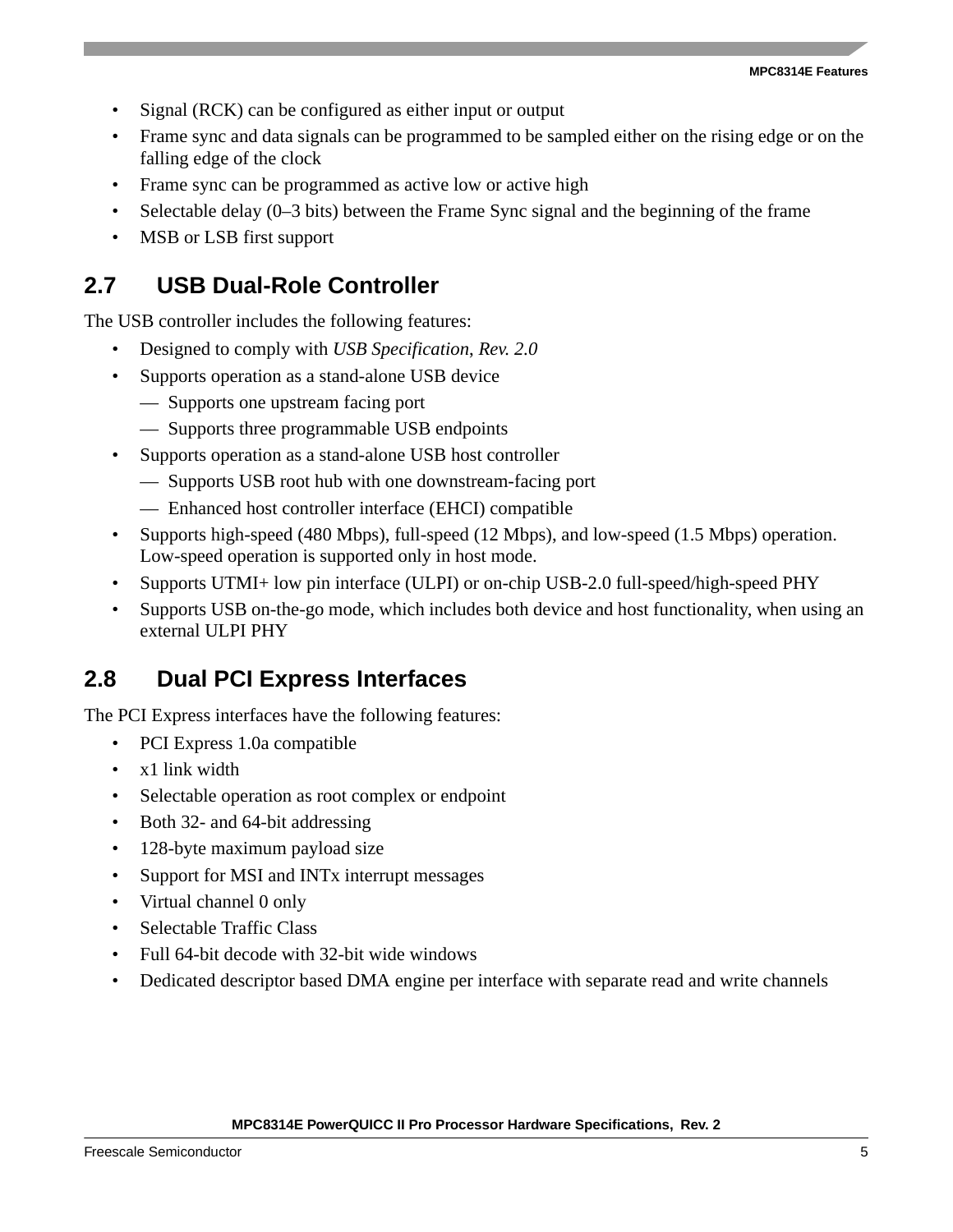# **2.9 Dual Enhanced Three-Speed Ethernet Controllers (eTSECs)**

The eTSECs include the following features:

- Two SGMII/RGMII/MII/RMII/RTBI interfaces
- Two controllers designed to comply with IEEE Std 802.3™, IEEE 802.3u™, IEEE 802.3x™, IEEE 802.3z™, IEEE 802.3au™, IEEE 802.3ab™, and IEEE Std 1588™
- Support for Wake-on-Magic Packet<sup>™</sup>, a method to bring the device from standby to full operating mode
- MII management interface for external PHY control and status.

# **2.10 Integrated Programmable Interrupt Controller (IPIC)**

The integrated programmable interrupt controller (IPIC) provides a flexible solution for general-purpose interrupt control. The IPIC programming model is compatible with the MPC8260 interrupt controller and supports external and internal discrete interrupt sources. Interrupts can also be redirected to an external interrupt controller.

# **2.11 Power Management Controller (PMC)**

The MPC8314E supports a range of power management states that significantly lower power consumption under the control of the power management controller. The PMC includes the following features:

- Provides power management when the device is used in both PCI host and agent modes
- PCI Power Management 1.2 D0, D1, D2, D3hot, and D3cold states
- PME generation in PCI agent mode, PME detection in PCI host mode
- Wake-up from Ethernet (magic packet), USB, GPIO, and PCI (PME input as host) while in the D1, D2 and D3hot states
- A new low-power standby power management state called D3warm
	- The PMC, one Ethernet port, and the GTM block remain powered via a split power supply controlled through an external power switch
	- Wake-up events include Ethernet (magic packet), GTM, GPIO, or IRQ inputs and cause the device to transition back to normal operation
	- PCI agent mode is not be supported in D3warm state
- PCI Express-based PME events are not supported

# **2.12 Serial Peripheral Interface (SPI)**

The serial peripheral interface (SPI) allows the MPC8314E to exchange data between other PowerQUICC family chips, Ethernet PHYs for configuration, and peripheral devices such as EEPROMs, real-time clocks, A/D converters, and ISDN devices.

The SPI is a full-duplex, synchronous, character-oriented channel that supports a four-wire interface (receive, transmit, clock, and slave select). The SPI block consists of transmitter and receiver sections, an independent baud-rate generator, and a control unit.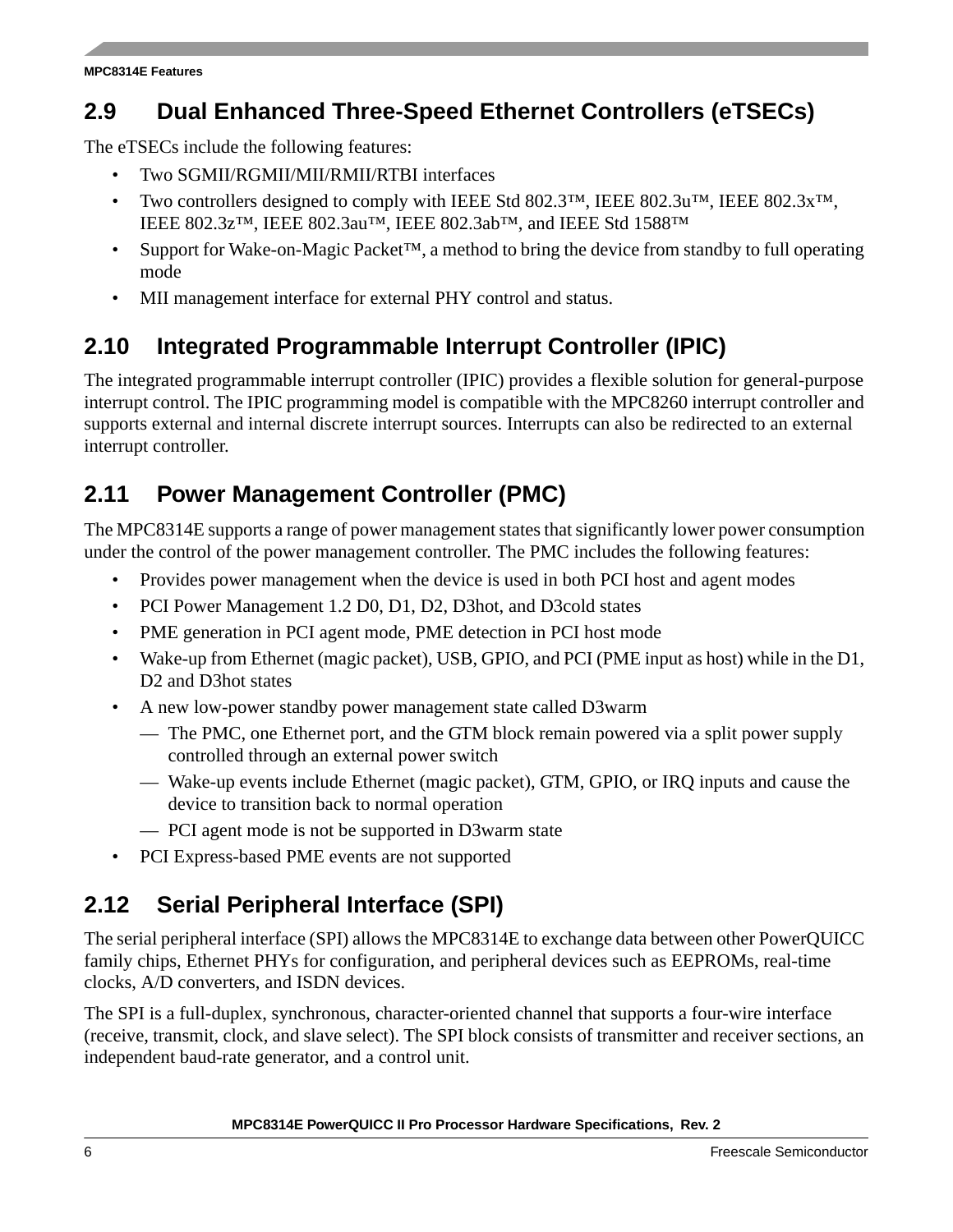# **2.13 DMA Controller, I2C, DUART, Enhanced Local Bus Controller (eLBC), and Timers**

The integrated four-channel DMA controller includes the following features:

- Allows chaining (both extended and direct) through local memory-mapped chain descriptors (accessible by local masters)
- Misaligned transfer capability for source/destination address
- Supports external DREQ, DACK and DONE signals

There is one  $I<sup>2</sup>C$  controller. This synchronous, multi-master buses can be connected to additional devices for expansion and system development.

The DUART supports full-duplex operation and is compatible with the PC16450 and PC16550 programming models. 16-byte FIFOs are supported for both the transmitter and the receiver.

The eLBC port allows connections with a wide variety of external DSPs and ASICs. Three separate state machines share the same external pins and can be programmed separately to access different types of devices. The general-purpose chip select machine (GPCM) controls accesses to asynchronous devices using a simple handshake protocol. The three user programmable machines (UPMs) can be programmed to interface to synchronous devices or custom ASIC interfaces. Each chip select can be configured so that the associated chip interface can be controlled by the GPCM or UPM controller. Both may exist in the same system. The local bus can operate at up to 66 MHz.

The system timers include the following features: periodic interrupt timer, real time clock, software watchdog timer, and two general-purpose timer blocks.

# <span id="page-6-0"></span>**3 Electrical Characteristics**

This section provides the AC and DC electrical specifications and thermal characteristics for the MPC8314E, which is currently targeted to these specifications. Some of these specifications are independent of the I/O cell, but they are included for complete reference. These are not purely I/O buffer design specifications.

## **3.1 Overall DC Electrical Characteristics**

This section covers the ratings, conditions, and other characteristics.

## **3.1.1 Absolute Maximum Ratings**

<span id="page-6-1"></span>This table provides the absolute maximum ratings.

| Table 1. Absolute Maximum Ratings <sup>1</sup> |  |  |  |
|------------------------------------------------|--|--|--|
|------------------------------------------------|--|--|--|

| <b>Characteristic</b>        | Symbol | <b>Max Value</b> | Unit | <b>Note</b> |
|------------------------------|--------|------------------|------|-------------|
| Core supply voltage          | VDD    | $-0.3$ to 1.26   |      |             |
| <b>PLL supply voltage</b>    | AVDD   | $-0.3$ to 1.26   |      |             |
| DDR1 DRAM I/O supply voltage | GVDD   | $-0.3$ to 2.7    |      |             |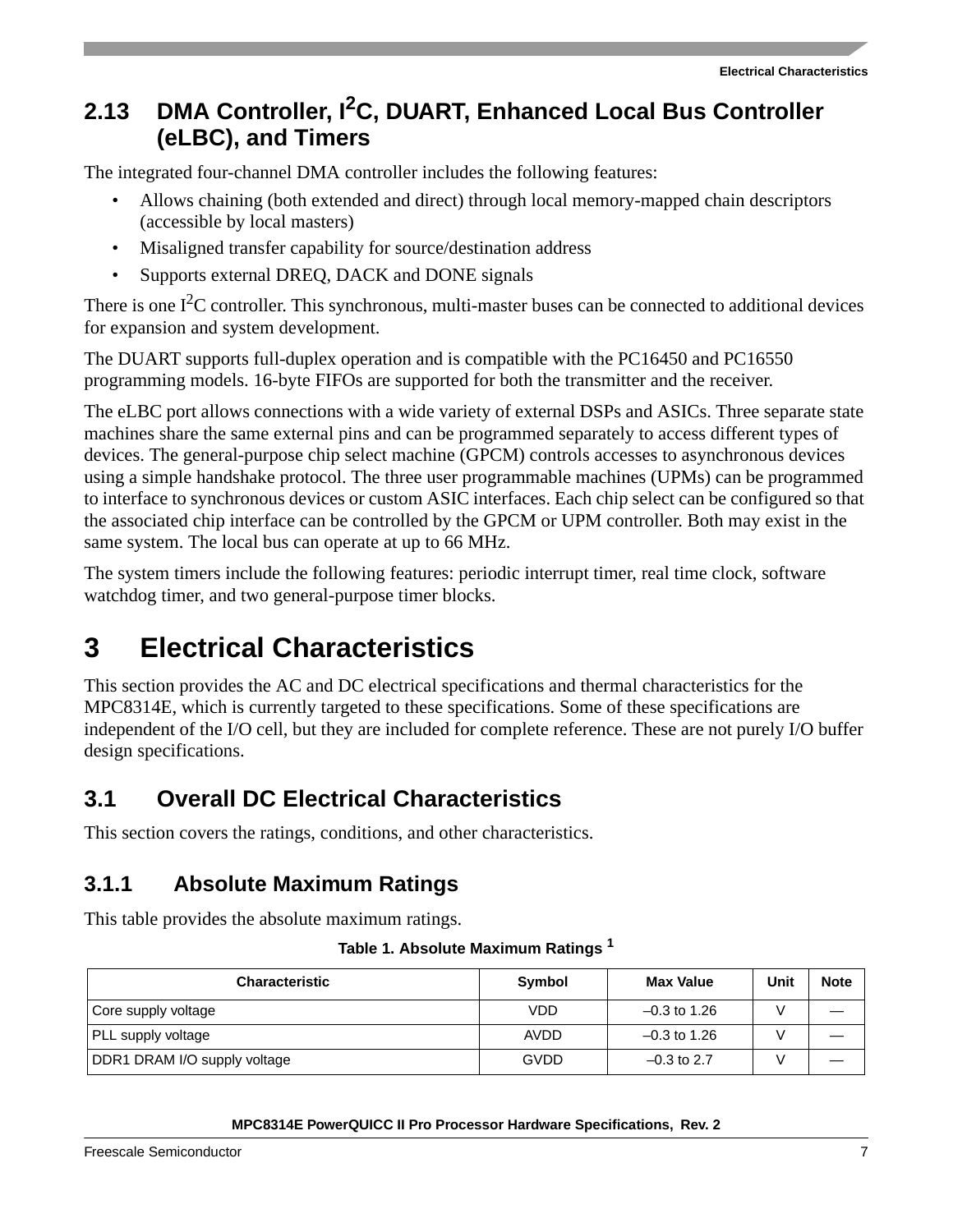|                              | <b>Characteristic</b>                                                                                                | Symbol                                         | <b>Max Value</b>                   | Unit        | <b>Note</b>    |
|------------------------------|----------------------------------------------------------------------------------------------------------------------|------------------------------------------------|------------------------------------|-------------|----------------|
| DDR2 DRAM I/O supply voltage |                                                                                                                      | <b>GVDD</b>                                    | $-0.3$ to 1.9                      | $\vee$      |                |
| JTAG I/O voltage             | PCI, local bus, DUART, system control and power<br>management, I <sup>2</sup> C, Ethernet management, 1588 timer and | <b>NVDD</b><br>$-0.3$ to 3.6                   |                                    | $\vee$      | $\overline{7}$ |
| USB, and eTSEC I/O voltage   |                                                                                                                      | <b>LVDD</b>                                    | $-0.3$ to 2.75 or<br>$-0.3$ to 3.6 |             | 6, 8           |
| PHY voltage                  | <b>USB PHY</b>                                                                                                       | USB_PLL_PWR1                                   | $-0.3$ to 1.26                     | $\vee$      |                |
|                              |                                                                                                                      | USB_PLL_PWR3,<br>USB_VDDA_BIAS,<br><b>VDDA</b> | $-0.3$ to 3.6                      | $\vee$      |                |
|                              | <b>SERDES PHY</b>                                                                                                    | XCOREVDD,<br>XPADVDD.<br><b>SDAVDD</b>         | $-0.3$ to 1.26                     | $\vee$      |                |
| Input voltage                | DDR DRAM signals                                                                                                     | $MV_{IN}$                                      | $-0.3$ to (GVDD + 0.3)             | $\vee$      | 2, 4           |
|                              | DDR DRAM reference                                                                                                   | <b>MVREF</b>                                   | $-0.3$ to (GVDD + 0.3)             | V           | 2, 4           |
|                              | eTSEC signals                                                                                                        | $LV_{IN}$                                      | $-0.3$ to (LVDD + 0.3)             | $\vee$      | 3, 4           |
|                              | Local bus, DUART, SYS_CLK_IN, system<br>control and power management, $I^2C$ , and<br>JTAG signals                   | $N V_{IN}$                                     | $-0.3$ to (NVDD + 0.3)             | V           | 3, 4           |
|                              | <b>PCI</b>                                                                                                           | $N V_{IN}$                                     | $-0.3$ to (NVDD + 0.3)             | $\vee$      | 5              |
| Storage temperature range    |                                                                                                                      | T <sub>STG</sub>                               | $-55$ to $150$                     | $^{\circ}C$ |                |

## **Table 1. Absolute Maximum Ratings 1 (continued)**

**Note:** 

1. Functional and tested operating conditions are given in [Table 2](#page-8-0). Absolute maximum ratings are stress ratings only, and functional operation at the maximums is not guaranteed. Stresses beyond those listed may affect device reliability or cause permanent damage to the device.

- 2. **Caution:** MV<sub>IN</sub> must not exceed GVDD by more than 0.3 V. This limit may be exceeded for a maximum of 20 ms during power-on reset and power-down sequences.
- 3. **Caution:** (N,L)V<sub>IN</sub> must not exceed (N,L)VDD by more than 0.3 V. This limit may be exceeded for a maximum of 20 ms during power-on reset and power-down sequences.
- 4.  $(M,N,L)V_{IN}$  and MVREF may overshoot/undershoot to a voltage and for a maximum duration as shown in [Figure 2.](#page-9-0)
- 5. NV<sub>IN</sub> on the PCI interface may overshoot/undershoot according to the PCI Electrical Specification for 3.3-V operation, as shown in [Figure 2.](#page-9-0)
- 6. The max value of supply voltage should be selected based on the RGMII mode.
- 7. NVDD means NVDD1\_OFF, NVDD1\_ON, NVDD2\_OFF, NVDD2\_ON, NVDD3\_OFF, NVDD4\_OFF
- 8. LVDD means LVDD1\_OFF and LVDD2\_ON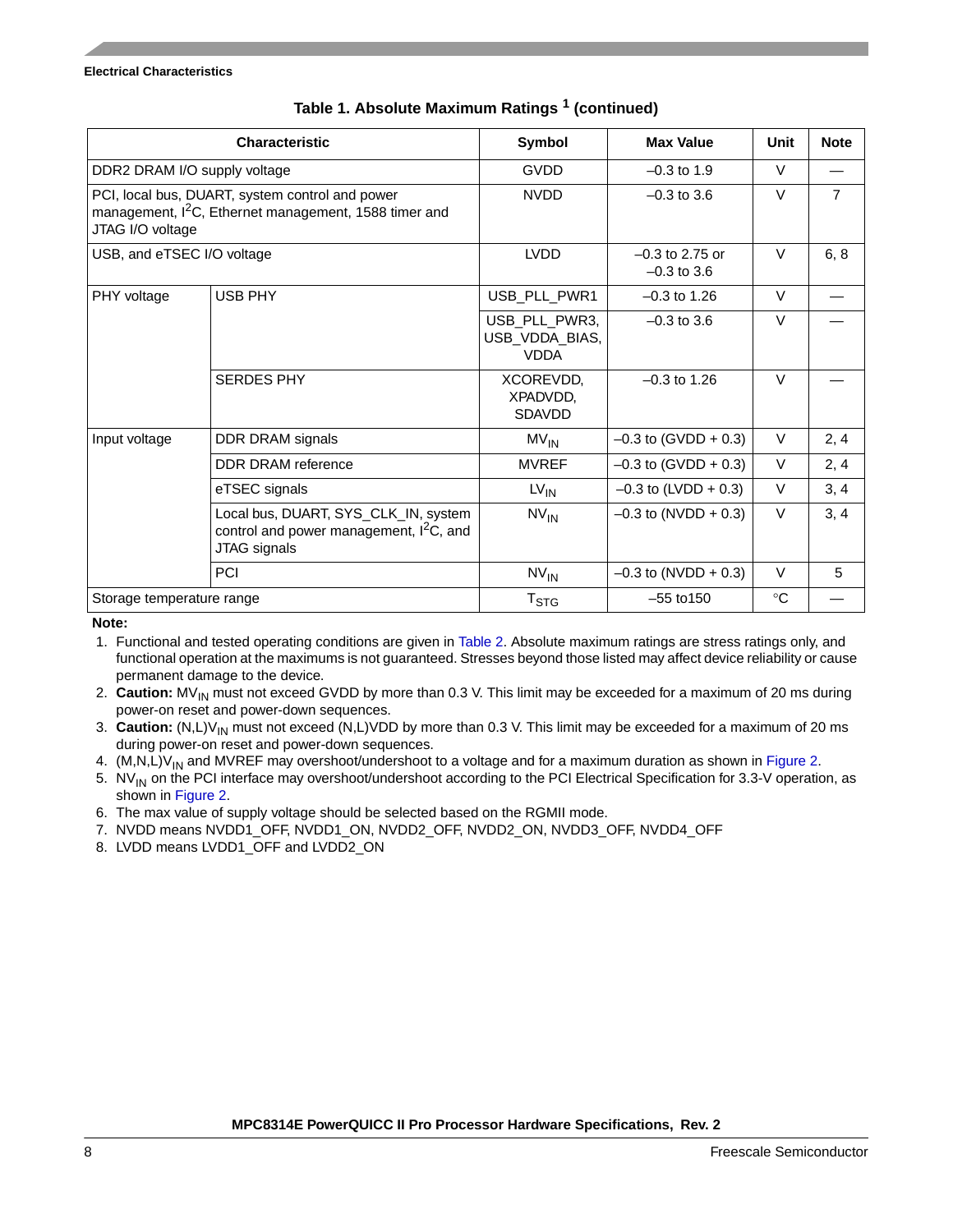**Electrical Characteristics**

# **3.1.2 Power Supply Voltage Specification**

This table provides the recommended operating conditions for theMPC8314E. Note that the values in this table are the recommended and tested operating conditions. Proper device operation outside of these conditions is not guaranteed.

<span id="page-8-0"></span>

| Characteristic                                                | Symbol            | Recommended<br>Value <sup>1</sup>    | <b>Unit</b>     | <b>Status in D3</b><br>Warm mode | <b>Note</b>    |
|---------------------------------------------------------------|-------------------|--------------------------------------|-----------------|----------------------------------|----------------|
| SerDes internal digital power                                 | <b>XCOREVDD</b>   | $1.0 \pm 50$ mv                      | $\vee$          | Switched Off                     |                |
| SerDes internal digital power                                 | <b>XCOREVSS</b>   | 0.0                                  | $\vee$          |                                  |                |
| SerDes I/O digital power                                      | <b>XPADVDD</b>    | $1.0 \pm 50$ mv                      | V               | Switched Off                     |                |
| SerDes I/O digital power                                      | <b>XPADVSS</b>    | 0.0                                  | $\vee$          |                                  |                |
| SerDes analog power for PLL                                   | <b>SDAVDD</b>     | $1.0 \pm 50$ mv                      | $\vee$          | Switched Off                     |                |
| SerDes analog power for PLL                                   | <b>SDAVSS</b>     | 0.0                                  | $\vee$          |                                  |                |
| Dedicated 3.3 V analog power for USB PLL                      | USB_PLL_PWR3      | $3.3 \pm 165$ mv                     | $\vee$          | Switched Off                     |                |
| Dedicated 1.0 Vanalog power for USB PLL                       | USB_PLL_PWR1      | $1.0 \pm 50$ mv                      | $\vee$          | Switched Off                     |                |
| Dedicated analog ground for USB PLL                           | USB_PLL_GND       | 0.0                                  | $\vee$          |                                  |                |
| Dedicated USB power for USB bias circuit                      | USB_VDDA_BIAS     | $3.3 \pm 300$ mv                     | V               | Switched Off                     |                |
| Dedicated USB ground for USB bias circuit                     | USB_VSSA_BIAS     | 0.0                                  | $\vee$          |                                  |                |
| Dedicated power for USB transceiver                           | USB_VDDA          | $3.3 \pm 300$ mv                     | $\vee$          | Switched Off                     |                |
| Dedicated ground for USB transceiver                          | USB_VSSA          | 0.0                                  | $\vee$          |                                  |                |
| Core supply voltage                                           | <b>VDD</b>        | $1.0 \pm 50$ mv                      | $\vee$          | Switched Off                     |                |
| Core supply voltage                                           | <b>VDDC</b>       | $1.0 \pm 50$ mv                      | V               | Switched On                      |                |
| Analog power for e300 core APLL                               | AVDD1             | $1.0 \pm 50$ mv                      | $\vee$          | Switched Off                     | 6              |
| Analog power for system APLL                                  | AVDD <sub>2</sub> | $1.0 \pm 50$ mv                      | $\vee$          | Switched On                      | 6              |
| DDR and DDR2 DRAM I/O voltage                                 | <b>GVDD</b>       | $2.5 \pm 200$ mv<br>$1.8 \pm 100$ mv | V               | Switched Off                     |                |
| Differential reference voltage for DDR and DDR2<br>controller | <b>MVREF</b>      | GVDD /2                              | $\vee$          | Switched Off                     |                |
| Standard I/O voltage                                          | NVDD1_ON          | $3.3 \pm 300$ mv                     | $\vee$          | Switched On                      | 1              |
| Standard I/O voltage                                          | NVDD2_ON          | $3.3 \pm 300$ mv                     | V               | Switched On                      | 1              |
| Standard I/O voltage                                          | NVDD1_OFF         | $3.3 \pm 300$ mv                     | $\vee$          | Switched Off                     | $\overline{c}$ |
| Standard I/O voltage                                          | NVDD2_OFF         | $3.3 \pm 300$ mv                     | $\vee$          | Switched Off                     | $\overline{c}$ |
| Standard I/O voltage                                          | NVDD3_OFF         | $3.3 \pm 300$ mv                     | V               | Switched Off                     | 2              |
| Standard I/O voltage                                          | NVDD4_OFF         | $3.3 \pm 300$ mv                     | V               | Switched Off                     | $\overline{2}$ |
| eTSEC/USBdr I/O supply                                        | LVDD1_OFF         | $2.5 \pm 125$ mv<br>$3.3 \pm 300$ mv | V               | Switched Off                     |                |
| eTSEC I/O supply                                              | LVDD2_ON          | $2.5 \pm 125$ mv<br>$3.3 \pm 300$ mv | $\mathsf{V}$    | Switched On                      |                |
| Analog and digital ground                                     | <b>VSS</b>        | 0.0                                  | $\vee$          |                                  |                |
| Junction temperature range                                    | $T_A/T_J$         | 0 to 105                             | $\rm ^{\circ}C$ |                                  | 3              |

**Table 2. Recommended Operating Conditions**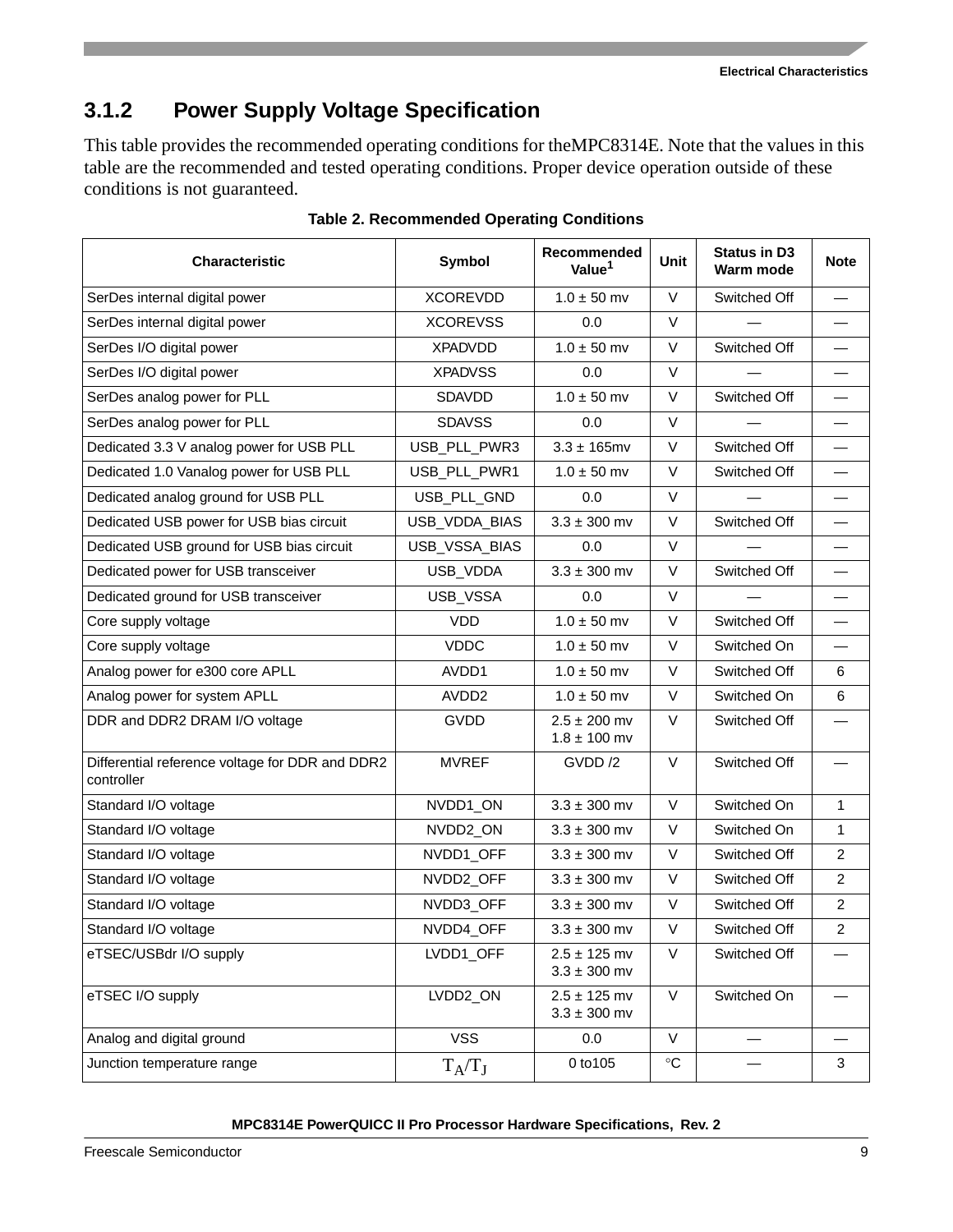**Table 2. Recommended Operating Conditions (continued)**

|--|

**Note:** 

- 1. The NVDDx\_ON are static power supplies and can be connected together.
- 2. The NVDDx\_OFF are switchable power supplies and can be connected together.
- 3. Minimum Temperature is specified with  $T_A$ ; maximum temperature is specified with  $T_A$ .
- 4. All Power rails must be connected and power applied to the MPC8314 even if the IP interfaces are not used.
- 5. All I/O pins should be interfaced with peripherals operating at same voltage level.
- 6. This voltage is the input to the filter discussed in [Section 25.2, "PLL Power Supply Filtering](#page-94-1)" and not necessarily the voltage at the AVDD pin.
- 7. All 1V power supplies should be derived from the same source.

This figure shows the undershoot and overshoot voltages at the interfaces of the MPC8314E.



**Figure 2. Overshoot/Undershoot Voltage for GVDD/NVDD/LVDD**

## <span id="page-9-0"></span>**3.1.3 Output Driver Characteristics**

This table provides information on the characteristics of the output driver strengths. The values are preliminary estimates.

| <b>Driver Type</b>                    | Output<br>Impedance $(\Omega)$ | <b>Supply</b><br>Voltage |
|---------------------------------------|--------------------------------|--------------------------|
| Local bus interface utilities signals | 42                             | $NVDD = 3.3 V$           |
| PCI signals                           | 25                             |                          |
| DDR signal <sup>1</sup>               | 18                             | $GVDD = 2.5 V$           |
| DDR2 signal 1                         | 18                             | $GVDD = 1.8 V$           |

**Table 3. Output Drive Capability**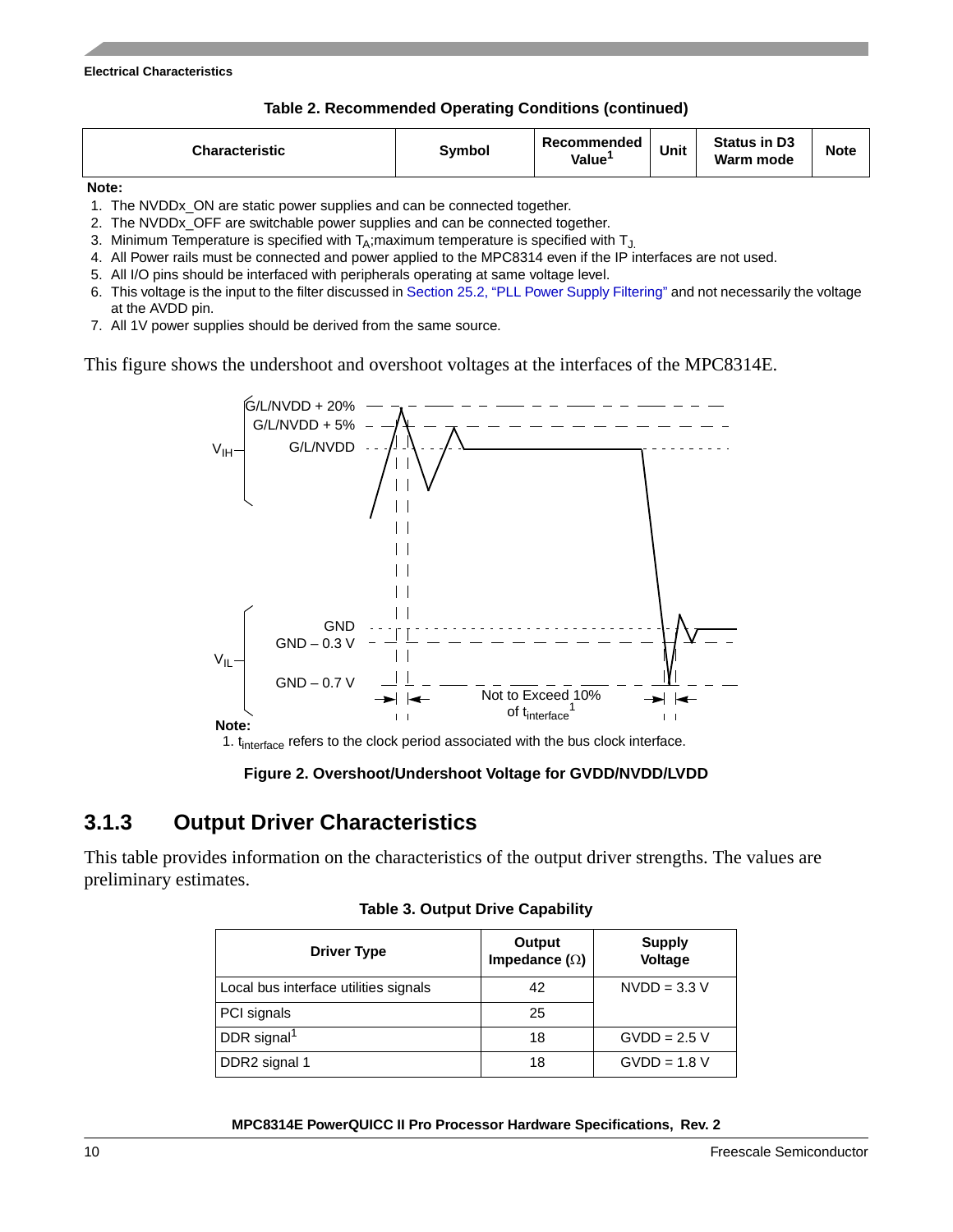| <b>Driver Type</b>                                 | Output<br>Impedance $(\Omega)$ | <b>Supply</b><br>Voltage |
|----------------------------------------------------|--------------------------------|--------------------------|
| DUART, system control, I <sup>2</sup> C, JTAG, SPI | 42                             | $NVDD = 3.3 V$           |
| GPIO signals                                       | 42                             | $NVDD = 3.3 V$           |
| eTSEC                                              | 42                             | $LVDD = 3.3 V / 2.5 V$   |

 $1$  Output Impedance can also be adjusted through configurable options in DDR Control Driver Register (DDRCDR). See the *MPC8315E PowerQUICC II Pro Integrated Host Processor Family Reference Manual*.

## **3.2 Power Sequencing**

The MPC8314E does not require the core supply voltage (VDD and VDDC) and I/O supply voltages (GVDD, LVDDx\_ON, LVDDx\_OFF, NVDDx\_ON and NVDDx\_OFF) to be applied in any particular order. During the power ramp up, before the power supplies are stable, if the I/O voltages are supplied before the core voltage, there may be a period of time when all input and output pins be actively driven and cause contention and/or excessive current. In order to avoid actively driving the I/O pins and to eliminate excessive current draw, apply the continuous core voltage (VDDC) before the continuous I/O voltages (LVDDx\_ON and NVDDx\_ON) and switchable core voltage (VDD) before the switchable I/O voltages (GVDD, LVDDx\_OFF, and NVDDx\_OFF). PORESET should be asserted before the continuous power supplies fully ramp up. In the case where the core voltage is applied first, the core voltage supply must rise to 90% of its nominal value before the I/O supplies reach 0.7 V, see [Figure 3](#page-10-0). Once all the power supplies are stable, wait for a minimum of 32 clock cycles before negating PORESET.

The I/O power supply ramp-up slew rate should be slower than  $4V/100 \mu s$ , this requirement is for ESD circuit.

This figure shows the power-up sequencing for switchable and continuous supplies.



## **Figure 3. Power-Up Sequencing**

<span id="page-10-0"></span>When switching from normal mode to D3 warm (standby) mode, first turn off the switchable I/O voltage supply and then turn off the switchable core voltage supply. Similarly, when switching from D3 warm (standby) mode to normal mode, first turn on the switchable core voltage supply and then turn on the switchable I/O voltage supply.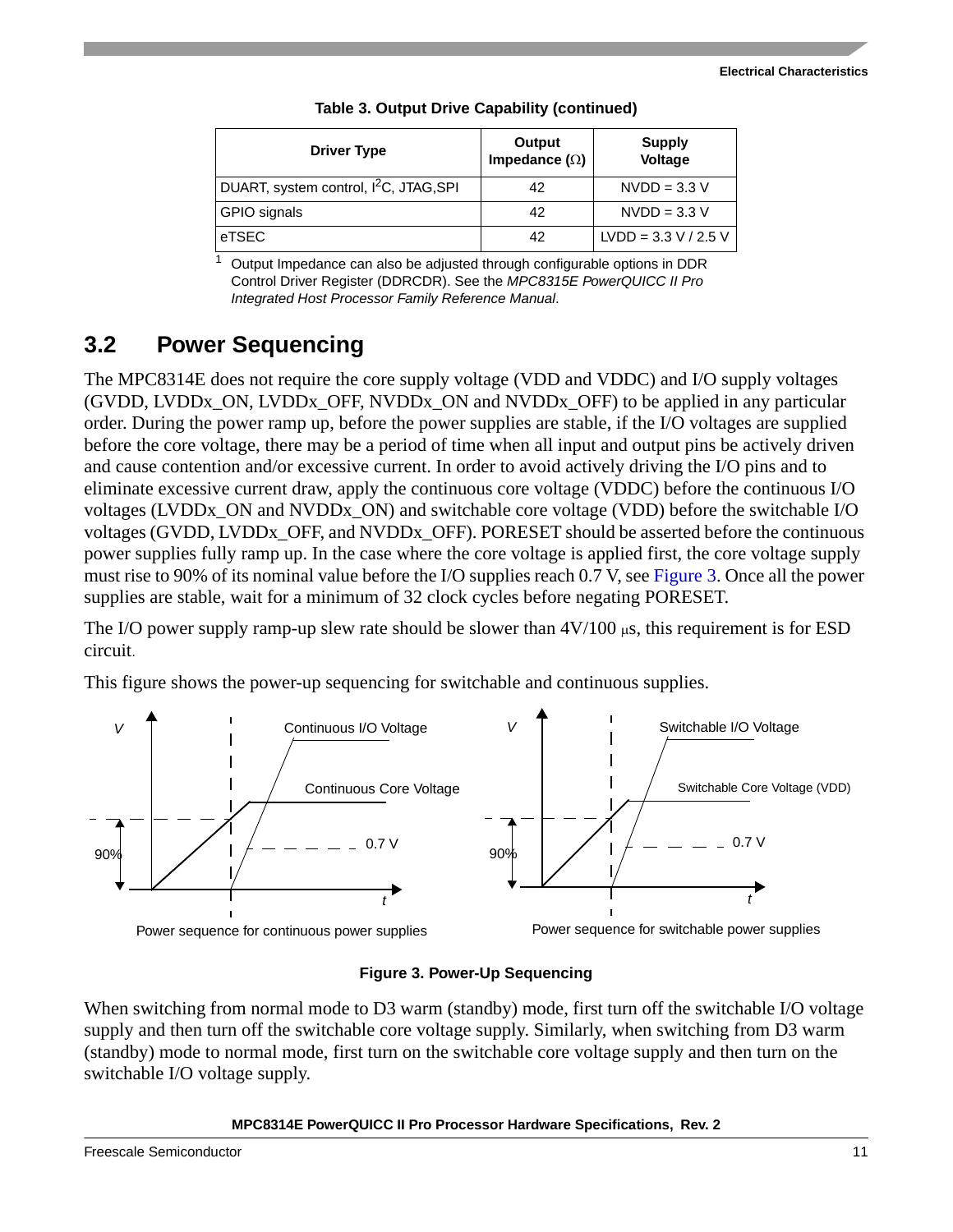## **CAUTION**

When the device is in D3 warm (standby) mode, all external voltage supplies applied to any I/O pins, with the exception of wake-up pins, must be turned off. Applying supplied external voltage to any I/O pins, except the wake up pins, while the device is in D3 warm standby mode may cause permanent damage to the device.

An example of the power-up sequence is shown in [Figure 4](#page-11-1) when implemented along with low power D3 warm mode.



**Figure 4. Power Up Sequencing Example with Low power D3 Warm Mode**

# <span id="page-11-1"></span><span id="page-11-0"></span>**4 Power Characteristics**

(Does not include I/O power dissipation)

This table shows the estimated typical power dissipation for this family of devices.

## **Table 4. MPC8314E Power Dissipation**

| <b>Core Frequency (MHz)</b> | <b>CSB Frequency (MHz)</b> | Typical 1,3 | Maximum $1,2$ | Unit |
|-----------------------------|----------------------------|-------------|---------------|------|
| 266                         | 133                        | 1.116       | 1.646         | W    |
| 333                         | 133                        | 1.142       | 1.665         | W    |
| 400                         | 133                        | 1.167       | 1.690         | W    |

**Note:** 

1. The values do not include I/O supply power, but do include core, AVDD, USB PLL, and digital SerDes power.

2. Maximum power is based on a voltage of V<sub>dd</sub> = 1.05V, a junction temperature of T<sub>j</sub> = 105°C, and an artificial smoker test.

3. Typical power is based on a voltage of  $V_{dd} = 1.05V$ , and an artificial smoker test running at room temperature.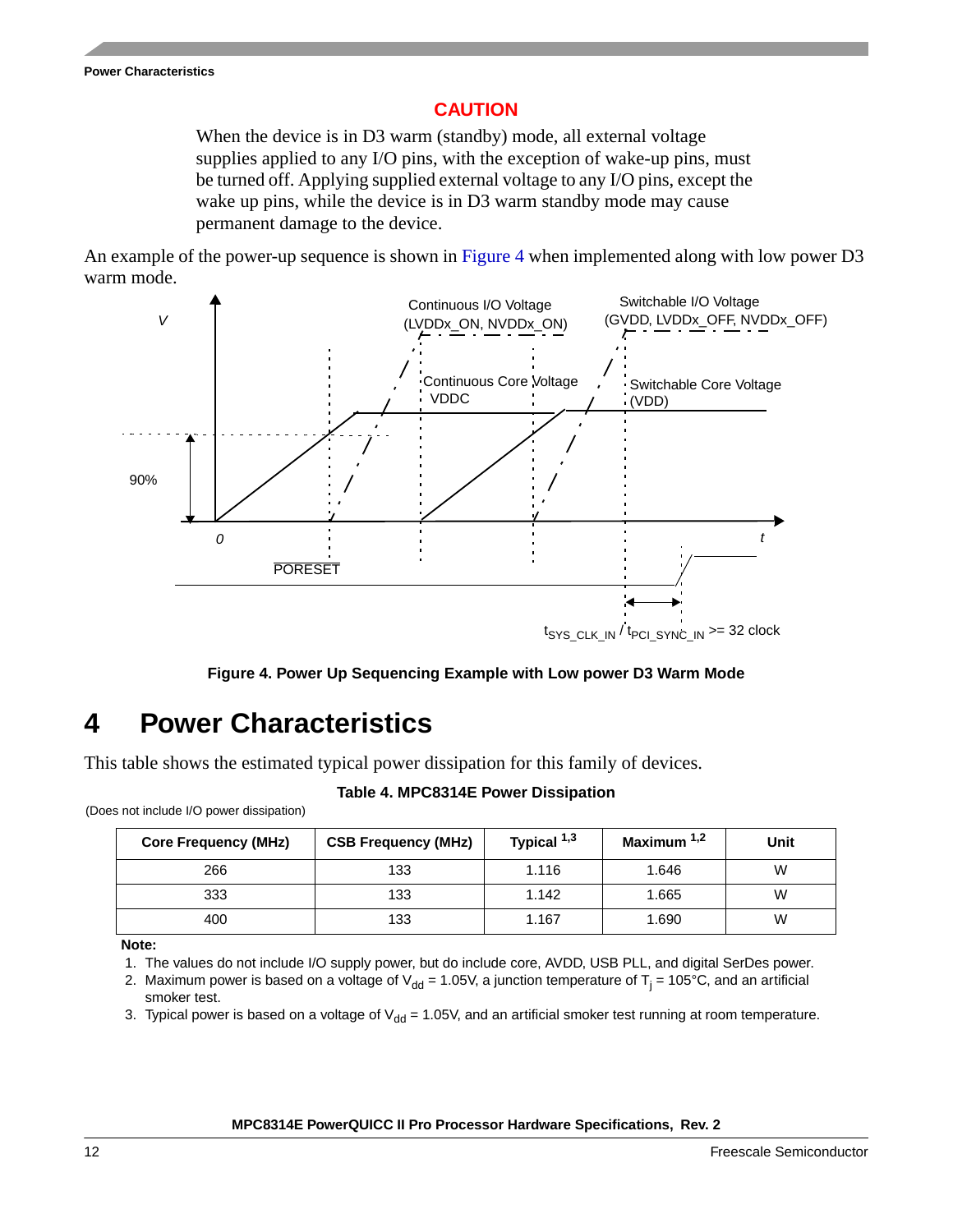This table shows the estimated typical I/O power dissipation for this family of devices.

| Interface                                                  | Frequency                  | GV <sub>DD</sub><br>(1.8 V) | GV <sub>DD</sub><br>(2.5 V) | $N V_{DD}$<br>(3.3 V)    | LVDD1_OFF/<br>LVDD2_ON<br>(3.3V) | LVDD <sub>2</sub><br>ON<br>(3.3V) | VDD33PLL,<br>VDD33ANA<br>(3.3V) | SATA_VDD,<br>VDD1IO,<br><b>VDD1ANA</b><br>(1.0V) | <b>XCOREVDD,</b><br>XPADVDD,<br><b>SDAVDD</b><br>(1.0V) | Unit |
|------------------------------------------------------------|----------------------------|-----------------------------|-----------------------------|--------------------------|----------------------------------|-----------------------------------|---------------------------------|--------------------------------------------------|---------------------------------------------------------|------|
| DDR 1<br>$Rs = 22\Omega$                                   | 266MHz,<br>32 bits         |                             | 0.323                       |                          |                                  |                                   |                                 |                                                  |                                                         | W    |
| $Rt = 50\Omega$                                            | 200MHz,<br>32 bits         |                             | 0.291                       |                          |                                  |                                   |                                 |                                                  |                                                         | W    |
| DDR 2<br>$Rs = 22Ω$                                        | 266MHz,<br>32 bits         | 0.246                       | $\overline{\phantom{0}}$    |                          |                                  |                                   |                                 |                                                  |                                                         | W    |
| $Rt = 75\Omega$                                            | 200MHz,<br>32bits          | 0.225                       |                             |                          |                                  |                                   |                                 |                                                  |                                                         | W    |
| PCI I/O                                                    | 33 MHz                     |                             | $\overline{\phantom{0}}$    | 0.120                    | $\overline{\phantom{0}}$         |                                   |                                 | —                                                | —                                                       | W    |
| $load = 50pF$                                              | 66 MHz                     | $\overline{\phantom{0}}$    | $\overline{\phantom{0}}$    | 0.249                    | —                                |                                   | $\overline{\phantom{0}}$        |                                                  |                                                         | W    |
| Local bus I/O                                              | 66 MHz                     |                             |                             |                          |                                  | 0.056                             |                                 |                                                  |                                                         | W    |
| $load = 20pF$                                              | 50 MHz                     | $\overline{\phantom{0}}$    | $\overline{\phantom{0}}$    |                          | $\overline{\phantom{0}}$         | 0.040                             | $\overline{\phantom{0}}$        | $\overline{\phantom{0}}$                         | $\overline{\phantom{0}}$                                | W    |
| eTSEC I/O                                                  | MII, 25MHz                 | $\overline{\phantom{0}}$    | $\overline{\phantom{0}}$    | $\overline{\phantom{0}}$ | 0.008                            |                                   |                                 |                                                  |                                                         | W    |
| $load = 20pF$<br>Multiple by<br>number of<br>interface     | RGMII,<br>125MHz<br>(3.3V) |                             |                             |                          | 0.078                            |                                   |                                 |                                                  |                                                         | W    |
| used                                                       | RGMII,<br>125MHz<br>(2.5V) |                             |                             |                          | 0.044                            |                                   |                                 |                                                  |                                                         | W    |
| <b>USBDR</b><br>Controller<br>(ULPI mode)<br>$load = 20pF$ | 60 MHz                     |                             |                             |                          | 0.078                            |                                   |                                 |                                                  |                                                         | W    |
| USBDR+<br>Internal PHY<br>(UTMI mode)                      | 480 MHz                    |                             |                             |                          | 0.274                            |                                   |                                 |                                                  |                                                         | W    |
| <b>PCI Express</b><br>two x1lane                           | 2.5 GHz                    |                             |                             |                          |                                  |                                   |                                 |                                                  | 0.190                                                   | W    |
| Other I/O                                                  |                            |                             |                             | 0.015                    |                                  |                                   |                                 |                                                  |                                                         | W    |

## **Table 5. MPC8314E Power Dissipation**

# <span id="page-12-0"></span>**5 Clock Input Timing**

This section provides the clock input DC and AC electrical characteristics for the MPC8314E.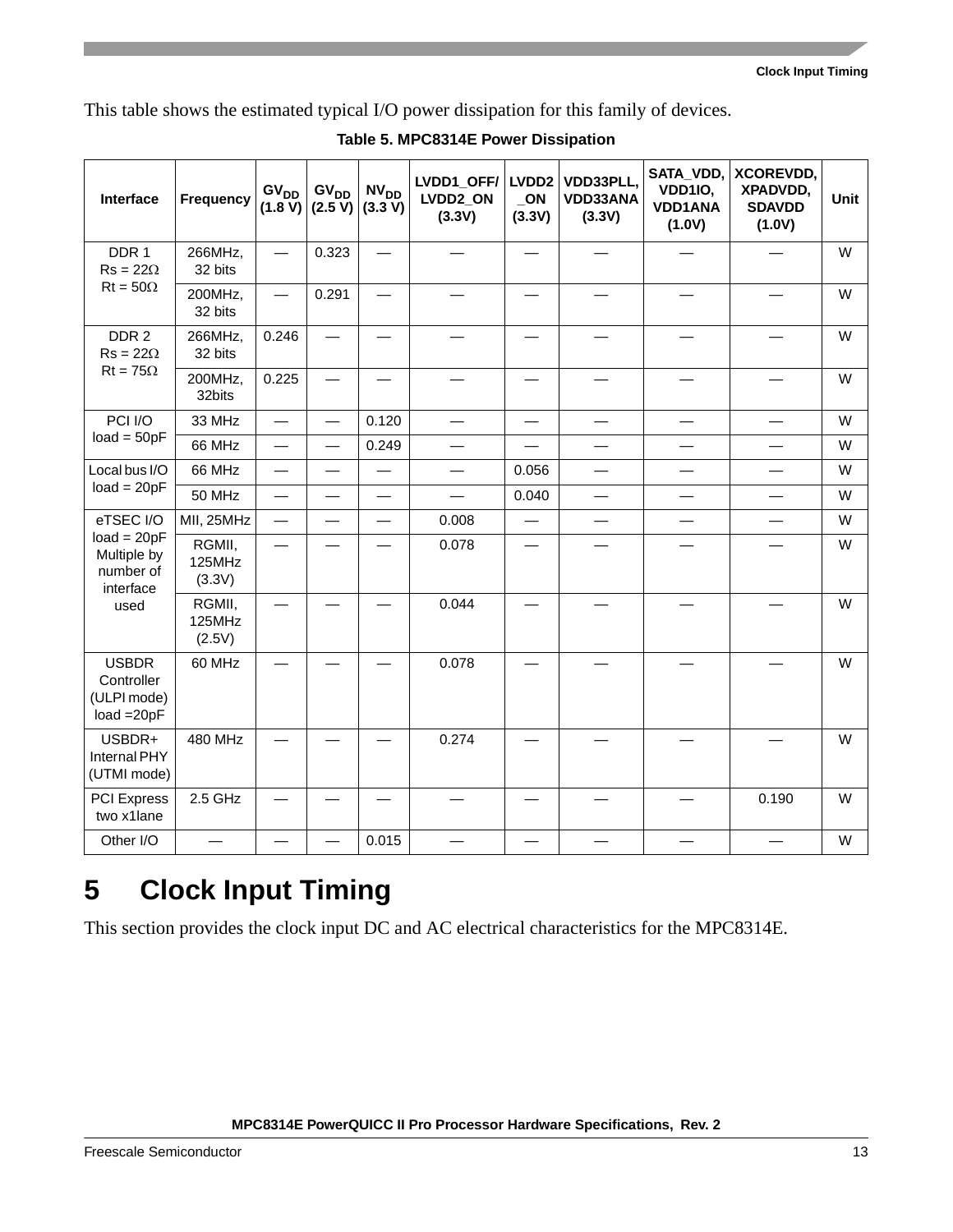# **5.1 DC Electrical Characteristics**

This table provides the clock input (SYS\_CLK\_IN/PCI\_SYNC\_IN) DC timing specifications for the MPC8314E.

| <b>Parameter</b>          | <b>Condition</b>             | Symbol          | Min    | Max          | Unit   |
|---------------------------|------------------------------|-----------------|--------|--------------|--------|
| Input high voltage        |                              | $V_{\text{IH}}$ | 2.4    | $NVDD + 0.3$ | V      |
| Input low voltage         |                              | $V_{IL}$        | $-0.3$ | 0.4          | $\vee$ |
| SYS_CLK_IN input current  | $0 V \leq V_{IN} \leq N VDD$ | <sup>I</sup> IN |        | ±10          | μA     |
| SYS XTAL IN input current | $0 V \leq V_{IN} \leq N VDD$ | <sup>I</sup> IN |        | ±40          | μA     |
| PCI_SYNC_IN input current | $0 V \leq V_{IN} \leq N VDD$ | <sup>I</sup> IN |        | ±10          | μA     |
| RTC CLK input current     | $0 V \leq V_{IN} \leq N VDD$ | <sup>I</sup> IN |        | ±10          | μA     |
| USB CLK IN input current  | $0 V \leq V_{IN} \leq N VDD$ | $I_{IN}$        |        | ±10          | μA     |
| USB_XTAL_IN input current | $0 V \leq V_{IN} \leq N VDD$ | <sup>I</sup> IN |        | ±40          | μA     |

**Table 6. SYS\_CLK\_IN DC Electrical Characteristics**

# **5.2 AC Electrical Characteristics**

The primary clock source for the MPC8314E can be one of two inputs, SYS\_CLK\_IN or PCI\_CLK, depending on whether the device is configured in PCI host or PCI agent mode. This table provides the clock input (SYS\_CLK\_IN/PCI\_CLK) AC timing specifications for the MPC8314E.

**Table 7. SYS\_CLK\_IN AC Timing Specifications**

| <b>Parameter/Condition</b>    | Symbol                                    | Min | <b>Typical</b> | Max   | Unit       | <b>Note</b> |
|-------------------------------|-------------------------------------------|-----|----------------|-------|------------|-------------|
| SYS_CLK_IN/PCI_CLK frequency  | <sup>t</sup> SYS_CLK_IN                   | 24  |                | 66.67 | <b>MHz</b> | 1, 6, 7     |
| SYS_CLK_IN/PCI_CLK cycle time | <sup>t</sup> SYS CLK IN                   | 15  |                | 41.6  | ns         | 6           |
| SYS_CLK_IN rise and fall time | $t_{\mathsf{KH}}, t_{\mathsf{KL}}$        | 0.6 |                | 4     | ns         | 2.6         |
| PCI_CLK rise and fall time    | t <sub>PCH</sub> , t <sub>PCL</sub>       | 0.6 | 0.8            | 1.2   | ns         | າ           |
| SYS_CLK_IN/PCI_CLK duty cycle | t <sub>KHK</sub> /t <sub>SYS_CLK_IN</sub> | 40  |                | 60    | %          | 3.6         |
| SYS_CLK_IN/PCI_CLK jitter     |                                           |     |                | ±150  | ps         | 4, 5, 6     |

### **Note:**

- 1. **Caution:** The system, core, and security block must not exceed their respective maximum or minimum operating frequencies.
- 2. Rise and fall times for SYS\_CLK\_IN/PCI\_CLK are specified at 20% to 80% of signal swing.
- 3. Timing is guaranteed by design and characterization.
- 4. This represents the total input jitter—short term and long term—and is guaranteed by design.
- 5. The SYS\_CLK\_IN/PCI\_CLK driver's closed loop jitter bandwidth should be <500 kHz at –20 dB. The bandwidth must be set low to allow cascade-connected PLL-based devices to track SYS\_CLK\_IN drivers with the specified jitter.
- 6. The parameter names PCI\_CLK and PCI\_SYNC\_IN are used interchangeably in this document.
- 7. Spread spectrum is allowed up to 1% down-spread at 33kHz.(max. rate).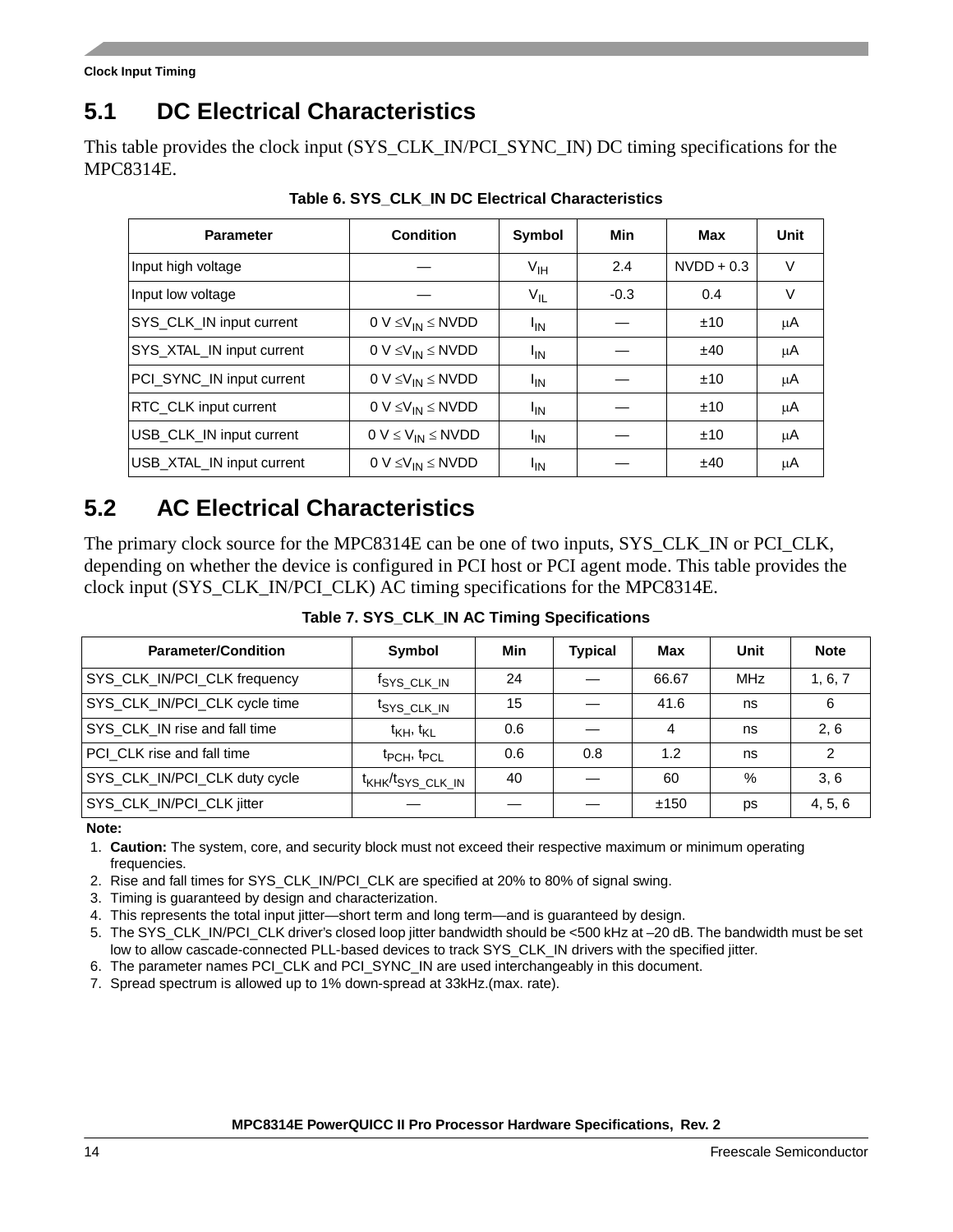# <span id="page-14-0"></span>**6 RESET Initialization**

This section describes the DC and AC electrical specifications for the reset initialization timing and electrical requirements of the MPC8314E.

# **6.1 RESET DC Electrical Characteristics**

This table provides the DC electrical characteristics for the RESET pins of the MPC8314E.

| <b>Characteristic</b> | Symbol          | <b>Condition</b>           | Min    | Max          | Unit          |
|-----------------------|-----------------|----------------------------|--------|--------------|---------------|
| Input high voltage    | $V_{\text{IH}}$ |                            | 2.0    | $NVDD + 0.3$ | V             |
| Input low voltage     | $V_{IL}$        |                            | $-0.3$ | 0.8          |               |
| Input current         | <sup>I</sup> IN | $0 V \le V_{IN} \le N VDD$ |        | ±5           | μA            |
| Output high voltage   | $V_{OH}$        | $I_{OH} = -8.0$ mA         | 2.4    |              | $\mathcal{L}$ |
| Output low voltage    | $V_{OL}$        | $I_{OL} = 8.0$ mA          |        | 0.5          |               |
| Output low voltage    | Vol             | $I_{OL} = 3.2$ mA          |        | 0.4          |               |

## **Table 8. RESET Pins DC Electrical Characteristics**

# **6.2 RESET AC Electrical Characteristics**

This table provides the reset initialization AC timing specifications of the MPC8314E.

| <b>Parameter/Condition</b>                                                                                                                                                  | Min      | Max | Unit                     | <b>Note</b>   |
|-----------------------------------------------------------------------------------------------------------------------------------------------------------------------------|----------|-----|--------------------------|---------------|
| Required assertion time of HRESET to activate reset flow                                                                                                                    | 32       |     | <sup>t</sup> PCI SYNC IN |               |
| Required assertion time of PORESET with stable clock applied to SYS_CLK_IN<br>when the device is in PCI host mode                                                           | 32       |     | t <sub>SYS_CLK_IN</sub>  | $\mathcal{P}$ |
| Required assertion time of PORESET with stable clock applied to PCI_SYNC_IN<br>when the device is in PCI agent mode                                                         | 32       |     | <sup>t</sup> PCI_SYNC_IN |               |
| <b>HRESET</b> assertion (output)                                                                                                                                            | 512      |     | <sup>t</sup> PCI SYNC IN |               |
| Input setup time for POR configuration signals (CFG_RESET_SOURCE[0:3] and<br>CFG_SYS_CLKIN_DIV) with respect to negation of PORESET when the device is<br>in PCI host mode  | 4        |     | <sup>t</sup> SYS CLK IN  | 2, 4          |
| Input setup time for POR configuration signals (CFG_RESET_SOURCE[0:3] and<br>CFG_SYS_CLKIN_DIV) with respect to negation of PORESET when the device is<br>in PCI agent mode | 4        |     | <sup>t</sup> PCI SYNC IN |               |
| Input hold time for POR configuration signals with respect to negation of HRESET                                                                                            | $\Omega$ |     | ns                       |               |
| Time for the device to turn off POR configuration signals with respect to the<br>assertion of HRESET                                                                        |          | 4   | ns                       | 3             |
| Time for the device to turn on POR config signals with respect to the negation of<br><b>HRESET</b>                                                                          | 1        |     | <sup>t</sup> PCI SYNC IN | 1, 3          |

## **Table 9. RESET Initialization Timing Specifications**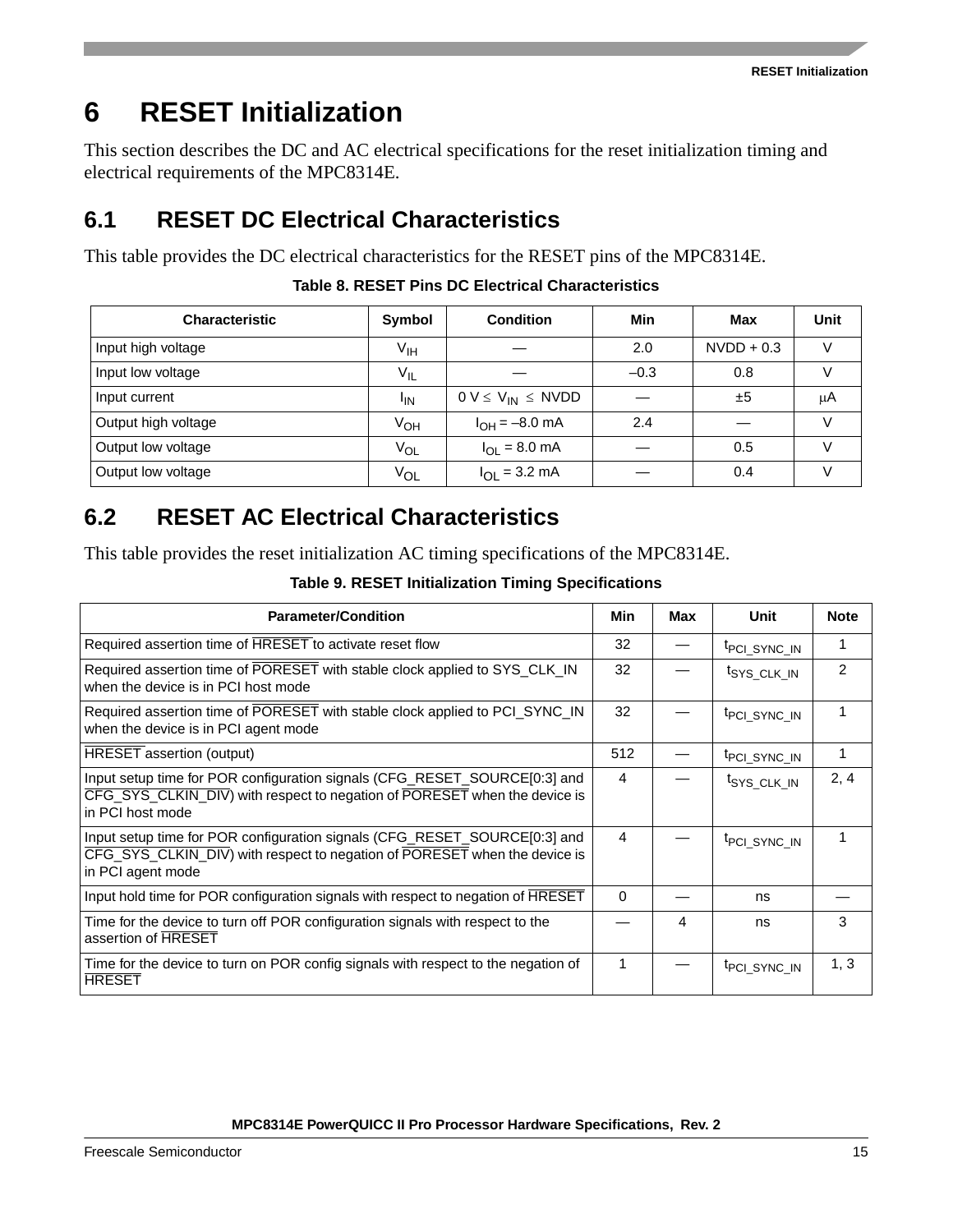#### **DDR and DDR2 SDRAM**

## **Table 9. RESET Initialization Timing Specifications (continued)**

### **Note:**

- 1. t<sub>PCI SYNC</sub> IN is the clock period of the input clock applied to PCI\_SYNC\_IN. When the device is In PCI host mode the primary clock is applied to the SYS\_CLK\_IN input, and PCI\_SYNC\_IN period depends on the value of CFG\_SYS\_CLKIN\_DIV.
- 2.  $t_{\rm SYS-CLK-IN}$  is the clock period of the input clock applied to SYS\_CLK\_IN. It is only valid when the device is in PCI host mode. 3. POR configuration signals consists of CFG\_RESET\_SOURCE[0:3] and CFG\_SYS\_CLKIN\_DIV.
- 4. The parameter names CFG\_SYS\_CLKIN\_DIV and CFG\_CLKIN\_DIV are used interchangeably in this document.

This table provides the PLL lock times.

|  |  |  |  |  | Table 10. PLL Lock Times |
|--|--|--|--|--|--------------------------|
|--|--|--|--|--|--------------------------|

| <b>Parameter/Condition</b>                | Min | Max | Unit | <b>Note</b> |
|-------------------------------------------|-----|-----|------|-------------|
| System PLL lock times                     |     | 100 | μS   |             |
| e300 core PLL lock times                  |     | 100 | μS   |             |
| SerDes (SGMII/PCI Exp Phy) PLL lock times |     | 100 | μS   |             |
| USB phy PLL lock times                    |     | 100 | μS   |             |

# <span id="page-15-0"></span>**7 DDR and DDR2 SDRAM**

This section describes the DC and AC electrical specifications for the DDR SDRAM interface of the MPC8314E. Note that DDR SDRAM is  $GVDD(typ) = 2.5$  V and DDR2 SDRAM is  $GVDD(typ) = 1.8$  V.

# **7.1 DDR and DDR2 SDRAM DC Electrical Characteristics**

This table provides the recommended operating conditions for the DDR2 SDRAM component(s) of the MPC8314E when  $GVDD(typ) = 1.8$  V.

| <b>Parameter/Condition</b>                               | Symbol          | Min                | <b>Max</b>         | Unit   | <b>Note</b>   |
|----------------------------------------------------------|-----------------|--------------------|--------------------|--------|---------------|
| I/O supply voltage                                       | <b>GVDD</b>     | 1.7                | 1.9                | $\vee$ |               |
| I/O reference voltage                                    | <b>MVREF</b>    | $0.49 \times$ GVDD | $0.51 \times$ GVDD | $\vee$ | $\mathcal{P}$ |
| I/O termination voltage                                  | $V_{TT}$        | $MVREF-0.04$       | $MVREF+0.04$       | $\vee$ | 3             |
| Input high voltage                                       | $V_{\text{IH}}$ | MVREF+ 0.125       | $GVDD + 0.3$       | V      |               |
| Input low voltage                                        | $V_{IL}$        | $-0.3$             | MVREF $-$ 0.125    | V      |               |
| Output leakage current                                   | $I_{OZ}$        | $-9.9$             | 9.9                | μA     | 4             |
| Output high current $(V_{OUT} = 1.420 V,$<br>$GVDD=1.7V$ | I <sub>OH</sub> | $-13.4$            |                    | mA     |               |
| Output low current $(V_{OUT} = 0.280 V)$                 | <sup>I</sup> OL | 13.4               |                    | mA     |               |

**Table 11. DDR2 SDRAM DC Electrical Characteristics for GVDD(typ) = 1.8 V**

**Note:** 

1. GVDD is expected to be within 50 mV of the DRAM GVDD at all times.

- 2. MVREF is expected to be equal to  $0.5 \times$  GVDD, and to track GVDD DC variations as measured at the receiver. Peak-to-peak noise on MVREF may not exceed ±2% of the DC value.
- 3.  $V_{TT}$  is not applied directly to the device. It is the supply to which far end signal termination is made and is expected to be equal to MVREF. This rail should track variations in the DC level of MVREF.

4. Output leakage is measured with all outputs disabled,  $0 \vee \leq V_{\text{OUT}} \leq GVDD$ .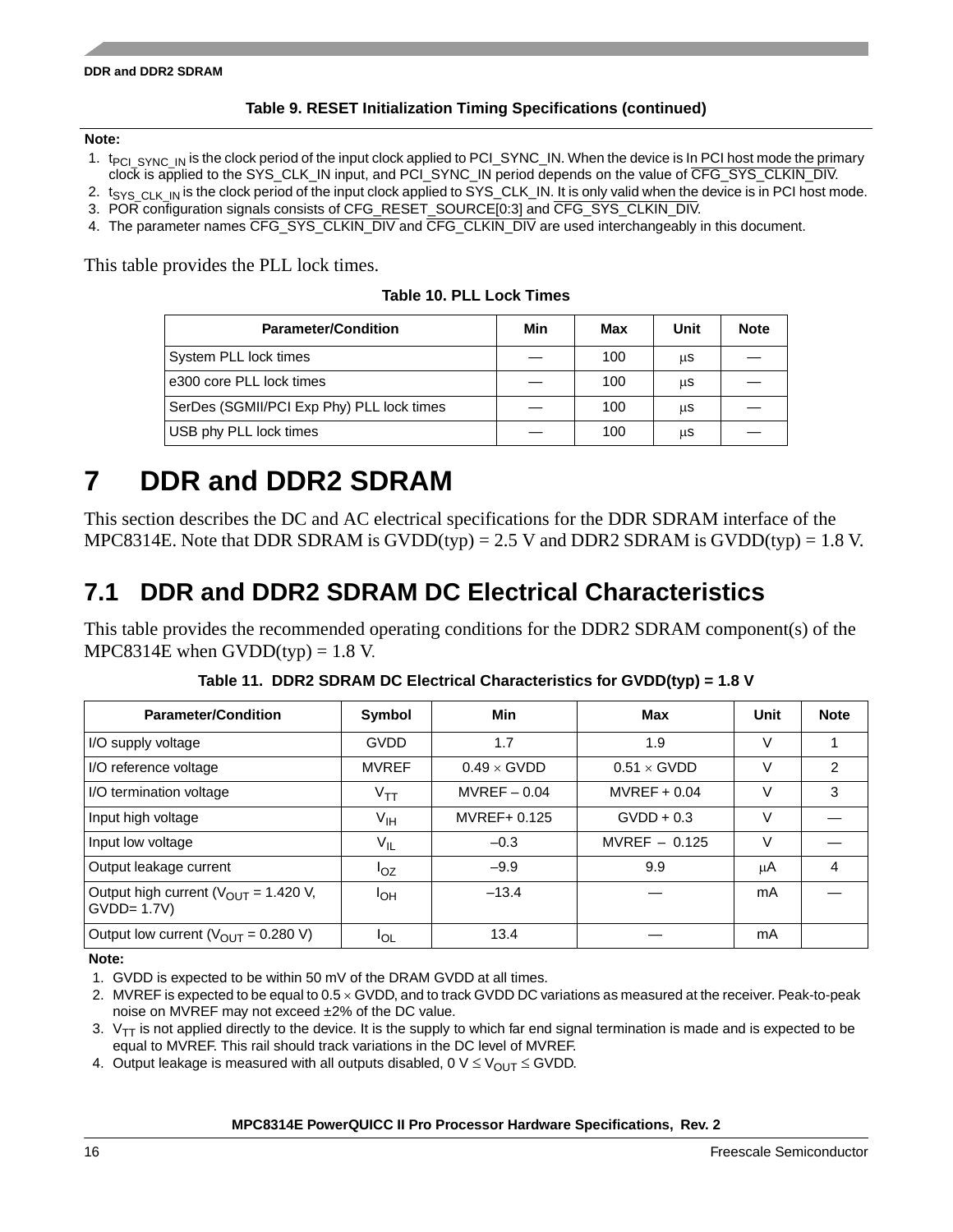#### **DDR and DDR2 SDRAM**

This table provides the DDR2 capacitance when  $GVDD(typ) = 1.8 V$ .

|  | Table 12. DDR2 SDRAM Capacitance for GVDD(typ) = 1.8 V |
|--|--------------------------------------------------------|
|  |                                                        |

| <b>Parameter/Condition</b>              | Symbol           | Min | Max | Unit | <b>Note</b> |
|-----------------------------------------|------------------|-----|-----|------|-------------|
| Input/output capacitance: DQ, DQS       | $\rm{C_{IO}}$    |     |     | рF   |             |
| Delta input/output capacitance: DQ, DQS | С <sub>DIO</sub> |     | 0.5 | рF   |             |

**Note:** 

1. This parameter is sampled. GVDD = 1.8 V  $\pm$  0.090 V, f = 1 MHz, T<sub>A</sub> = 25°C, V<sub>OUT</sub> = GVDD/2, V<sub>OUT</sub> (peak-to-peak) = 0.2 V.

This table provides the recommended operating conditions for the DDR SDRAM component(s) of the MPC8314E when  $GVDD(typ) = 2.5 V$ .

**Table 13. DDR SDRAM DC Electrical Characteristics for GVDD(typ) = 2.5 V**

| <b>Parameter/Condition</b>                                        | Symbol          | Min                | Max                | Unit | <b>Note</b>    |
|-------------------------------------------------------------------|-----------------|--------------------|--------------------|------|----------------|
| I/O supply voltage                                                | GVDD            | 2.3                | 2.7                | V    |                |
| I/O reference voltage                                             | <b>MVREF</b>    | $0.49 \times$ GVDD | $0.51 \times$ GVDD | V    | $\mathfrak{p}$ |
| I/O termination voltage                                           | $V_{TT}$        | $MVREF-0.04$       | $MVREF+0.04$       | V    | 3              |
| Input high voltage                                                | $V_{\text{IH}}$ | $MVREF+0.15$       | $GVDD + 0.3$       | v    |                |
| Input low voltage                                                 | $V_{IL}$        | $-0.3$             | $MVREF-0.15$       | V    |                |
| Output leakage current                                            | $I_{OZ}$        | $-9.9$             | $-9.9$             | μA   | 4              |
| Output high current ( $V_{\text{OUT}}$ = 1.95 V,<br>$GVDD = 2.3V$ | <b>IOH</b>      | $-16.2$            |                    | mA   |                |
| Output low current ( $V_{\text{OUT}}$ = 0.35 V)                   | <b>IOL</b>      | 16.2               |                    | mA   |                |

**Note:** 

1. GVDD is expected to be within 50 mV of the DRAM GVDD at all times.

2. MVREF is expected to be equal to  $0.5 \times$  GVDD, and to track GVDD DC variations as measured at the receiver. Peak-to-peak noise on MVREF may not exceed ±2% of the DC value.

3.  $V_{TT}$  is not applied directly to the device. It is the supply to which far end signal termination is made and is expected to be equal to MVREF. This rail should track variations in the DC level of MVREF.

4. Output leakage is measured with all outputs disabled, 0  $V \leq V_{\text{OUT}} \leq$  GVDD.

This table provides the DDR capacitance when  $GVDD(typ) = 2.5 V$ .

| Table 14. DDR SDRAM Capacitance for GVDD(typ) = 2.5 V Interface |  |  |  |
|-----------------------------------------------------------------|--|--|--|
|-----------------------------------------------------------------|--|--|--|

| <b>Parameter/Condition</b>              | <b>Symbol</b>  | Min | Max | Unit | <b>Note</b> |
|-----------------------------------------|----------------|-----|-----|------|-------------|
| Input/output capacitance: DQ,DQS        | С <sub>Ю</sub> |     |     | рF   |             |
| Delta input/output capacitance: DQ, DQS | $C_{DIO}$      |     | 0.5 | рF   |             |

**Note:** 

1. This parameter is sampled. GVDD = 2.5 V ± 0.125 V, f = 1 MHz,  $T_A$  = 25°C, V<sub>OUT</sub> = GVDD/2, V<sub>OUT</sub> (peak-to-peak) = 0.2 V.

This table provides the current draw characteristics for  $MV_{RFE}$ .

Table 15. Current Draw Characteristics for MV<sub>RFF</sub>

| <b>Parameter / Condition</b> | Symbol        | Min | Max | Unit | <b>Note</b> |
|------------------------------|---------------|-----|-----|------|-------------|
| Current draw for $MV_{REF}$  | <b>IMVREF</b> |     | 500 | uΑ   |             |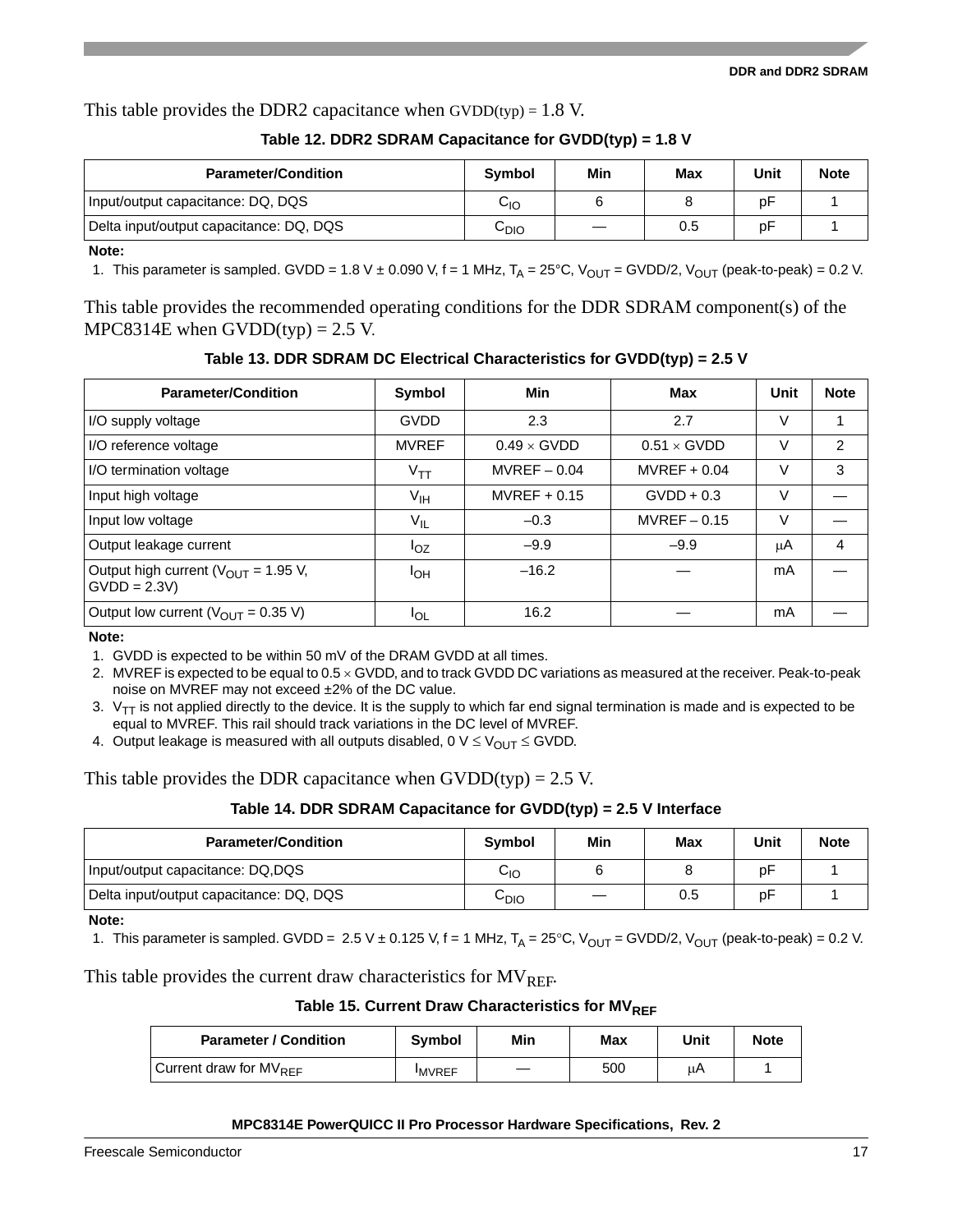### Table 15. Current Draw Characteristics for MV<sub>REF</sub>

| <b>Parameter / Condition</b> | <b>Symbol</b> | Min | <b>Max</b> | Unit | <b>Note</b> |
|------------------------------|---------------|-----|------------|------|-------------|
| nta ·                        |               |     |            |      |             |

#### **Note:**

1. The voltage regulator for MV<sub>RFF</sub> must be able to supply up to 500  $\mu$ A current.

# **7.2 DDR and DDR2 SDRAM AC Electrical Characteristics**

This section provides the AC electrical characteristics for the DDR and DDR2 SDRAM interface.

## **7.2.1 DDR and DDR2 SDRAM Input AC Timing Specifications**

This table lists the input AC timing specifications for the DDR2 SDRAM (GVDD(typ) =  $1.8$  V).

## **Table 16. DDR2 SDRAM Input AC Timing Specifications for 1.8-V Interface**

At recommended operating conditions with GVDD of  $1.8V \pm 100$  mV

| <b>Parameter</b>      | Symbol          | Min          | <b>Max</b>   | Unit | <b>Note</b> |
|-----------------------|-----------------|--------------|--------------|------|-------------|
| AC input low voltage  | YIL             |              | $MVREF-0.45$ |      |             |
| AC input high voltage | V <sub>IH</sub> | $MVREF+0.45$ |              |      |             |

This table lists the input AC timing specifications for the DDR SDRAM when GVDD(typ)=2.5 V.

**Table 17. DDR SDRAM Input AC Timing Specifications for 2.5 V Interface**

At recommended operating conditions with GVDD of  $2.5V \pm 200$  mV

| <b>Parameter</b>      | <b>Symbol</b> | Min          | Max          | Unit | <b>Note</b> |
|-----------------------|---------------|--------------|--------------|------|-------------|
| AC input low voltage  | YIL           |              | $MVREF-0.51$ |      |             |
| AC input high voltage | ⊻⊩            | $MVREF+0.51$ |              |      |             |

The following two tables list the input AC timing specifications for the DDR SDRAM interface.

## **Table 18. DDR2 SDRAM Input AC Timing Specifications**

At recommended operating conditions with GVDD of  $(1.8 \text{ V} \pm 100 \text{ mV})$ 

| <b>Parameter</b>                                   | <b>Symbol</b>       | Min               | Max         | Unit | <b>Note</b>                      |
|----------------------------------------------------|---------------------|-------------------|-------------|------|----------------------------------|
| Controller Skew for MDQS-MDQ<br>266 MHz<br>200 MHz | <sup>I</sup> CISKEW | $-875$<br>$-1250$ | 875<br>1250 | ps   | റ 2<br>$\cdot$ , $\sim$ , $\sim$ |

**Note:** 

1. t<sub>CISKEW</sub> represents the total amount of skew consumed by the controller between MDQS[n] and any corresponding bit to be captured with MDQS[n]. This should be subtracted from the total timing budget.

2. The amount of skew that can be tolerated from MDQS to a corresponding MDQ signal is called t<sub>DISKEW</sub>. This can be determined by the following equation: tDISKEW =+/–(T/4 – abs( $t_{CISKEY}$ )) where T is the clock period and abs( $t_{CISKEY}$ ) is the absolute value of  $t_{CISKEW}$ .

3. Memory controller ODT value of 150  $\Omega$  is recommended.

## **Table 19. DDR SDRAM Input AC Timing Specifications**

At recommended operating conditions with GVDD of  $(2.5V \pm 200 \text{ mV})$ 

| <b>Parameter</b> | Symbol | Min | <b>Max</b> | $\sim$ $\sim$<br>Unit<br>__ | <br><b>Note</b> |
|------------------|--------|-----|------------|-----------------------------|-----------------|
|                  |        |     |            |                             |                 |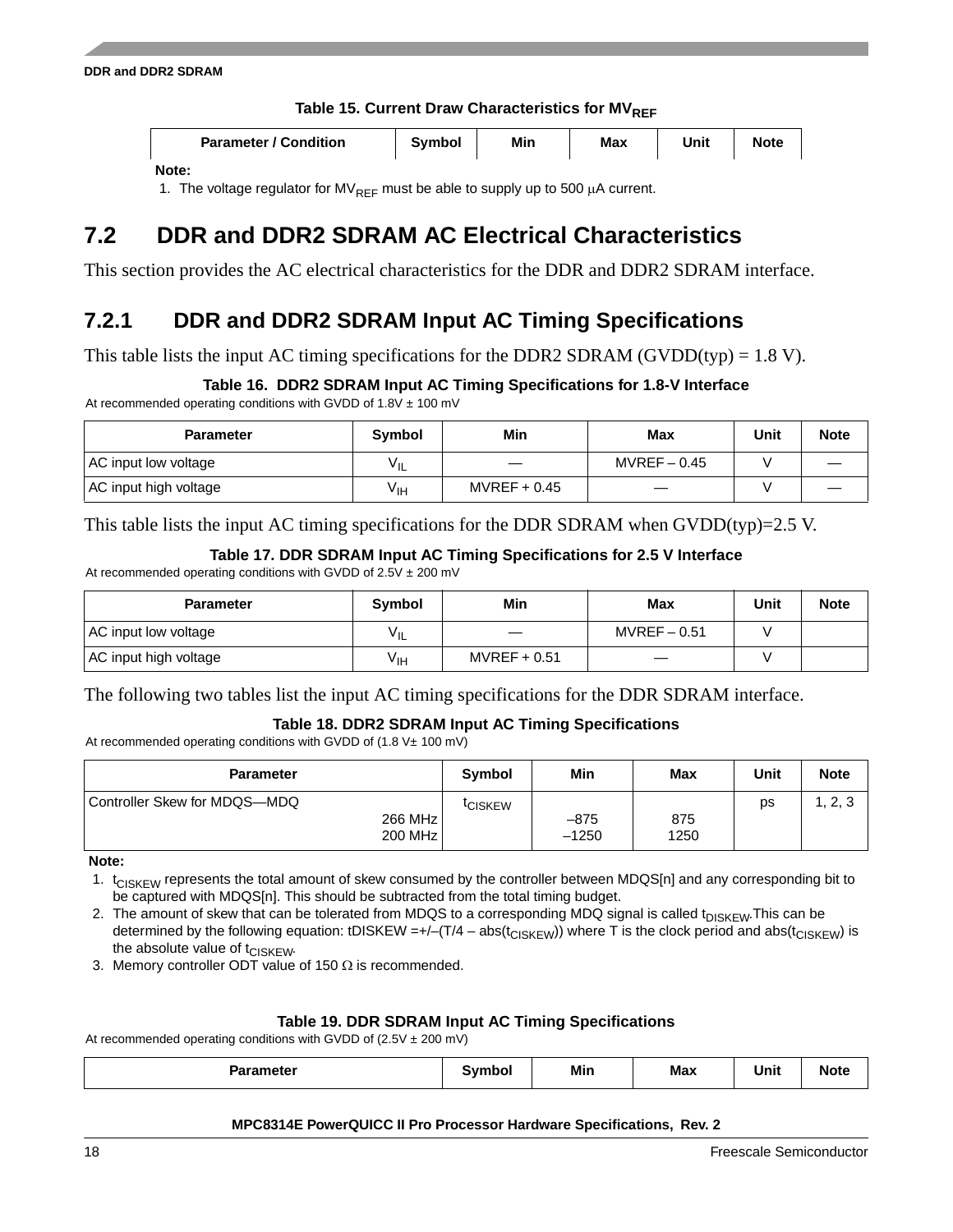#### **DDR and DDR2 SDRAM**

### **Table 19. DDR SDRAM Input AC Timing Specifications**

At recommended operating conditions with GVDD of  $(2.5V \pm 200 \text{ mV})$ 

| Controller Skew for MDQS-MDQ | <b>CISKEW</b> |         |      | DS | $\sim$<br><u>_</u> |
|------------------------------|---------------|---------|------|----|--------------------|
| 266 MHz                      |               | $-750$  | 750  |    |                    |
| 200 MHz                      |               | $-1250$ | 1250 |    |                    |

#### **Note:**

1.  $t_{CISKEYW}$  represents the total amount of skew consumed by the controller between MDQS[n] and any corresponding bit to be captured with MDQS[n]. This should be subtracted from the total timing budget.

2. The amount of skew that can be tolerated from MDQS to a corresponding MDQ signal is called t<sub>DISKEW</sub>. This can be determined by the following equation:  $t_{DISKEW} = +/-(T/4 - abs(t_{CISKEW}))$  where T is the clock period and abs( $t_{CISKEW}$ ) is the absolute value of  $t_{CISKEYW}$ .

This figure shows the DDR SDRAM input AC timing for the tolerated MDQS to MDQ skew  $(t_{DISKEW})$ 



**Figure 5. Timing Diagram for tDISKEW** 

## **7.2.2 DDR and DDR2 SDRAM Output AC Timing Specifications**

### **Table 20. DDR and DDR2 SDRAM Output AC Timing Specifications**

At recommended operating conditions

| <b>Parameter</b>                                                | Symbol <sup>1</sup> | Min          | Max | Unit | <b>Note</b> |
|-----------------------------------------------------------------|---------------------|--------------|-----|------|-------------|
| MCK[n] cycle time at MCK[n]/MCK[n] crossing                     | $t_{MCK}$           | 7.5          | 10  | ns   | 2           |
| ADDR/CMD output setup with respect to MCK<br>266 MHz<br>200 MHz | <sup>t</sup> DDKHAS | 2.9<br>3.5   |     | ns   | 3           |
| ADDR/CMD output hold with respect to MCK<br>266 MHz<br>200 MHz  | <sup>t</sup> DDKHAX | 3.15<br>4.20 |     | ns   | 3           |
| MCS[n] output setup with respect to MCK<br>266 MHz<br>200 MHz   | <sup>t</sup> DDKHCS | 3.15<br>4.20 |     | ns   | 3           |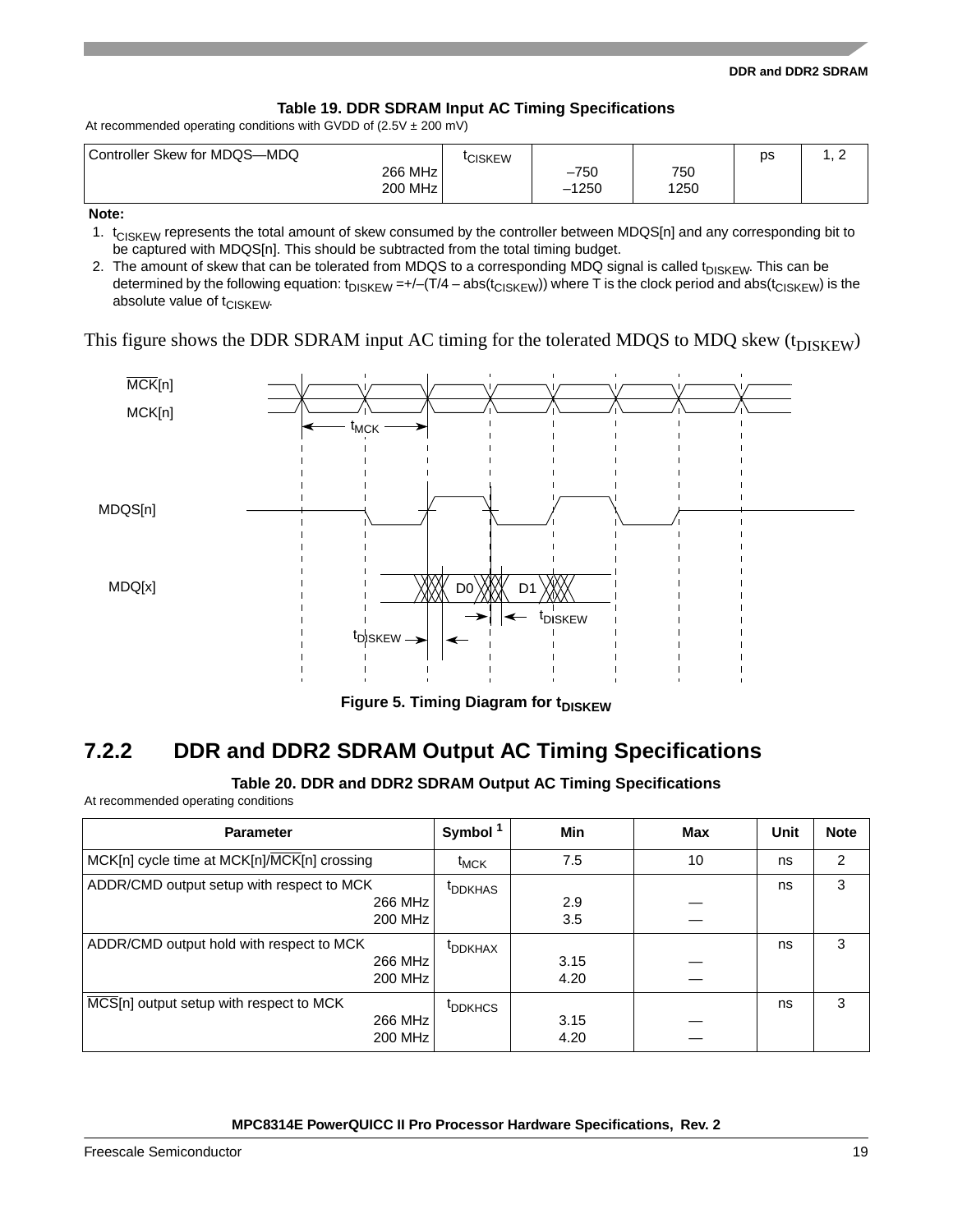## **Table 20. DDR and DDR2 SDRAM Output AC Timing Specifications (continued)**

At recommended operating conditions

| <b>Parameter</b>                                                 | Symbol <sup>1</sup>                         | Min                         | Max                         | Unit | <b>Note</b> |
|------------------------------------------------------------------|---------------------------------------------|-----------------------------|-----------------------------|------|-------------|
| MCS[n] output hold with respect to MCK<br>266 MHz<br>200 MHz     | <sup>t</sup> DDKHCX                         | 3.15<br>4.20                |                             | ns   | 3           |
| <b>MCK to MDQS Skew</b>                                          | <sup>t</sup> DDKHMH                         | $-0.6$                      | 0.6                         | ns   | 4           |
| MDQ//MDM output setup with respect to MDQS<br>266 MHz<br>200 MHz | <sup>t</sup> DDKHDS,<br><sup>t</sup> DDKLDS | 900<br>1000                 |                             | ps   | 5           |
| MDQ//MDM output hold with respect to MDQS<br>266 MHz<br>200 MHz  | t <sub>DDKHDX,</sub><br><sup>t</sup> DDKLDX | 1100<br>1200                |                             | ps   | 5           |
| MDQS preamble start                                              | t <sub>DDKHMP</sub>                         | $-0.5 \times t_{MCK} - 0.6$ | $-0.5 \times t_{MCK} + 0.6$ | ns   | 6           |
| MDQS epilogue end                                                | <sup>t</sup> DDKHME                         | $-0.6$                      | 0.6                         | ns   | 6           |

**Note:** 

- 1. The symbols used for timing specifications follow the pattern of t<sub>(first two letters of functional block)(signal)(state) (reference)(state) for</sub> inputs and t(first two letters of functional block)(reference)(state)(signal)(state) for outputs. Output hold time can be read as DDR timing (DD) from the rising or falling edge of the reference clock (KH or KL) until the output went invalid (AX or DX). For example,  $t_{\text{DNHAS}}$  symbolizes DDR timing (DD) for the time  $t_{\text{MCK}}$  memory clock reference (K) goes from the high (H) state until outputs (A) are setup (S) or output valid time. Also,  $t_{DDKDX}$  symbolizes DDR timing (DD) for the time  $t_{MCK}$  memory clock reference (K) goes low (L) until data outputs (D) are invalid (X) or data output hold time.
- 2. All MCK/MCK referenced measurements are made from the crossing of the two signals  $\pm 0.1$  V.
- 3. ADDR/CMD includes all DDR SDRAM output signals except MCK/MCK, MCS, and MDQ//MDM/MDQS.
- 4. Note that t<sub>DDKHMH</sub> follows the symbol conventions described in note 1. For example, t<sub>DDKHMH</sub> describes the DDR timing (DD) from the rising edge of the MCK[n] clock (KH) until the MDQS signal is valid (MH).  $t_{\text{DDKHMH}}$  can be modified through control of the DQSS override bits in the TIMING\_CFG\_2 register. This is typically set to the same delay as the clock adjust in the CLK\_CNTL register. The timing parameters listed in the table assume that these 2 parameters have been set to the same adjustment value. See the *MPC8315E PowerQUICC II Pro Integrated Host Processor Family Reference Manual* for a description and understanding of the timing modifications enabled by use of these bits.
- 5. Determined by maximum possible skew between a data strobe (MDQS) and any corresponding bit of data (MDQ), ECC (), or data mask (MDM). The data strobe should be centered inside of the data eye at the pins of the microprocessor.
- 6. All outputs are referenced to the rising edge of MCK[n] at the pins of the microprocessor. Note that  $t_{D D K H M P}$  follows the symbol conventions described in note 1.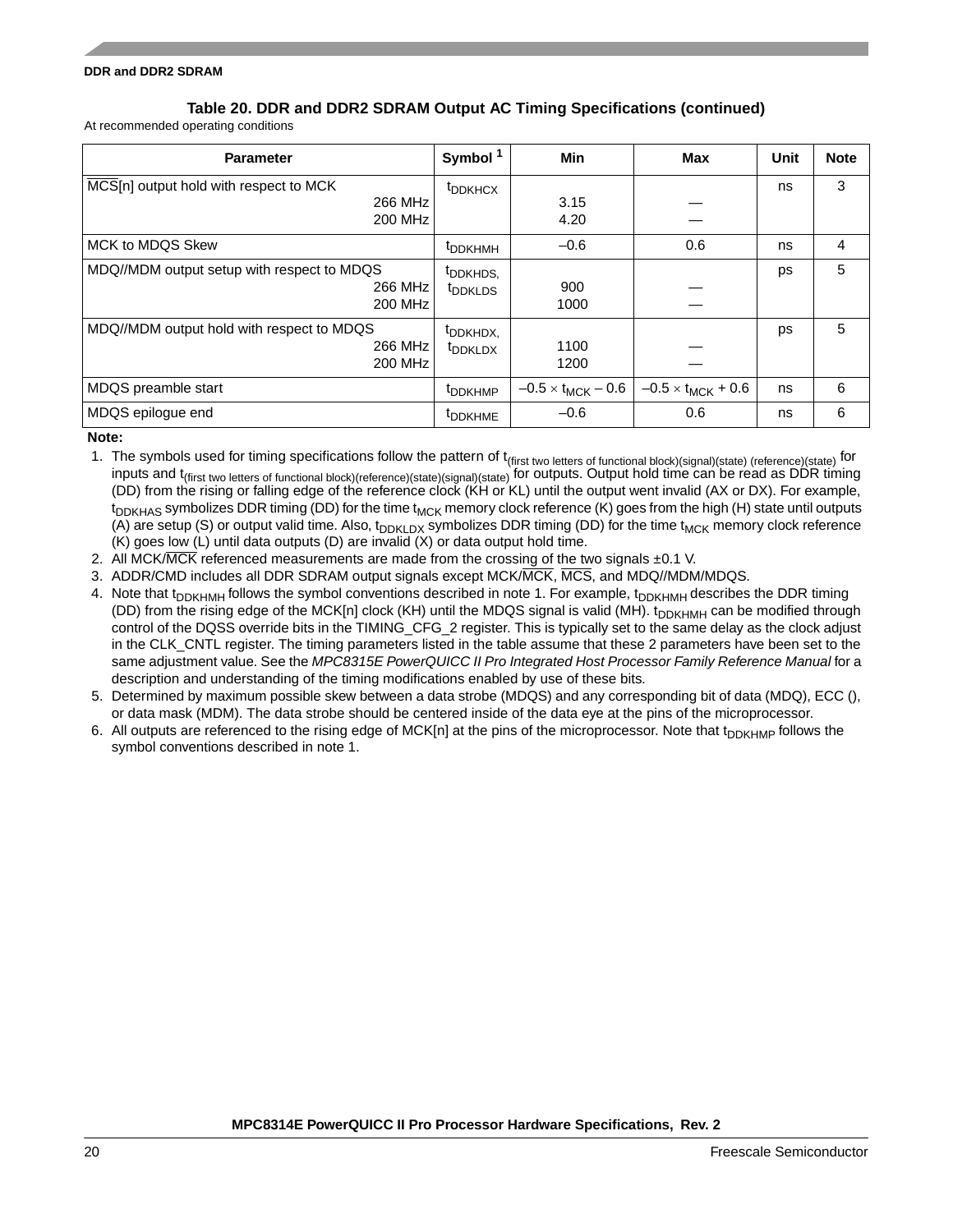This figure shows the DDR SDRAM output timing for the MCK to MDQS skew measurement  $(t_{\text{DDKHMH}})$ .



**Figure 6. Timing Diagram for t<sub>DDKHMH</sub>** 

This figure shows the DDR and DDR2 SDRAM output timing diagram.



**Figure 7. DDR and DDR2 SDRAM Output Timing Diagram**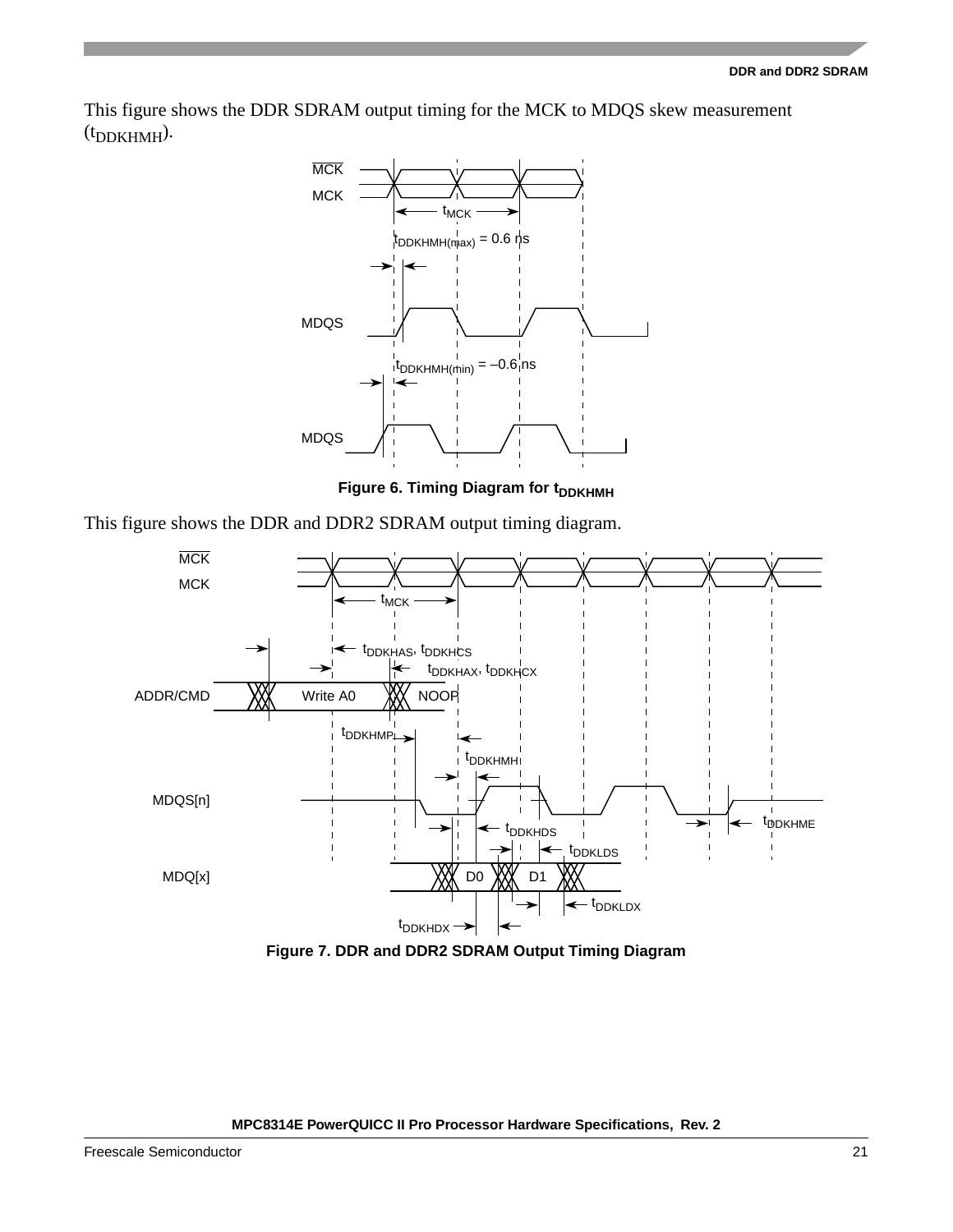### **DUART**

This figure provides the AC test load for the DDR bus.



# <span id="page-21-0"></span>**8 DUART**

This section describes the DC and AC electrical specifications for the DUART interface.

# **8.1 DUART DC Electrical Characteristics**

This table lists the DC electrical characteristics for the DUART interface.

## **Table 21. DUART DC Electrical Characteristics**

| <b>Parameter</b>                                            | Symbol          | Min          | Max          | Unit |
|-------------------------------------------------------------|-----------------|--------------|--------------|------|
| High-level input voltage                                    | $V_{\text{IH}}$ | 2.1          | $NVDD + 0.3$ |      |
| Low-level input voltage NVDD                                | $V_{\parallel}$ | $-0.3$       | 0.8          |      |
| High-level output voltage, $I_{OH} = -100 \mu A$            | $V_{OH}$        | $NVDD - 0.2$ |              |      |
| Low-level output voltage, $I_{\text{OI}} = 100 \mu\text{A}$ | $V_{OL}$        |              | 0.2          |      |
| Input current (0 $V \leq V_{IN} \leq NVDD$ )                | <sup>I</sup> IN |              | ± 5          | μA   |

# **8.2 DUART AC Electrical Specifications**

This table lists the AC timing parameters for the DUART interface.

**Table 22. DUART AC Timing Specifications**

| <b>Parameter</b>  | Value       | Unit | <b>Note</b> |
|-------------------|-------------|------|-------------|
| Minimum baud rate | 256         | baud |             |
| Maximum baud rate | > 1,000,000 | baud |             |
| Oversample rate   | 16          |      |             |

**Note:** 

1. Actual attainable baud rate is limited by the latency of interrupt processing.

2. The middle of a start bit is detected as the eighth sampled 0 after the 1-to-0 transition of the start bit. Subsequent bit values are sampled each sixteenth sample.

# <span id="page-21-1"></span>**9 Ethernet: Three-Speed Ethernet, MII Management**

This section provides the AC and DC electrical characteristics for three-speed, 10/100/1000, and MII management.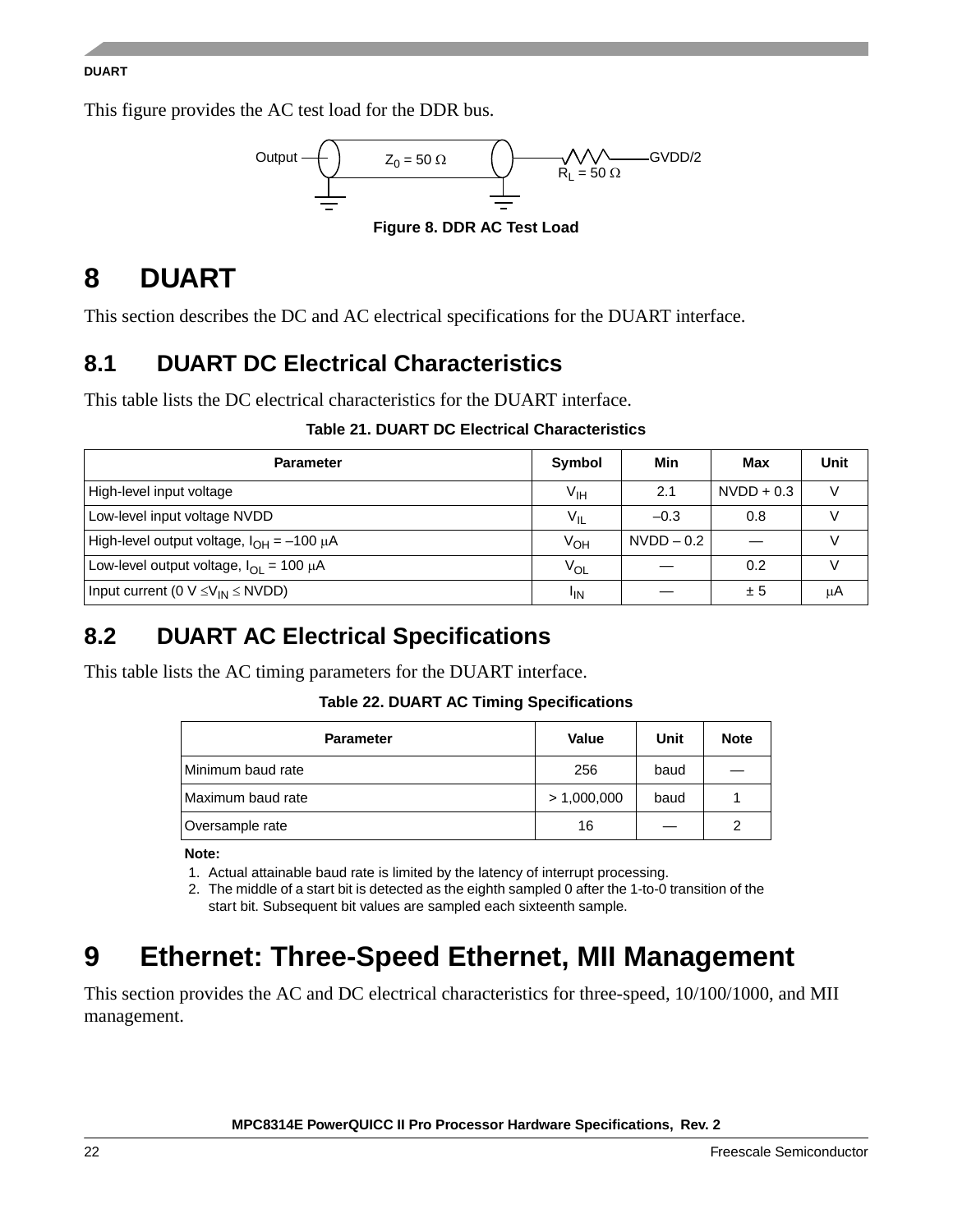# <span id="page-22-2"></span>**9.1 eTSEC (10/100/1000 Mbps)—MII/RMII/RGMII/RTBI Electrical Characteristics**

The electrical characteristics specified here apply to all the media-independent interface (MII), reduced gigabit MII (RGMII), and reduced ten-bit interface (RTBI) signals except management data input/output (MDIO) and management data clock (MDC). The MII and RMII is defined for 3.3 V, while the RGMII, and RTBI can operate at 2.5 V. The RGMII and RTBI follow the Hewlett-Packard reduced pin-count interface for Gigabit Ethernet Physical Layer Device Specification Version 1.2a (9/22/2000). The electrical characteristics for MDIO and MDC are specified in [Section 9.3, "Ethernet Management](#page-28-0)  [Interface Electrical Characteristics.](#page-28-0)"

# **9.1.1 MII, RMII, RGMII, and RTBI DC Electrical Characteristics**

All MII, RMII drivers and receivers comply with the DC parametric attributes specified in [Table 23](#page-22-0) for 3.3-V operation and RGMII, RTBI drivers and receivers comply with the DC parametric attributes specified in [Table 24](#page-22-1). The RGMII and RTBI signals are based on a 2.5 V CMOS interface voltage as defined by JEDEC EIA/JESD8–5.

## **NOTE**

eTSEC should be interfaced with peripheral operating at same voltage level.

<span id="page-22-0"></span>

| <b>Parameter</b>     | Symbol          | <b>Conditions</b>                |              | Min      | Max          | <b>Unit</b> |
|----------------------|-----------------|----------------------------------|--------------|----------|--------------|-------------|
| Supply voltage 3.3 V | LVDD            |                                  |              | 3.0      | 3.6          | V           |
| Output high voltage  | V <sub>OH</sub> | $I_{OH} = -4.0$ mA               | $LVDD = Min$ | 2.40     | $LVDD + 0.3$ |             |
| Output low voltage   | $V_{OL}$        | $I_{\text{OI}} = 4.0 \text{ mA}$ | $LVDD = Min$ | $V_{SS}$ | 0.50         | V           |
| Input high voltage   | V <sub>IH</sub> |                                  |              | 2.1      | $LVDD + 0.3$ |             |
| Input low voltage    | $V_{IL}$        |                                  |              | $-0.3$   | 0.90         | V           |
| Input high current   | ЧH              | $V_{IN}^1$ = LVDD                |              |          | 40           | μA          |
| Input low current    | ΠL              | $=$ VSS<br>$V_{IN}$              |              | $-600$   |              | μA          |

## **Table 23. MII/RMII (When Operating at 3.3 V) DC Electrical Characteristics**

## **Note:**

1. The symbol  $V_{IN}$ , in this case, represents the LV<sub>IN</sub> symbol referenced in [Table 1](#page-6-1) and [Table 2](#page-8-0).

## **Table 24. RGMII/RTBI (When Operating at 2.5 V) DC Electrical Characteristics**

<span id="page-22-1"></span>

| <b>Parameters</b>    | Symbol          | <b>Conditions</b>  |                             | Min            | Max          | Unit |
|----------------------|-----------------|--------------------|-----------------------------|----------------|--------------|------|
| Supply voltage 2.5 V | <b>LVDD</b>     |                    |                             | 2.37           | 2.63         | V    |
| Output high voltage  | $V_{OH}$        | $I_{OH} = -1.0$ mA | $LVDD = Min$                | 2.00           | $LVDD + 0.3$ | V    |
| Output low voltage   | V <sub>OL</sub> | $I_{OL} = 1.0$ mA  | $LVDD = Min$                | $V_{SS} - 0.3$ | 0.40         | V    |
| Input high voltage   | $V_{\text{IH}}$ |                    | $LVDD = Min$                | 1.7            | $LVDD + 0.3$ | V    |
| Input low voltage    | $V_{IL}$        |                    | $LVDD = Min$                | $-0.3$         | 0.70         | V    |
| Input high current   | ЧH              | $V_{IN}^1$ = LVDD  |                             |                | 15           | μA   |
| Input low current    | பா              |                    | $V_{IN}$ <sup>1</sup> = VSS | $-15$          |              | μA   |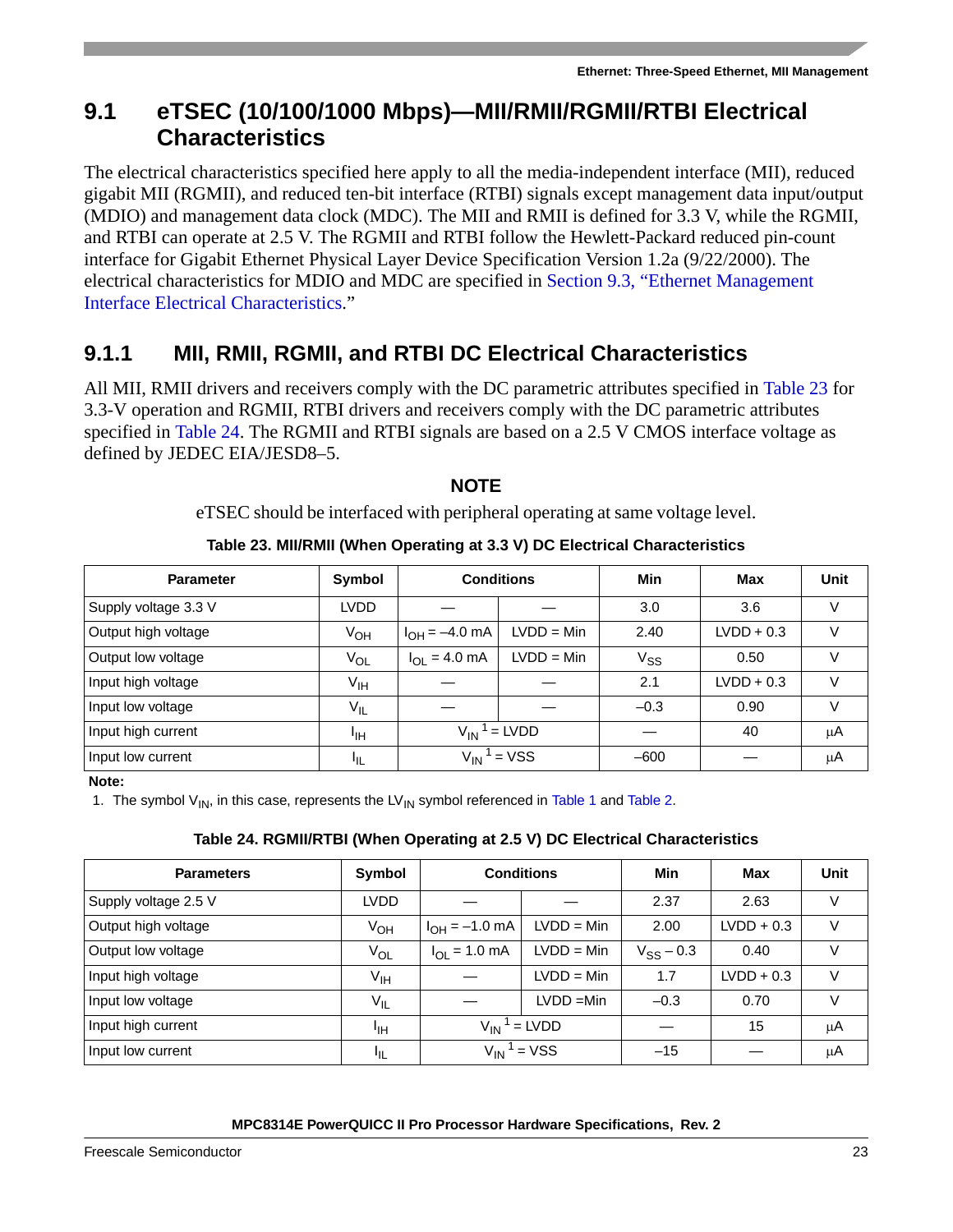## **Table 24. RGMII/RTBI (When Operating at 2.5 V) DC Electrical Characteristics (continued)**

| Parameters | <b>Symbol</b> | Conditions | Min | <b>Max</b> | Unit |
|------------|---------------|------------|-----|------------|------|
| Note:      |               |            |     |            |      |

1. The symbol  $V_{IN}$ , in this case, represents the LV<sub>IN</sub> symbol referenced in [Table 1](#page-6-1) and [Table 2](#page-8-0).

# **9.2 MII, RMII, RGMII, and RTBI AC Timing Specifications**

The AC timing specifications for MII, RMII, RGMII, and RTBI are presented in this section.

## **9.2.1 MII AC Timing Specifications**

This section describes the MII transmit and receive AC timing specifications.

## **9.2.1.1 MII Transmit AC Timing Specifications**

This table provides the MII transmit AC timing specifications.

## **Table 25. MII Transmit AC Timing Specifications**

At recommended operating conditions with LVDD of  $3.3$  V  $\pm$  300 mv.

| <b>Parameter/Condition</b>                                             | Symbol <sup>1</sup> | Min | <b>Typ</b> | Max | Unit |
|------------------------------------------------------------------------|---------------------|-----|------------|-----|------|
| TX_CLK clock period 10 Mbps                                            | $t_{\text{MTX}}$    |     | 400        |     | ns   |
| TX_CLK clock period 100 Mbps                                           | $t_{\text{MTX}}$    |     | 40         |     | ns   |
| TX_CLK duty cycle                                                      | $t_{MTXH}/t_{MTX}$  | 35  |            | 65  | %    |
| TX_CLK to MII data TXD[3:0], TX_ER, TX_EN delay                        | <sup>t</sup> MTKHDX |     | 5          | 15  | ns   |
| TX_CLK data clock rise V <sub>II</sub> (min) to V <sub>IH</sub> (max)  | <sup>I</sup> MTXR   | 1.0 |            | 4.0 | ns   |
| $TX$ <sub>L</sub> CLK data clock fall $V_{IH}$ (max) to $V_{II}$ (min) | <sup>t</sup> MTXF   | 1.0 |            | 4.0 | ns   |

**Note:** 

1. The symbols used for timing specifications follow the pattern of t<sub>(first two letters of functional block)(signal)(state)(reference)(state) for</sub> inputs and t<sub>(first two letters of functional block)(reference)(state)(signal)(state) for outputs. For example, t<sub>MTKHDX</sub> symbolizes MII transmit</sub> timing (MT) for the time t<sub>MTX</sub> clock reference (K) going high (H) until data outputs (D) are invalid (X). Note that, in general, the clock reference symbol representation is based on two to three letters representing the clock of a particular functional. For example, the subscript of  $t_{MTX}$  represents the MII(M) transmit (TX) clock. For rise and fall times, the latter convention is used with the appropriate letter: R (rise) or F (fall).

This figure shows the MII transmit AC timing diagram.



**Figure 9. MII Transmit AC Timing Diagram**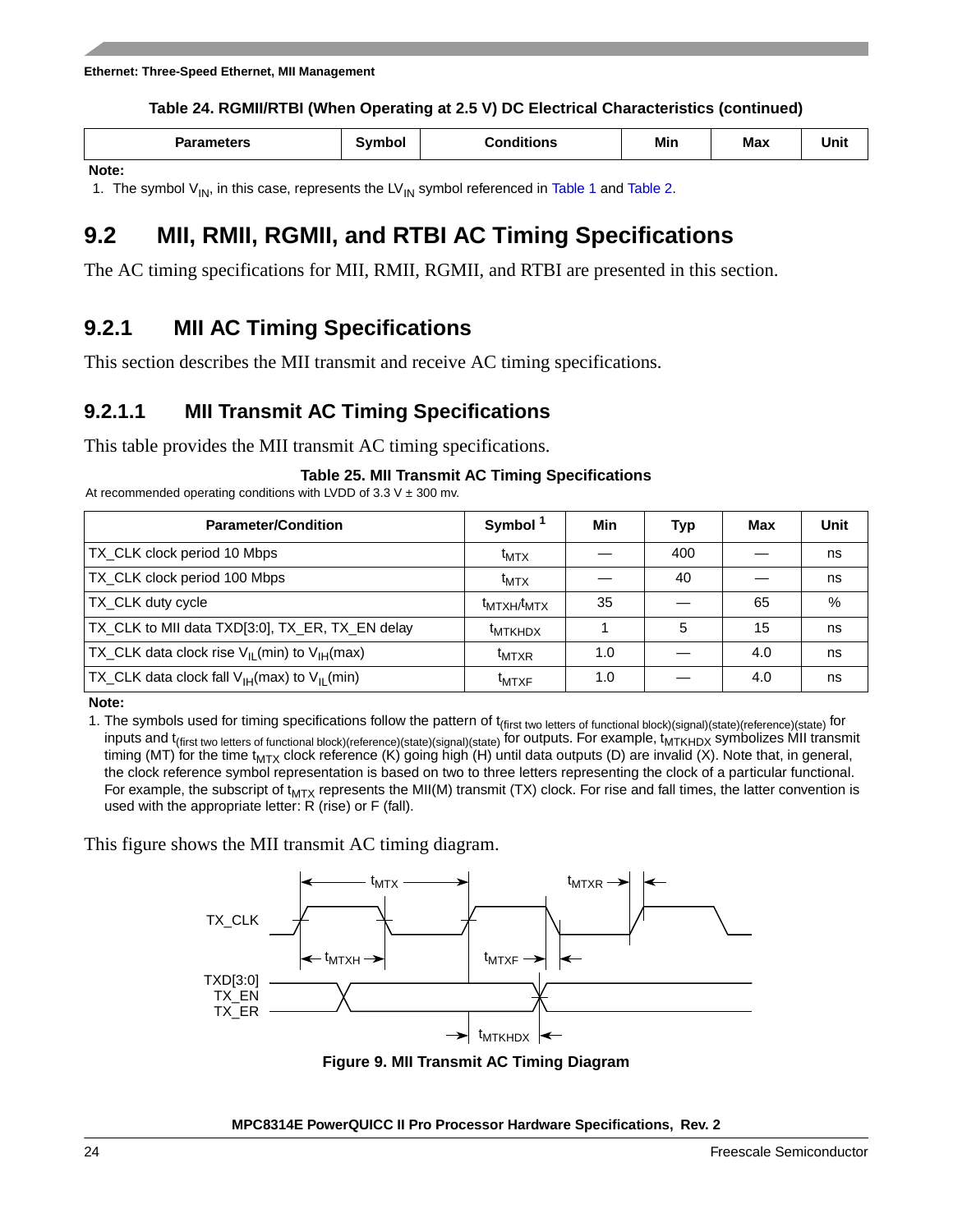## **9.2.1.2 MII Receive AC Timing Specifications**

This table provides the MII receive AC timing specifications.

|  |  |  |  |  | Table 26. MII Receive AC Timing Specifications |
|--|--|--|--|--|------------------------------------------------|
|--|--|--|--|--|------------------------------------------------|

At recommended operating conditions with LVDD of  $3.3 \text{ V} \pm 300 \text{ mV}$ 

| <b>Parameter/Condition</b>                                             | Symbol <sup>1</sup> | Min  | <b>Typ</b> | Max | Unit |
|------------------------------------------------------------------------|---------------------|------|------------|-----|------|
| RX_CLK clock period 10 Mbps                                            | $t_{MRX}$           |      | 400        |     | ns   |
| RX_CLK clock period 100 Mbps                                           | $t_{MRX}$           |      | 40         |     | ns   |
| RX_CLK duty cycle                                                      | $t_{MRXH}/t_{MRX}$  | 35   |            | 65  | $\%$ |
| RXD[3:0], RX_DV, RX_ER setup time to RX_CLK                            | <sup>t</sup> MRDVKH | 10.0 |            |     | ns   |
| RXD[3:0], RX_DV, RX_ER hold time to RX_CLK                             | <sup>t</sup> MRDXKH | 10.0 |            |     | ns   |
| RX_CLK clock rise $V_{II}$ (min) to $V_{IH}$ (max)                     | <sup>t</sup> MRXR   | 1.0  |            | 4.0 | ns   |
| $RX$ <sub>L</sub> CLK clock fall time $V_{IH}$ (max) to $V_{IL}$ (min) | <sup>t</sup> MRXF   | 1.0  |            | 4.0 | ns   |

**Note:** 

1. The symbols used for timing specifications herein follow the pattern of t<sub>(first two letters of functional block)(signal)(state)(reference)(state)</sub> for inputs and t<sub>(first two letters of functional block)(reference)(state)(signal)(state) for outputs. For example,  $t_{MRDVKH}$  symbolizes MII</sub> receive timing (MR) with respect to the time data input signals (D) reach the valid state (V) relative to the  $t_{MRX}$  clock reference (K) going to the high (H) state or setup time. Also,  $t_{MRDXKL}$  symbolizes MII receive timing (GR) with respect to the time data input signals (D) went invalid (X) relative to the  $t_{MRX}$  clock reference (K) going to the low (L) state or hold time. Note that, in general, the clock reference symbol representation is based on three letters representing the clock of a particular functional. For example, the subscript of  $t_{MRX}$  represents the MII (M) receive (RX) clock. For rise and fall times, the latter convention is used with the appropriate letter: R (rise) or F (fall).

2. The frequency of RX\_CLK should not exceed the TX\_CLK by more than 300 ppm

This figure provides the AC test load for eTSEC.



**Figure 10. eTSEC AC Test Load**

This figure shows the MII receive AC timing diagram.



**Figure 11. MII Receive AC Timing Diagram RMII AC Timing Specifications**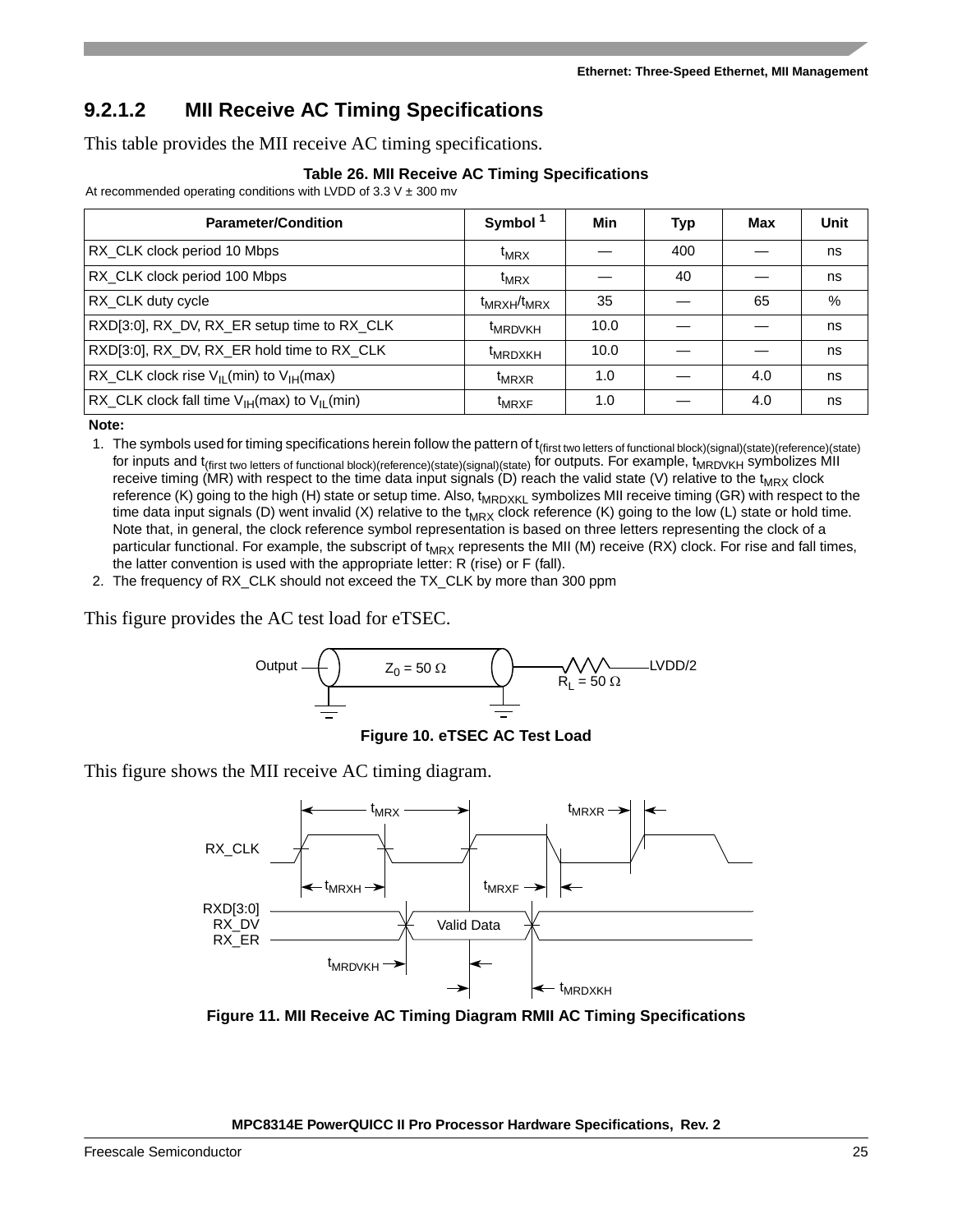## **9.2.2 RMII AC Timing Specifications**

This section describes the RMII transmit and receive AC timing specifications.

## **9.2.2.1 RMII Transmit AC Timing Specifications**

This section describes the RMII transmit and receive AC timing specifications. This table provides the RMII transmit AC timing specifications.

## **Table 27. RMII Transmit AC Timing Specifications**

At recommended operating conditions with LVDD of 3.3 V  $\pm$  300 mv

| <b>Parameter/Condition</b>                                             | Symbol <sup>1</sup>                 | Min | Typ | Max | Unit |
|------------------------------------------------------------------------|-------------------------------------|-----|-----|-----|------|
| REF CLK clock                                                          | <sup>t</sup> RMX                    |     | 20  |     | ns   |
| REF_CLK duty cycle                                                     | t <sub>RMXH/</sub> t <sub>RMX</sub> | 35  |     | 65  | %    |
| REF_CLK to RMII data TXD[1:0], TX_EN delay                             | <b>TRMTKHDX</b>                     |     |     | 10  | ns   |
| REF_CLK data clock rise V <sub>IL</sub> (min) to V <sub>IH</sub> (max) | <sup>I</sup> RMXR                   | 1.0 |     | 4.0 | ns   |
| $REF_CLK$ data clock fall $V_{H}(max)$ to $V_{H}(min)$                 | <sup>I</sup> RMXF                   | 1.0 |     | 4.0 | ns   |

**Note:** 

1. The symbols used for timing specifications herein follow the pattern of t<sub>(first three letters</sub> of functional block)(signal)(state) (reference)(state) for inputs and t<sub>(first two letters of functional block)(reference)(state)(signal)(state) for outputs. For example,  $t_{RMTKHDX}$  symbolizes RMII</sub> transmit timing (RMT) for the time t<sub>RMX</sub> clock reference (K) going high (H) until data outputs (D) are invalid (X). Note that, in general, the clock reference symbol representation is based on two to three letters representing the clock of a particular functional. For example, the subscript of  $t_{RMX}$  represents the RMII(RM) reference (X) clock. For rise and fall times, the latter convention is used with the appropriate letter: R (rise) or F (fall).

This figure shows the RMII transmit AC timing diagram.



**Figure 12. RMII Transmit AC Timing Diagram**

## **9.2.2.2 RMII Receive AC Timing Specifications**

This table provides the RMII receive AC timing specifications.

## **Table 28. RMII Receive AC Timing Specifications**

At recommended operating conditions with LVDD of 3.3 V  $\pm$  300 mv

| <b>Parameter/Condition</b> | Symbol                              | Min | Typ                           | Max | Unit |
|----------------------------|-------------------------------------|-----|-------------------------------|-----|------|
| REF CLK clock period       | <sup>I</sup> RMX                    |     | 20                            | _   | ns   |
| REF_CLK duty cycle         | <sup>t</sup> RMXH <sup>/t</sup> RMX | 35  | $\overbrace{\phantom{12332}}$ | 65  | %    |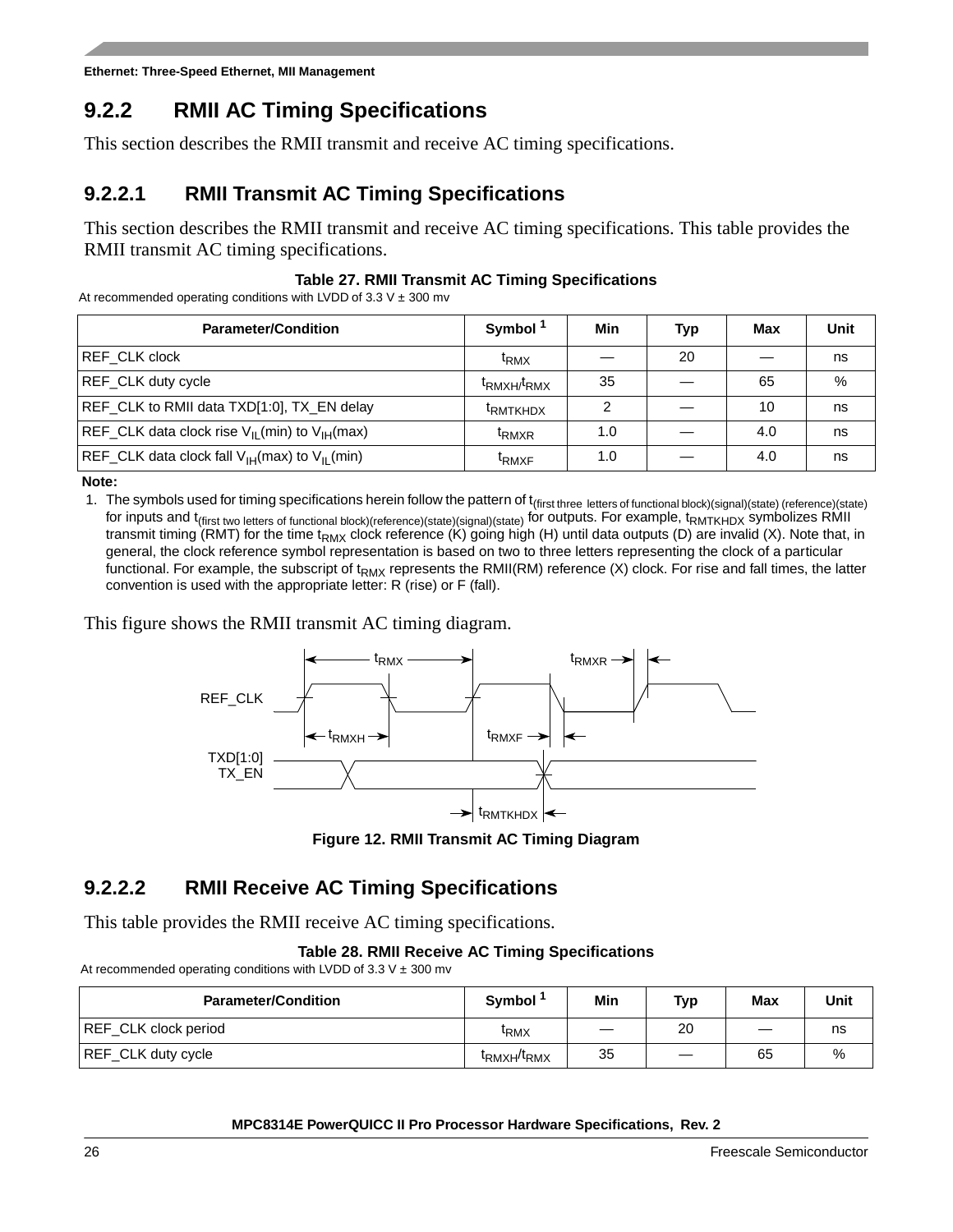### **Table 28. RMII Receive AC Timing Specifications (continued)**

At recommended operating conditions with LVDD of  $3.3$  V  $\pm$  300 mv

| <b>Parameter/Condition</b>                                | Symbol <sup>1</sup>  | Min | Typ | Max | <b>Unit</b> |
|-----------------------------------------------------------|----------------------|-----|-----|-----|-------------|
| RXD[1:0], CRS_DV, RX_ER setup time to REF_CLK             | <sup>I</sup> RMRDVKH | 4.0 |     |     | ns          |
| RXD[1:0], CRS_DV, RX_ER hold time to REF_CLK              | <b>ERMRDXKH</b>      | 2.0 |     |     | ns          |
| $REF_CLK$ clock rise $V_{II}$ (min) to $V_{IH}$ (max)     | <sup>I</sup> RMXR    | 1.0 |     | 4.0 | ns          |
| $ REF_CLK$ clock fall time $V_{IH}(max)$ to $V_{II}(min)$ | <sup>I</sup> RMXF    | 1.0 |     | 4.0 | ns          |

#### **Note:**

1. The symbols used for timing specifications herein follow the pattern of t<sub>(first three letters of functional block)(signal)(state) (reference)(state)</sub> for inputs and t<sub>(first two letters of functional block)(reference)(state)(signal)(state) for outputs. For example, t<sub>RMRDVKH</sub> symbolizes RMII</sub> receive timing (RMR) with respect to the time data input signals (D) reach the valid state (V) relative to the t<sub>RMX</sub> clock reference (K) going to the high (H) state or setup time. Also, t<sub>RMRDXKL</sub> symbolizes RMII receive timing (RMR) with respect to the time data input signals (D) went invalid (X) relative to the t<sub>RMX</sub> clock reference (K) going to the low (L) state or hold time. Note that, in general, the clock reference symbol representation is based on three letters representing the clock of a particular functional. For example, the subscript of t<sub>RMX</sub> represents the RMII (RM) reference (X) clock. For rise and fall times, the latter convention is used with the appropriate letter: R (rise) or F (fall).

This figure provides the AC test load.



**Figure 13. AC Test Load**

This figure shows the RMII receive AC timing diagram.



**Figure 14. RMII Receive AC Timing Diagram**

## **9.2.3 RGMII and RTBI AC Timing Specifications**

This table presents the RGMII and RTBI AC timing specifications.

### **Table 29. RGMII and RTBI AC Timing Specifications**

At recommended operating conditions (see [Table 2\)](#page-8-0)

| <b>Parameter/Condition</b>                    | Symbol <sup>1</sup> | Min    | Typ | Max | Unit |
|-----------------------------------------------|---------------------|--------|-----|-----|------|
| Data to clock output skew (at transmitter)    | <sup>I</sup> SKRGT  | $-0.6$ |     | 0.6 | ns   |
| Data to clock input skew (at receiver) $\leq$ | <sup>I</sup> SKRGT  | 1.0    |     | 2.6 | ns   |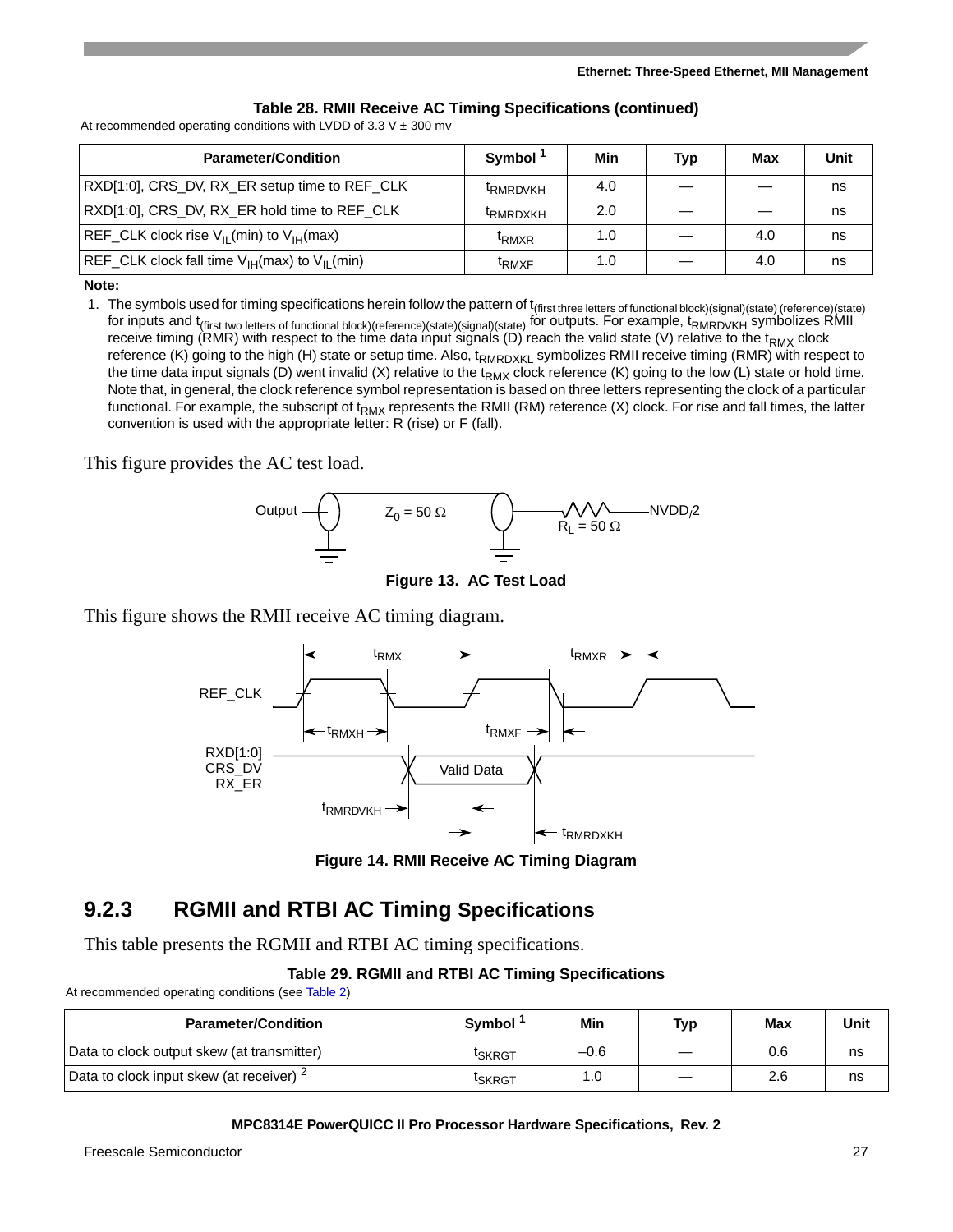## **Table 29. RGMII and RTBI AC Timing Specifications (continued)**

At recommended operating conditions (see Table 2)

| <b>Parameter/Condition</b>                  | Symbol <sup>1</sup>                 | Min | Typ | Max  | <b>Unit</b>   |
|---------------------------------------------|-------------------------------------|-----|-----|------|---------------|
| Clock cycle duration 3                      | $t_{\text{RGT}}$                    | 7.2 | 8.0 | 8.8  | ns            |
| Duty cycle for 1000Base-T <sup>4, 5</sup>   | $t_{\text{RGTH}}/t_{\text{RGT}}$    | 45  | 50  | 55   | $\frac{0}{0}$ |
| Duty cycle for 10BASE-T and 100BASE-TX 3, 5 | t <sub>RGTH</sub> /t <sub>RGT</sub> | 40  | 50  | 60   | %             |
| Rise time (20%-80%)                         | <sup>t</sup> RGTR                   |     |     | 0.75 | ns            |
| Fall time (20%-80%)                         | <sup>t</sup> RGTF                   |     |     | 0.75 | ns            |
| GTX_CLK125 reference clock period           | $t_{G12}$ <sup>6</sup>              |     | 8.0 |      | ns            |
| GTX_CLK125 reference clock duty cycle       | $t_{G125H}/t_{G125}$                | 47  |     | 53   | %             |

**Note:** 

1. Note that, in general, the clock reference symbol representation for this section is based on the symbols RGT to represent RGMII and RTBI timing. For example, the subscript of t<sub>RGT</sub> represents the RTBI (T) receive (RX) clock. Note also that the notation for rise (R) and fall (F) times follows the clock symbol that is being represented. For symbols representing skews, the subscript is skew (SK) followed by the clock that is being skewed (RGT).

2. This implies that PC board design requires clocks to be routed so that an additional trace delay of greater than 1.5 ns is added to the associated clock signal.

3. For 10 and 100 Mbps,  $t_{RGT}$  scales to 400 ns  $\pm$  40 ns and 40 ns  $\pm$  4 ns, respectively.

4. Duty cycle may be stretched/shrunk during speed changes or while transitioning to a received packet's clock domains as long as the minimum duty cycle is not violated and stretching occurs for no more than three  $t_{RGT}$  of the lowest speed transitioned between. 5. Duty cycle reference is LVDD/2.

6. This symbol is used to represent the external GTX\_CLK125 and does not follow the original symbol naming convention. GTX\_CLK supply voltage is fixed at 3.3V inside the chip. If PHY supplies a 2.5 V Clock signal on this input, set TSCOMOBI bit of System I/O configuration register (SICRH) as 1. See the *MPC8315E PowerQUICC II Pro Integrated Host Processor Family Reference Manual*.

7. The frequency of RX\_CLK should not exceed the TX\_CLK by more than 300 ppm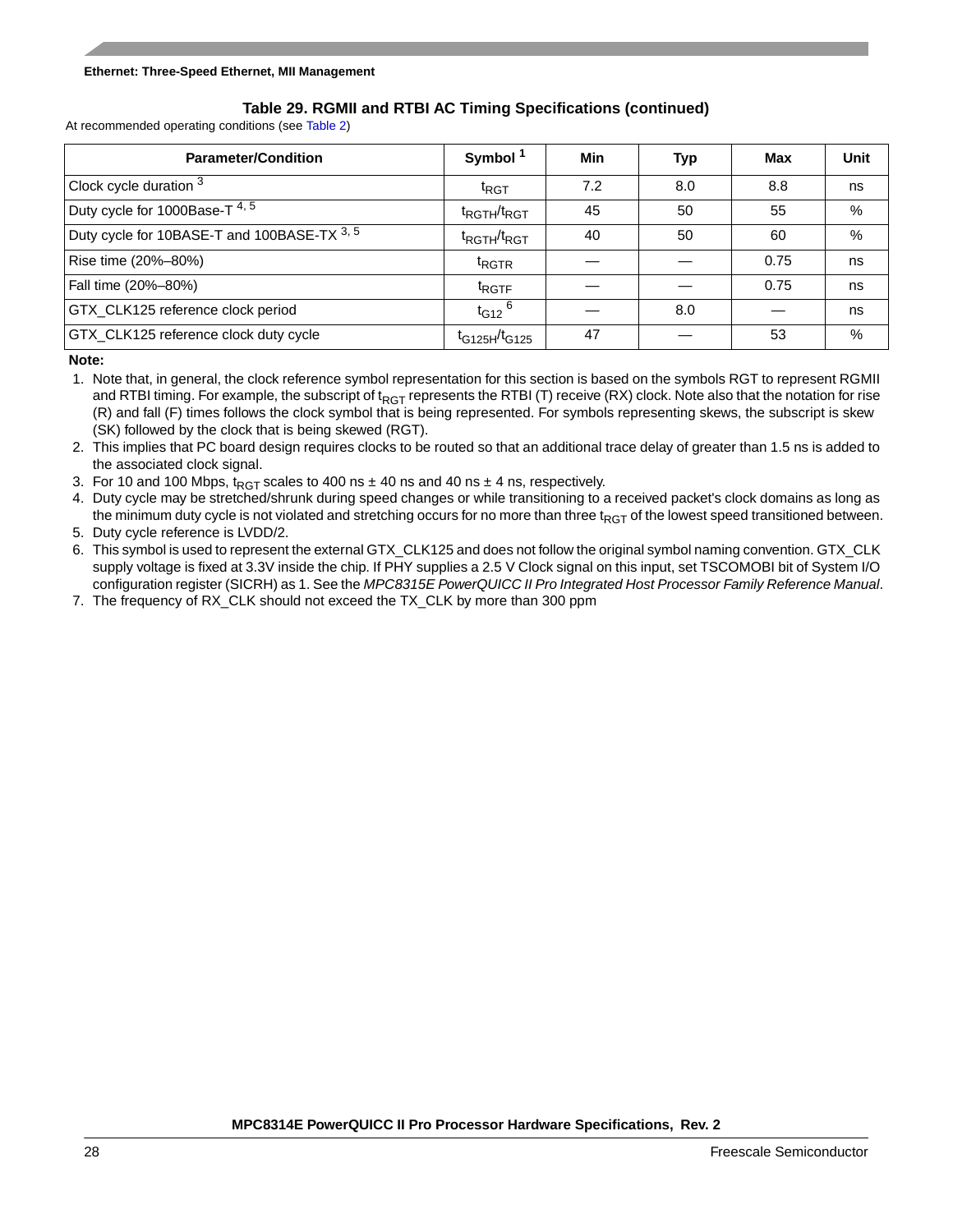

This figure shows the RGMII and RTBI AC timing and multiplexing diagrams.

**Figure 15. RGMII and RTBI AC Timing and Multiplexing Diagrams**

# <span id="page-28-0"></span>**9.3 Ethernet Management Interface Electrical Characteristics**

The electrical characteristics specified here apply to MII management interface signals management data input/output (MDIO) and management data clock (MDC). The electrical characteristics for MII, RMII, RGMII, and RTBI are specified in [Section 9.1, "eTSEC \(10/100/1000](#page-22-2) Mbps)—MII/RMII/RGMII/RTBI [Electrical Characteristics](#page-22-2)."

## **9.3.1 MII Management DC Electrical Characteristics**

The MDC and MDIO are defined to operate at a supply voltage of 3.3 V. The DC electrical characteristics for MDIO and MDC are provided in this table.

| <b>Parameter</b>       | Symbol          | <b>Conditions</b>               |                               | Min             | Max          | <b>Unit</b> |
|------------------------|-----------------|---------------------------------|-------------------------------|-----------------|--------------|-------------|
| Supply voltage (3.3 V) | NVDD            |                                 |                               | 3.0             | 3.6          | V           |
| Output high voltage    | V <sub>OH</sub> | $I_{OH} = -1.0$ mA              | $NVDD = Min$                  | 2.10            | $NVDD + 0.3$ |             |
| Output low voltage     | Vol             | $I_{\Omega I} = 1.0 \text{ mA}$ | $NVDD = Min$                  | V <sub>SS</sub> | 0.50         |             |
| Input high voltage     | V <sub>IH</sub> |                                 |                               | 2.00            |              |             |
| Input low voltage      | $V_{IL}$        |                                 |                               |                 | 0.80         |             |
| Input high current     | ЧH              | $NVDD = Max$                    | $V_{IN}$ <sup>1</sup> = 2.1 V |                 | 40           | μA          |

**Table 30. MII Management DC Electrical Characteristics Powered at 3.3 V**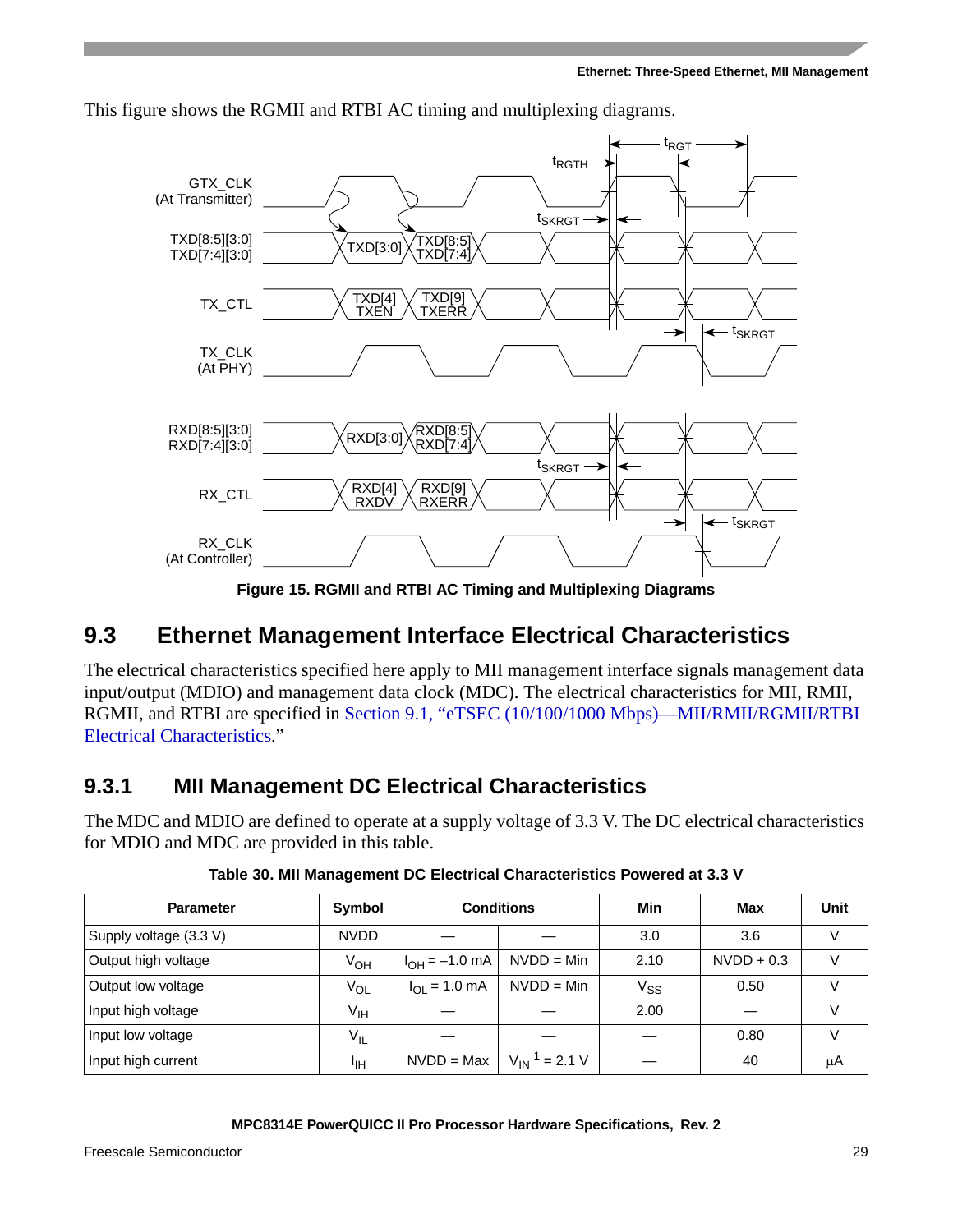#### **Ethernet: Three-Speed Ethernet, MII Management**

### **Table 30. MII Management DC Electrical Characteristics Powered at 3.3 V (continued)**

| Parameter         | <b>Symbol</b> | Conditions                       |  | Min    | Max | Unit |
|-------------------|---------------|----------------------------------|--|--------|-----|------|
| Input low current | "IL           | $NVDD = Max$<br>$V_{IN}$ = 0.5 V |  | $-600$ |     | u٣   |

**Note:** 

1. The symbol  $V_{\text{IN}}$ , in this case, represents the NV<sub>IN</sub> symbol referenced in [Table 1](#page-6-1) and [Table 2.](#page-8-0)

## **9.3.2 MII Management AC Electrical Specifications**

This table provides the MII management AC timing specifications.

### **Table 31. MII Management AC Timing Specifications**

At recommended operating conditions with NVDD is  $3.3 \text{ V} \pm 300 \text{ mV}$ 

| <b>Parameter/Condition</b> | Symbol <sup>1</sup> | Min      | Typ | Max | Unit       | <b>Note</b>   |
|----------------------------|---------------------|----------|-----|-----|------------|---------------|
| MDC frequency              | $t_{\text{MDC}}$    |          | 2.5 |     | <b>MHz</b> | $\mathcal{P}$ |
| MDC period                 | $t_{\text{MDC}}$    |          | 400 |     | ns         |               |
| MDC clock pulse width high | <sup>t</sup> MDCH   | 32       |     |     | ns         |               |
| MDC to MDIO delay          | <b>IMDKHDX</b>      | 10       |     | 170 | ns         | 3             |
| MDIO to MDC setup time     | <sup>t</sup> MDDVKH | 5        |     |     | ns         |               |
| MDIO to MDC hold time      | <sup>t</sup> MDDXKH | $\Omega$ |     |     | ns         |               |
| MDC rise time              | <sup>t</sup> MDCR   |          |     | 10  | ns         |               |
| MDC fall time              | <sup>t</sup> MDHF   |          |     | 10  | ns         |               |

**Note:** 

1. The symbols used for timing specifications herein follow the pattern of t<sub>(first two letters of functional block)(signal)(state)(reference)(state)</sub> for inputs and t<sub>(first two letters of functional block)(reference)(state)(signal)(state)</sub> for outputs. For example, t<sub>MDKHDX</sub> symbolizes management data timing (MD) for the time  $t_{MDC}$  from clock reference (K) high (H) until data outputs (D) are invalid (X) or data hold time. Also,  $t_{MDDVKH}$  symbolizes management data timing (MD) with respect to the time data input signals (D) reach the valid state (V) relative to the t<sub>MDC</sub> clock reference (K) going to the high (H) state or setup time. For rise and fall times, the latter convention is used with the appropriate letter: R (rise) or F (fall).

2. This parameter is dependent on the csb\_clk speed (that is, for a csb\_clk of 133 MHz, the maximum frequency is 4.16 MHz and the minimum frequency is 0.593 MHz).

3. This parameter is dependent on the csb\_clk speed (that is, for a csb\_clk of 133 MHz, the delay is 60 ns).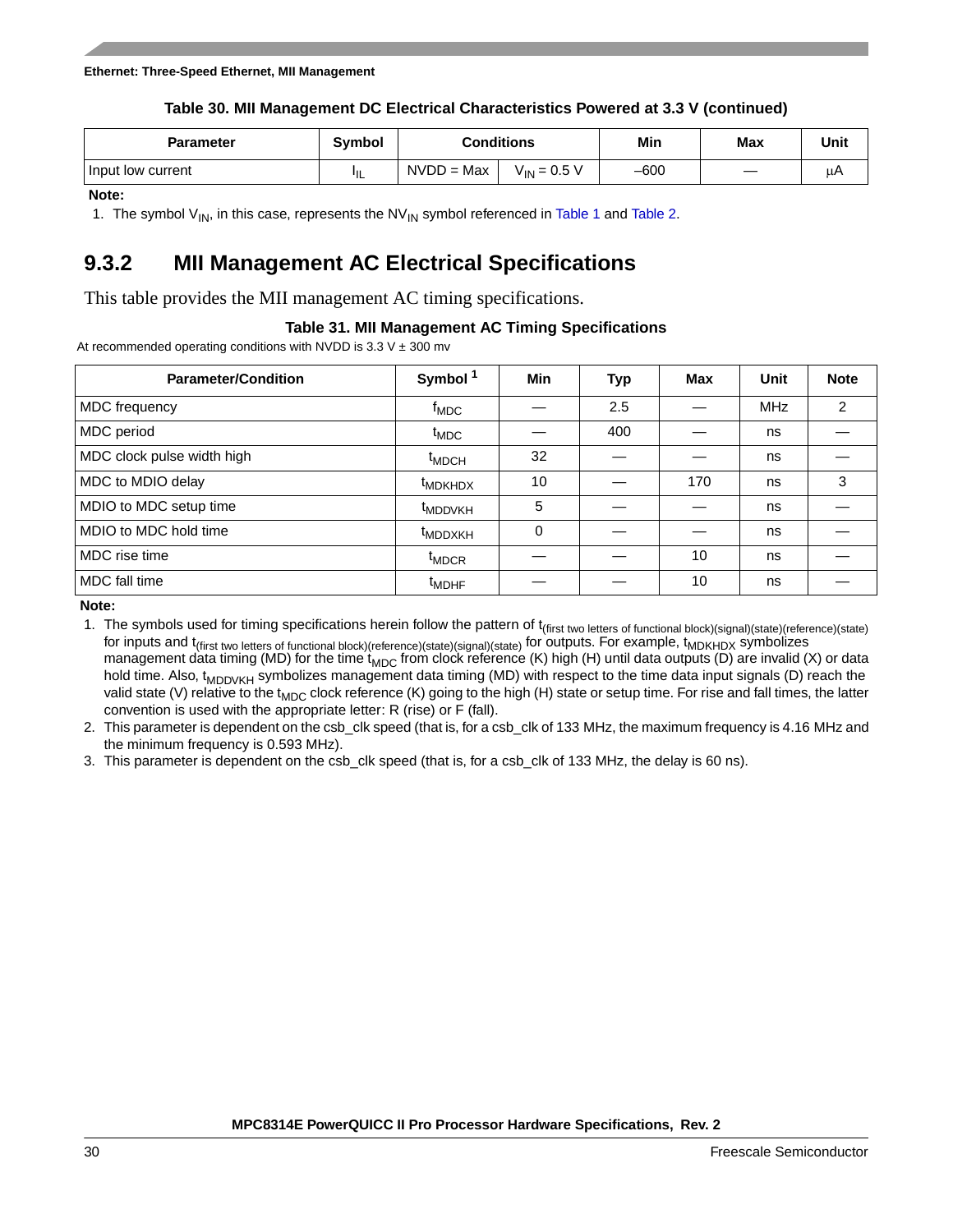This figure shows the MII management AC timing diagram.



**Figure 16. MII Management Interface Timing Diagram**

# <span id="page-30-0"></span>**9.4 1588 Timer Specifications**

This section describes the DC and AC electrical specifications for the 1588 timer.

## **9.4.1 1588 Timer DC Specifications**

This table provides the 1588 timer DC specifications.

**Table 32. GPIO DC Electrical Characteristics**

| <b>Characteristic</b> | Symbol          | <b>Condition</b>                 | Min    | Max          | Unit |
|-----------------------|-----------------|----------------------------------|--------|--------------|------|
| Output high voltage   | V <sub>OH</sub> | $I_{OH} = -8.0$ mA               | 2.4    |              |      |
| Output low voltage    | $V_{OL}$        | $I_{\text{OI}} = 8.0 \text{ mA}$ |        | 0.5          |      |
| Output low voltage    | VOL             | $I_{\text{OI}} = 3.2 \text{ mA}$ |        | 0.4          |      |
| Input high voltage    | V <sub>IH</sub> |                                  | 2.0    | $NVDD + 0.3$ |      |
| Input low voltage     | $V_{IL}$        |                                  | $-0.3$ | 0.8          |      |
| Input current         | <sup>I</sup> IN | $0 V \leq V_{IN} \leq N VDD$     |        | ± 5          | μA   |

## **9.4.2 1588 Timer AC Specifications**

This table provides the 1588 timer AC specifications.

|  |  |  |  | Table 33. 1588 Timer AC Specifications |
|--|--|--|--|----------------------------------------|
|--|--|--|--|----------------------------------------|

| <b>Parameter</b>             | Symbol              | Min | Max | Unit | <b>Note</b> |
|------------------------------|---------------------|-----|-----|------|-------------|
| Timer clock cycle time       | <b>THRCK</b>        |     | 70  | MHz  |             |
| Input setup to timer clock   | <sup>t</sup> TMRCKS |     |     |      | 2, 3        |
| Input hold from timer clock  | <b>THRCKH</b>       |     |     |      | 2, 3        |
| Output clock to output valid | <sup>t</sup> GCLKNV |     | 6   | ns   |             |
| Timer alarm to output valid  | <b>THRAL</b>        |     |     |      |             |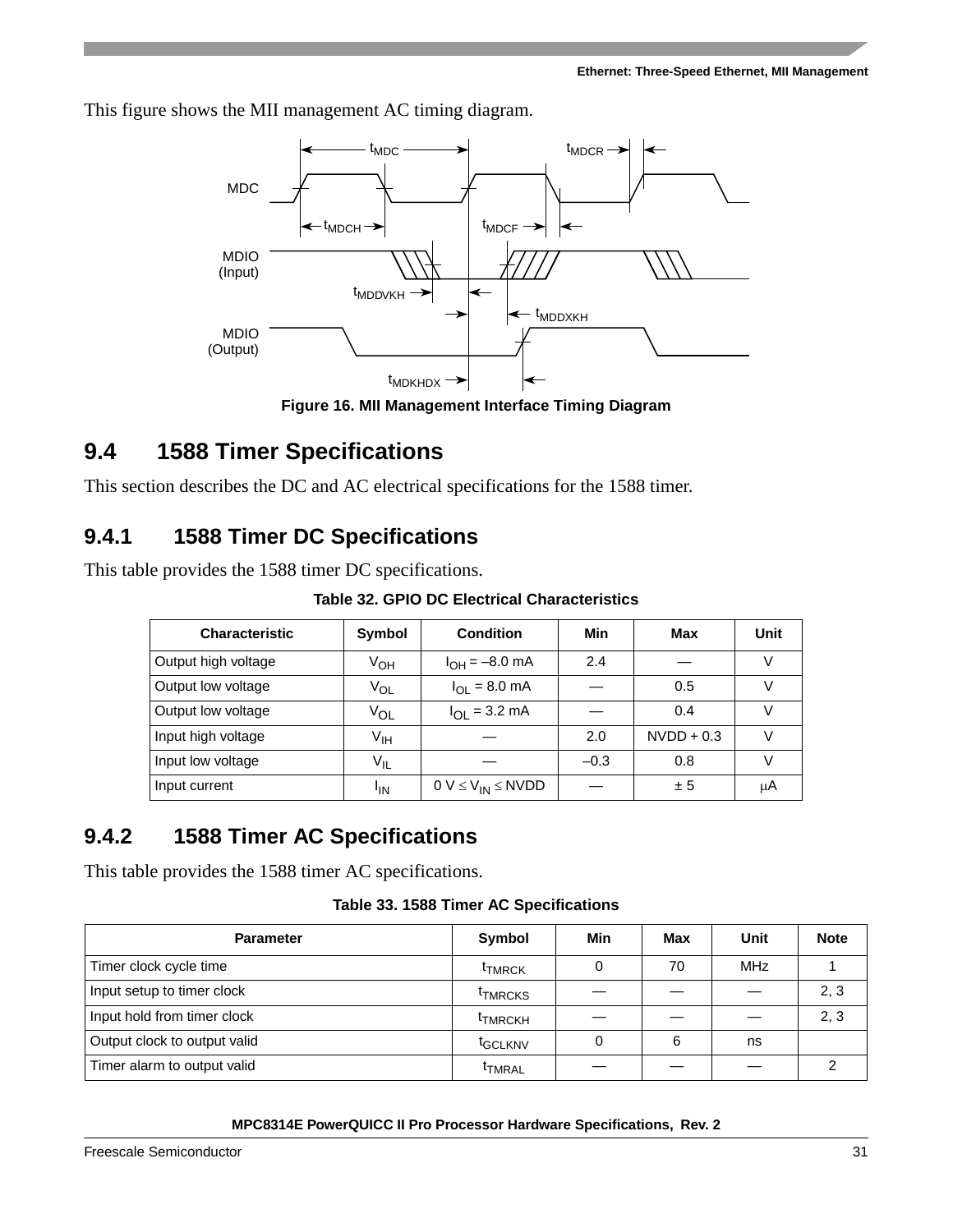## **Table 33. 1588 Timer AC Specifications (continued)**

|  | the contract of the contract of the contract of the contract of the contract of the contract of the contract of<br><b>Parameter</b> | Svmbol | Min | <b>Max</b> | Unit | <b>Note</b> |
|--|-------------------------------------------------------------------------------------------------------------------------------------|--------|-----|------------|------|-------------|
|--|-------------------------------------------------------------------------------------------------------------------------------------|--------|-----|------------|------|-------------|

**Note:** 

1. The timer can operate on rtc\_clock or tmr\_clock. These clocks get muxed and any one of them can be selected.

2. Asynchronous signals.

3. Inputs need to be stable at least one TMR clock.

# **9.5 SGMII Interface Electrical Characteristics**

Each SGMII port features a 4-wire AC-Coupled serial link from the dedicated SerDes interface of MPC8315E as shown in [Figure 17,](#page-33-0) where  $C_{TX}$  is the external (on board) AC-Coupled capacitor. Each output pin of the SerDes transmitter differential pair features  $50-\Omega$  output impedance. Each input of the SerDes receiver differential pair features  $50-\Omega$  on-die termination to XCOREVSS. The reference circuit of the SerDes transmitter and receiver is shown in [Figure 48](#page-57-0).

When an eTSEC port is configured to operate in SGMII mode, the parallel interface's output signals of this eTSEC port can be left floating. The input signals should be terminated based on the guidelines described in [Section 25.4, "Connection Recommendations](#page-95-0)," as long as such termination does not violate the desired POR configuration requirement on these pins, if applicable.

When operating in SGMII mode, the TSEC\_GTX\_CLK125 clock is not required for this port. Instead, SerDes reference clock is required on SD\_REF\_CLK and SD\_REF\_CLK pins.

## **9.5.1 DC Requirements for SGMII SD\_REF\_CLK and SD\_REF\_CLK**

The characteristics and DC requirements of the separate SerDes reference clock are described in [Section 15, "High-Speed Serial Interfaces \(HSSI\).](#page-48-0)"

# **9.5.2 AC Requirements for SGMII SD\_REF\_CLK and SD\_REF\_CLK**

This table lists the SGMII SerDes reference clock AC requirements. Please note that SD\_REF\_CLK and SD\_REF\_CLK are not intended to be used with, and should not be clocked by, a spread spectrum clock source.

| Symbol             | <b>Parameter Description</b>                                                                       | Min   | <b>Typical</b> | Max | Unit | <b>Note</b> |
|--------------------|----------------------------------------------------------------------------------------------------|-------|----------------|-----|------|-------------|
| <b>IRFF</b>        | <b>REFCLK</b> cycle time                                                                           |       | 8              |     | ns   |             |
| <sup>T</sup> REFCJ | REFCLK cycle-to-cycle jitter. Difference in the period of any two adjacent<br><b>REFCLK</b> cycles |       |                | 100 | ps   |             |
| <sup>I</sup> REFPJ | Phase jitter. Deviation in edge location with respect to mean edge location                        | $-50$ |                | 50  | DS   |             |

**Table 34. SD\_REF\_CLK and SD\_REF\_CLK AC Requirements**

## **9.5.3 SGMII Transmitter and Receiver DC Electrical Characteristics**

[Table 35](#page-32-0) and [Table 36](#page-33-1) describe the SGMII SerDes transmitter and receiver AC-coupled DC electrical characteristics. Transmitter DC characteristics are measured at the transmitter outputs (SD\_TX[n] and SD\_TX[n]) as depicted in [Figure 16.](#page-30-0)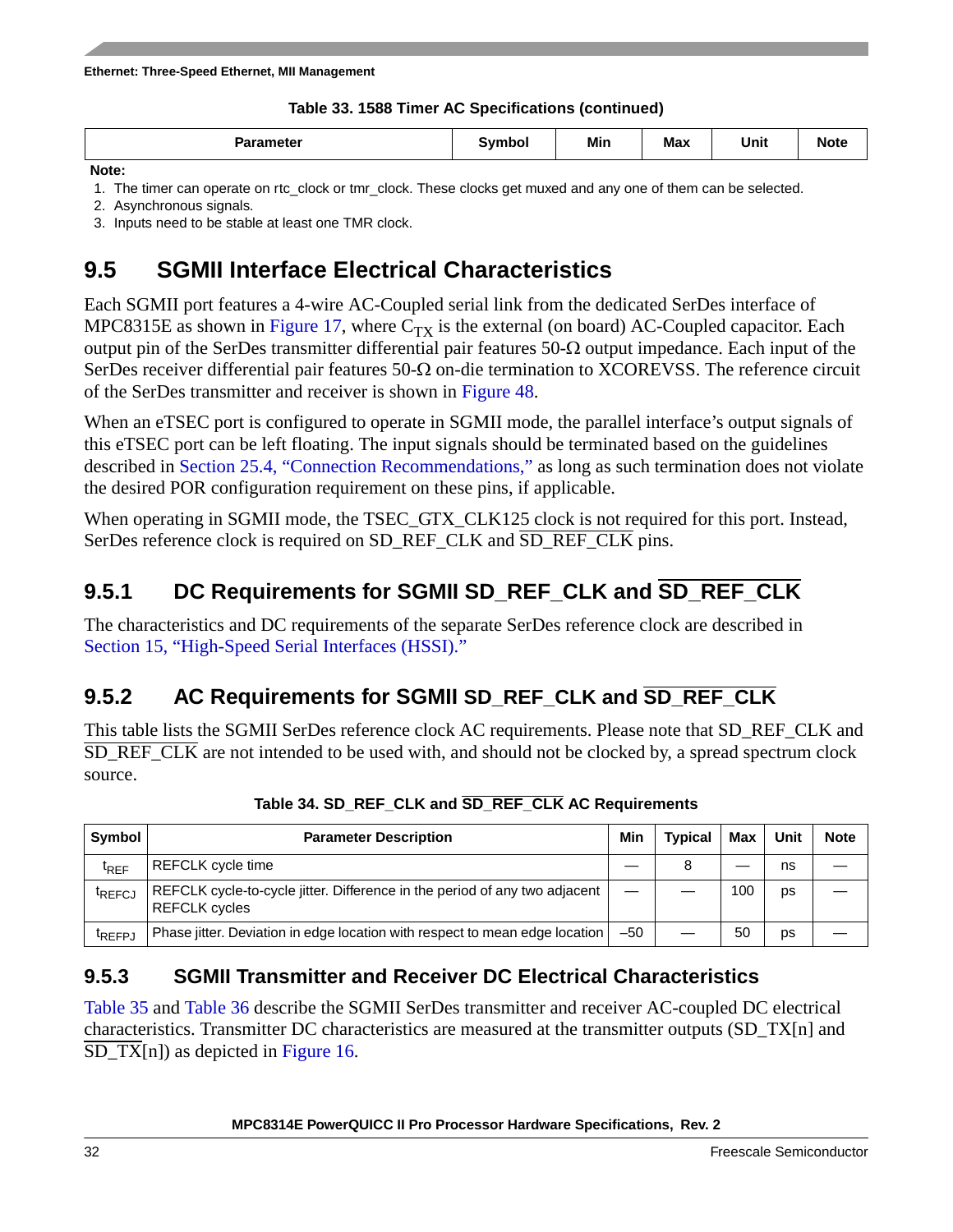<span id="page-32-0"></span>

| <b>Parameter</b>                               | <b>Symbol</b>       | Min                                                       | <b>Typ</b> | <b>Max</b>                                                       | Unit     | <b>Note</b>                    |
|------------------------------------------------|---------------------|-----------------------------------------------------------|------------|------------------------------------------------------------------|----------|--------------------------------|
| Supply Voltage                                 | <b>XCOREVDD</b>     | 0.95                                                      | 1.0        | 1.05                                                             | $\vee$   |                                |
| Output high voltage                            | VOH                 |                                                           |            | $XCOREVDD_{\text{-}\text{Typ}}/2 +$<br>$ V_{OD} _{\text{max}}/2$ | mV       | $\mathbf{1}$                   |
| Output low voltage                             | VOL                 | XCOREVDD <sub>-Typ</sub> /2-<br>$ V_{OD} _{\text{max}}/2$ |            |                                                                  | mV       | $\mathbf{1}$                   |
| Output ringing                                 | V <sub>RING</sub>   |                                                           |            | 10                                                               | $\%$     |                                |
|                                                |                     | 323                                                       | 500        | 725                                                              |          | Equalization<br>setting: 1.0x  |
|                                                |                     | 296                                                       | 459        | 665                                                              |          | Equalization<br>setting: 1.09x |
|                                                |                     | 269                                                       | 417        | 604                                                              |          | Equalization<br>setting: 1.2x  |
| Output differential voltage <sup>2, 3, 5</sup> | $ V_{OD} $          | 243                                                       | 376        | 545                                                              | mV       | Equalization<br>setting: 1.33x |
|                                                |                     | 215                                                       | 333        | 483                                                              |          | Equalization<br>setting: 1.5x  |
|                                                |                     | 189                                                       | 292        | 424                                                              |          | Equalization<br>setting: 1.71x |
|                                                |                     | 162                                                       | 250        | 362                                                              |          | Equalization<br>setting: 2.0x  |
| Output offset voltage                          | $V_{OS}$            | 425                                                       | 500        | 575                                                              | mV       | 1, 4                           |
| Output impedance (single-ended)                | $R_{\rm O}$         | 40                                                        |            | 60                                                               | $\Omega$ |                                |
| Mismatch in a pair                             | $\Delta R_{\odot}$  |                                                           |            | 10                                                               | $\%$     |                                |
| Change in $V_{OD}$ between "0" and "1"         | $\Delta$   $V_{OD}$ |                                                           |            | 25                                                               | mV       |                                |
| Change in $V_{OS}$ between "0" and "1"         | $\Delta V_{OS}$     |                                                           |            | 25                                                               | mV       |                                |
| Output current on short to GND                 | $I_{SA}$ , $I_{SB}$ |                                                           |            | 40                                                               | mA       |                                |

| Table 35. SGMII DC Transmitter Electrical Characteristics |  |  |  |
|-----------------------------------------------------------|--|--|--|
|-----------------------------------------------------------|--|--|--|

#### **Note:**

1. This will not align to DC-coupled SGMII. XCOREVDD<sub>-Typ</sub>=1.0V.

2.  $|V_{\rm OD}| = |V_{\rm TXn}$  - V $_{\rm TXn}^{-1}$ .  $|V_{\rm OD}|$  is also referred as output differential peak voltage.  $V_{\rm TX-DIFFp\hbox{-}p}$  = 2\* $|V_{\rm OD}|$ .

3. The  $|V_{\rm OD}|$  value shown in the table assumes the following transmit equalization setting in the TXEQA (for SerDes lane A) or TXEQE (for SerDes lane E) bit field of MPC8315E's SerDes Control Register 0:

• The LSbits (bit [1:3]) of the above bit field is set based on the equalization setting shown in table.

4.  $\rm\,V_{OS}$  is also referred to as output common mode voltage.

5. The  $|V_{OD}|$  value shown in the Typ column is based on the condition of XCOREVDD<sub>-Typ</sub>=1.0V, no common mode offset variation (V<sub>OS</sub> = 500 mV), SerDes transmitter is terminated with 100- $\Omega$  differential load between TX[n] and TX[n].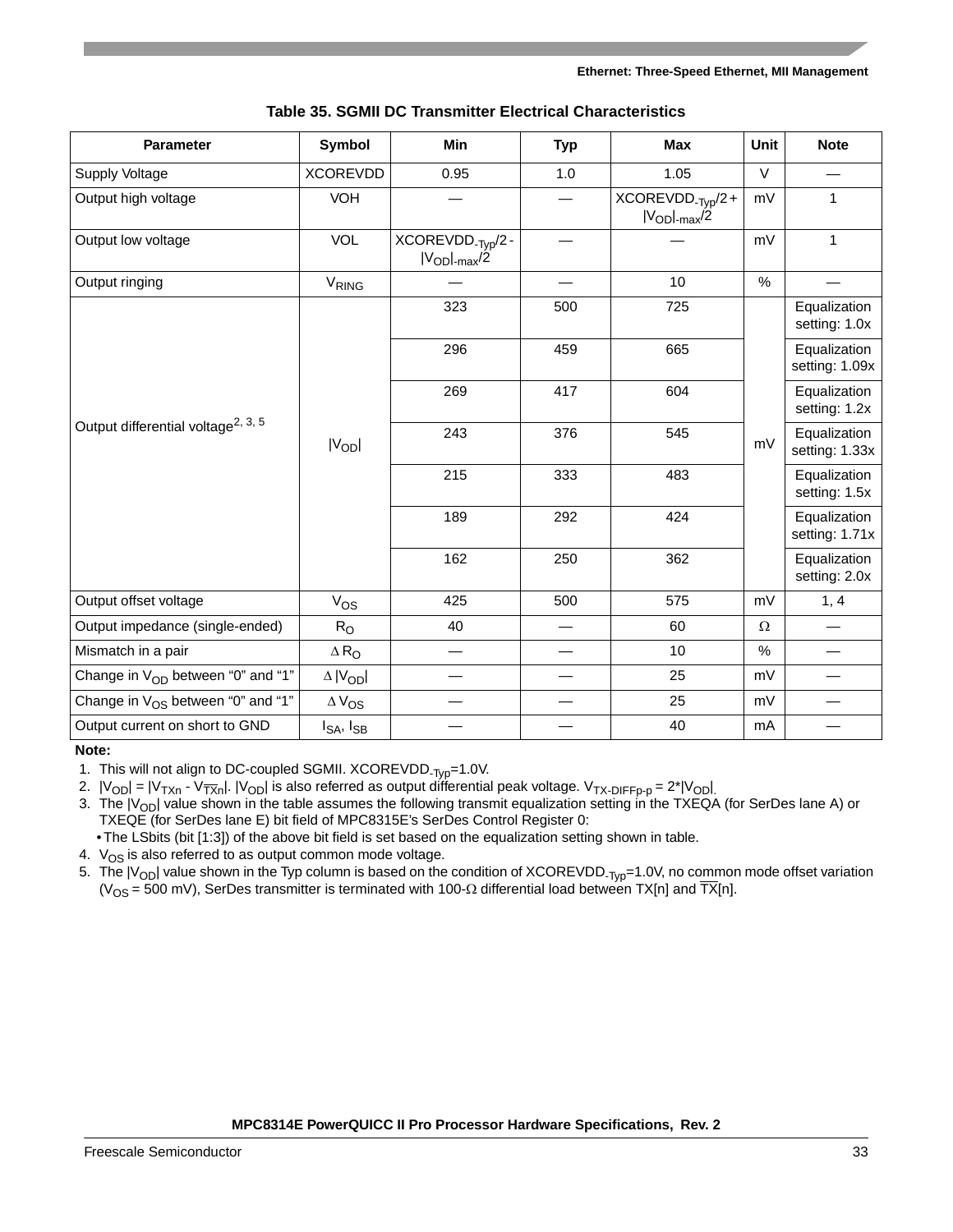#### **Ethernet: Three-Speed Ethernet, MII Management**



**Figure 17. 4-Wire AC-Coupled SGMII Serial Link Connection Example**

<span id="page-33-0"></span>

**Figure 18. SGMII Transmitter DC Measurement Circuit**

<span id="page-33-1"></span>

| <b>Parameter</b>           |          | Symbol                  | Min  | Typ | Max  | Unit | <b>Note</b> |
|----------------------------|----------|-------------------------|------|-----|------|------|-------------|
| Supply Voltage             |          | <b>XCOREVDD</b>         | 0.95 | 1.0 | 1.05 | V    |             |
| DC Input voltage range     |          |                         |      | N/A |      |      |             |
| Input differential voltage | $EQ = 0$ | V <sub>RX_DIFFp-p</sub> | 100  |     | 1200 | mV   | 2, 4        |
|                            | $EQ = 1$ |                         | 175  |     |      |      |             |
| Loss of signal threshold   | $EQ = 0$ | <b>VLOS</b>             | 30   |     | 100  | mV   | 3, 4        |
|                            | $EQ = 1$ |                         | 65   |     | 175  |      |             |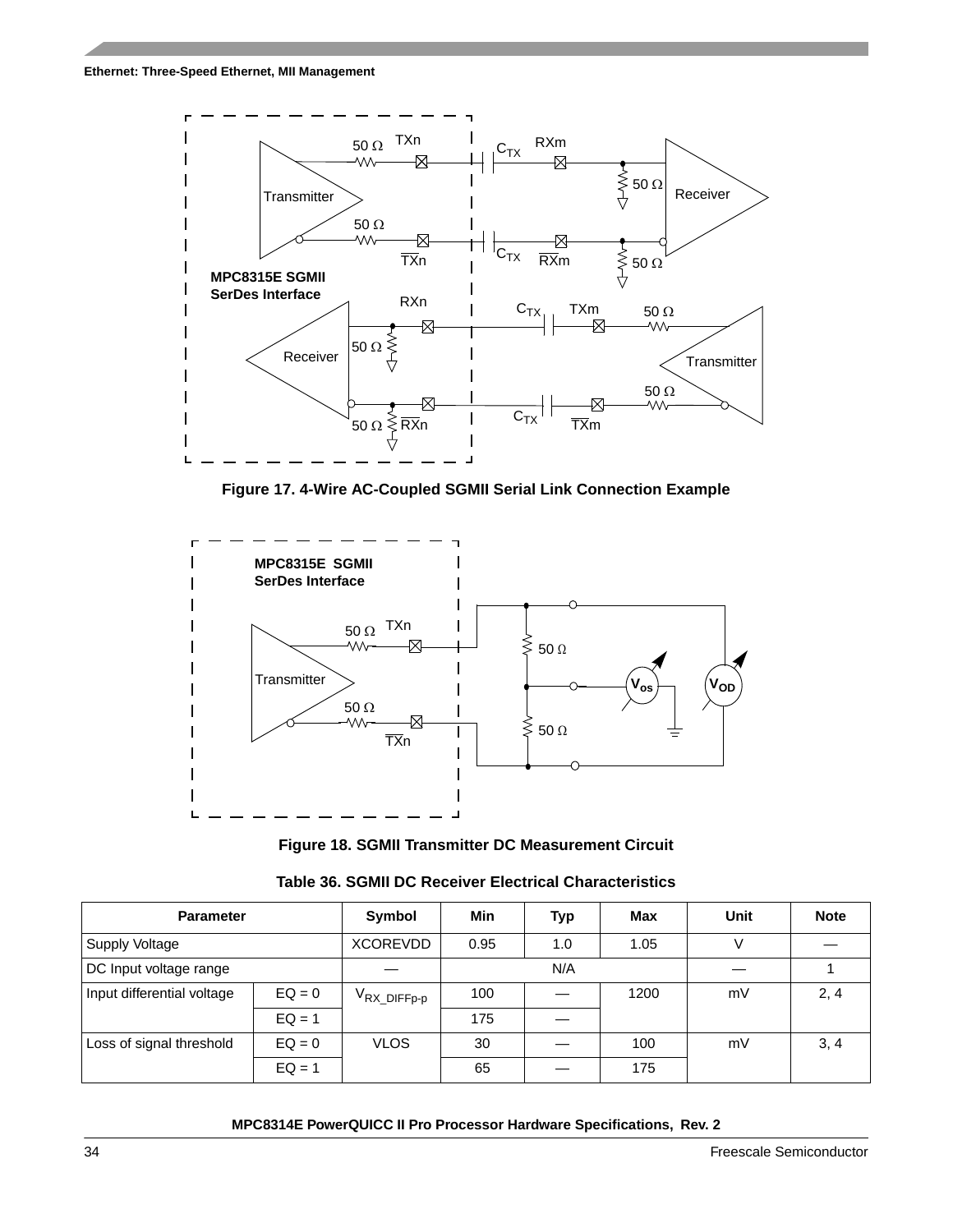| <b>Parameter</b>                        | <b>Symbol</b>                   | Min | Typ        | Max | Unit | <b>Note</b> |
|-----------------------------------------|---------------------------------|-----|------------|-----|------|-------------|
| Input AC common mode voltage            | $V_{\mathsf{CM\_ACp\text{-}p}}$ |     |            | 100 | mV   |             |
| Receiver differential input impedance   | $Z_{RX}$ DIFF                   | 80  | 100        | 120 | Ω    |             |
| Receiver common mode input<br>impedance | $Z_{RX}$ CM                     | 20  |            | 35  | Ω    |             |
| Common mode input voltage               | ∨см                             |     | v xcorevss |     |      |             |

**Table 36. SGMII DC Receiver Electrical Characteristics (continued)**

### **Note:**

- 1. Input must be externally AC-coupled.
- 2.  $V_{RX\_DIFF_Pp}$  is also referred to as peak to peak input differential voltage
- 3. The concept of this parameter is equivalent to the Electrical Idle Detect Threshold parameter in PCI Express. Refer to PCI Express Differential Receiver (RX) Input Specifications section for further explanation.
- 4. The EQ shown in the table refers to the RXEQA or RXEQE bit field of MPC8315E's SerDes Control Register 0.
- 5.  $V_{CMACp-p}$  is also referred to as peak to peak AC common mode voltage.
- 6. On-chip termination to XCOREVSS.

## **9.5.4 SGMII AC Timing Specifications**

This section describes the SGMII transmit and receive AC timing specifications. Transmitter and receiver characteristics are measured at the transmitter outputs  $(TX[n]$  and  $TX[n])$  or at the receiver inputs  $(RX[n]$ and RX[n]) as depicted in [Figure 20](#page-36-1) respectively.

## **9.5.4.1 SGMII Transmit AC Timing Specifications**

This table provides the SGMII transmit AC timing targets. A source synchronous clock is not provided.

## **Table 37. SGMII Transmit AC Timing Specifications**

| <b>Parameter</b>             | Symbol            | Min    | Typ | Max    | Unit     | <b>Note</b> |
|------------------------------|-------------------|--------|-----|--------|----------|-------------|
| Deterministic Jitter         | JD                |        |     | 0.17   | $UI p-p$ |             |
| <b>Total Jitter</b>          | JT                |        |     | 0.35   | $UI p-p$ |             |
| Unit Interval                | UI                | 799.92 | 800 | 800.08 | ps       |             |
| $V_{OD}$ fall time (80%-20%) | tfall             | 50     |     | 120    | ps       |             |
| $V_{OD}$ rise time (20%-80%) | <sup>l</sup> rise | 50     |     | 120    | ps       |             |

At recommended operating conditions with  $XCORE VDD = 1.0V \pm 5\%$ .

**Note:** 

1. Each UI is 800 ps  $\pm$  100 ppm.

## **9.5.4.2 SGMII Receive AC Timing Specifications**

This table provides the SGMII receive AC timing specifications. Source synchronous clocking is not supported. Clock is recovered from the data. [Figure 19](#page-35-0) shows the SGMII Receiver Input Compliance Mask eye diagram.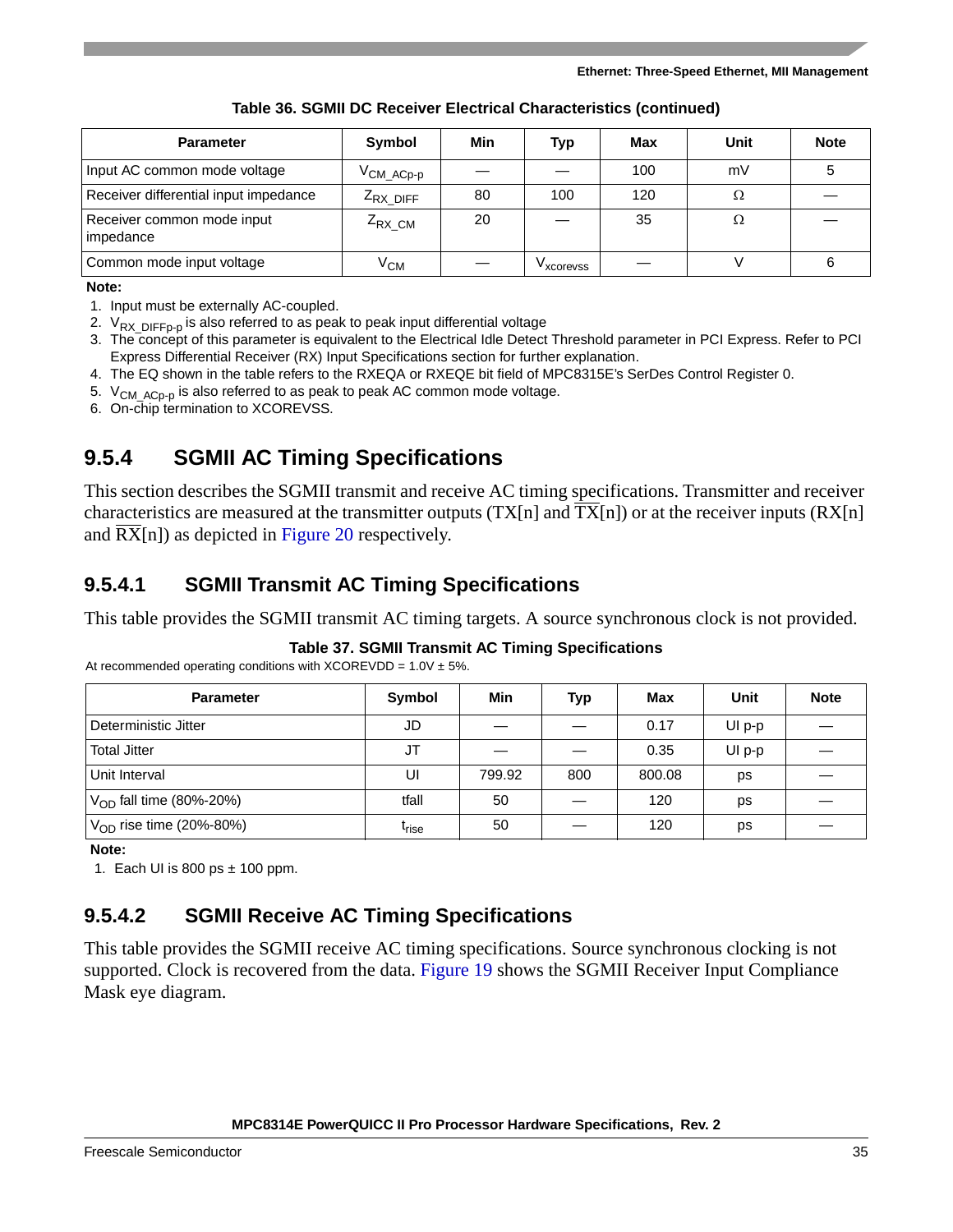### **Table 38. SGMII Receive AC Timing Specifications**

At recommended operating conditions with XCOREVDD =  $1.0V \pm 5\%$ .

| <b>Parameter</b>                                   | Symbol      | Min    | Typ | Max        | Unit     | <b>Note</b> |
|----------------------------------------------------|-------------|--------|-----|------------|----------|-------------|
| Deterministic Jitter Tolerance                     | JD          | 0.37   |     |            | UI p-p   |             |
| Combined Deterministic and Random Jitter Tolerance | <b>JDR</b>  | 0.55   |     |            | UI p-p   |             |
| Sinusoidal Jitter Tolerance                        | <b>JSIN</b> | 0.1    |     |            | UI p-p   |             |
| <b>Total Jitter Tolerance</b>                      | <b>JT</b>   | 0.65   |     |            | $UI p-p$ |             |
| <b>Bit Error Ratio</b>                             | <b>BER</b>  |        |     | $10^{-12}$ |          |             |
| Unit Interval                                      | UI          | 799.92 | 800 | 800.08     | ps       | 2           |
| <b>AC Coupling Capacitor</b>                       | $C_{TX}$    | 5      |     | 200        | nF       | 3           |

**Note:** 

1. Measured at receiver.

2. Each UI is 800 ps  $\pm$  100 ppm.

3. The external AC coupling capacitor is required. It's recommended to be placed near the device transmitter outputs.

4. Refer to RapidIO<sup>TM</sup> 1x/4x LP Serial Physical Layer Specification for interpretation of jitter specifications.



<span id="page-35-0"></span>**Figure 19. SGMII Receiver Input Compliance Mask**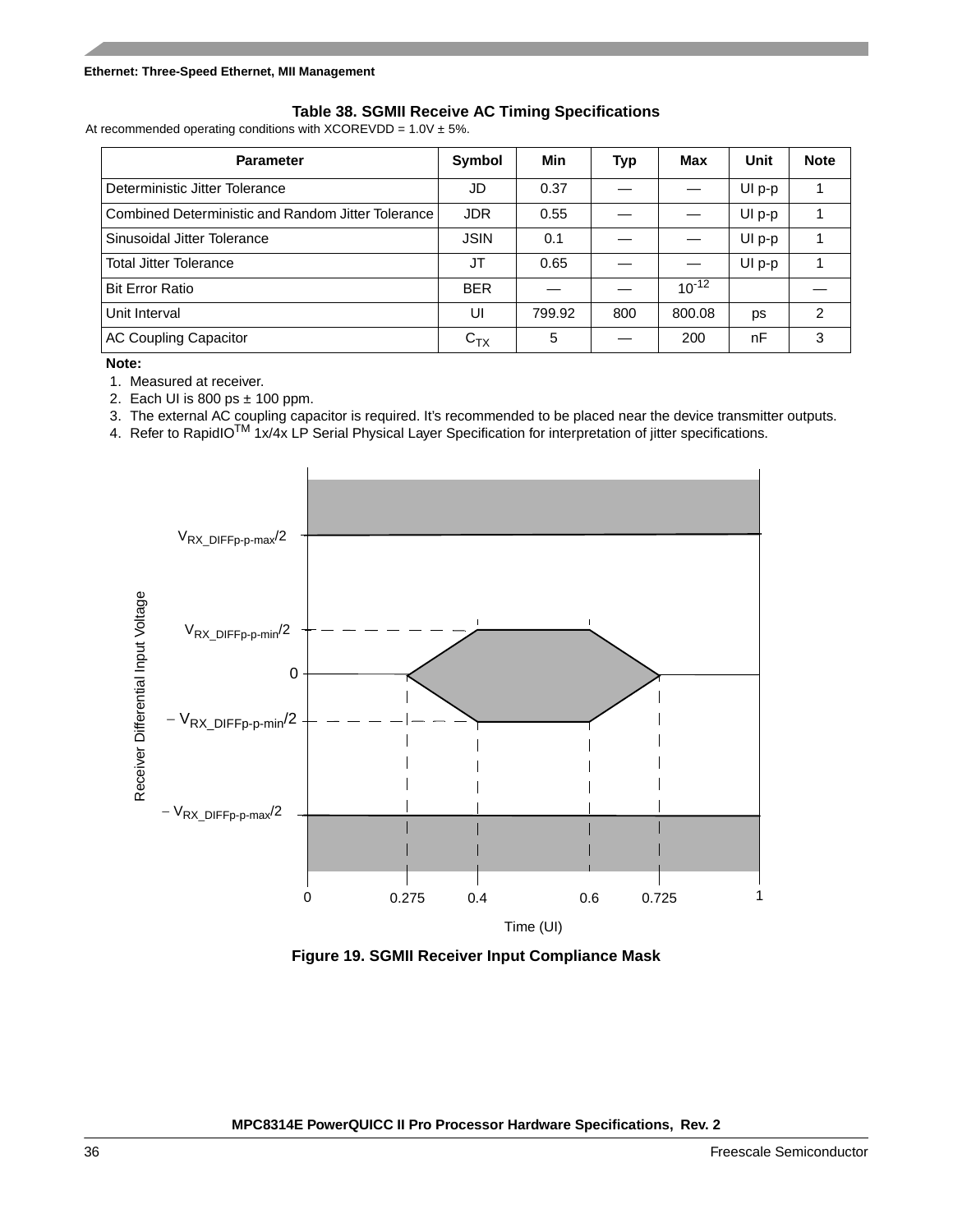

**Figure 20. SGMII AC Test/Measurement Load**

# **10 USB**

# **10.1 USB Dual-Role Controllers**

This section provides the AC and DC electrical specifications for the USB-ULPI interface.

### **10.1.1 USB DC Electrical Characteristics**

This table lists the DC electrical characteristics for the USB interface.

|  |  |  | <b>Table 39. USB DC Electrical Characteristics</b> |
|--|--|--|----------------------------------------------------|
|--|--|--|----------------------------------------------------|

| <b>Parameter</b>                                 | Symbol          | Min          | Max          | Unit |
|--------------------------------------------------|-----------------|--------------|--------------|------|
| High-level input voltage                         | $V_{\text{IH}}$ | 2            | $LVDD + 0.3$ |      |
| Low-level input voltage                          | $V_{IL}$        | $-0.3$       | 0.8          |      |
| Input current                                    | <sup>I</sup> IN |              | ±5           | μA   |
| High-level output voltage, $I_{OH} = -100 \mu A$ | V <sub>OH</sub> | $LVDD - 0.2$ |              |      |
| Low-level output voltage, $I_{OI} = 100 \mu A$   | $V_{OL}$        |              | 0.2          |      |

**Note:** 

1. The symbol  $V_{\text{IN}}$ , in this case, represents the NV<sub>IN</sub> symbol referenced in [Table 1](#page-6-0) and [Table 2.](#page-8-0)

### **10.1.2 USB AC Electrical Specifications**

This table lists the general timing parameters of the USB-ULPI interface.

### **Table 40. USB General Timing Parameters**

| <b>Parameter</b>                    | Symbol <sup>1</sup> | Min | Max               | <b>Unit</b> | <b>Note</b> |
|-------------------------------------|---------------------|-----|-------------------|-------------|-------------|
| USB clock cycle time                | <sup>т</sup> иѕск   | 15  |                   | ns          | 1, 2        |
| Input setup to USB clock—all inputs | <b>LUSIVKH</b>      |     | $\hspace{0.05cm}$ | ns          | 4 ، ا       |
| Input hold to USB clock—all inputs  | <b>LUSIXKH</b>      |     |                   | ns          | I , 4       |

### **MPC8314E PowerQUICC II Pro Processor Hardware Specifications, Rev. 2**

**USB**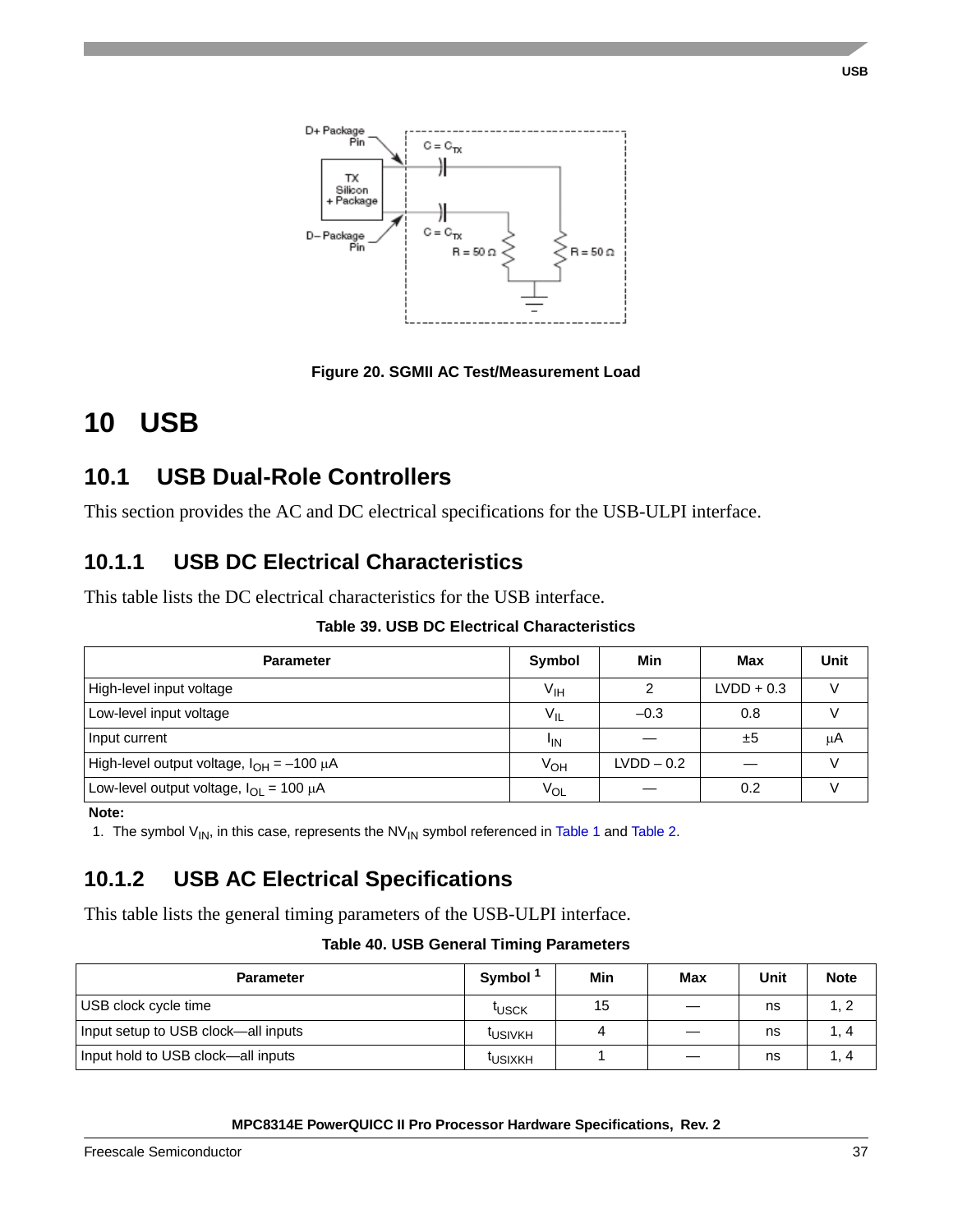| Table 40. USB General Timing Parameters (continued) |  |  |  |  |
|-----------------------------------------------------|--|--|--|--|
|-----------------------------------------------------|--|--|--|--|

| <b>Parameter</b>                       | Symbol <sup>-</sup> | Min | Max | Unit | <b>Note</b> |
|----------------------------------------|---------------------|-----|-----|------|-------------|
| USB clock to output valid—all outputs  | <b>LUSKHOV</b>      |     |     | ns   |             |
| Output hold from USB clock—all outputs | <b>LUSKHOX</b>      |     | __  | ns   |             |

**Note:** 

1. The symbols used for timing specifications follow the pattern of t<sub>(First two letters of functional block)(signal)(state)(reference)(state) for</sub> inputs and t<sub>(First two letters of functional block)(reference)(state)(signal)(state) for outputs. For example, t<sub>USIXKH</sub> symbolizes USB timing</sub> (US) for the input (I) to go invalid (X) with respect to the time the USB clock reference (K) goes high (H). Also, t<sub>USKHOX</sub> symbolizes USB timing (US) for the us clock reference (K) to go high (H), with respect to the output (O) going invalid (X) or output hold time.

- 2. All timings are in reference to USB clock.
- 3. All signals are measured from NVDD/2 of the rising edge of USB clock to 0.4 NVDD of the signal in question for 3.3-V signaling levels.
- 4. Input timings are measured at the pin.
- 5. For purposes of active/float timing measurements, the Hi-Z or off-state is defined to be when the total current delivered through the component pin is less than or equal to the leakage current specification.

<span id="page-37-1"></span>[Figure 21](#page-37-1) and [Figure 22](#page-37-0) provide the AC test load and signals for the USB, respectively.



### <span id="page-37-0"></span>**10.2 On-Chip USB PHY**

This section provides the AC and DC electrical specifications for the USB PHY interface of the MPC8314E.

For details refer to Tables 7-7 through 7-10, and Table 7-14 in the *USB 2.0 Specifications document*, and the pull-up/down resistors ECN updates, all available at www.usb.org.

This table provides the USB clock input (USB\_CLK\_IN) DC timing specifications.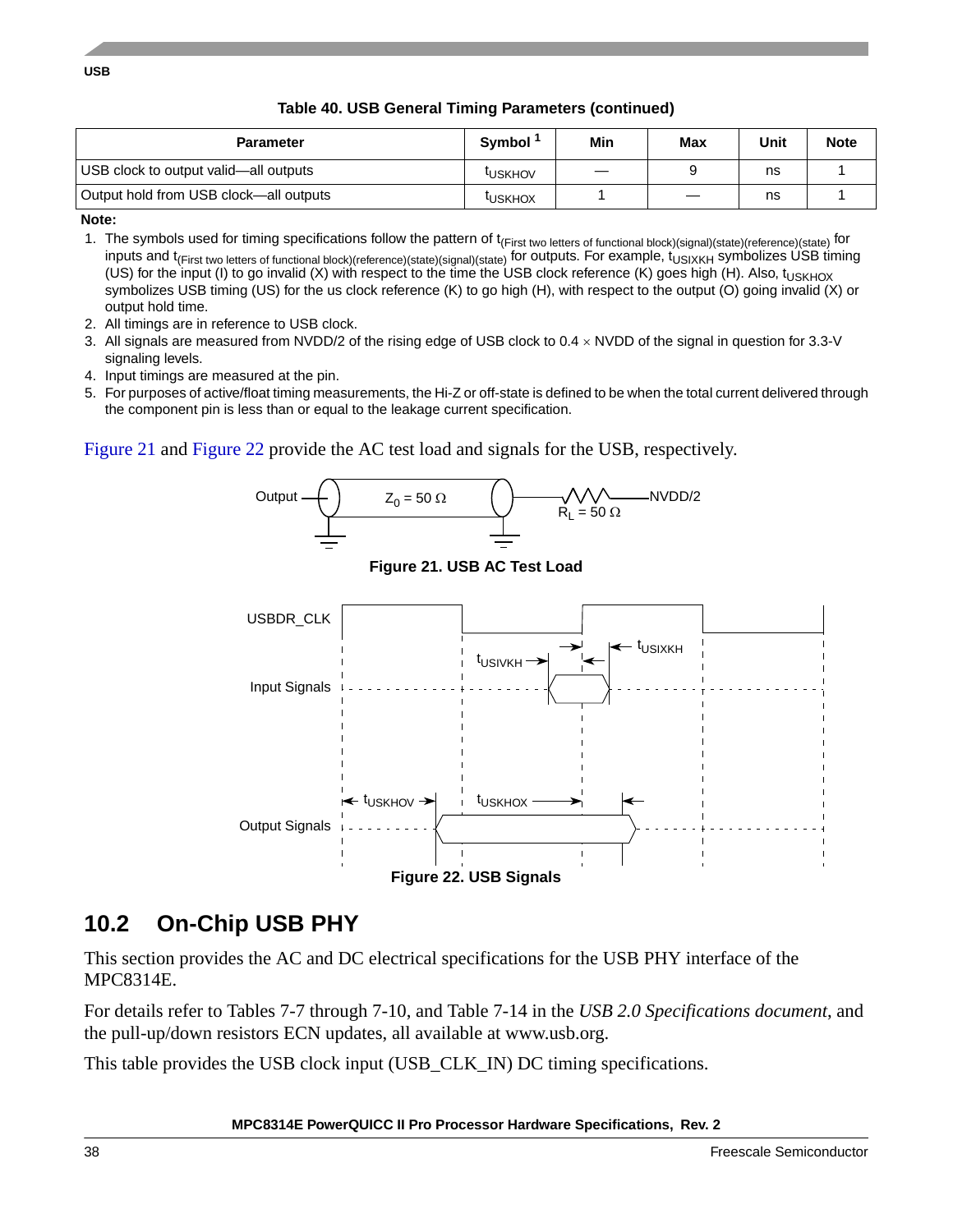| <b>Parameter</b>   | Symbol | Min    | Max          | Unit |
|--------------------|--------|--------|--------------|------|
| Input high voltage | ۷ін    | 2.7    | $NVDD + 0.3$ |      |
| Input low voltage  | ∨ı∟    | $-0.3$ | 0.4          |      |

|  |  | Table 41. USB CLK IN DC Electrical Characteristics |  |
|--|--|----------------------------------------------------|--|
|--|--|----------------------------------------------------|--|

This table provides the USB clock input (USB\_CLK\_IN) AC timing specifications.

**Table 42. USB\_CLK\_IN AC Timing Specifications**

| <b>Parameter/Condition</b>                | <b>Conditions</b>                                                                        | Symbol                  | Min      | <b>Typical</b> | <b>Max</b> | Unit       |
|-------------------------------------------|------------------------------------------------------------------------------------------|-------------------------|----------|----------------|------------|------------|
| Frequency range                           |                                                                                          | <sup>I</sup> USB CLK IN |          | 24             |            | <b>MHz</b> |
| Clock frequency tolerance                 |                                                                                          | <sup>t</sup> CLK TOL    | $-0.005$ | 0              | 0.005      | $\%$       |
| Reference clock duty cycle                | Measured at 1.6 V                                                                        | <sup>t</sup> CLK DUTY   | 40       | 50             | 60         | %          |
| Total input jitter/Time interval<br>error | Peak to peak value measured with a second<br>order high-pass filter of 500 KHz bandwidth | <sup>t</sup> CLK PJ     |          |                | 200        | ps         |

# **11 Local Bus**

This section describes the DC and AC electrical specifications for the local bus interface of the MPC8314E.

# **11.1 Local Bus DC Electrical Characteristics**

This table provides the DC electrical characteristics for the local bus interface.

|  |  | Table 43. DC Electrical Characteristics (when Operating at 3.3 V) |  |  |  |
|--|--|-------------------------------------------------------------------|--|--|--|
|--|--|-------------------------------------------------------------------|--|--|--|

| <b>Parameter</b>                                        | Symbol          | Min          | Max          | Unit |
|---------------------------------------------------------|-----------------|--------------|--------------|------|
| Output high voltage (NVDD = min, $I_{OH} = -2$ mA)      | V <sub>OH</sub> | $NVDD - 0.2$ |              |      |
| Output low voltage (NVDD = min, $I_{OI}$ = 2 mA)        | V <sub>OL</sub> |              | 0.2          |      |
| Input high voltage                                      | $V_{\text{IH}}$ |              | $NVDD + 0.3$ |      |
| Input low voltage                                       | $V_{IL}$        | $-0.3$       | 0.8          |      |
| Input high current ( $V_{IN}$ = 0 V or $V_{IN}$ = NVDD) | <sup>I</sup> IN |              | ±5           | μA   |

# **11.2 Local Bus AC Electrical Specifications**

This table describes the general timing parameters of the local bus interface of the MPC8314E.

| <b>Table 44. Local Bus General Timing Parameters</b> |  |
|------------------------------------------------------|--|
|------------------------------------------------------|--|

| <b>Parameter</b>               | Symbol <sup>1</sup> | Min | <b>Max</b> | Unit | <b>Note</b> |
|--------------------------------|---------------------|-----|------------|------|-------------|
| Local bus cycle time           | <sup>[</sup> LBK    | 15  |            | ns   |             |
| Input setup to local bus clock | <sup>I</sup> LBIVKH |     |            | ns   | 3.<br>4     |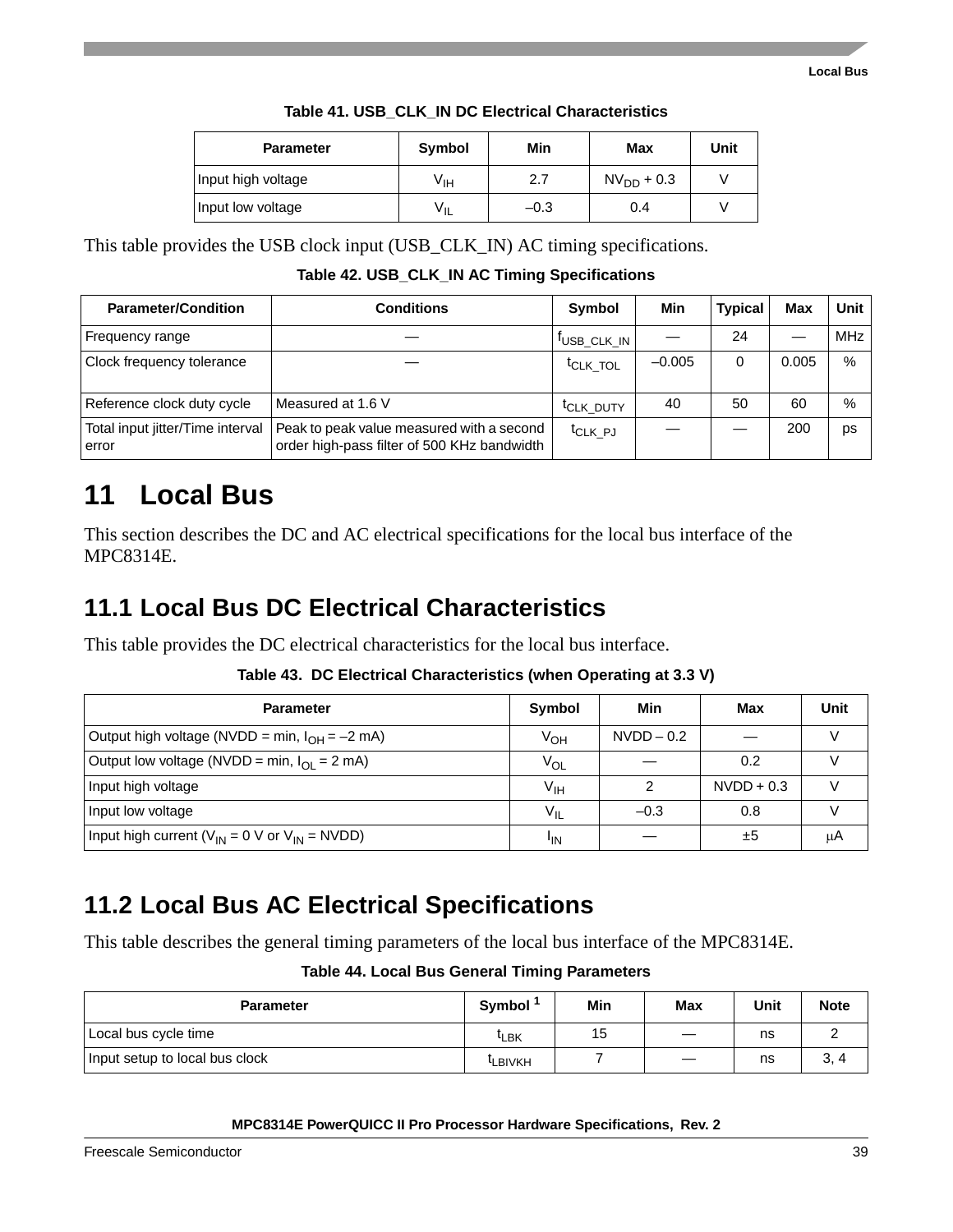| <b>Parameter</b>                                            | Symbol <sup>1</sup>              | Min | Max | Unit | <b>Note</b> |
|-------------------------------------------------------------|----------------------------------|-----|-----|------|-------------|
| Input hold from local bus clock                             | <sup>t</sup> LBIXKH              | 1.0 |     | ns   | 3, 4        |
| LALE output fall to LAD output transition (LATCH hold time) | <sup>t</sup> LBOTOT <sub>1</sub> | 1.5 |     | ns   | 5           |
| LALE output fall to LAD output transition (LATCH hold time) | $t_{LBOTOT2}$                    | 3   |     | ns   | 6           |
| LALE output fall to LAD output transition (LATCH hold time) | <sup>t</sup> LBOTOT3             | 2.5 |     | ns   |             |
| Local bus clock to output valid                             | <sup>t</sup> LBKHOV              |     | 3   | ns   | 3           |
| Local bus clock to output high impedance for LAD            | <sup>t</sup> LBKHOZ              |     | 4   | ns   | 8           |
| LALE output rise to LCLK negative edge                      | <sup>t</sup> LALEHOV             |     | 3.0 | ns   |             |

### **Table 44. Local Bus General Timing Parameters (continued)**

**Note:** 

1. The symbols used for timing specifications herein follow the pattern of t<sub>(First two letters of functional</sub>

block)(signal)(state)(reference)(state) for inputs and t(First two letters of functional block)(reference)(state)(signal)(state) for outputs. For example,  $t_{LBIXKH1}$  symbolizes local bus timing (LB) for the input (I) to go invalid (X) with respect to the time the  $t_{LBK}$  clock reference (K) goes high (H), in this case for clock one(1). Also,  $t_{LBKHOX}$  symbolizes local bus timing (LB) for the  $t_{LBK}$  clock reference (K) to go high (H), with respect to the output (O) going invalid (X) or output hold time.

- 2. All timings are in reference to falling edge of LCLK0 (for all outputs and for LGTA and LUPWAIT inputs) or rising edge of LCLK0 (for all other inputs).
- 3. All signals are measured from NVDD/2 of the rising/falling edge of LCLK0 to 0.4 NVDD of the signal in question for 3.3-V signaling levels.
- 4. Input timings are measured at the pin.
- 5. t<sub>LBOTOT1</sub> should be used when RCWH[LALE] is not set and the load on LALE output pin is at least 10pF less than the load on LAD output pins.
- 6. t<sub>LBOTOT2</sub> should be used when RCWH[LALE] is set and the load on LALE output pin is at least 10pF less than the load on LAD output pins.
- 7. t<sub>LBOTOT3</sub> should be used when RCWH[LALE] is set and the load on LALE output pin equals to the load on LAD output pins.
- 8. For active/float timing measurements, the Hi-Z or off state is defined to be when the total current delivered through the component pin is less than or equal to the leakage current specification.

This figure provides the AC test load for the local bus.



**Figure 23. Local Bus AC Test Load**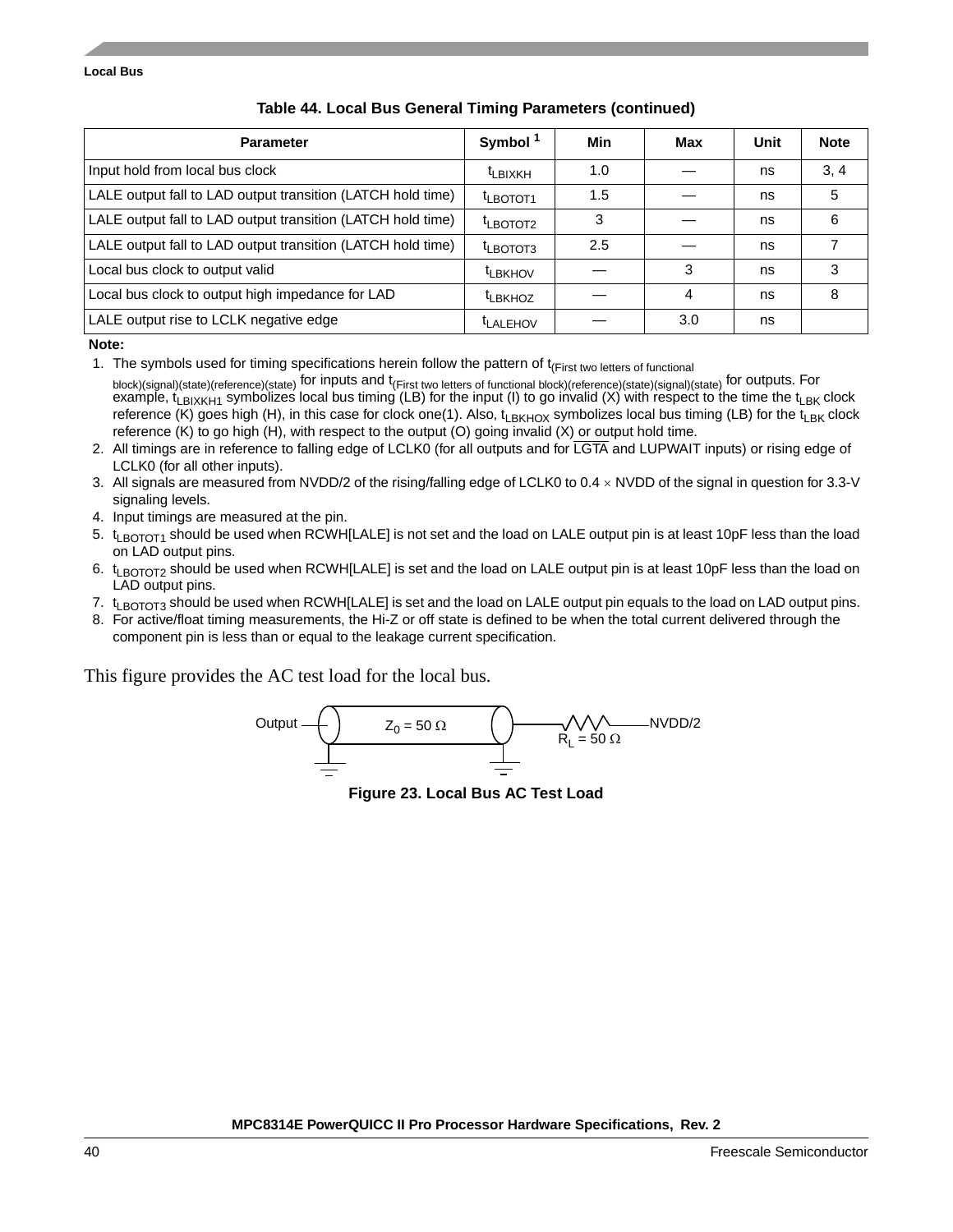

<span id="page-40-0"></span>

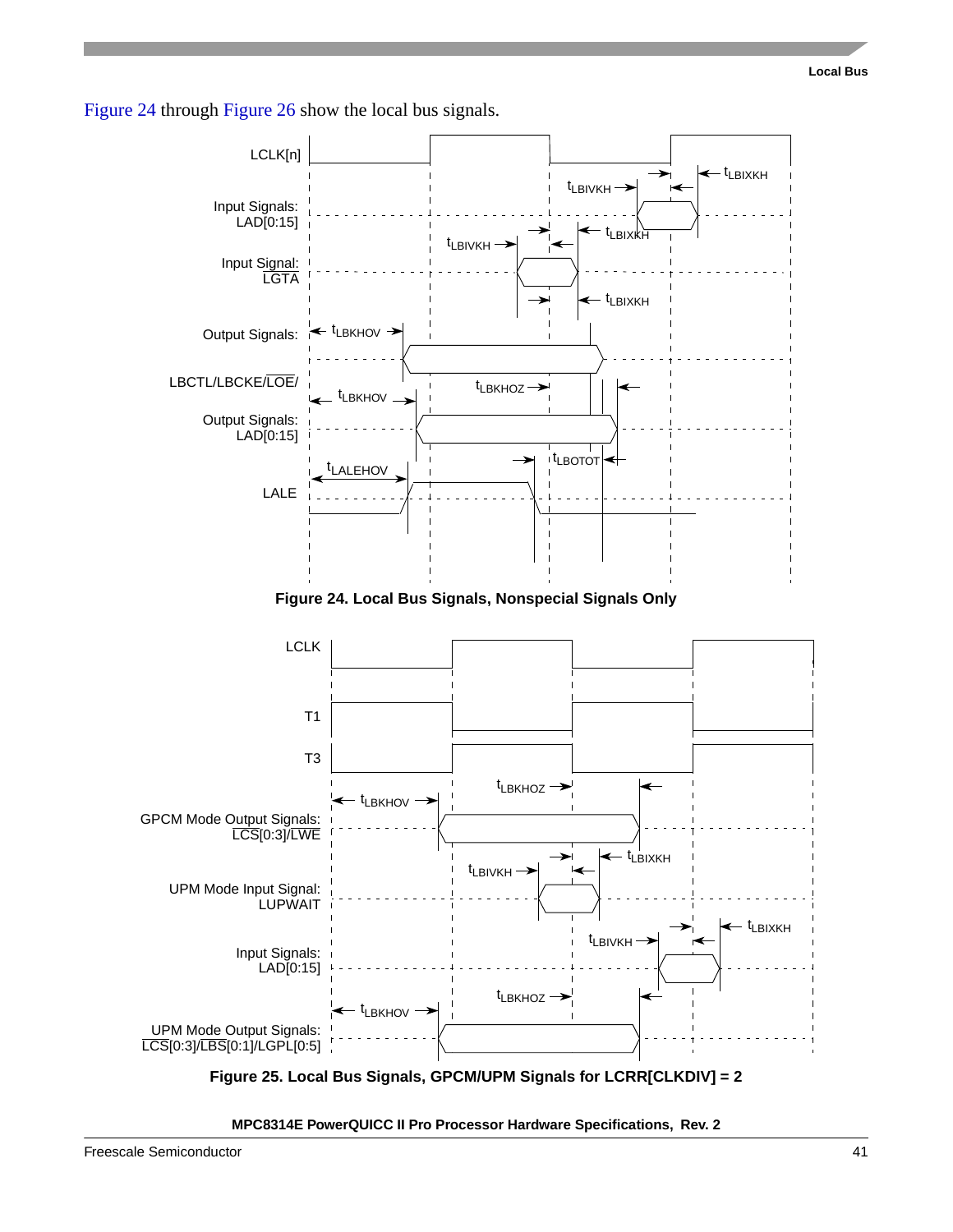



**Figure 26. Local Bus Signals, GPCM/UPM Signals for LCRR[CLKDIV] = 4** 

# <span id="page-41-0"></span>**12 JTAG**

This section describes the DC and AC electrical specifications for the IEEE Std 1149.1™ (JTAG) interface.

## **12.1 JTAG DC Electrical Characteristics**

This table provides the DC electrical characteristics for the IEEE 1149.1 (JTAG) interface.

**Table 45. JTAG Interface DC Electrical Characteristics**

| <b>Characteristic</b> | Symbol                | <b>Condition</b>          | Min    | Max          | <b>Unit</b> |
|-----------------------|-----------------------|---------------------------|--------|--------------|-------------|
| Input high voltage    | $V_{\text{IH}}$       |                           | 2.1    | $NVDD + 0.3$ | V           |
| Input low voltage     | $V_{IL}$              |                           | $-0.3$ | 0.8          |             |
| Input current         | <sup>I</sup> IN       |                           |        | ±5           | μA          |
| Output high voltage   | V <sub>OH</sub>       | $I_{OH} = -8.0$ mA        | 2.4    |              | $\vee$      |
| Output low voltage    | <b>V<sub>OL</sub></b> | $I_{OL} = 8.0$ mA         |        | 0.5          |             |
| Output low voltage    | $V_{OL}$              | $I_{OL} = 3.2 \text{ mA}$ |        | 0.4          |             |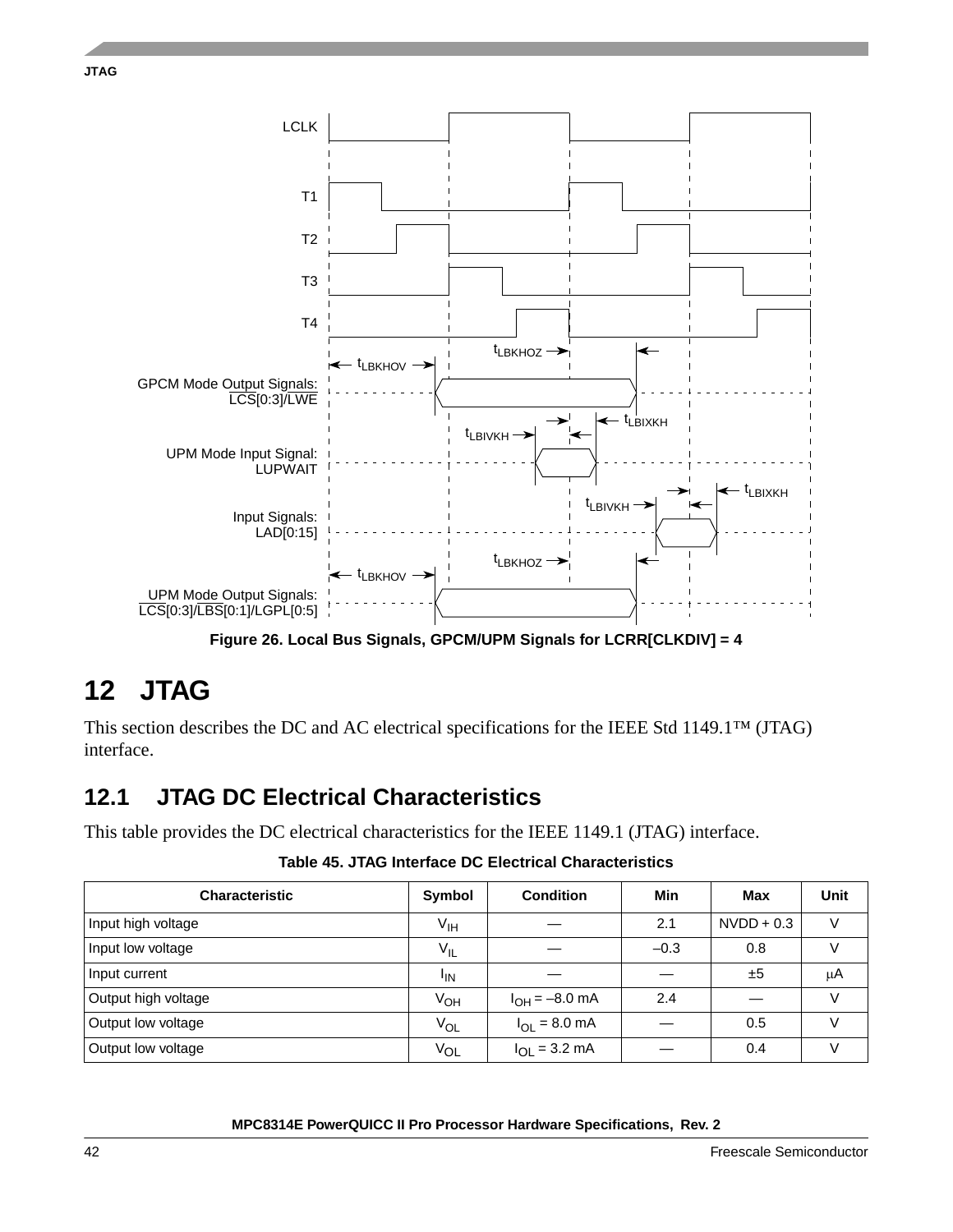# **12.2 JTAG AC Timing Specifications**

This section describes the AC electrical specifications for the IEEE 1149.1 (JTAG) interface. This table provides the JTAG AC timing specifications as defined in [Figure 28](#page-43-0) through [Figure 31](#page-44-0).

| Table 46. JTAG AC Timing Specifications (Independent of SYS_CLK_IN) $^\mathsf{1}$ |  |  |
|-----------------------------------------------------------------------------------|--|--|
|                                                                                   |  |  |

At recommended operating conditions (see [Table 2](#page-8-0))

| <b>Parameter</b>                                                           | Symbol <sup>2</sup>                        | <b>Min</b>                       | <b>Max</b>     | <b>Unit</b> | <b>Note</b> |
|----------------------------------------------------------------------------|--------------------------------------------|----------------------------------|----------------|-------------|-------------|
| JTAG external clock frequency of operation                                 | $f_{\text{JTG}}$                           | 0                                | 33.3           | MHz         |             |
| JTAG external clock cycle time                                             | $t_{\text{JTG}}$                           | 30                               |                | ns          |             |
| JTAG external clock pulse width measured at 1.4 V                          | <b>t</b> JTKHKL                            | 15                               |                | ns          |             |
| JTAG external clock rise and fall times                                    | t <sub>JTGR</sub> , t <sub>JTGF</sub>      | $\mathbf 0$                      | $\mathfrak{p}$ | ns          |             |
| <b>TRST</b> assert time                                                    | <sup>t</sup> TRST                          | 25                               |                | ns          | 3           |
| Input setup times:<br>Boundary-scan data<br>TMS, TDI                       | <sup>t</sup> JTDVKH<br>t <sub>JTIVKH</sub> | 4<br>4                           |                | ns          | 4           |
| Input hold times:<br>Boundary-scan data<br>TMS, TDI                        | <sup>t</sup> JTDXKH<br>t <sub>JTIXKH</sub> | 10<br>10                         |                | ns          | 4           |
| Valid times:<br>Boundary-scan data<br>TDO                                  | tJTKLDV<br>tJTKLOV                         | 2<br>$\overline{2}$              | 11<br>11       | ns          | 5           |
| Output hold times:<br>Boundary-scan data<br>TDO                            | <sup>t</sup> JTKLDX<br><b>t</b> JTKLOX     | $\overline{c}$<br>$\overline{2}$ |                | ns          | 5           |
| JTAG external clock to output high impedance:<br>Boundary-scan data<br>TDO | <sup>t</sup> JTKLDZ<br>t <sub>JTKLOZ</sub> | 2<br>$\overline{2}$              | 19<br>9        | ns          | 5, 6        |

**Note:** 

1. All outputs are measured from the midpoint voltage of the falling/rising edge of  $t_{TCLK}$  to the midpoint of the signal in question. The output timings are measured at the pins. All output timings assume a purely resistive  $50-\Omega$  load (see [Table 27\)](#page-43-1). Time-of-flight delays must be added for trace lengths, vias, and connectors in the system.

- 2. The symbols used for timing specifications herein follow the pattern of t<sub>(first two letters of functional block)(signal)(state) (reference)(state)</sub> for inputs and t<sub>(first two letters of functional block)(reference)(state)(signal)(state) for outputs. For example, t<sub>JTDVKH</sub> symbolizes JTAG device</sub> timing (JT) with respect to the time data input signals (D) reaching the valid state (V) relative to the t<sub>JTG</sub> clock reference (K) going to the high (H) state or setup time. Also, t<sub>JTDXKH</sub> symbolizes JTAG timing (JT) with respect to the time data input signals (D) went invalid (X) relative to the t<sub>JTG</sub> clock reference (K) going to the high (H) state. Note that, in general, the clock reference symbol representation is based on three letters representing the clock of a particular functional. For rise and fall times, the latter convention is used with the appropriate letter: R (rise) or F (fall).
- 3.  $\overline{\text{TRST}}$  is an asynchronous level sensitive signal. The setup time is for test purposes only.
- 4. Non-JTAG signal input timing with respect to  $t_{\text{TCLK}}$ .
- 5. Non-JTAG signal output timing with respect to  $t_{\text{TCLK}}$ .
- 6. Guaranteed by design and characterization.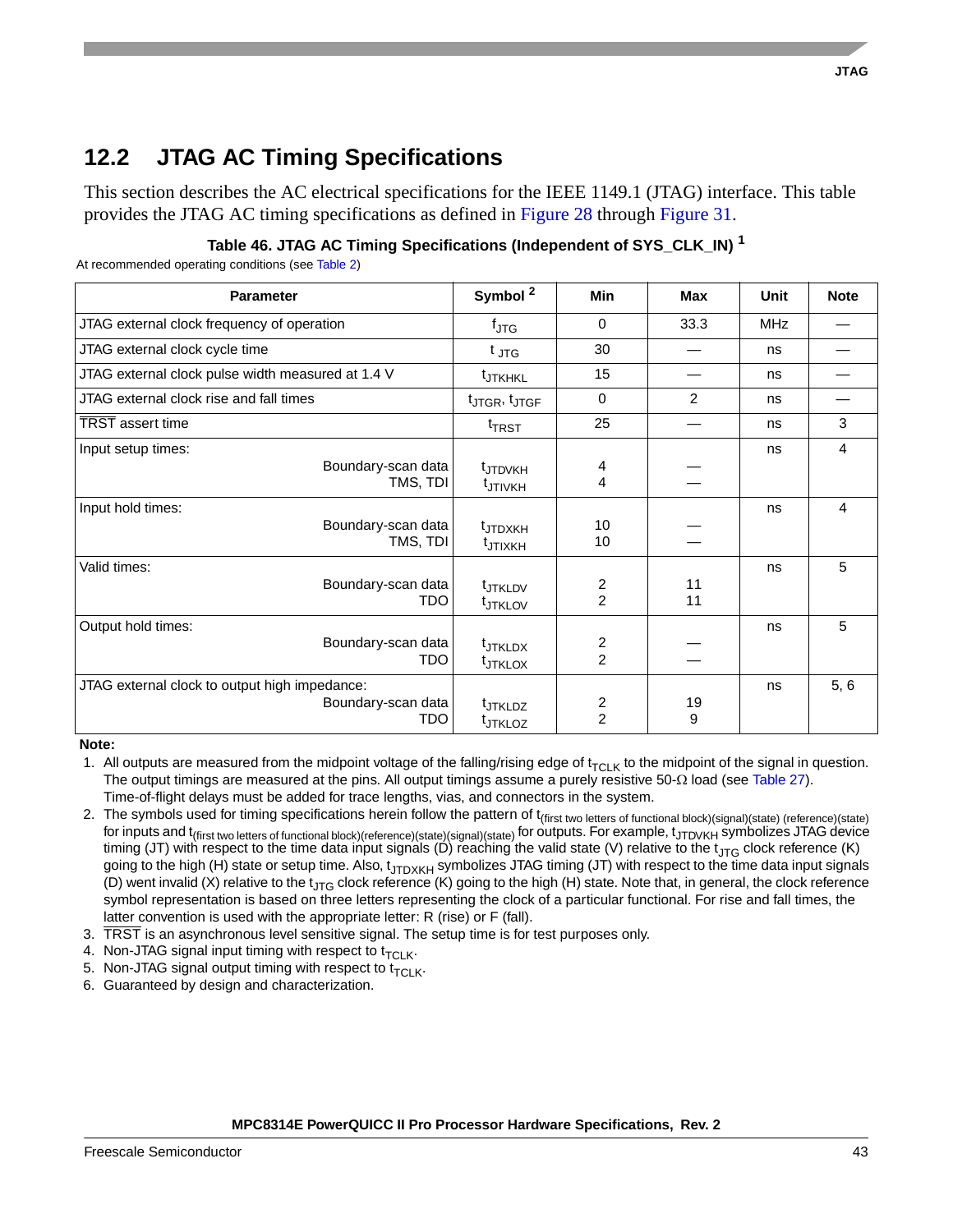### **JTAG**

This figure provides the AC test load for TDO and the boundary-scan outputs of the MPC8314E.



**Figure 27. AC Test Load for the JTAG Interface**

<span id="page-43-1"></span>This figure provides the JTAG clock input timing diagram.



VM = Midpoint Voltage (NVDD/2)

### **Figure 28. JTAG Clock Input Timing Diagram**

<span id="page-43-0"></span>This figure provides the TRST timing diagram.



**Figure 29. TRST Timing Diagram**

This figure provides the boundary-scan timing diagram.



VM = Midpoint Voltage (NVDD/2)

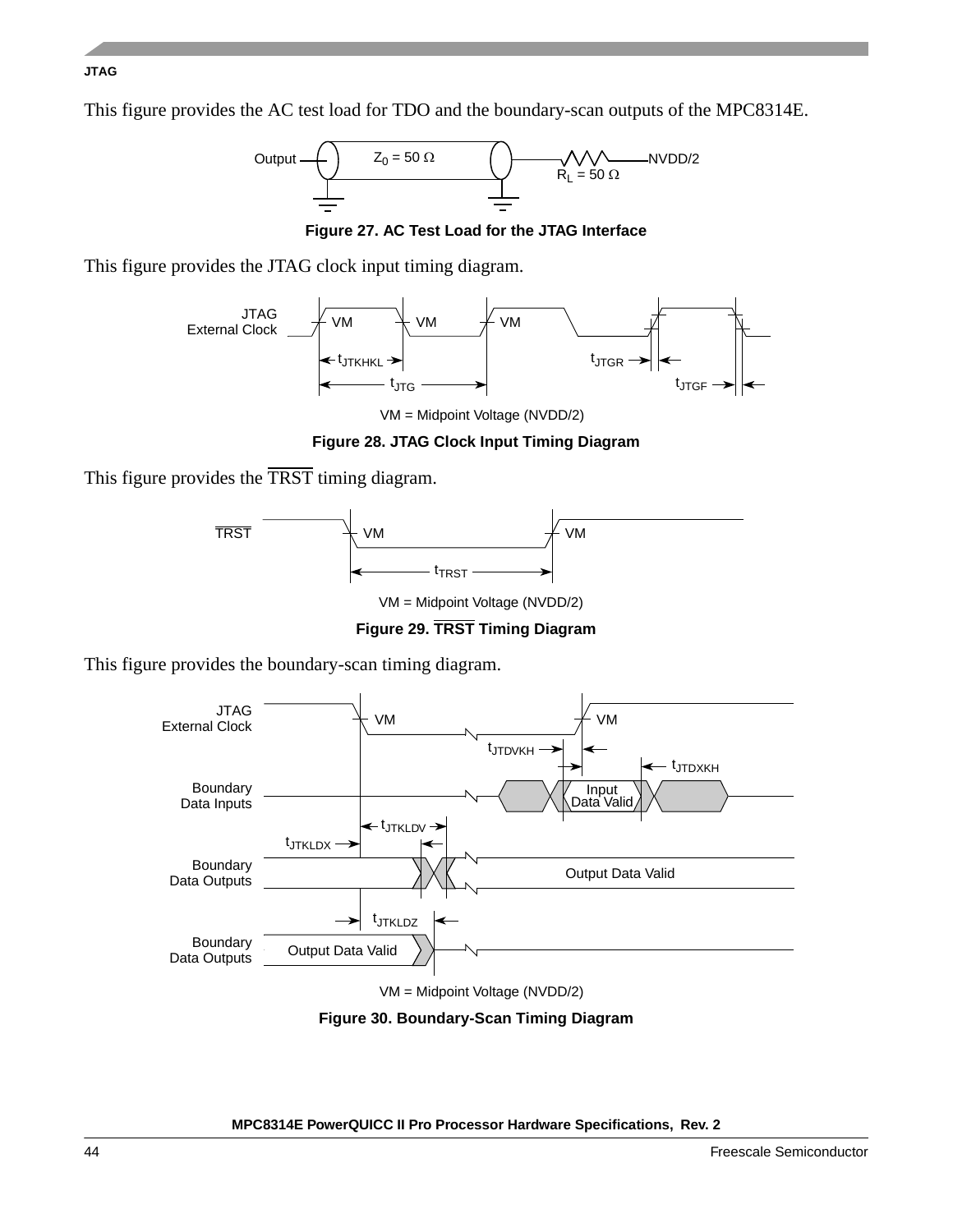This figure provides the test access port timing diagram.



**Figure 31. Test Access Port Timing Diagram**

# <span id="page-44-0"></span>13  $I^2C$

This section describes the DC and AC electrical characteristics for the I<sup>2</sup>C interface of the MPC8314E.

# **13.1 I2C DC Electrical Characteristics**

This table provides the DC electrical characteristics for the  $I<sup>2</sup>C$  interface.

**Table 47. I2C DC Electrical Characteristics**

<span id="page-44-1"></span>At recommended operating conditions with NVDD of 3.3 V  $\pm$  300 mv

| <b>Parameter</b>                                                                               | Symbol              | Min                   | Max               | Unit | <b>Note</b>    |
|------------------------------------------------------------------------------------------------|---------------------|-----------------------|-------------------|------|----------------|
| Input high voltage level                                                                       | $V_{\text{IH}}$     | $0.7 \times$ NVDD     | $NVDD + 0.3$      | V    |                |
| Input low voltage level                                                                        | $V_{IL}$            | $-0.3$                | $0.3 \times$ NVDD | V    |                |
| Low level output voltage                                                                       | $V_{OL}$            | 0                     | $0.2 \times$ NVDD | V    |                |
| High level output voltage                                                                      | $V_{OH}$            | $0.8 \times$ NVDD     | $NVDD + 0.3$      | V    |                |
| Output fall time from $V_{H}(min)$ to $V_{H}(max)$ with a bus<br>capacitance from 10 to 400 pF | <sup>t</sup> I2KLKV | $20 + 0.1 \times C_R$ | 250               | ns   | $\overline{2}$ |
| Pulse width of spikes which must be suppressed by the input<br>filter                          | <sup>t</sup> I2KHKL | 0                     | 50                | ns   | 3              |
| Capacitance for each I/O pin                                                                   | C <sub>1</sub>      |                       | 10                | pF   |                |
| Input current (0 $V \leq V_{IN} \leq N VDD$ )                                                  | <sup>I</sup> IN     |                       | ± 5               | μA   | 4              |

**Note:** 

1. Output voltage (open drain or open collector) condition = 3 mA sink current.

- 2.  $C_B$  = capacitance of one bus line in pF.
- 3. See the MPC8315E PowerQUICC II Pro Integrated Host Processor Family Reference Manual for information on the digital filter used.
- 4. I/O pins obstruct the SDA and SCL lines if NVDD is switched off.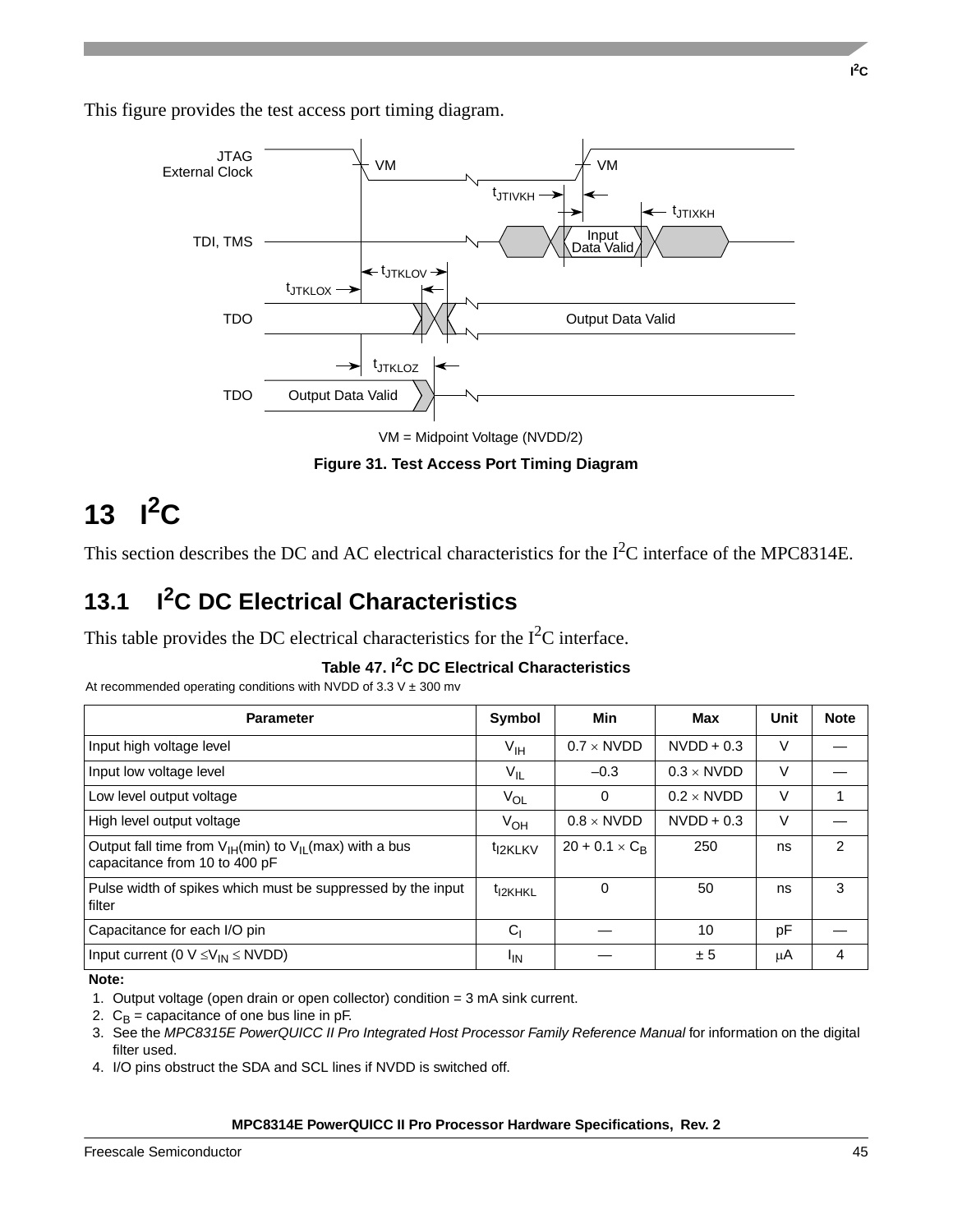$P^2C$ 

# **13.2 I2C AC Electrical Specifications**

This table provides the AC timing parameters for the  $I<sup>2</sup>C$  interface.

### **Table 48. I2C AC Electrical Specifications**

All values refer to  $V_{H}$  (min) and  $V_{IL}$  (max) levels (see [Table 47](#page-44-1))

| <b>Parameter</b>                                                                                | Symbol <sup>1</sup>     | Min                      | Max              | Unit |
|-------------------------------------------------------------------------------------------------|-------------------------|--------------------------|------------------|------|
| <b>SCL clock frequency</b>                                                                      | $f_{I2C}$               | 0                        | 400              | kHz  |
| Low period of the SCL clock                                                                     | $t_{\text{I2CL}}$       | 1.3                      |                  | μS   |
| High period of the SCL clock                                                                    | $t_{\text{I2CH}}$       | 0.6                      |                  | μS   |
| Setup time for a repeated START condition                                                       | t <sub>I2SVKH</sub>     | 0.6                      |                  | μS   |
| Hold time (repeated) START condition (after this period, the first clock pulse is<br>generated) | <sup>t</sup> I2SXKL     | 0.6                      |                  | μS   |
| Data setup time                                                                                 | t <sub>12DVKH</sub>     | 100                      |                  | ns   |
| Data hold time:<br>CBUS compatible masters<br>$I2C$ bus devices                                 | t <sub>I2DXKL</sub>     | 0 <sup>2</sup>           | 0.9 <sup>3</sup> | μS   |
| Fall time of both SDA and SCL signals                                                           | $t_{I2CF}$ <sup>4</sup> |                          | 300              | ns   |
| Setup time for STOP condition                                                                   | <sup>t</sup> I2PVKH     | 0.6                      |                  | μS   |
| Bus free time between a STOP and START condition                                                | t <sub>l2KHDX</sub>     | 1.3                      |                  | μS   |
| Noise margin at the LOW level for each connected device (including hysteresis)                  | $V_{NL}$                | $0.1 \times \text{NVDD}$ |                  | V    |
| Noise margin at the HIGH level for each connected device (including hysteresis)                 | V <sub>NH</sub>         | $0.2 \times \text{NVDD}$ |                  | V    |

**Note:** 

1. The symbols used for timing specifications follow the pattern of t<sub>(first two letters of functional block)(signal)(state)(reference)(state) for</sub> inputs and t<sub>(first two letters of functional block)(reference)(state)(signal)(state) for outputs. For example, t<sub>I2DVKH</sub> symbolizes I<sup>2</sup>C timing</sub> (I2) with respect to the time data input signals (D) reach the valid state (V) relative to the t<sub>I2C</sub> clock reference (K) going to the high (H) state or setup time. Also,  $t_{12SXKL}$  symbolizes I<sup>2</sup>C timing (I2) for the time that the data with respect to the start condition (S) went invalid (X) relative to the t<sub>I2C</sub> clock reference (K) going to the low (L) state or hold time. Also, t<sub>I2PVKH</sub> symbolizes I<sup>2</sup>C timing (I2) for the time that the data with respect to the stop condition (P) reaching the valid state (V) relative to the t<sub>I2C</sub> clock reference (K) going to the high (H) state or setup time. For rise and fall times, the latter convention is used with the appropriate letter: R (rise) or F (fall).

- 2. MPC8314E provides a hold time of at least 300 ns for the SDA signal (referred to the  $V_{Hmin}$  of the SCL signal) to bridge the undefined region of the falling edge of SCL.
- 3. The maximum t<sub>I2DVKH</sub> has to be met only if the device does not stretch the LOW period (t<sub>I2CL</sub>) of the SCL signal.
- 4. MPC8314E does not follow the *I2C-BUS Specifications* version 2.1 regarding the tI2CF AC parameter.

This figure provides the AC test load for the  $I<sup>2</sup>C$ .

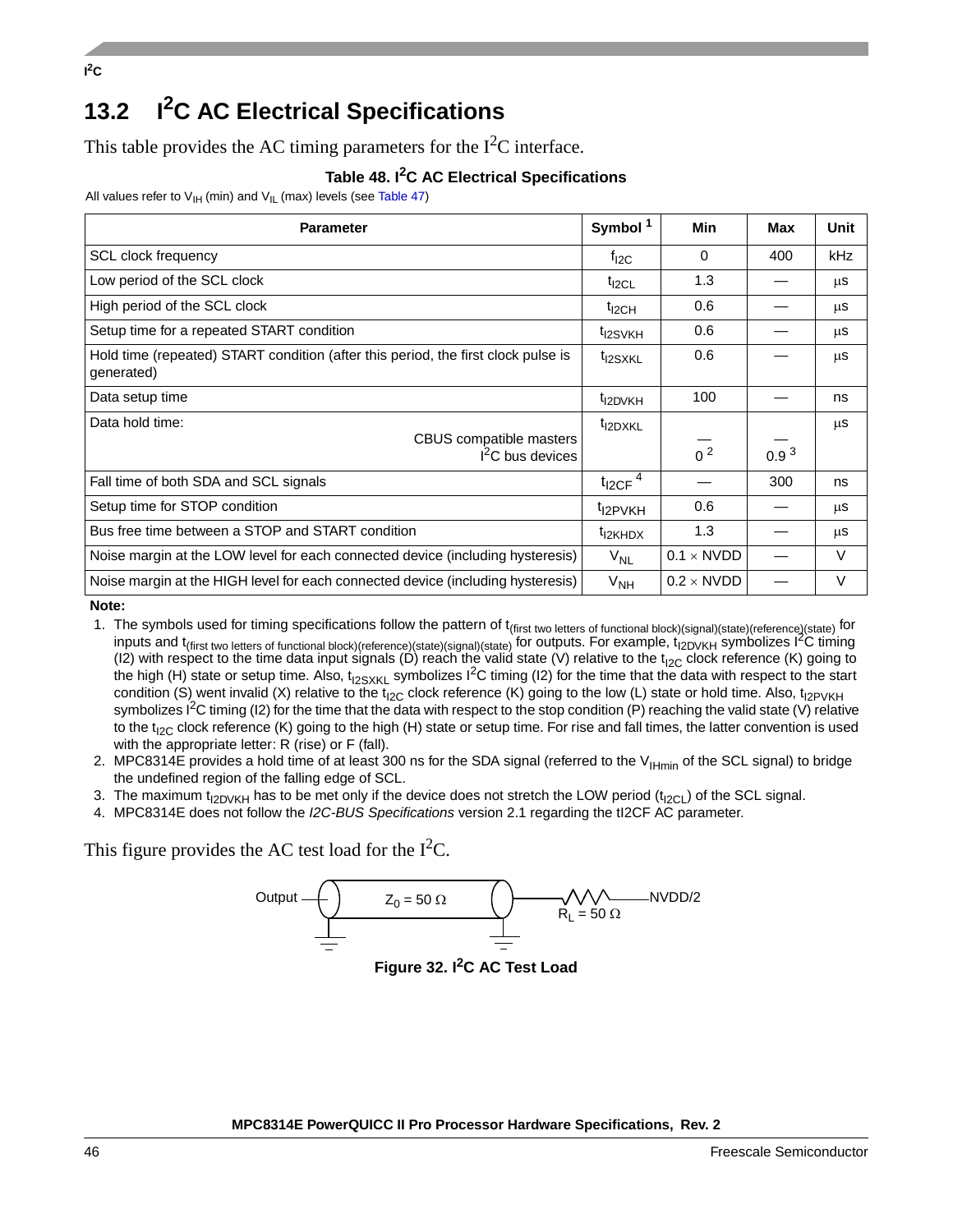This figure shows the AC timing diagram for the  $I<sup>2</sup>C$  bus.



**Figure 33. I2C Bus AC Timing Diagram**

# **14 PCI**

This section describes the DC and AC electrical specifications for the PCI bus of the MPC8314E.

# **14.1 PCI DC Electrical Characteristics**

This table provides the DC electrical characteristics for the PCI interface.

| <b>Parameter</b>          | Symbol          | <b>Test Condition</b>                          | Min                      | Max                      | Unit |
|---------------------------|-----------------|------------------------------------------------|--------------------------|--------------------------|------|
| High-level input voltage  | V <sub>IH</sub> | $V_{\text{OUT}} \geq V_{\text{OH}}$ (min) or   | $0.5 \times \text{NVDD}$ | $NVDD + 0.3$             | V    |
| Low-level input voltage   | $V_{IL}$        | $V_{OUT} \leq V_{OL}$ (max)                    | $-0.5$                   | $0.3 \times \text{NVDD}$ | V    |
| High-level output voltage | V <sub>OH</sub> | $NVDD = min.$<br>$I_{OH} = -500 \mu A$         | $0.9 \times \text{NVDD}$ |                          | V    |
| Low-level output voltage  | Vol             | $NVDD = min$ ,<br>$I_{\text{OI}} = 1500 \mu A$ |                          | $0.1 \times \text{NVDD}$ | V    |
| Input current             | <sup>I</sup> IN | $0 V \leq V_{IN} \leq N VDD$                   |                          | ±10                      | μA   |

**Table 49. PCI DC Electrical Characteristics <sup>1</sup>**

### **Note:**

1. The symbol  $V_{IN}$ , in this case, represents the  $NV_{IN}$  symbol referenced in [Table 1](#page-6-0) and [Table 2.](#page-8-0)

# **14.2 PCI AC Electrical Specifications**

This section describes the general AC timing parameters of the PCI bus. Note that the PCI\_CLK or PCI\_SYNC\_IN signal is used as the PCI input clock depending on whether the MPC8314E is configured as a host or agent device. This table shows the PCI AC timing specifications at 66 MHz. .

| <b>Parameter</b>               | Symbol <sup>1</sup> | Min | Max | Unit | <b>Note</b> |
|--------------------------------|---------------------|-----|-----|------|-------------|
| Clock to output valid          | <b>IPCKHOV</b>      |     | 6.0 | ns   |             |
| Output hold from clock         | <b>IPCKHOX</b>      |     |     | ns   |             |
| Clock to output high impedance | <b>IPCKHOZ</b>      |     | 14  | ns   | 2, 3        |
| Input setup to clock           | <b>IPCIVKH</b>      | 3.3 |     | ns   | 2, 4        |

**Table 50. PCI AC Timing Specifications at 66 MHz**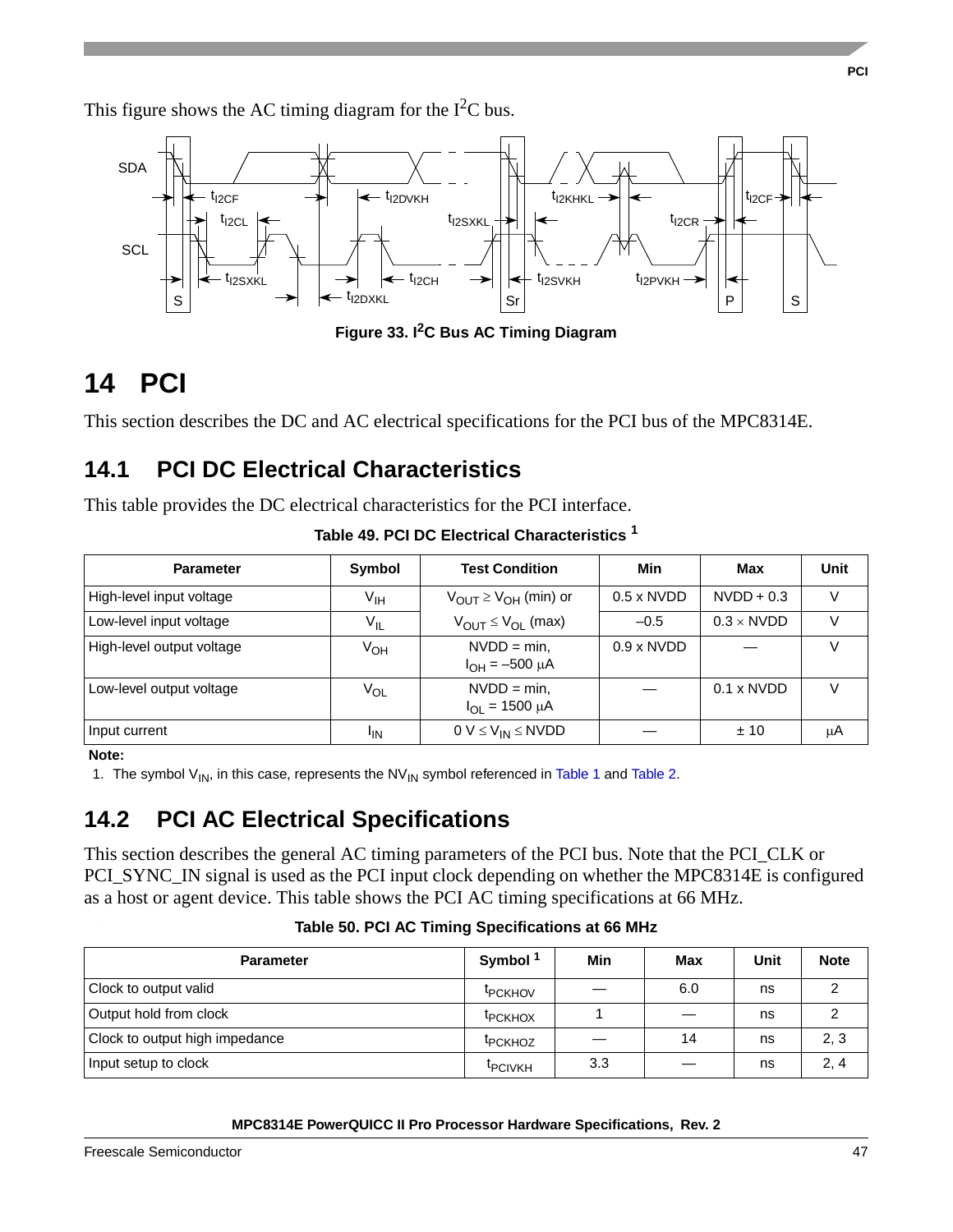### **Table 50. PCI AC Timing Specifications at 66 MHz (continued)**

| <b>Parameter</b>      | <b>Symbol</b> | Min | Max | Unit | <b>Note</b> |
|-----------------------|---------------|-----|-----|------|-------------|
| Input hold from clock | <b>PCIXKH</b> |     |     | ns   | <u>.</u>    |

**Note:** 

1. Note that the symbols used for timing specifications herein follow the pattern of t<sub>(first two letters of functional block)(signal)(state)</sub> (reference)(state) for inputs and t<sub>(first two letters of functional block)(reference)(state)(signal)(state)</sub> for outputs. For example, t<sub>PCIVKH</sub> symbolizes PCI timing (PC) with respect to the time the input signals (I) reach the valid state (V) relative to the PCI\_SYNC\_IN clock, t<sub>SYS</sub>, reference (K) going to the high (H) state or setup time. Also, t<sub>PCRHFV</sub> symbolizes PCI timing (PC) with respect to the time hard reset (R) went high (H) relative to the frame signal (F) going to the valid (V) state.

2. See the timing measurement conditions in the *PCI 2.3 Local Bus Specifications*.

- 3. For purposes of active/float timing measurements, the Hi-Z or off state is defined to be when the total current delivered through the component pin is less than or equal to the leakage current specification.
- 4. Input timings are measured at the pin.

### This table shows the PCI AC Timing Specifications at 33 MHz.

| Table 51. PCI AC Timing Specifications at 33 MHz |  |  |
|--------------------------------------------------|--|--|

| <b>Parameter</b>               | Symbol <sup>1</sup> | Min | Max | Unit | <b>Note</b> |
|--------------------------------|---------------------|-----|-----|------|-------------|
| Clock to output valid          | <sup>t</sup> PCKHOV |     | 11  | ns   | າ           |
| Output hold from clock         | <sup>t</sup> PCKHOX | ⌒   |     | ns   |             |
| Clock to output high impedance | <sup>t</sup> PCKHOZ |     | 14  | ns   | 2, 3        |
| Input setup to clock           | <b>TPCIVKH</b>      | 4.0 |     | ns   | 2, 4        |
| Input hold from clock          | <b>IPCIXKH</b>      |     |     | ns   | 2, 4        |

**Note:** 

1. Note that the symbols used for timing specifications follow the pattern of t<sub>(first two letters of functional block)(signal)(state)</sub> (reference)(state) for inputs and t<sub>(first two letters of functional block)(reference)(state)(signal)(state) for outputs. For example, t<sub>PCIVKH</sub></sub> symbolizes PCI timing (PC) with respect to the time the input signals (I) reach the valid state (V) relative to the PCI\_SYNC\_IN clock,  $t_{SYS}$ , reference (K) going to the high (H) state or setup time. Also,  $t_{PCRHFV}$  symbolizes PCI timing (PC) with respect to the time hard reset (R) went high (H) relative to the frame signal (F) going to the valid (V) state.

2. See the timing measurement conditions in the *PCI 2.3 Local Bus Specifications*.

- 3. For purposes of active/float timing measurements, the Hi-Z or off state is defined to be when the total current delivered through the component pin is less than or equal to the leakage current specification.
- 4. Input timings are measured at the pin.

This figure provides the AC test load for PCI.



**Figure 34. PCI AC Test Load**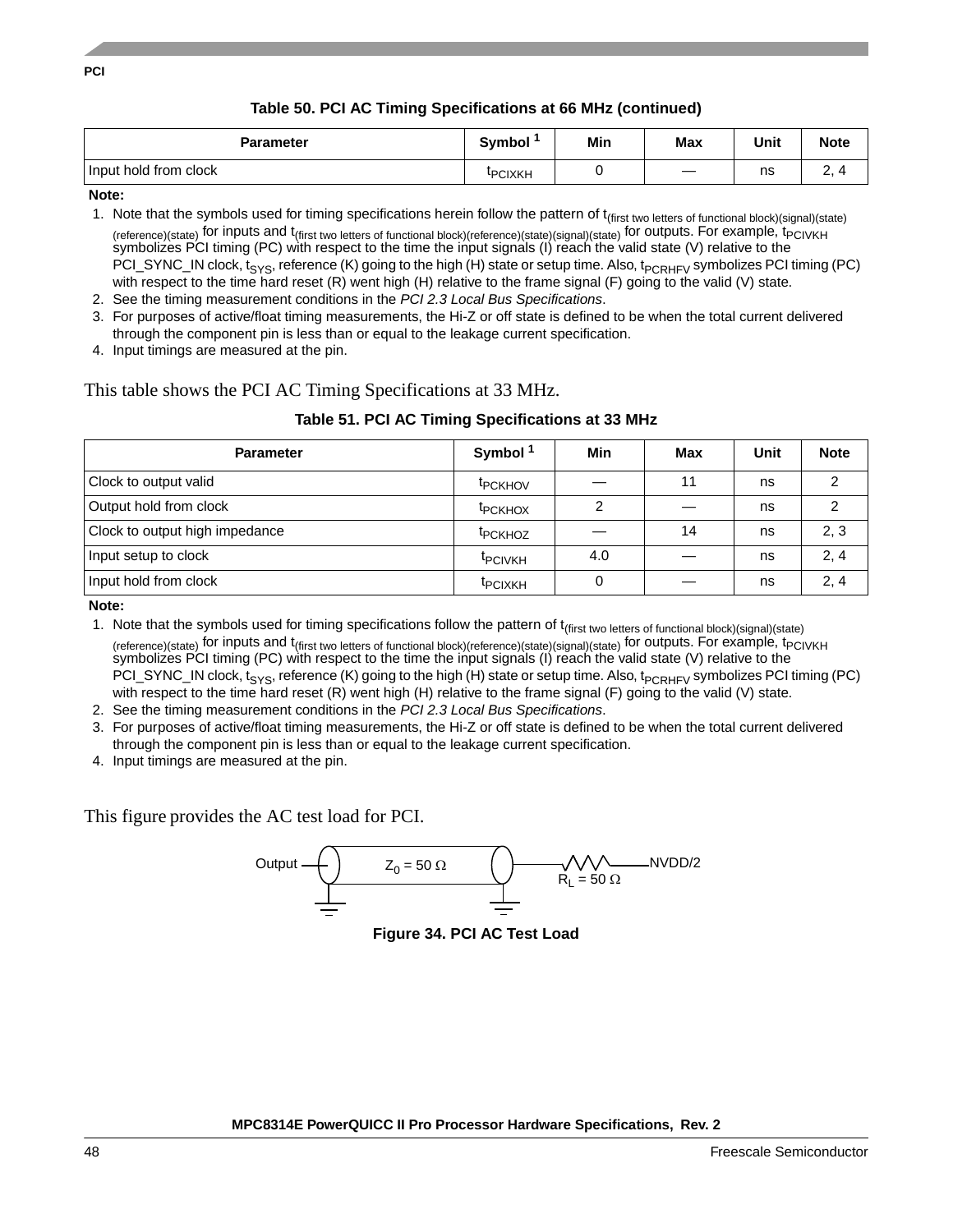This figure shows the PCI input AC timing conditions.



**Figure 35. PCI Input AC Timing Measurement Conditions**

This figure shows the PCI output AC timing conditions.



**Figure 36. PCI Output AC Timing Measurement Condition**

# **15 High-Speed Serial Interfaces (HSSI)**

This section describes the common portion of SerDes DC electrical specifications, which is the DC requirement for SerDes Reference Clocks. The SerDes data lane's transmitter and receiver reference circuits are also shown.

# **15.1 Signal Terms Definition**

The SerDes utilizes differential signaling to transfer data across the serial link. This section defines terms used in the description and specification of differential signals.

[Figure 37](#page-50-0) shows how the signals are defined. For illustration purpose, only one SerDes lane is used for description. The figure shows waveform for either a transmitter output (TXn and TXn) or a receiver input (RXn and  $\overline{RXn}$ ). Each signal swings between A Volts and B Volts where  $A > B$ .

Using this waveform, the definitions are as follows. To simplify illustration, the following definitions assume that the SerDes transmitter and receiver operate in a fully symmetrical differential signaling environment.

### **1. Single-Ended Swing**

The transmitter output signals and the receiver input signals  $TXn$ ,  $\overline{TXn}$ ,  $RXn$  and  $\overline{RXn}$  each have a peak-to-peak swing of A – B Volts. This is also referred as each signal wire's Single-Ended Swing.

2. **Differential Output Voltage, V<sub>OD</sub>** (or Differential Output Swing):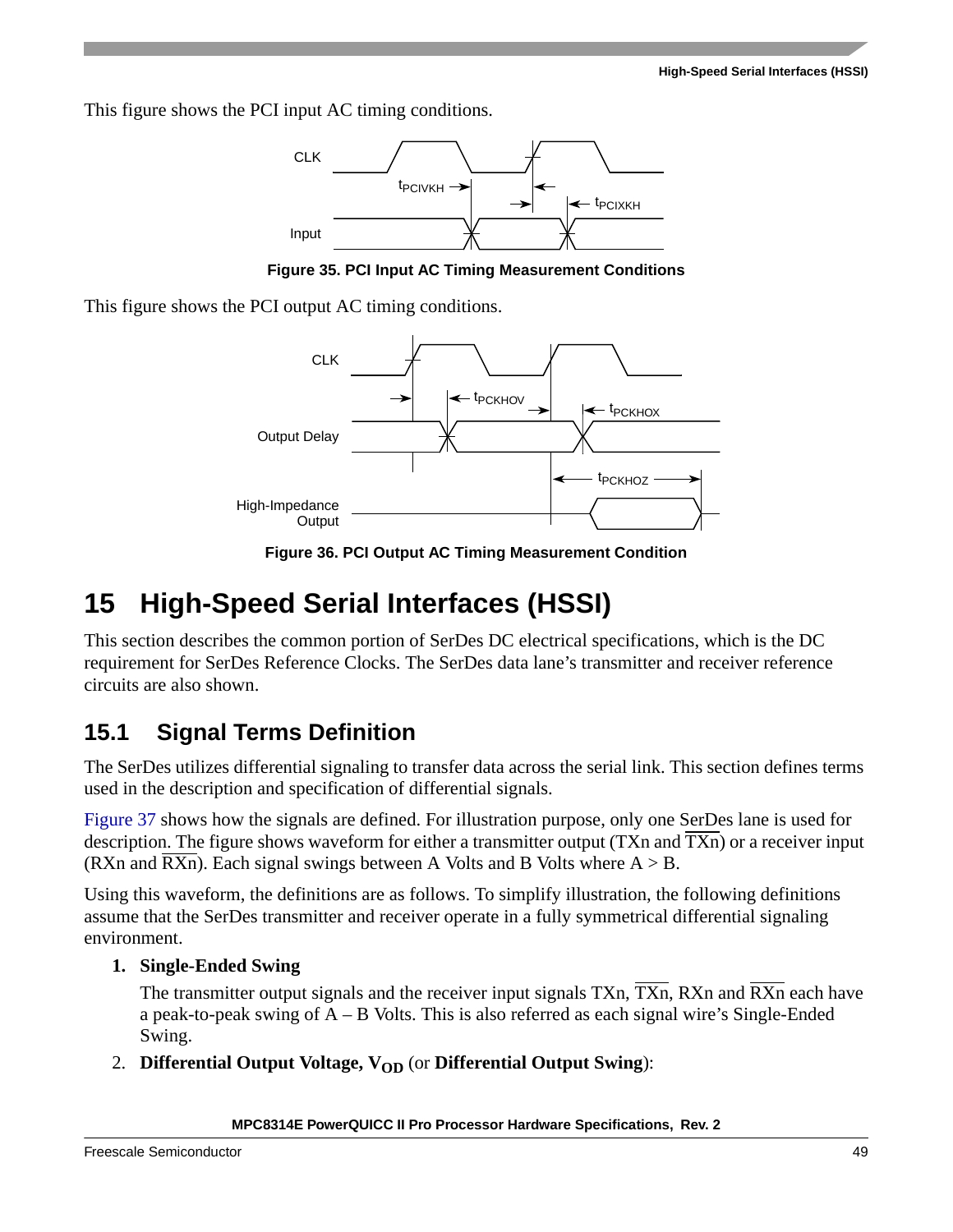The Differential Output Voltage (or Swing) of the transmitter,  $V_{OD}$ , is defined as the difference of the two complimentary output voltages:  $V_{TXn} - V_{\overline{TXn}}$ . The  $V_{OD}$  value can be either positive or negative.

### 3. **Differential Input Voltage, V<sub>ID</sub> (or Differential Input Swing):**

The Differential Input Voltage (or Swing) of the receiver,  $V_{ID}$ , is defined as the difference of the two complimentary input voltages:  $V_{RXn} - V_{\overline{RXn}}$ . The  $V_{ID}$  value can be either positive or negative.

### 4. **Differential Peak Voltage**,  $V_{\text{DIFF}}$

The peak value of the differential transmitter output signal or the differential receiver input signal is defined as Differential Peak Voltage,  $V_{\text{DIFF}} = |A - B|$  Volts.

### 5. **Differential Peak-to-Peak**,  $V_{\text{DIFFo-p}}$

Because the differential output signal of the transmitter and the differential input signal of the receiver each range from  $A - B$  to  $-(A - B)$  Volts, the peak-to-peak value of the differential transmitter output signal or the differential receiver input signal is defined as Differential Peak-to-Peak Voltage,  $V_{\text{DIFF-p}} = 2^*V_{\text{DIFF-p}} = 2^*$  |(A - B)| Volts, which is twice of differential swing in amplitude, or twice of the differential peak. For example, the output differential peak-peak voltage can also be calculated as  $V_{TX-DIFFp-p} = 2^*|V_{OD}|$ .

### 6. **Differential Waveform**

The differential waveform is constructed by subtracting the inverting signal  $(TXn)$ , for example) from the non-inverting signal (TXn, for example) within a differential pair. There is only one signal trace curve in a differential waveform. The voltage represented in the differential waveform is not referenced to ground. Refer to [Figure 46](#page-56-0) as an example for differential waveform.

### 7. Common Mode Voltage, V<sub>cm</sub>

The Common Mode Voltage is equal to one half of the sum of the voltages between each conductor of a balanced interchange circuit and ground. In this example, for SerDes output,  $V_{cm}$  out = ( $V_{TXn}$ )  $+ V_{\overline{TXn}}$  /2 = (A + B) / 2, which is the arithmetic mean of the two complimentary output voltages within a differential pair. In a system, the common mode voltage may often differ from one component's output to the other's input. Sometimes, it may be even different between the receiver input and driver output circuits within the same component. It's also referred as the DC offset in some occasion.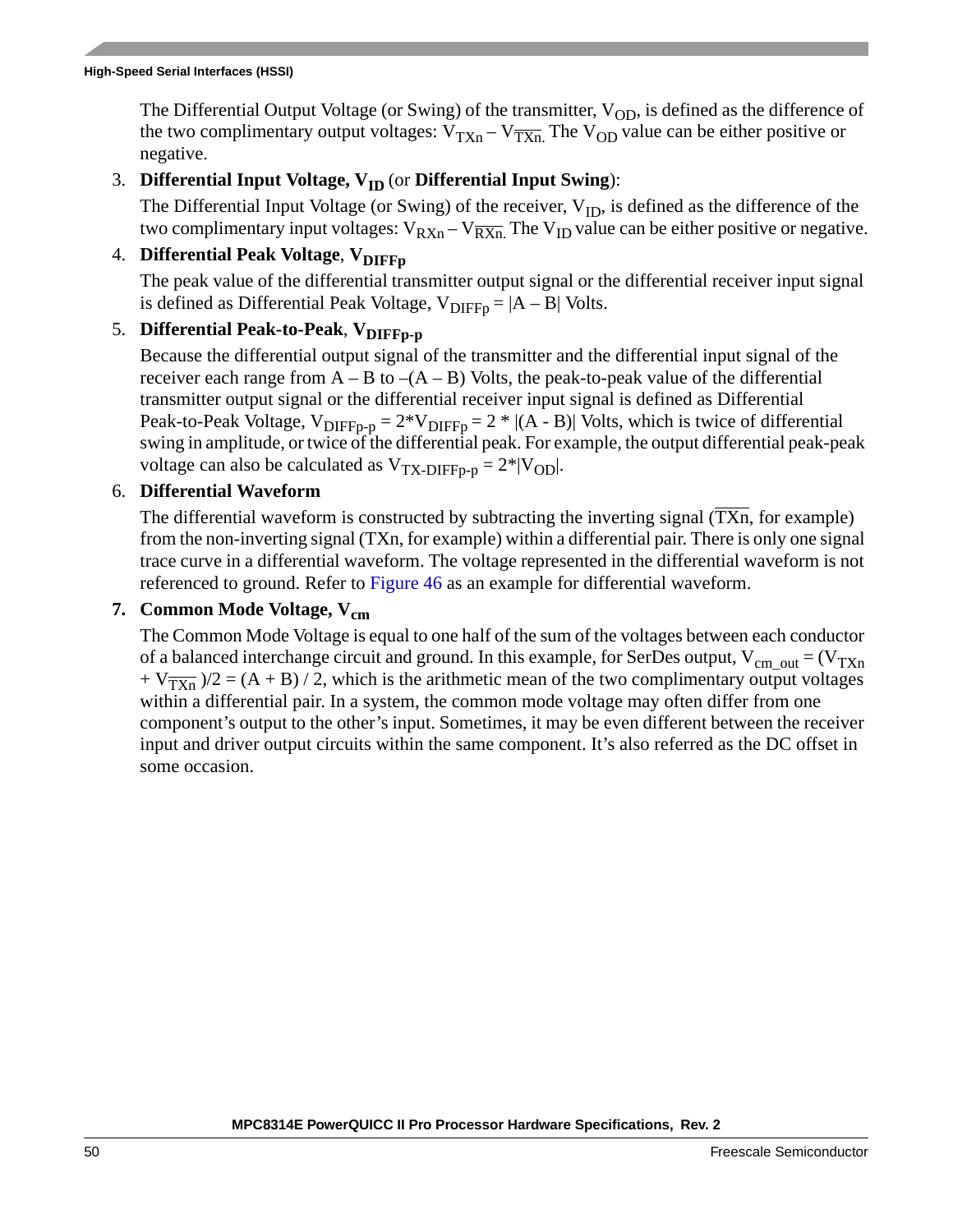

Differential Peak-Peak Voltage,  $V_{\text{DIFFo}} = 2^*V_{\text{DIFFo}}$  (not shown)

### **Figure 37. Differential Voltage Definitions for Transmitter or Receiver**

<span id="page-50-0"></span>To illustrate these definitions using real values, consider the case of a CML (Current Mode Logic) transmitter that has a common mode voltage of 2.25 V and each of its outputs, TD and  $\overline{TD}$ , has a swing that goes between 2.5V and 2.0V. Using these values, the peak-to-peak voltage swing of each signal (TD or TD) is 500 mV p-p, which is referred as the single-ended swing for each signal. In this example, since the differential signaling environment is fully symmetrical, the transmitter output's differential swing  $(V<sub>OD</sub>)$  has the same amplitude as each signal's single-ended swing. The differential output signal ranges between 500 mV and –500 mV, in other words,  $V_{OD}$  is 500 mV in one phase and –500 mV in the other phase. The peak differential voltage ( $V_{\text{DIFF}}$ ) is 500 mV. The peak-to-peak differential voltage ( $V_{\text{DIFF}}$ <sub>p</sub>) is 1000 mV p-p.

## <span id="page-50-2"></span>**15.2 SerDes Reference Clocks**

The SerDes reference clock inputs are applied to an internal PLL whose output creates the clock used by the corresponding SerDes lanes. The SerDes reference clocks input is SD\_REF\_CLK and SD\_REF\_CLK for PCI Express and SGMII interface.

The following sections describe the SerDes reference clock requirements and some application information.

### <span id="page-50-1"></span>**15.2.1 SerDes Reference Clock Receiver Characteristics**

[Figure 38](#page-51-0) shows a receiver reference diagram of the SerDes reference clocks.

- The supply voltage requirements for XCOREVDD are specified in [Table 1](#page-6-0) and [Table 2.](#page-8-0)
- SerDes Reference Clock Receiver Reference Circuit Structure
	- The SD\_REF\_CLK and  $\overline{SD}$ \_REF\_CLK are internally AC-coupled differential inputs as shown in [Figure 38.](#page-51-0) Each differential clock input (SD\_REF\_CLK or SD\_REF\_CLK) has a  $50-\Omega$ termination to XCOREVSS followed by on-chip AC-coupling.
	- The external reference clock driver must be able to drive this termination.
	- The SerDes reference clock input can be either differential or single-ended. Refer to the Differential Mode and Single-ended Mode description below for further detailed requirements.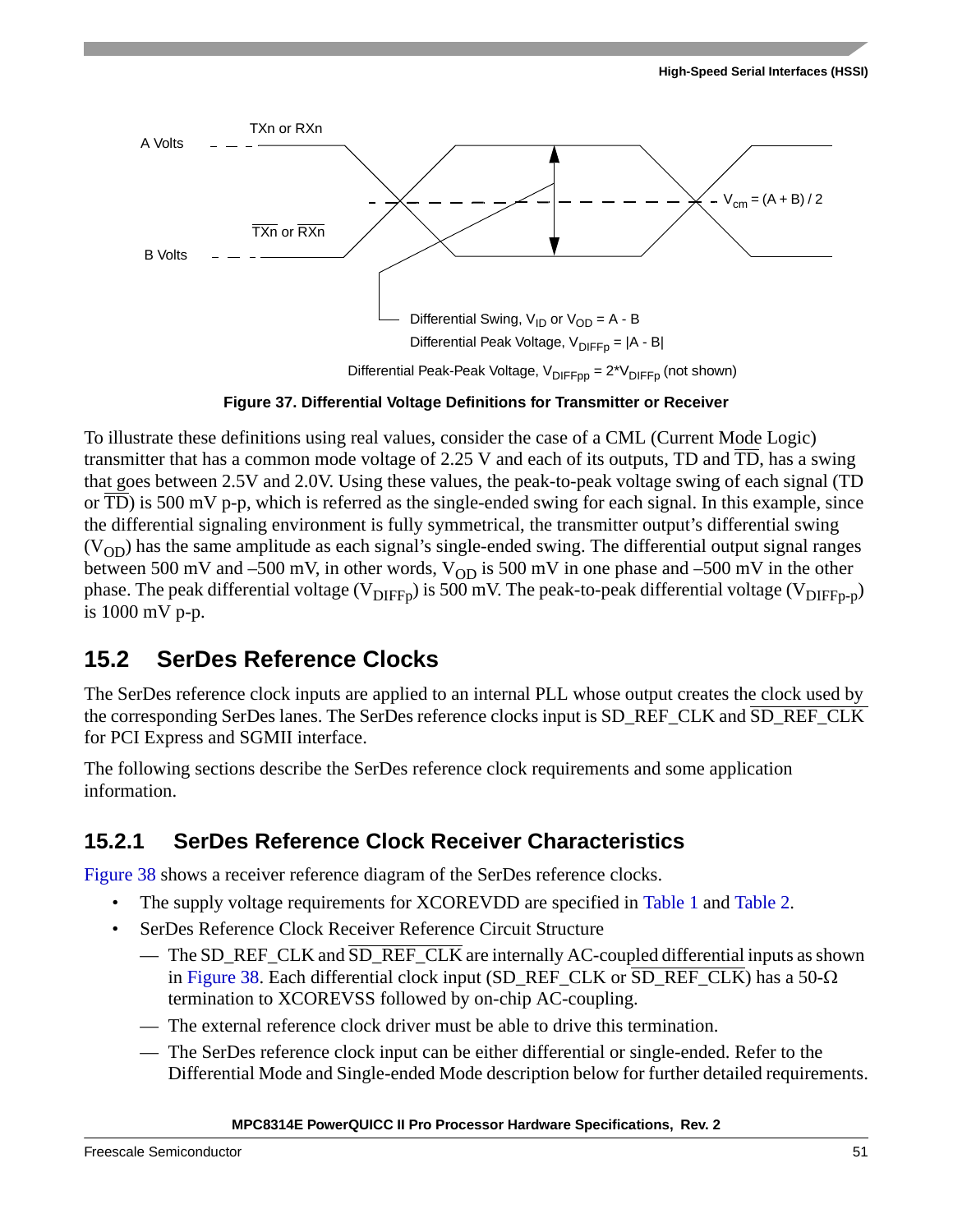- The maximum average current requirement that also determines the common mode voltage range
	- When the SerDes reference clock differential inputs are DC coupled externally with the clock driver chip, the maximum average current allowed for each input pin is 8mA. In this case, the exact common mode input voltage is not critical as long as it is within the range allowed by the maximum average current of 8 mA (refer to the following bullet for more detail), since the input is AC-coupled on-chip.
	- This current limitation sets the maximum common mode input voltage to be less than 0.4V  $(0.4V/50 = 8mA)$  while the minimum common mode input level is  $0.1V$  above XCOREVSS. For example, a clock with a 50/50 duty cycle can be produced by a clock driver with output driven by its current source from 0mA to 16mA (0-0.8V), such that each phase of the differential input has a single-ended swing from 0V to 800mV with the common mode voltage at 400mV.
	- If the device driving the SD\_REF\_CLK and  $\overline{SD\_REF\_CLK}$  inputs cannot drive 50 ohms to XCOREVSS DC, or it exceeds the maximum input current limitations, then it must be AC-coupled off-chip.
- The input amplitude requirement
	- This requirement is described in detail in the following sections.



**Figure 38. Receiver of SerDes Reference Clocks**

### <span id="page-51-0"></span>**15.2.2 DC Level Requirement for SerDes Reference Clocks**

The DC level requirement for the MPC8315E SerDes reference clock inputs is different depending on the signaling mode used to connect the clock driver chip and SerDes reference clock inputs as described below.

- **Differential Mode**
	- The input amplitude of the differential clock must be between  $400mV$  and  $1600mV$  differential peak-peak (or between 200mV and 800mV differential peak). In other words, each signal wire of the differential pair must have a single-ended swing less than 800mV and greater than 200mV. This requirement is the same for both external DC-coupled or AC-coupled connection.
	- For **external DC-coupled** connection, as described in section [15.2.1,](#page-50-1) the maximum average current requirements sets the requirement for average voltage (common mode voltage) to be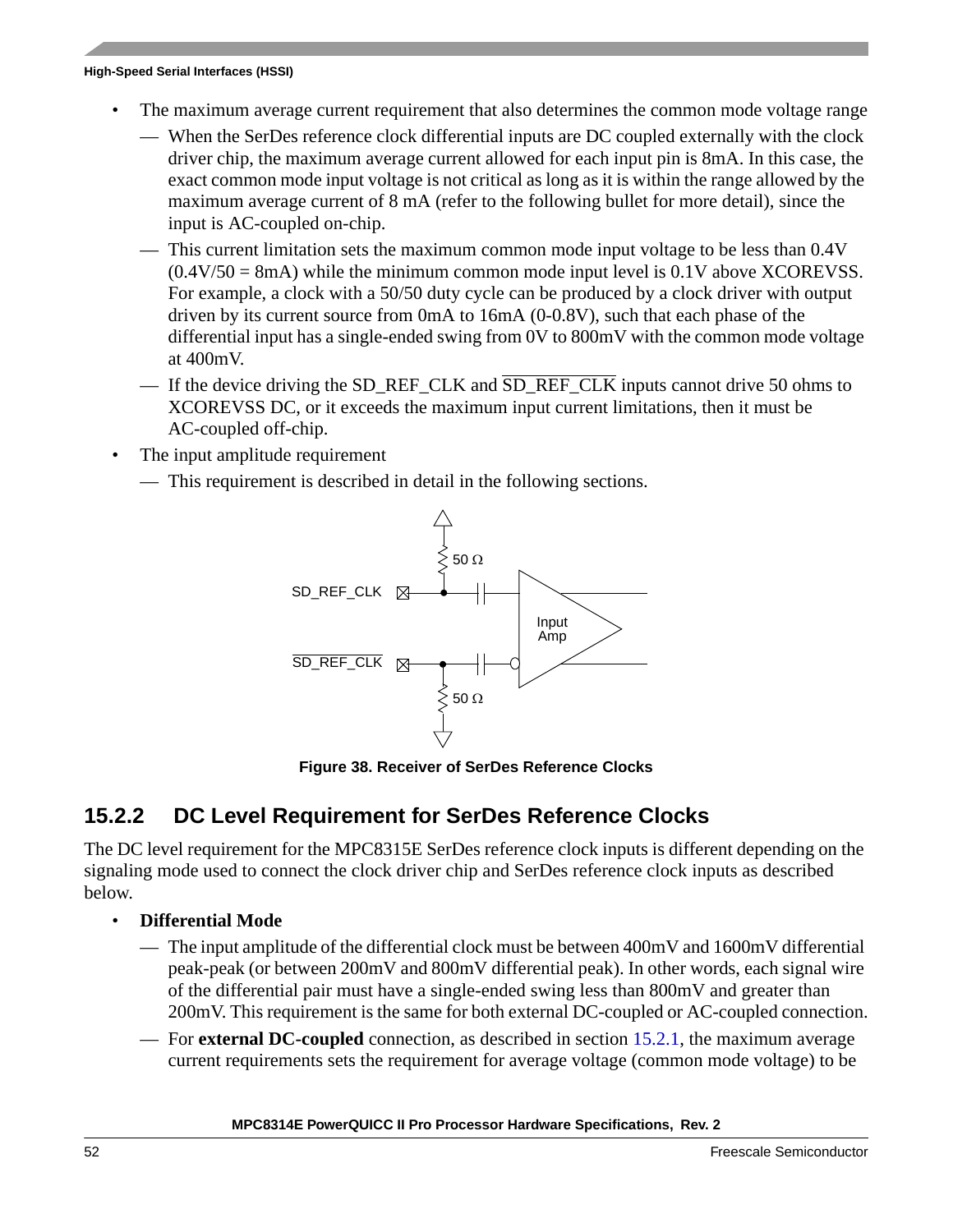between 100 mV and 400 mV. [Figure 39](#page-52-0) shows the SerDes reference clock input requirement for DC-coupled connection scheme.

- For **external AC-coupled** connection, there is no common mode voltage requirement for the clock driver. Since the external AC-coupling capacitor blocks the DC level, the clock driver and the SerDes reference clock receiver operate in different command mode voltages. The SerDes reference clock receiver in this connection scheme has its common mode voltage set to XCOREVSS. Each signal wire of the differential inputs is allowed to swing below and above the common mode voltage (XCOREVSS). [Figure 40](#page-52-1) shows the SerDes reference clock input requirement for AC-coupled connection scheme.
- **Single-ended Mode**
	- The reference clock can also be single-ended. The SD\_REF\_CLK input amplitude (single-ended swing) must be between 400mV and 800mV peak-peak (from Vmin to Vmax) with  $\overline{SD\_REF\_CLK}$  either left unconnected or tied to ground.
	- The SD, REF, CLK input average voltage must be between 200 and 400 mV. [Figure 41](#page-53-0) shows the SerDes reference clock input requirement for single-ended signaling mode.
	- To meet the input amplitude requirement, the reference clock inputs might need to be DC or AC-coupled externally. For the best noise performance, the reference of the clock could be DC or AC-coupled into the unused phase (SD\_REF\_CLK) through the same source impedance as the clock input (SD\_REF\_CLK) in use.





<span id="page-52-0"></span>

### <span id="page-52-1"></span>**Figure 40. Differential Reference Clock Input DC Requirements (External AC-Coupled)**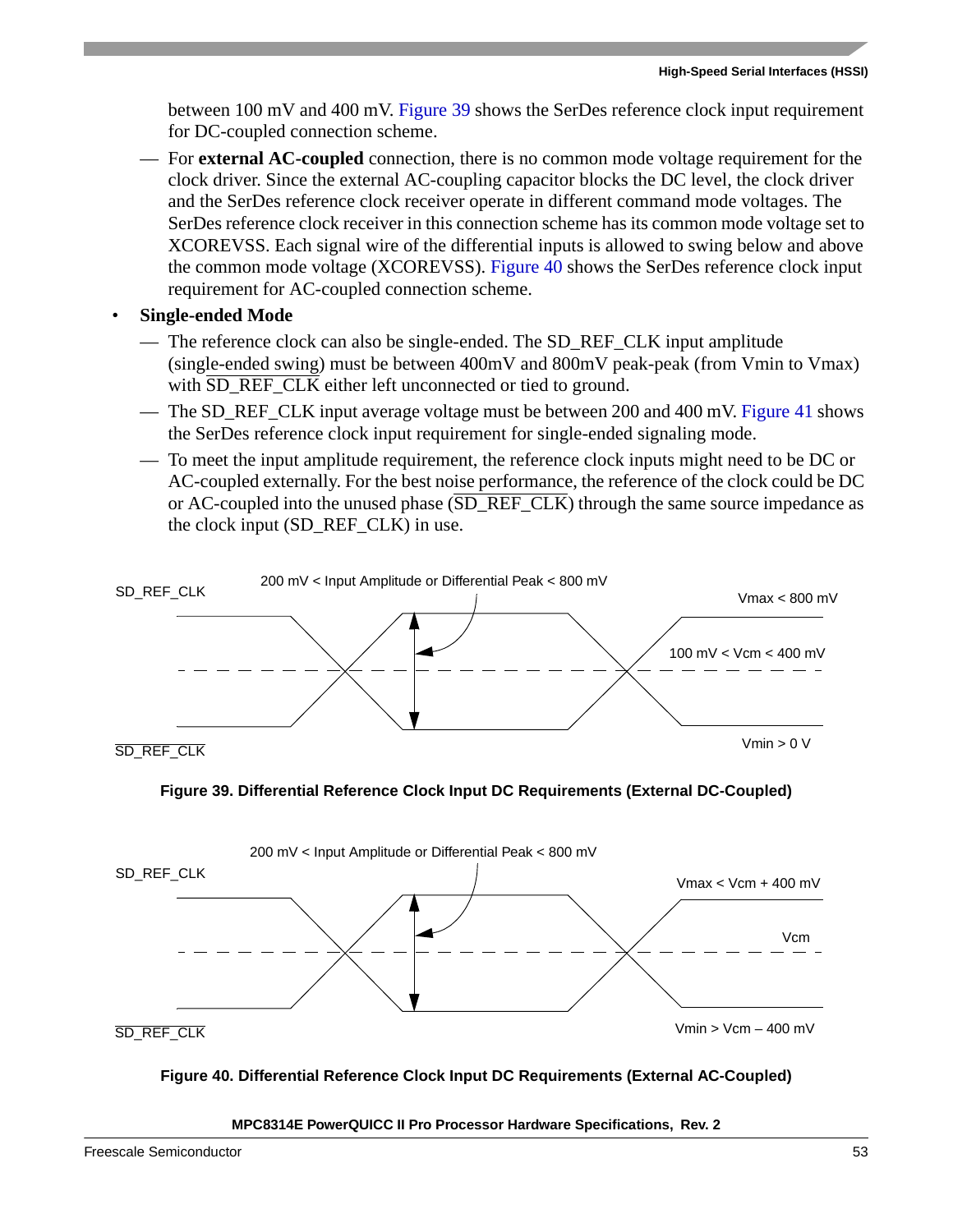



### <span id="page-53-0"></span>**15.2.3 Interfacing With Other Differential Signaling Levels**

With on-chip termination to XCOREVSS, the differential reference clocks inputs are HCSL (High-Speed Current Steering Logic) compatible DC-coupled.

Many other low voltage differential type outputs like LVDS (Low Voltage Differential Signaling) can be used but may need to be AC-coupled due to the limited common mode input range allowed (100 to 400 mV) for DC-coupled connection.

LVPECL outputs can produce signal with too large amplitude and may need to be DC-biased at clock driver output first, then followed with series attenuation resistor to reduce the amplitude, in addition to AC-coupling.

### **NOTE**

[Figure 42](#page-54-0)[–Figure 45](#page-55-0) are for conceptual reference only. Due to the fact that clock driver chip's internal structure, output impedance and termination requirements are different between various clock driver chip manufacturers, it's very possible that the clock circuit reference designs provided by clock driver chip vendor are different from what is shown below. They might also vary from one vendor to the other. Therefore, Freescale Semiconductor can neither provide the optimal clock driver reference circuits, nor guarantee the correctness of the following clock driver connection reference circuits. The system designer is recommended to contact the selected clock driver chip vendor for the optimal reference circuits with the MPC8315E SerDes reference clock receiver requirement provided in this document.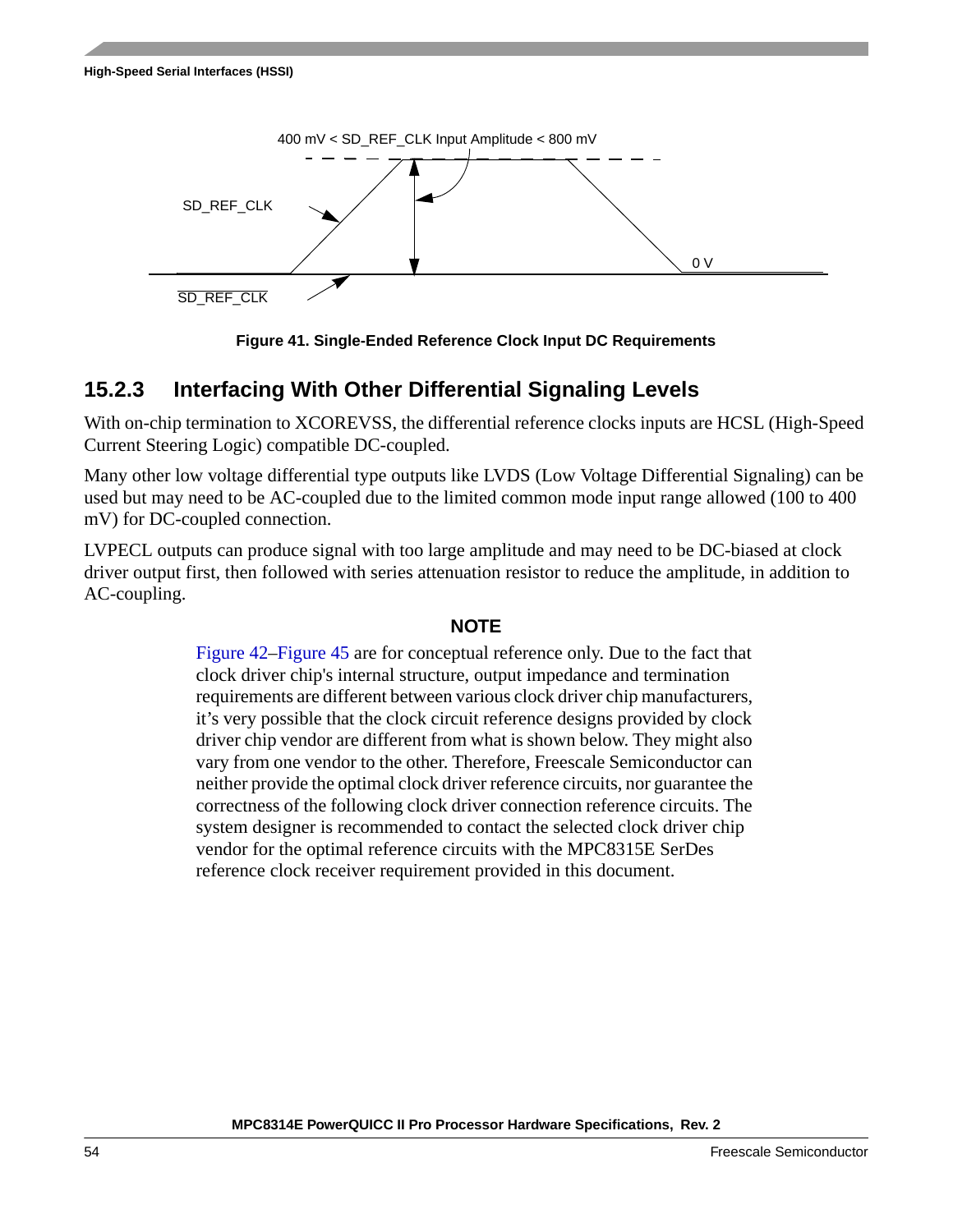This figure shows the SerDes reference clock connection reference circuits for HCSL type clock driver. It assumes that the DC levels of the clock driver chip is compatible with MPC8315E SerDes reference clock input's DC requirement.



**Figure 42. DC-Coupled Differential Connection with HCSL Clock Driver (Reference Only)**

<span id="page-54-0"></span>This figure shows the SerDes reference clock connection reference circuits for LVDS type clock driver. Since LVDS clock driver's common mode voltage is higher than the MPC8315E SerDes reference clock input's allowed range (100 to 400mV), AC-coupled connection scheme must be used. It assumes the LVDS output driver features  $50-\Omega$  termination resistor. It also assumes that the LVDS transmitter establishes its own common mode level without relying on the receiver or other external component.



**Figure 43. AC-Coupled Differential Connection with LVDS Clock Driver (Reference Only)**

[Figure 44](#page-55-1) shows the SerDes reference clock connection reference circuits for LVPECL type clock driver. Since LVPECL driver's DC levels (both common mode voltages and output swing) are incompatible with MPC8315E SerDes reference clock input's DC requirement, AC-coupling has to be used. [Figure 44](#page-55-1)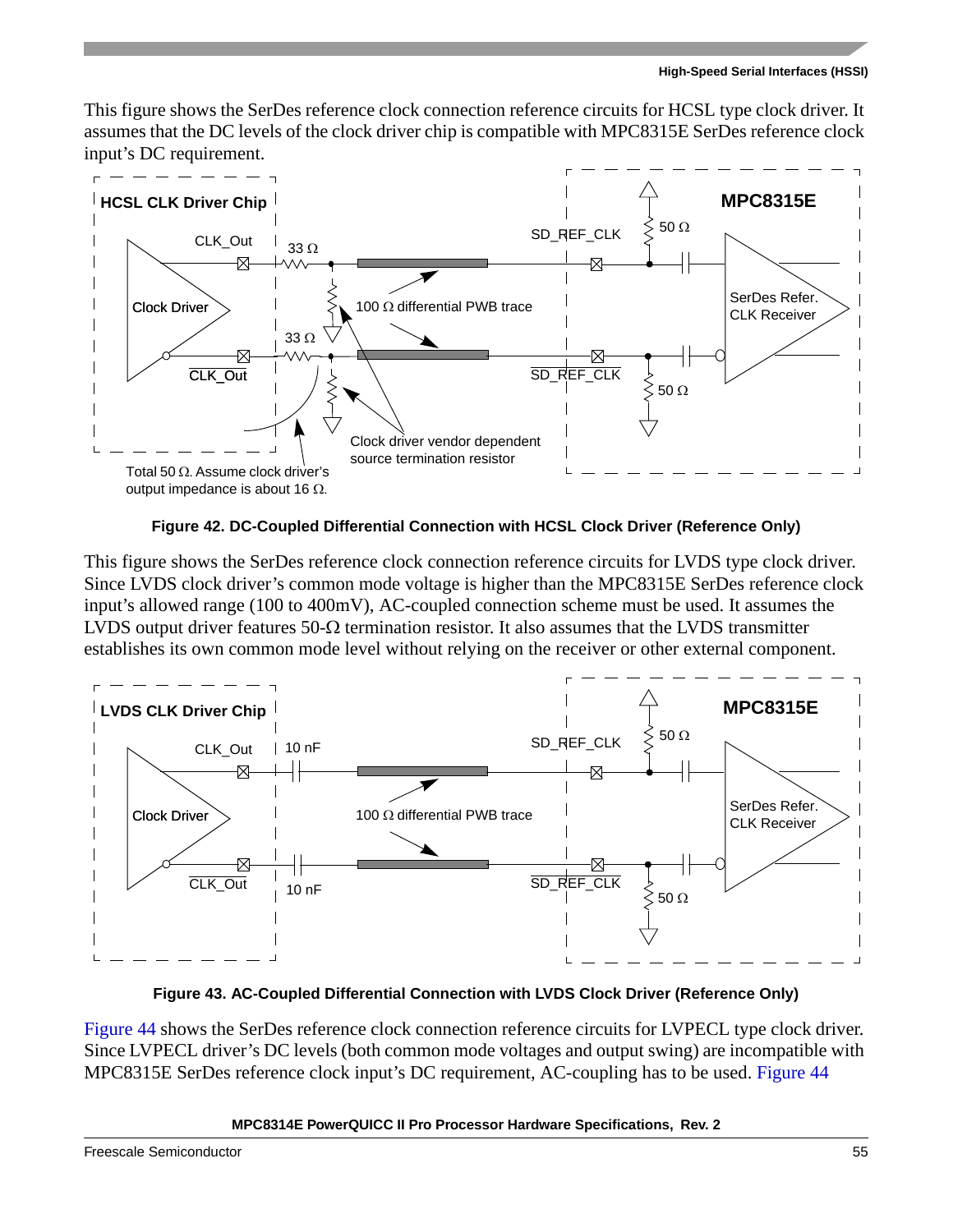assumes that the LVPECL clock driver's output impedance is  $50\Omega$ . R1 is used to DC-bias the LVPECL outputs prior to AC-coupling. Its value could be ranged from  $140\Omega$  to  $240\Omega$  depending on clock driver vendor's requirement. R2 is used together with the SerDes reference clock receiver's  $50-\Omega$  termination resistor to attenuate the LVPECL output's differential peak level such that it meets the MPC8315E SerDes reference clock's differential input amplitude requirement (between 200mV and 800mV differential peak). For example, if the LVPECL output's differential peak is 900mV and the desired SerDes reference clock input amplitude is selected as 600mV, the attenuation factor is 0.67, which requires  $R2 = 25\Omega$ . Please consult clock driver chip manufacturer to verify whether this connection scheme is compatible with a particular clock driver chip.



**Figure 44. AC-Coupled Differential Connection with LVPECL Clock Driver (Reference Only)**

<span id="page-55-1"></span>This figure shows the SerDes reference clock connection reference circuits for a single-ended clock driver. It assumes the DC levels of the clock driver are compatible with MPC8315E SerDes reference clock input's DC requirement.



<span id="page-55-0"></span>**Figure 45. Single-Ended Connection (Reference Only)**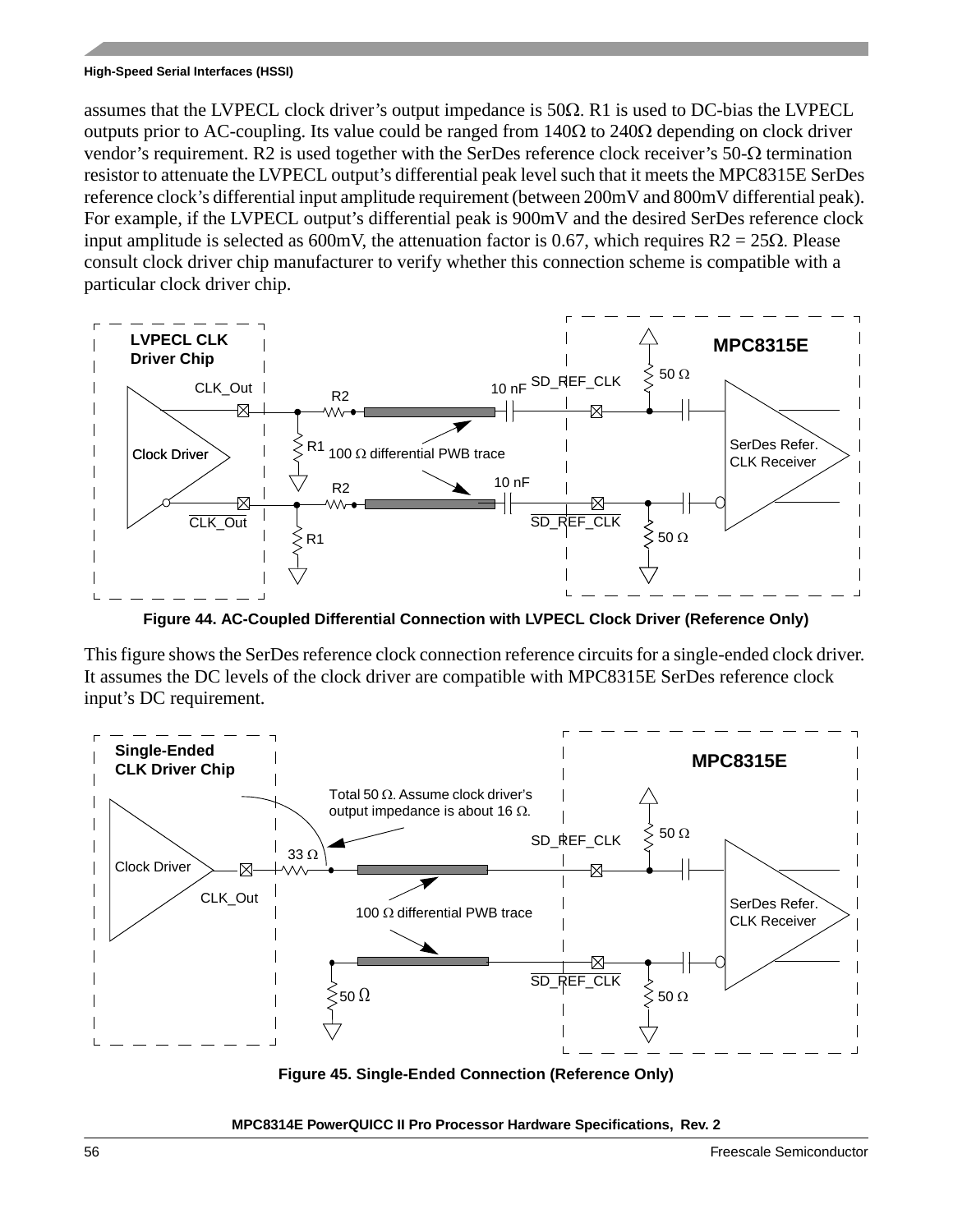## **15.2.4 AC Requirements for SerDes Reference Clocks**

The clock driver selected should provide a high quality reference clock with low phase noise and cycle-to-cycle jitter. Phase noise less than 100KHz can be tracked by the PLL and data recovery loops and is less of a problem. Phase noise above 15MHz is filtered by the PLL. The most problematic phase noise occurs in the 1-15MHz range. The source impedance of the clock driver should be 50  $\Omega$  to match the transmission line and reduce reflections which are a source of noise to the system.

This table describes some AC parameters common to SGMII and PCI Express protocols.

### **Table 52. SerDes Reference Clock Common AC Parameters**

At recommended operating conditions with XCOREVDD=  $1.0V \pm 5\%$ 

| <b>Parameter</b>                                                              | Symbol                | Min    | Max    | Unit | <b>Note</b> |
|-------------------------------------------------------------------------------|-----------------------|--------|--------|------|-------------|
| <b>Rising Edge Rate</b>                                                       | Rise Edge Rate        | 1.0    | 4.0    | V/ns | 2, 3        |
| Falling Edge Rate                                                             | Fall Edge Rate        | 1.0    | 4.0    | V/ns | 2, 3        |
| Differential Input High Voltage                                               | V <sub>IH</sub>       | $+200$ |        | mV   | 2           |
| Differential Input Low Voltage                                                | $V_{IL}$              |        | $-200$ | mV   | 2           |
| Rising edge rate (SDn_REF_CLK) to falling edge rate<br>(SDn_REF_CLK) matching | Rise-Fall<br>Matching |        | 20     | %    | 1, 4        |

**Note:** 

- 1. Measurement taken from single ended waveform.
- 2. Measurement taken from differential waveform.
- 3. Measured from -200 mV to +200 mV on the differential waveform (derived from SDn\_REF\_CLK minus SDn\_REF\_CLK). The signal must be monotonic through the measurement region for rise and fall time. The 400 mV measurement window is centered on the differential zero crossing. See [Figure 46.](#page-56-0)
- 4. Matching applies to rising edge rate for SDn\_REF\_CLK and falling edge rate for SDn\_REF\_CLK. It is measured using a 200 mV window centered on the median cross point where SDn\_REF\_CLK rising meets SDn\_REF\_CLK falling. The median cross point is used to calculate the voltage thresholds the oscilloscope is to use for the edge rate calculations. The Rise Edge Rate of SDn\_REF\_CLK should be compared to the Fall Edge Rate of SDn\_REF\_CLK, the maximum allowed difference should not exceed 20% of the slowest edge rate. See [Figure 47](#page-57-0).



<span id="page-56-0"></span>**Figure 46. Differential Measurement Points for Rise and Fall Time**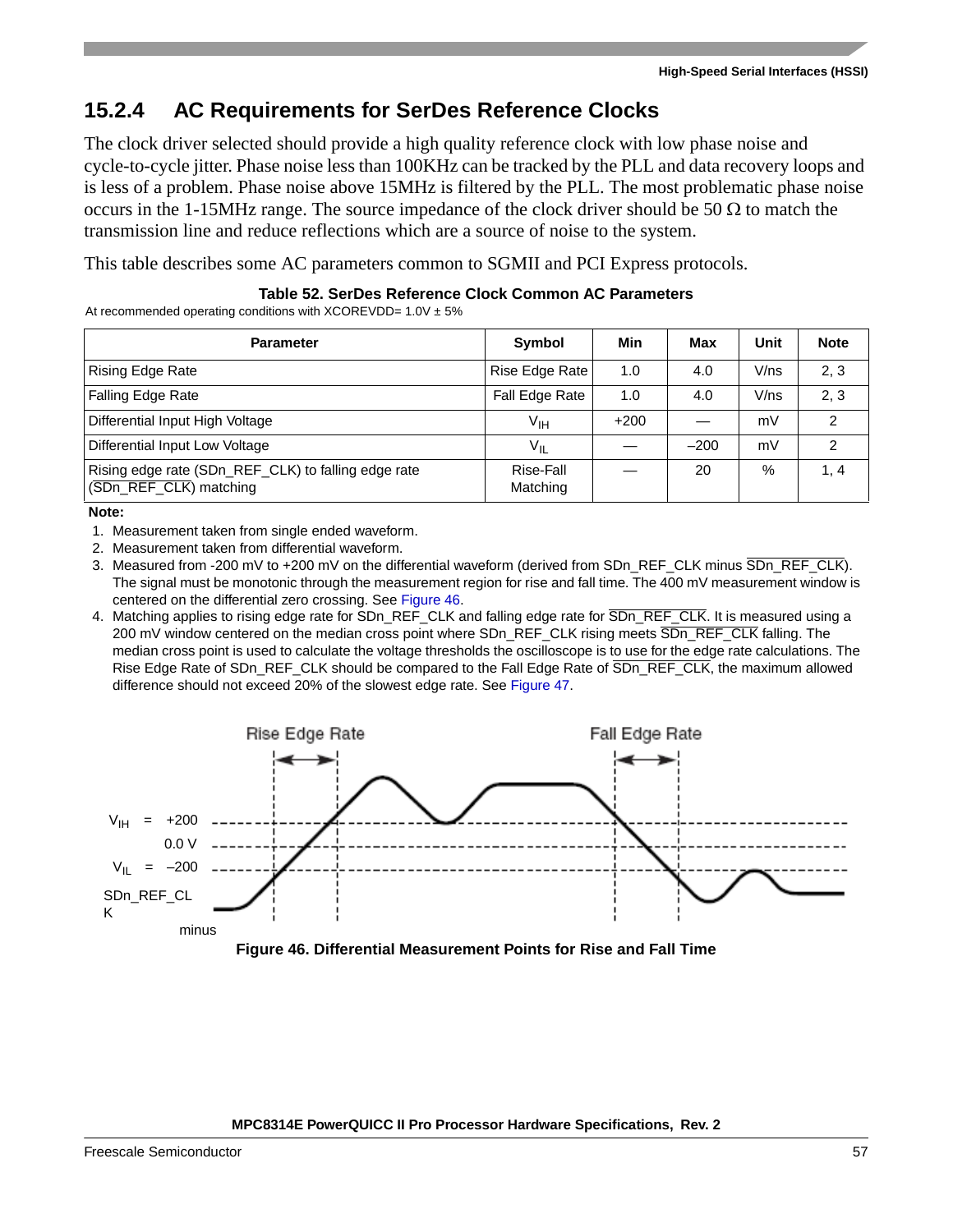

**Figure 47. Single-Ended Measurement Points for Rise and Fall Time Matching**

<span id="page-57-0"></span>The other detailed AC requirements of the SerDes Reference Clocks is defined by each interface protocol based on application usage. Refer to the following sections for detailed information:

- [Section 9.5.2, "AC Requirements for SGMII SD\\_REF\\_CLK and SD\\_REF\\_CLK](#page-31-1)"
- [Section 16.2, "AC Requirements for PCI Express SerDes Clocks](#page-58-0)"

### **15.2.4.1 Spread Spectrum Clock**

SD\_REF\_CLK/SD\_REF\_CLK are not intended to be used with, and should not be clocked by, a spread spectrum clock source.

# **15.3 SerDes Transmitter and Receiver Reference Circuits**

This figure shows the reference circuits for SerDes data lane's transmitter and receiver.



**Figure 48. SerDes Transmitter and Receiver Reference Circuits**

The DC and AC specification of SerDes data lanes are defined in each interface protocol section below (PCI Express or SGMII) in this document based on the application usage:

- [Section 9.5, "SGMII Interface Electrical Characteristics](#page-31-0)"
- [Section 16, "PCI Express"](#page-58-1)

Note that external AC Coupling capacitor is required for the above two serial transmission protocols with the capacitor value defined in specification of each protocol section.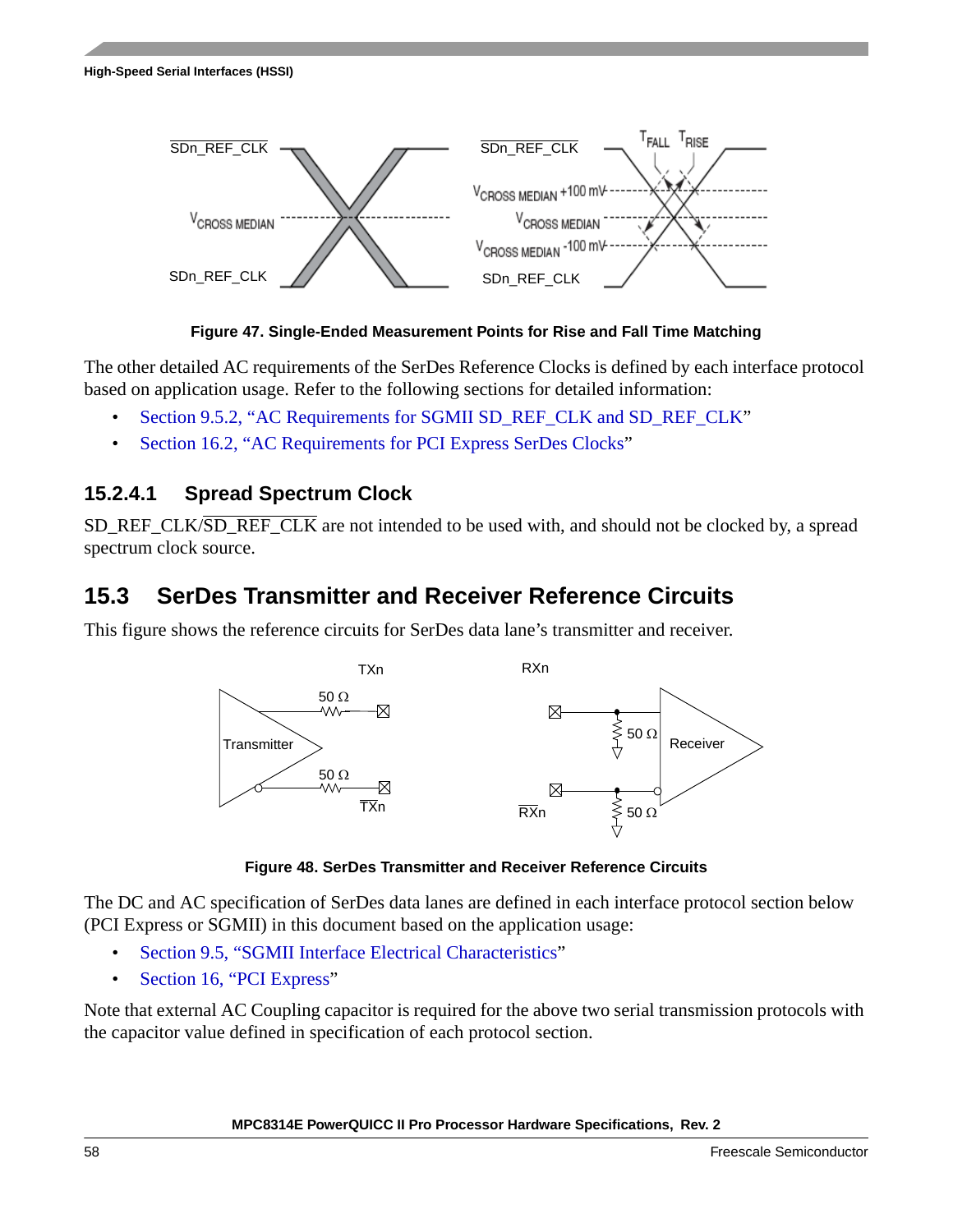# <span id="page-58-1"></span>**16 PCI Express**

This section describes the DC and AC electrical specifications for the PCI Express bus of the MPC8315E.

### **16.1 DC Requirements for PCI Express SD\_REF\_CLK and SD\_REF\_CLK**

For more information, see [Section 15.2, "SerDes Reference Clocks](#page-50-2)."

# <span id="page-58-0"></span>**16.2 AC Requirements for PCI Express SerDes Clocks**

This table lists the PCI Express SerDes clock AC requirements.

| Symbol             | <b>Parameter Description</b>                                                                 | Min   | Typ | Max | Unit | <b>Note</b> |
|--------------------|----------------------------------------------------------------------------------------------|-------|-----|-----|------|-------------|
| $t_{REF}$          | REFCLK cycle time                                                                            |       | 10  |     | ns   |             |
| <sup>T</sup> REFCJ | REFCLK cycle-to-cycle jitter. Difference in the period of any two adjacent<br>REFCLK cycles. |       |     | 100 | ps   |             |
| <sup>t</sup> REFPJ | Phase jitter. Deviation in edge location with respect to mean edge location.                 | $-50$ |     | 50  | ps   |             |

## **16.3 Clocking Dependencies**

The ports on the two ends of a link must transmit data at a rate that is within 600 parts per million (ppm) of each other at all times. This is specified to allow bit rate clock sources with a  $\pm 300$  ppm tolerance.

## **16.4 Physical Layer Specifications**

Following is a summary of the specifications for the physical layer of PCI Express on this device. For further details as well as the specifications of the transport and data link layer please use the *PCI Express Base Specification*, Rev. 1.0a.

## **16.4.1 Differential Transmitter (TX) Output**

This table defines the specifications for the differential output at all transmitters (TXs). The parameters are specified at the component pins.

| <b>Parameter</b>                            | Symbol                  | Comments                                                                                                            | Min | <b>Typical</b> | Max    | Unit | <b>Note</b> |
|---------------------------------------------|-------------------------|---------------------------------------------------------------------------------------------------------------------|-----|----------------|--------|------|-------------|
| Unit interval                               | UI                      | Each UI is 400 ps $\pm$ 300 ppm. UI does not   399.88<br>account for Spread Spectrum Clock<br>Idictated variations. |     | 400            | 400.12 | DS   |             |
| Differential peak-to-peak<br>output voltage | V <sub>TX-DIFFp-p</sub> | $V_{TX-DIFFp-p} = 2^*  V_{TX-D+} - V_{TX-D-}$                                                                       | 0.8 |                | 1.2    |      |             |

### **Table 54. Differential Transmitter (TX) Output Specifications**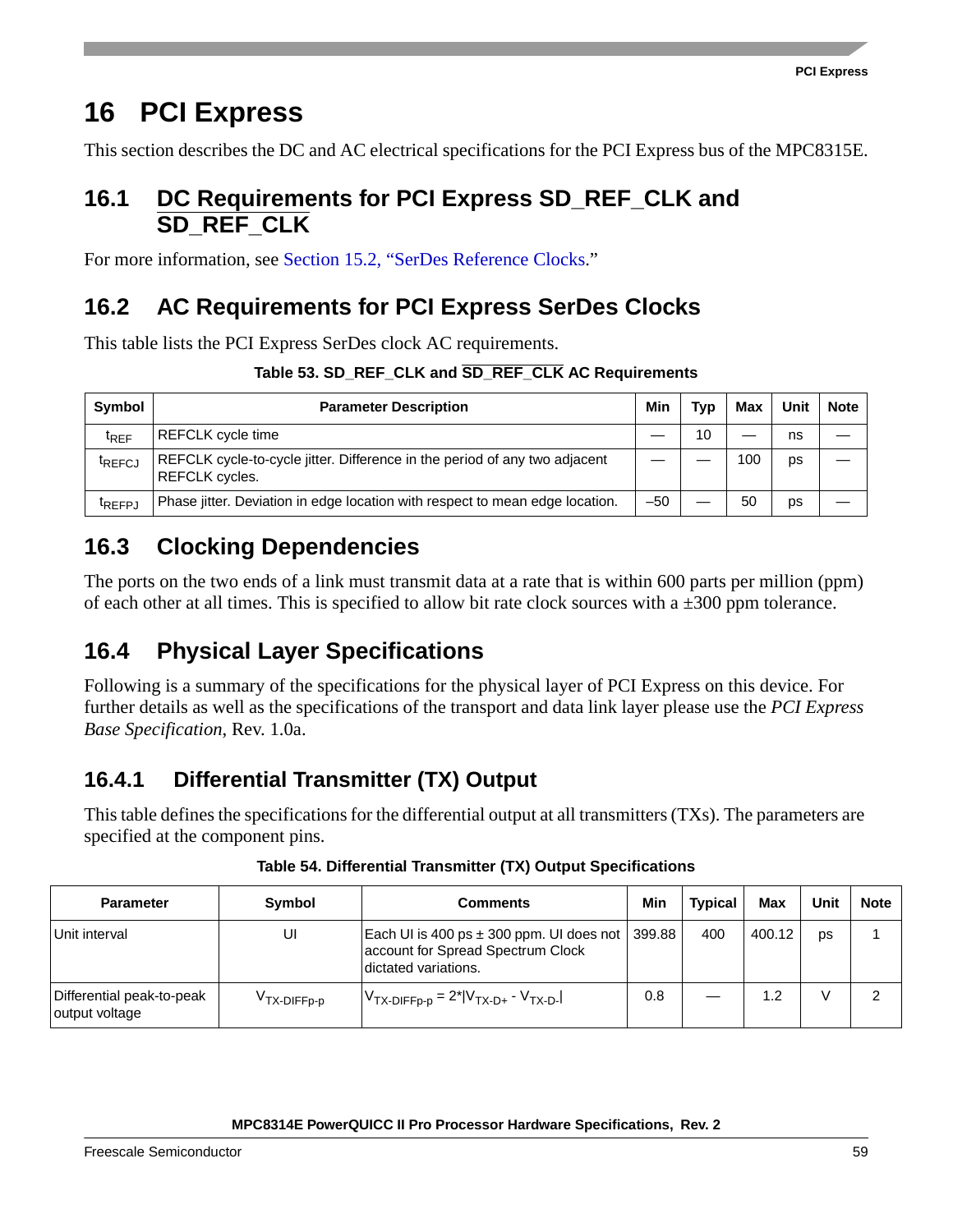#### **PCI Express**

| Table 54. Differential Transmitter (TX) Output Specifications (continued) |  |  |
|---------------------------------------------------------------------------|--|--|
|---------------------------------------------------------------------------|--|--|

| <b>Parameter</b>                                                                      | <b>Symbol</b>                                      | <b>Comments</b>                                                                                                                                                                                                                                                                                                                                                         | Min         | <b>Typical</b> | <b>Max</b> | Unit | <b>Note</b>    |
|---------------------------------------------------------------------------------------|----------------------------------------------------|-------------------------------------------------------------------------------------------------------------------------------------------------------------------------------------------------------------------------------------------------------------------------------------------------------------------------------------------------------------------------|-------------|----------------|------------|------|----------------|
| De-Emphasized<br>differential output voltage<br>(ratio)                               | V <sub>TX-DE-RATIO</sub>                           | Ratio of the $V_{TX-DIFFp-p}$ of the second and<br>following bits after a transition divided by<br>the $V_{TX-DIFFp-p}$ of the first bit after a<br>transition.                                                                                                                                                                                                         | $-3.0$      | $-3.5$         | $-4.0$     | dB   | $\overline{2}$ |
| Minimum TX eye width                                                                  | $TTX-EYE$                                          | The maximum Transmitter jitter can be<br>derived as $T_{TX\text{-MAX-JITER}} = 1 - U_{TX\text{-EYE}}$<br>$0.3$ UI.                                                                                                                                                                                                                                                      | 0.70        |                |            | UI   | 2, 3           |
| Maximum time between<br>the jitter median and<br>maximum deviation from<br>the median | T <sub>TX-EYE-MEDIAN-to-</sub><br>MAX-JITTER       | Jitter is defined as the measurement<br>variation of the crossing points<br>$(V_{TX-DIFFp-p} = 0 V)$ in relation to a<br>recovered TX UI. A recovered TX UI is<br>calculated over 3500 consecutive unit<br>intervals of sample data. Jitter is<br>measured using all edges of the 250<br>consecutive UI in the center of the 3500 UI<br>used for calculating the TX UI. |             |                | 0.15       | UI   | 2, 3           |
| D+/D- TX output rise/fall<br>time                                                     | T <sub>TX-RISE</sub> , T <sub>TX-FALL</sub>        |                                                                                                                                                                                                                                                                                                                                                                         | 0.125       |                |            | UI   | 2, 5           |
| RMS AC peak common<br>mode output voltage                                             | $VTX-CM-ACp$                                       | $V_{TX-CM-ACp} = RMS( V_{TXD+} + V_{TXD-} /2 -$<br>$VTX-CM-DC$<br>$V_{TX-CM-DC} = DC_{(avg)}$ of $ V_{TX-D+} + V_{TX-D-} /2$                                                                                                                                                                                                                                            |             |                | 20         | mV   | $\overline{2}$ |
| Absolute delta of DC<br>common mode voltage<br>during L0 and electrical<br>idle       | V <sub>TX-CM-DC-ACTIVE-</sub><br><b>IDLE-DELTA</b> | V <sub>TX</sub> -CM-DC (during L0) <sup>- V</sup> TX-CM-Idle-DC<br>(During Electrical Idle) <= 100 mV<br>$V_{TX-CM-DC} = DC_{(avg)}$ of $ V_{TX-D+} + V_{TX-D-} /2$<br>[L0]<br>$V_{TX\text{-}CM\text{-}ldle\text{-}DC} = DC_{(avg)}$ of $ V_{TX\text{-}D+} +$<br>V <sub>TX-D-</sub>  /2 [Electrical Idle]                                                               | $\mathbf 0$ |                | 100        | mV   | 2              |
| Absolute delta of DC<br>common mode between<br>$D+$ and $D-$                          | V <sub>TX-CM-DC-LINE-DELTA</sub>                   | $ V_{TX-CM-DC-D+}$ - $V_{TX-CM-DC-D-}$ <= 25 mV<br>$V_{TX-CM-DC-D+} = DC_{(avg)}$ of $ V_{TX-D+} $<br>$V_{TX\text{-}CM\text{-}DC\text{-}D\text{-}} = DC_{(avg)}$ of $ V_{TX\text{-}D\text{-}} $                                                                                                                                                                         | $\mathbf 0$ |                | 25         | mV   | $\overline{c}$ |
| Electrical idle differential<br>peak output voltage                                   | V <sub>TX-IDLE-DIFFp</sub>                         | $V_{TX-IDLE-DIFFp} =  V_{TX-IDLE-D+} - V_{TX-IDLE-D-} \$<br>$= 20$ mV                                                                                                                                                                                                                                                                                                   | 0           |                | 20         | mV   | 2              |
| Amount of voltage change<br>allowed during receiver<br>detection                      | V <sub>TX-RCV-DETECT</sub>                         | The total amount of voltage change that a<br>transmitter can apply to sense whether a<br>low impedance Receiver is present.                                                                                                                                                                                                                                             |             |                | 600        | mV   | 6              |
| TX DC common mode<br>voltage                                                          | $VTX-DC-CM$                                        | The allowed DC Common Mode voltage<br>under any conditions.                                                                                                                                                                                                                                                                                                             |             |                | 3.6        | V    | 6              |
| TX short circuit current<br>limit                                                     | <b>ITX-SHORT</b>                                   | The total current the Transmitter can<br>provide when shorted to its ground                                                                                                                                                                                                                                                                                             |             |                | 90         | mA   |                |
| Minimum time spent in<br>electrical idle                                              | T <sub>TX-IDLE-MIN</sub>                           | Minimum time a Transmitter must be in<br>Electrical Idle Utilized by the Receiver to<br>start looking for an Electrical Idle Exit after<br>successfully receiving an Electrical Idle<br>ordered set                                                                                                                                                                     | 50          |                |            | UI   |                |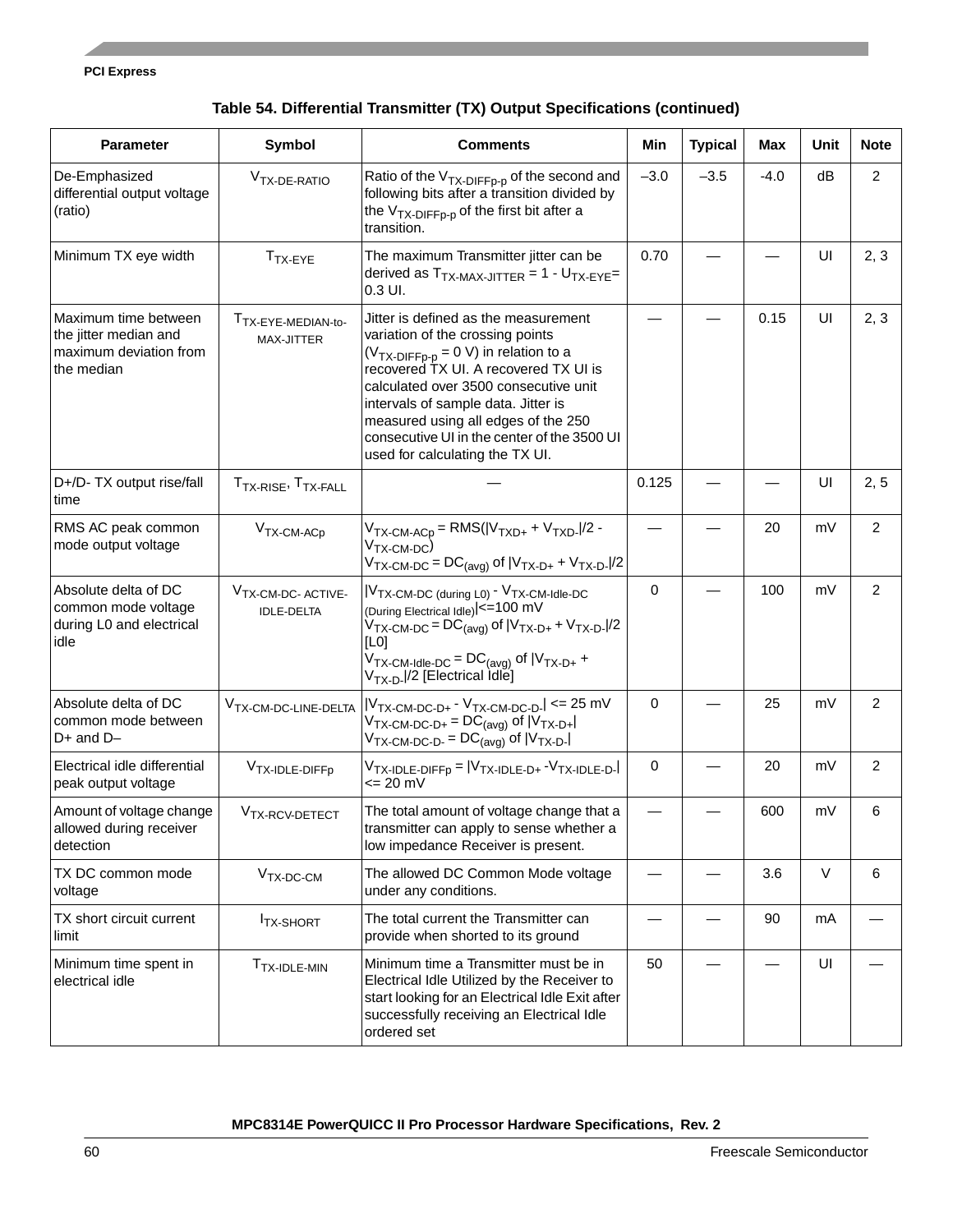#### **PCI Express**

| <b>Parameter</b>                                                                                               | Symbol                            | <b>Comments</b>                                                                                                                                                                                                                                         | <b>Min</b> | <b>Typical</b> | <b>Max</b>      | Unit     | <b>Note</b>    |
|----------------------------------------------------------------------------------------------------------------|-----------------------------------|---------------------------------------------------------------------------------------------------------------------------------------------------------------------------------------------------------------------------------------------------------|------------|----------------|-----------------|----------|----------------|
| Maximum time to<br>transition to a valid<br>electrical idle after<br>sending an electrical idle<br>ordered set | T <sub>TX-IDLE-SET-TO-IDLE</sub>  | After sending an Electrical Idle ordered<br>set, the Transmitter must meet all<br>Electrical Idle Specifications within this<br>time. This is considered a debounce time<br>for the Transmitter to meet Electrical Idle<br>after transitioning from L0. |            |                | 20              | UI       |                |
| Maximum time to<br>transition to valid TX<br>specifications after leaving<br>an electrical idle condition      | T <sub>TX-IDLE-TO-DIFF-DATA</sub> | Maximum time to meet all TX<br>specifications when transitioning from<br>Electrical Idle to sending differential data.<br>This is considered a debounce time for the<br>TX to meet all TX specifications after<br>leaving Electrical Idle               |            |                | 20              | UI       |                |
| Differential return loss                                                                                       | $RLTX-DIFF$                       | Measured over 50 MHz to 1.25 GHz.                                                                                                                                                                                                                       | 12         |                |                 | dB       | 4              |
| Common mode return<br>loss                                                                                     | $RL_{TX-CM}$                      | Measured over 50 MHz to 1.25 GHz.                                                                                                                                                                                                                       | 6          |                |                 | dB       | 4              |
| DC differential TX<br>impedance                                                                                | Z <sub>TX-DIFF-DC</sub>           | TX DC Differential mode Low Impedance                                                                                                                                                                                                                   | 80         | 100            | 120             | $\Omega$ |                |
| <b>Transmitter DC</b><br>impedance                                                                             | $Z_{TX-DC}$                       | Required TX D+ as well as D- DC<br>Impedance during all states                                                                                                                                                                                          | 40         |                |                 | $\Omega$ |                |
| Lane-to-Lane output skew                                                                                       | L <sub>TX-SKEW</sub>              | Static skew between any two Transmitter<br>Lanes within a single Link                                                                                                                                                                                   |            |                | $500 + 2$<br>UI | ps       |                |
| AC coupling capacitor                                                                                          | C <sub>TX</sub>                   | All Transmitters shall be AC coupled. The<br>AC coupling is required either within the<br>media or within the transmitting<br>component itself.                                                                                                         | 75         |                | 200             | nF       | 8              |
| Crosslink random timeout                                                                                       | T <sub>crosslink</sub>            | This random timeout helps resolve<br>conflicts in crosslink configuration by<br>eventually resulting in only one<br>Downstream and one Upstream Port.                                                                                                   | 0          |                | 1               | ms       | $\overline{7}$ |

#### **Note:**

- 2. Specified at the measurement point into a timing and voltage compliance test load as shown in [Figure 51](#page-65-0) and measured over any 250 consecutive TX UIs. (Also refer to the transmitter compliance eye diagram shown in [Figure 49.](#page-61-0))
- 3. A  $T_{TX-EYE}$  = 0.70 UI provides for a total sum of deterministic and random jitter budget of  $T_{TX-JITTER-MAX}$  = 0.30 UI for the transmitter collected over any 250 consecutive TX UIs. The T<sub>TX-EYE-MEDIAN-to-MAX-JITTER</sub> median is less than half of the total TX jitter budget collected over any 250 consecutive TX UIs. It should be noted that the median is not the same as the mean. The jitter median describes the point in time where the number of jitter points on either side is approximately equal as opposed to the averaged time value.
- 4. The transmitter input impedance shall result in a differential return loss greater than or equal to 12 dB and a common mode return loss greater than or equal to 6 dB over a frequency range of 50 MHz to 1.25 GHz. This input impedance requirement applies to all valid input levels. The reference impedance for return loss measurements is 50  $\Omega$  to ground for both the D+ and D– line (that is, as measured by a vector network analyzer with 50- $\Omega$  probes, see [Figure 51\)](#page-65-0). Note that the series capacitors,  $C_{TX}$ , is optional for the return loss measurement.
- 5. Measured between 20%–80% at transmitter package pins into a test load as shown in [Figure 51](#page-65-0) for both  $V_{TX-D+}$  and  $V_{TX-D+}$
- 6. See Section 4.3.1.8 of the *PCI Express Base Specifications*, Rev 1.0a.
- 7. See Section 4.2.6.3 of the *PCI Express Base Specifications*, Rev 1.0a.
- 8. MPC8315E SerDes transmitter does not have  $C<sub>TX</sub>$  built-in. An external AC Coupling capacitor is required

<sup>1.</sup> No test load is necessarily associated with this value.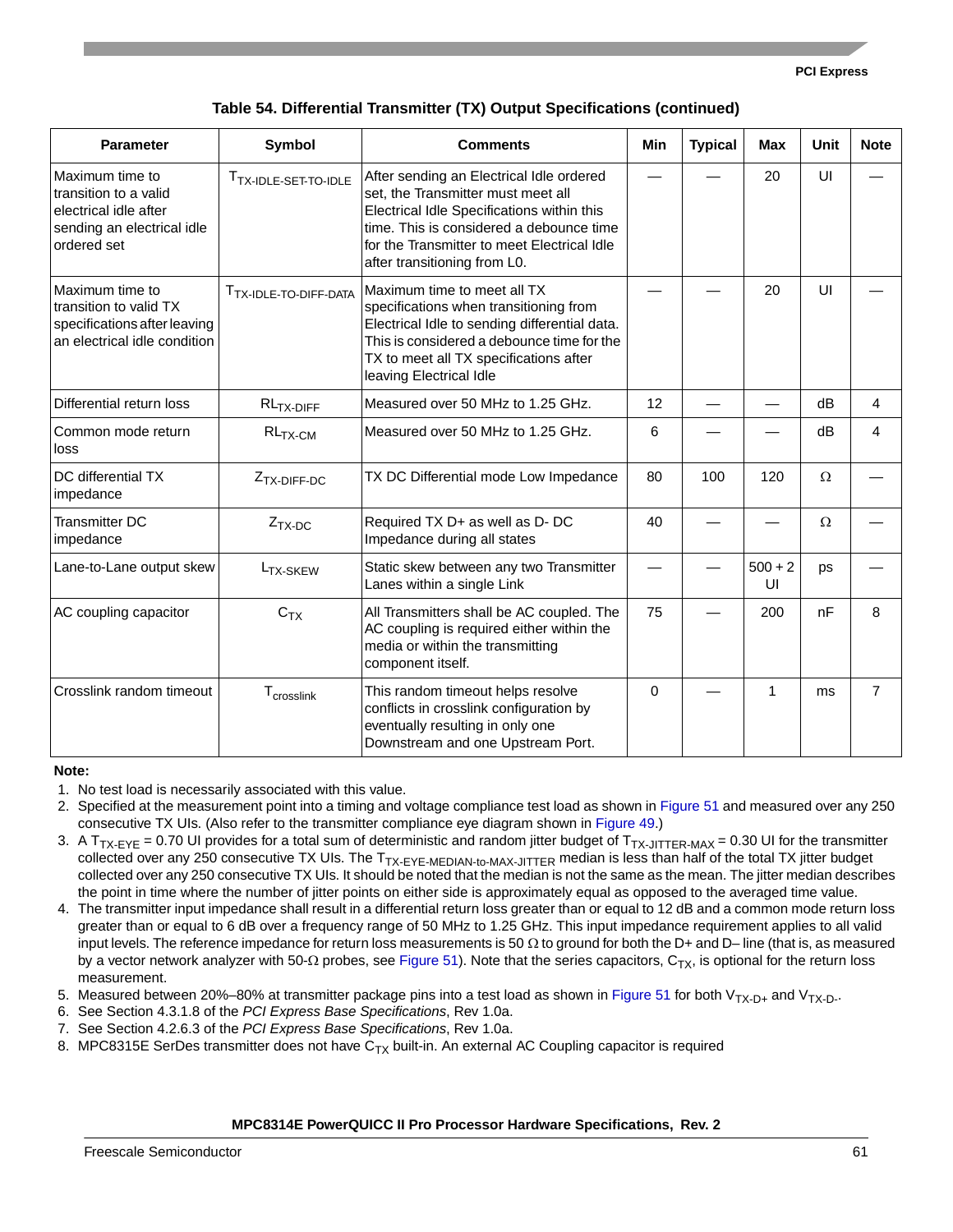## **16.4.2 Transmitter Compliance Eye Diagrams**

The TX eye diagram in [Figure 49](#page-61-0) is specified using the passive compliance/test measurement load (see [Figure 51](#page-65-0)) in place of any real PCI Express interconnect  $+ RX$  component. There are two eye diagrams that must be met for the transmitter. Both diagrams must be aligned in time using the jitter median to locate the center of the eye diagram. The different eye diagrams differ in voltage depending on whether it is a transition bit or a de-emphasized bit. The exact reduced voltage level of the de-emphasized bit is always relative to the transition bit.

The eye diagram must be valid for any 250 consecutive UIs.

A recovered TX UI is calculated over 3500 consecutive unit intervals of sample data. The eye diagram is created using all edges of the 250 consecutive UI in the center of the 3500 UI used for calculating the TX UI.

### **NOTE**

It is recommended that the recovered TX UI be calculated using all edges in the 3500 consecutive UI interval with a fit algorithm using a minimization merit function (that is, least squares and median deviation fits).



<span id="page-61-0"></span>**Figure 49. Minimum Transmitter Timing and Voltage Output Compliance Specifications**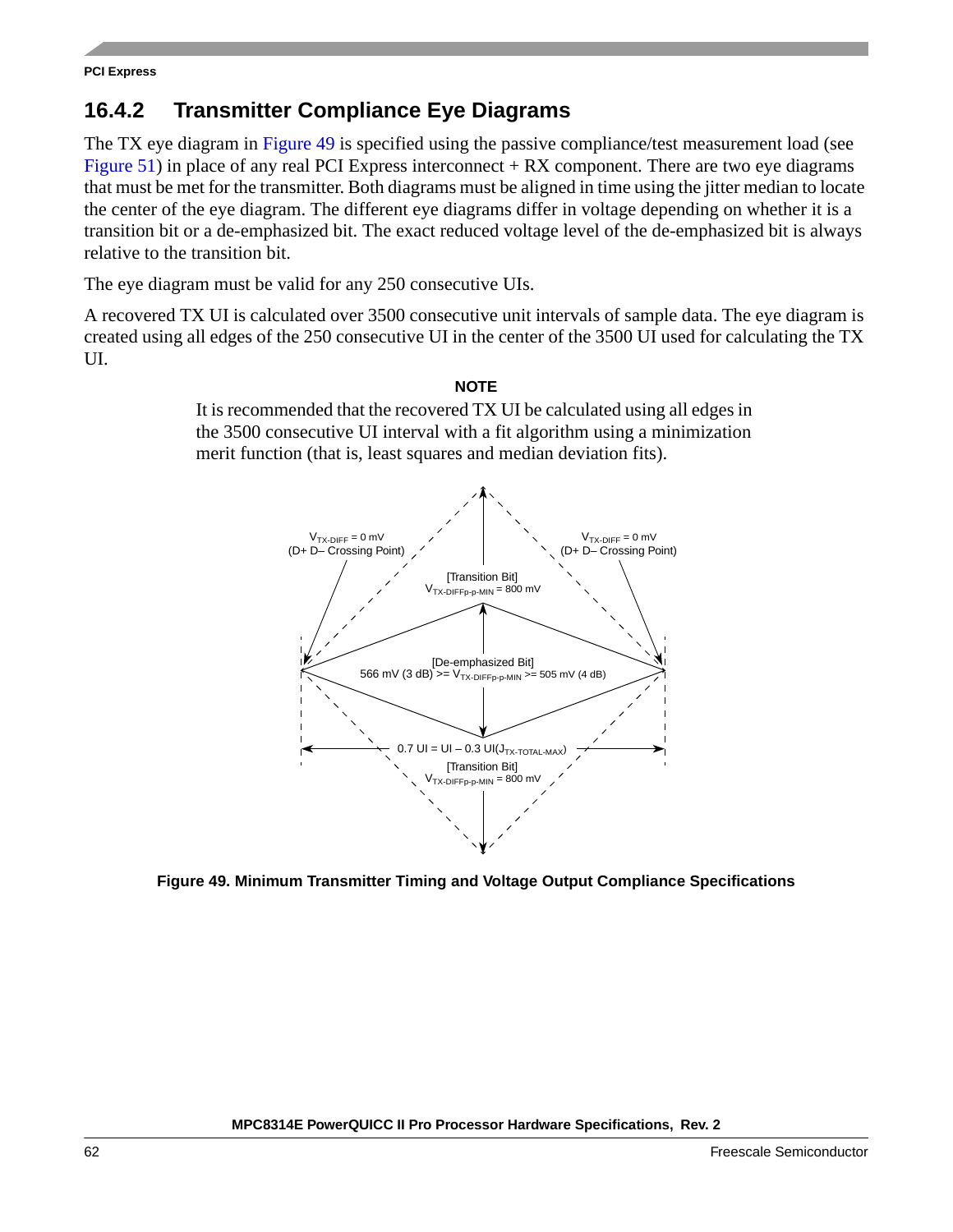## **16.4.3 Differential Receiver (RX) Input Specifications**

This table defines the specifications for the differential input at all receivers (RXs). The parameters are specified at the component pins.

| <b>Parameter</b><br>Symbol                                                          |                                         | <b>Comments</b>                                                                                                                                                                                                                                                                                                                                                                   | Min    | <b>Typical</b> | Max    | <b>Unit</b> | <b>Note</b>    |
|-------------------------------------------------------------------------------------|-----------------------------------------|-----------------------------------------------------------------------------------------------------------------------------------------------------------------------------------------------------------------------------------------------------------------------------------------------------------------------------------------------------------------------------------|--------|----------------|--------|-------------|----------------|
| Unit interval                                                                       | UI                                      | Each UI is 400 ps $\pm$ 300 ppm. UI<br>does not account for Spread<br>Spectrum Clock dictated<br>variations.                                                                                                                                                                                                                                                                      | 399.88 | 400            | 400.12 | ps          | 1              |
| Differential peak-to-peak<br>output voltage                                         | V <sub>RX-DIFFp-p</sub>                 | $V_{RX-DIFFp-p} = 2^*  V_{RX-D+} - V_{RX-D-} $                                                                                                                                                                                                                                                                                                                                    | 0.175  |                | 1.200  | V           | $\overline{2}$ |
| Minimum receiver eye width                                                          | T <sub>RX-EYE</sub>                     | The maximum interconnect<br>media and Transmitter jitter that<br>can be tolerated by the Receiver<br>can be derived as<br>$T_{\text{RX-MAX-JITTER}}$ = 1 - $U_{\text{RX-EYE}}$ =<br>$0.6$ UI.                                                                                                                                                                                     | 0.4    |                |        | UI          | 2, 3           |
| Maximum time between the<br>iitter median and maximum<br>deviation from the median. | TRX-EYE-MEDIAN-to-MAX-JI<br><b>TTER</b> | Jitter is defined as the<br>measurement variation of the<br>crossing points ( $V_{RX-DIFFp-p} = 0$<br>V) in relation to a recovered TX<br>UI. A recovered TX UI is<br>calculated over 3500<br>consecutive unit intervals of<br>sample data. Jitter is measured<br>using all edges of the 250<br>consecutive UI in the center of<br>the 3500 UI used for calculating<br>the TX UI. |        |                | 0.3    | UI          | 2, 3, 7        |
| AC peak common mode<br>input voltage                                                | $V_{RX-CM-ACp}$                         | $V_{RX-CM-ACp} =  V_{RXD+} + V_{RXD-} /2$<br>- V <sub>RX-CM-DC</sub><br>$V_{RX-CM-DC} = DC_{(avg)}$ of $ V_{RX-D+} +$<br>$V_{\mathsf{RX}\text{-}\mathsf{D}}$ ./2                                                                                                                                                                                                                  |        |                | 150    | mV          | $\overline{2}$ |
| Differential return loss                                                            | RL <sub>RX-DIFF</sub>                   | Measured over 50 MHz to 1.25<br>GHz with the D+ and D- lines<br>biased at +300 mV and -300 mV,<br>respectively.                                                                                                                                                                                                                                                                   | 15     |                |        | dB          | 4              |
| Common mode return loss                                                             | $RL_{RX-CM}$                            | Measured over 50 MHz to 1.25<br>GHz with the D+ and D- lines<br>biased at 0 V.                                                                                                                                                                                                                                                                                                    | 6      |                |        | dB          | 4              |
| DC differential input<br>impedance                                                  | Z <sub>RX-DIFF-DC</sub>                 | RX DC differential mode<br>impedance.                                                                                                                                                                                                                                                                                                                                             | 80     | 100            | 120    | Ω           | 5              |
| DC Input Impedance                                                                  | $Z_{RX-DC}$                             | Required RX D+ as well as D-<br>DC Impedance $(50 \pm 20\%)$<br>tolerance).                                                                                                                                                                                                                                                                                                       | 40     | 50             | 60     | $\Omega$    | 2, 5           |

**Table 55. Differential Receiver (RX) Input Specifications**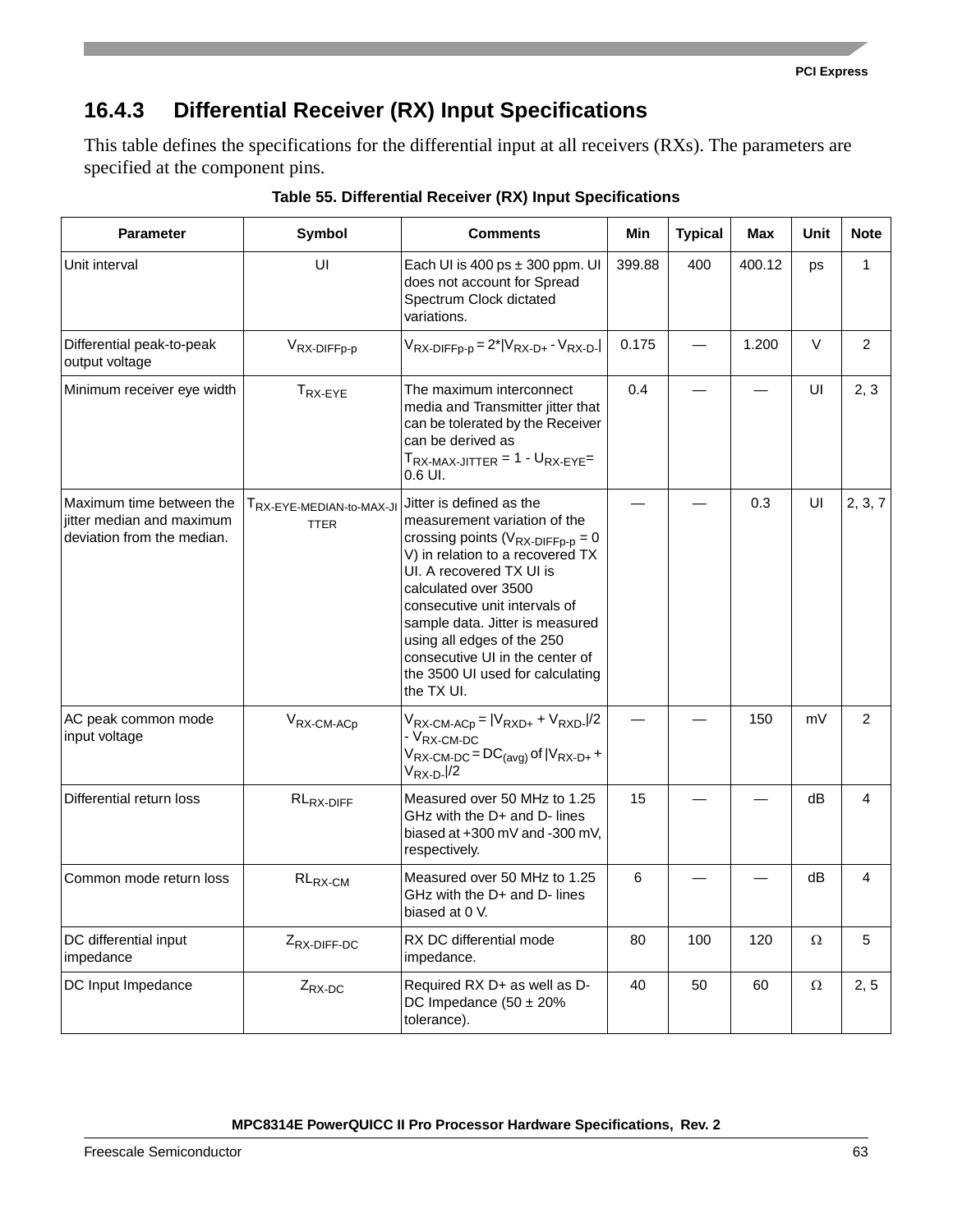| <b>Parameter</b>                                                                | Symbol                                             | <b>Comments</b>                                                                                                                                                                                                                      | Min   | <b>Typical</b> | Max | Unit     | <b>Note</b> |
|---------------------------------------------------------------------------------|----------------------------------------------------|--------------------------------------------------------------------------------------------------------------------------------------------------------------------------------------------------------------------------------------|-------|----------------|-----|----------|-------------|
| Powered down DC input<br>impedance                                              | $Z_{\text{RX-HIGH-IMP-DC}}$                        | Required RX D+ as well as D-<br>DC Impedance when the<br>Receiver terminations do not<br>have power.                                                                                                                                 | 200 k |                |     | $\Omega$ | 6           |
| Electrical idle detect<br>threshold                                             | VRX-IDLE-DET-DIFFp-p                               | $V_{PEEIDT} = 2^*  V_{RX-D+} - V_{RX-D-} $<br>Measured at the package pins of<br>the Receiver                                                                                                                                        | 65    |                | 175 | mV       |             |
| Unexpected Electrical Idle<br><b>Enter Detect Threshold</b><br>Integration Time | T <sub>RX-IDLE-DET-DIFF-</sub><br><b>ENTERTIME</b> | An unexpected Electrical Idle<br>$(Vrx\text{-diffp-p}$<br>Vrx-idle-det-diffp-p) must be<br>recognized no longer than<br>Trx-idle-det-diff-entertime to<br>signal an unexpected idle<br>condition.                                    |       |                | 10  | ms       |             |
| <b>Total Skew</b>                                                               | L <sub>RX-SKEW</sub>                               | Skew across all lanes on a Link.<br>This includes variation in the<br>length of SKP ordered set (e.g.<br>COM and one to five SKP<br>Symbols) at the RX as well as<br>any delay differences arising<br>Ifrom the interconnect itself. |       |                | 20  | ns       |             |

### **Table 55. Differential Receiver (RX) Input Specifications (continued)**

#### **Note:**

- 1. No test load is necessarily associated with this value.
- 2. Specified at the measurement point and measured over any 250 consecutive UIs. The test load in [Figure 51](#page-65-0) should be used as the RX device when taking measurements (also refer to the receiver compliance eye diagram shown in [Figure 50](#page-64-0)). If the clocks to the RX and TX are not derived from the same reference clock, the TX UI recovered from 3500 consecutive UI must be used as a reference for the eye diagram.
- 3. A  $T_{RX-FYF} = 0.40$  UI provides for a total sum of 0.60 UI deterministic and random jitter budget for the transmitter and interconnect collected any 250 consecutive UIs. The T<sub>RX-EYE-MEDIAN-to-MAX-JITTER</sub> specification ensures a jitter distribution in which the median and the maximum deviation from the median is less than half of the total. UI jitter budget collected over any 250 consecutive TX UIs. It should be noted that the median is not the same as the mean. The jitter median describes the point in time where the number of jitter points on either side is approximately equal as opposed to the averaged time value. If the clocks to the RX and TX are not derived from the same reference clock, the TX UI recovered from 3500 consecutive UI must be used as the reference for the eye diagram.
- 4. The receiver input impedance shall result in a differential return loss greater than or equal to 15 dB with the D+ line biased to 300 mV and the D– line biased to –300 mV and a common mode return loss greater than or equal to 6 dB (no bias required) over a frequency range of 50 MHz to 1.25 GHz. This input impedance requirement applies to all valid input levels. The reference impedance for return loss measurements for is 50  $\Omega$  to ground for both the D+ and D– line (that is, as measured by a vector network analyzer with 50- $\Omega$  probes, see [Figure 51](#page-65-0)). Note that the series capacitors,  $C_{TX}$ , is optional for the return loss measurement.
- 5. Impedance during all LTSSM states. When transitioning from a fundamental reset to detect (the initial state of the LTSSM) there is a 5 ms transition time before receiver termination values must be met on all unconfigured lanes of a port.
- 6. The RX DC common mode impedance that exists when no power is present or fundamental reset is asserted. This helps ensure that the receiver detect circuit does not falsely assume a receiver is powered on when it is not. This term must be measured at 300 mV above the RX ground.
- 7. It is recommended that the recovered TX UI is calculated using all edges in the 3500 consecutive UI interval with a fit algorithm using a minimization merit function. Least squares and median deviation fits have worked well with experimental and simulated data.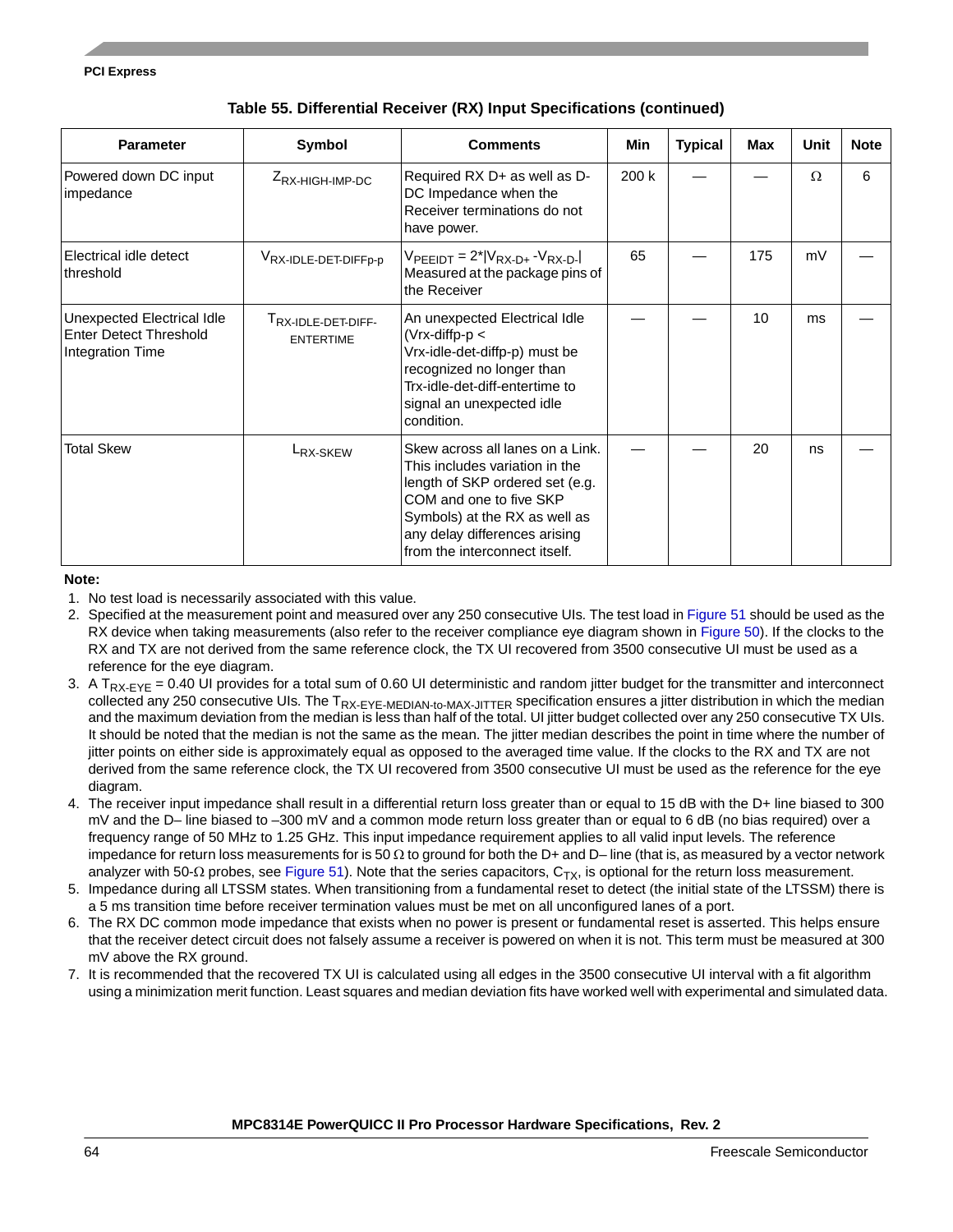## **16.5 Receiver Compliance Eye Diagrams**

The RX eye diagram in [Figure 50](#page-64-0) is specified using the passive compliance/test measurement load (see [Figure 51](#page-65-0)) in place of any real PCI Express RX component. In general, the minimum receiver eye diagram measured with the compliance/test measurement load (see [Figure 51\)](#page-65-0) is larger than the minimum receiver eye diagram measured over a range of systems at the input receiver of any real PCI Express component. The degraded eye diagram at the input Receiver is due to traces internal to the package as well as silicon parasitic characteristics which cause the real PCI Express component to vary in impedance from the compliance/test measurement load. The input receiver eye diagram is implementation specific and is not specified. RX component designer should provide additional margin to adequately compensate for the degraded minimum Receiver eye diagram (shown in [Figure 50\)](#page-64-0) expected at the input receiver based on an adequate combination of system simulations and the return loss measured looking into the RX package and silicon. The RX eye diagram must be aligned in time using the jitter median to locate the center of the eye diagram.

The eye diagram must be valid for any 250 consecutive UIs.

A recovered TX UI is calculated over 3500 consecutive unit intervals of sample data. The eye diagram is created using all edges of the 250 consecutive UI in the center of the 3500 UI used for calculating the TX UI.

### **NOTE**

The reference impedance for return loss measurements is 50  $\Omega$  to ground for both the D+ and D- line (that is, as measured by a Vector Network Analyzer with 50  $\Omega$  probes—see [Figure 51](#page-65-0)). Note that the series capacitors,  $C_{\text{PEACTX}}$ , are optional for the return loss measurement.





### <span id="page-64-0"></span>**16.5.1 Compliance Test and Measurement Load**

The AC timing and voltage parameters must be verified at the measurement point, as specified within 0.2 inches of the package pins, into a test/measurement load shown in [Figure 51](#page-65-0).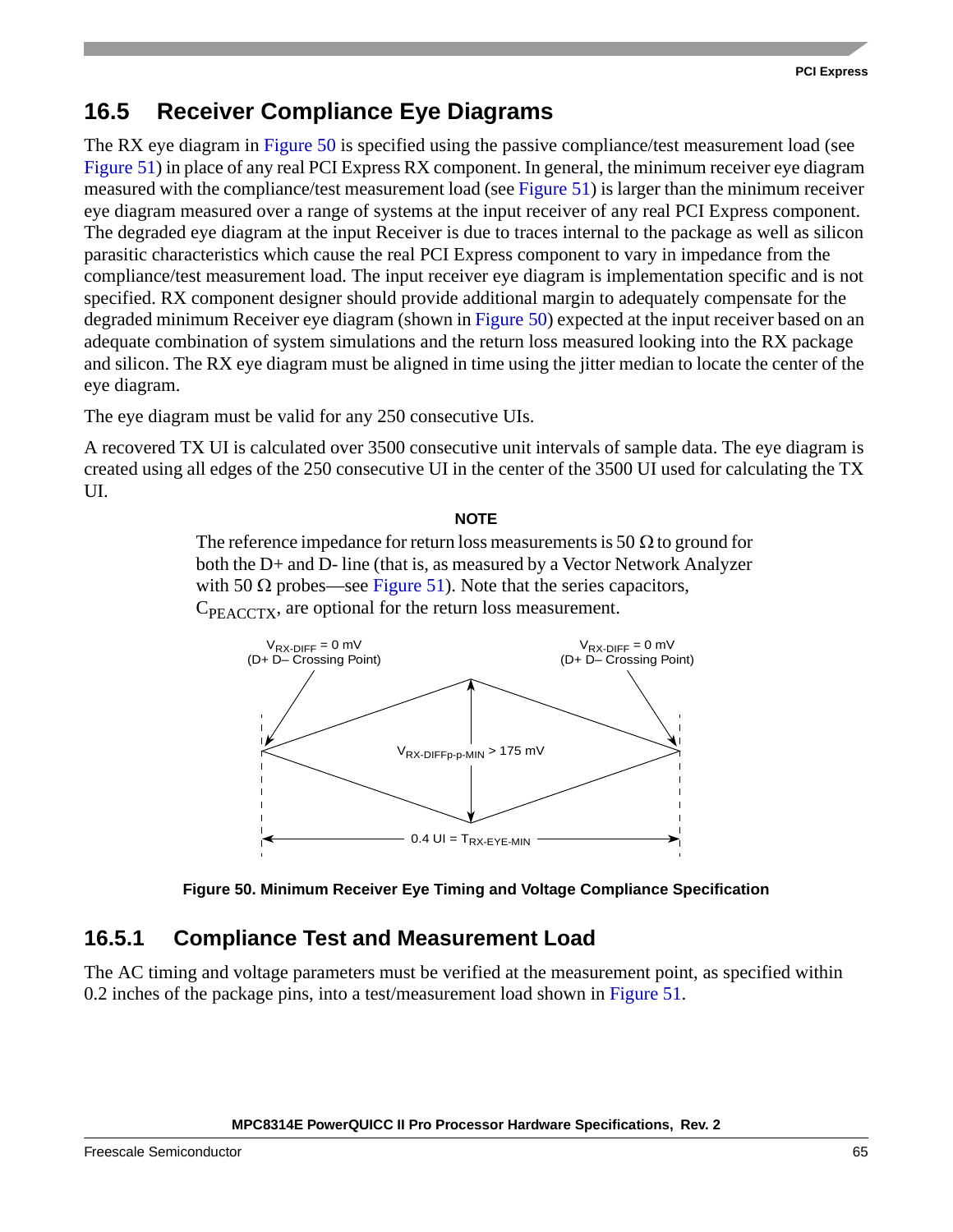**Timers**

### **NOTE**

The allowance of the measurement point to be within 0.2 inches of the package pins is meant to acknowledge that package/board routing may benefit from D+ and D– not being exactly matched in length at the package pin boundary.



**Figure 51. Compliance Test/Measurement Load**

# <span id="page-65-0"></span>**17 Timers**

This section describes the DC and AC electrical specifications for the timers of the MPC8314E.

# **17.1 Timers DC Electrical Characteristics**

This table provides the DC electrical characteristics for the timers pins, including TIN, TOUT, TGATE, and RTC\_CLK.

| <b>Characteristic</b> | <b>Symbol</b> | <b>Condition</b>             | Min    | Max          | <b>Unit</b> |
|-----------------------|---------------|------------------------------|--------|--------------|-------------|
| Output high voltage   | $V_{OH}$      | $I_{OH} = -8.0$ mA           | 2.4    |              | $\vee$      |
| Output low voltage    | $V_{OL}$      | $I_{OL} = 8.0$ mA            |        | 0.5          |             |
| Output low voltage    | VOL           | $I_{OL} = 3.2$ mA            |        | 0.4          |             |
| Input high voltage    | $V_{IH}$      |                              | 2.1    | $NVDD + 0.3$ |             |
| Input low voltage     | $V_{IL}$      |                              | $-0.3$ | 0.8          |             |
| Input current         | 'IN           | $0 V \leq V_{IN} \leq N VDD$ |        | ± 5          | μA          |

**Table 56. Timers DC Electrical Characteristics**

# **17.2 Timers AC Timing Specifications**

This table provides the timers input and output AC timing specifications.

### **Table 57. Timers Input AC Timing Specifications**

| <b>Characteristic</b>             | <b>Symbol</b> | Min | Unit |
|-----------------------------------|---------------|-----|------|
| Timers inputs—minimum pulse width | <b>'TIWID</b> | 20  | ns   |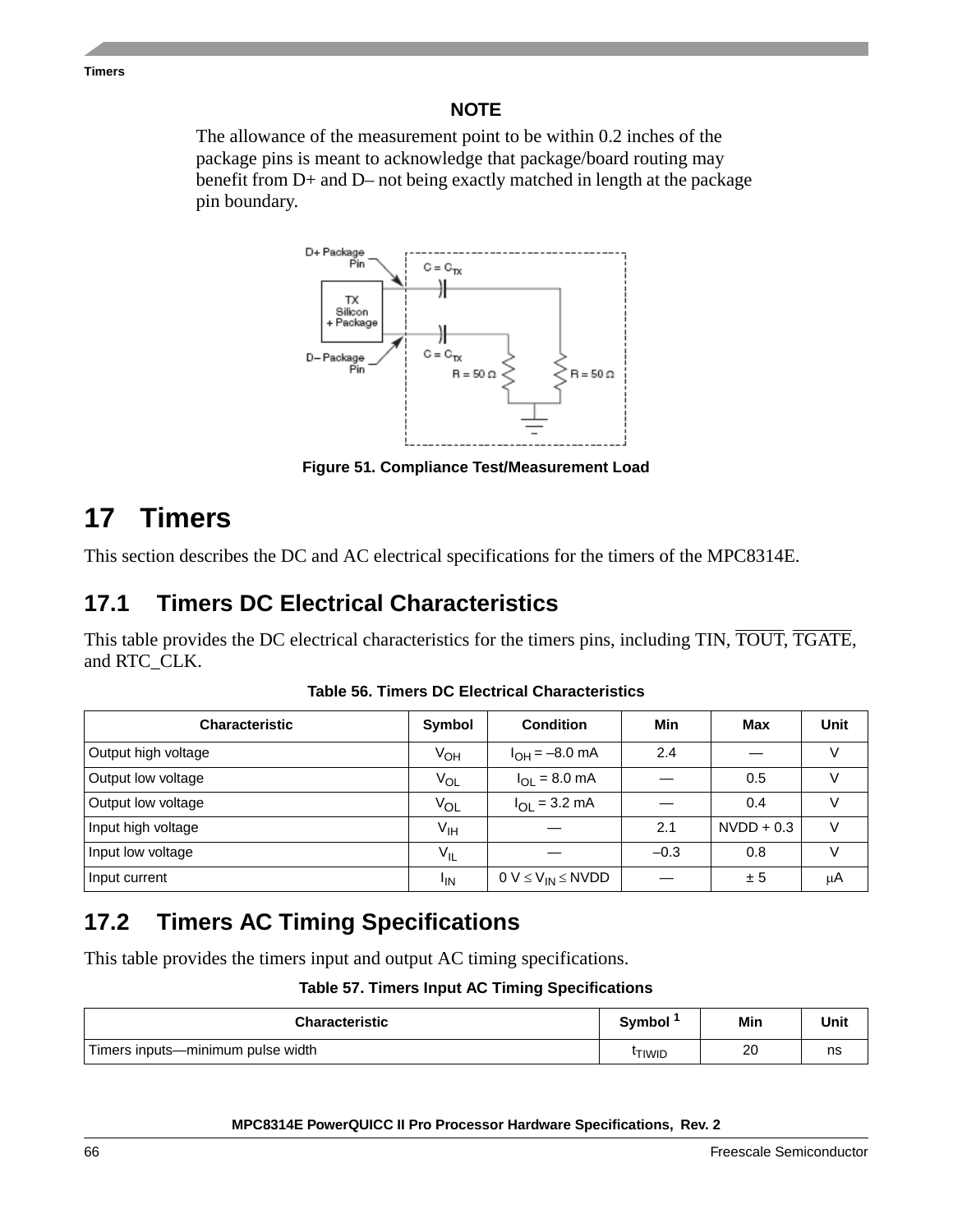### **Table 57. Timers Input AC Timing Specifications**

| <b>Characteristic</b> | Symbol | Min | Jnit |
|-----------------------|--------|-----|------|
| Note:                 |        |     |      |

1. Timers inputs and outputs are asynchronous to any visible clock. Timers outputs should be synchronized before use by any external synchronous logic. Timers input are required to be valid for at least  $t_{T1W1D}$  ns to ensure proper operation.

This figure provides the AC test load for the Timers.



**Figure 52. Timers AC Test Load**

# **18 GPIO**

This section describes the DC and AC electrical specifications for the GPIO of the MPC8314E.

## **18.1 GPIO DC Electrical Characteristics**

This table provides the DC electrical characteristics for the GPIO.

| Table 58, GPIO DC Electrical Characteristics |  |
|----------------------------------------------|--|
|----------------------------------------------|--|

| <b>Characteristic</b> | Symbol          | <b>Condition</b>                 | Min    | Max          | <b>Unit</b> |
|-----------------------|-----------------|----------------------------------|--------|--------------|-------------|
| Output high voltage   | $V_{OH}$        | $I_{OH} = -8.0$ mA               | 2.4    |              | V           |
| Output low voltage    | $V_{OL}$        | $I_{\text{OI}} = 8.0 \text{ mA}$ |        | 0.5          | v           |
| Output low voltage    | VOL             | $I_{\text{OI}} = 3.2 \text{ mA}$ |        | 0.4          |             |
| Input high voltage    | $V_{\text{IH}}$ |                                  | 2.1    | $NVDD + 0.3$ | V           |
| Input low voltage     | $V_{IL}$        |                                  | $-0.3$ | 0.8          |             |
| Input current         | <sup>I</sup> IN | $0 V \leq V_{IN} \leq NVDD$      |        | ± 5          | μA          |

## **18.2 GPIO AC Timing Specifications**

This table provides the GPIO input and output AC timing specifications.

### **Table 59. GPIO Input AC Timing Specifications**

| <b>Characteristic</b>           | <b>Symbol</b> | Min | Unit |
|---------------------------------|---------------|-----|------|
| GPIO inputs—minimum pulse width | <b>PIWID</b>  | 20  | ns   |

**Note:** 

1. GPIO inputs and outputs are asynchronous to any visible clock. GPIO outputs should be synchronized before use by any external synchronous logic. GPIO inputs are required to be valid for at least  $t_{PIWID}$  ns to ensure proper operation.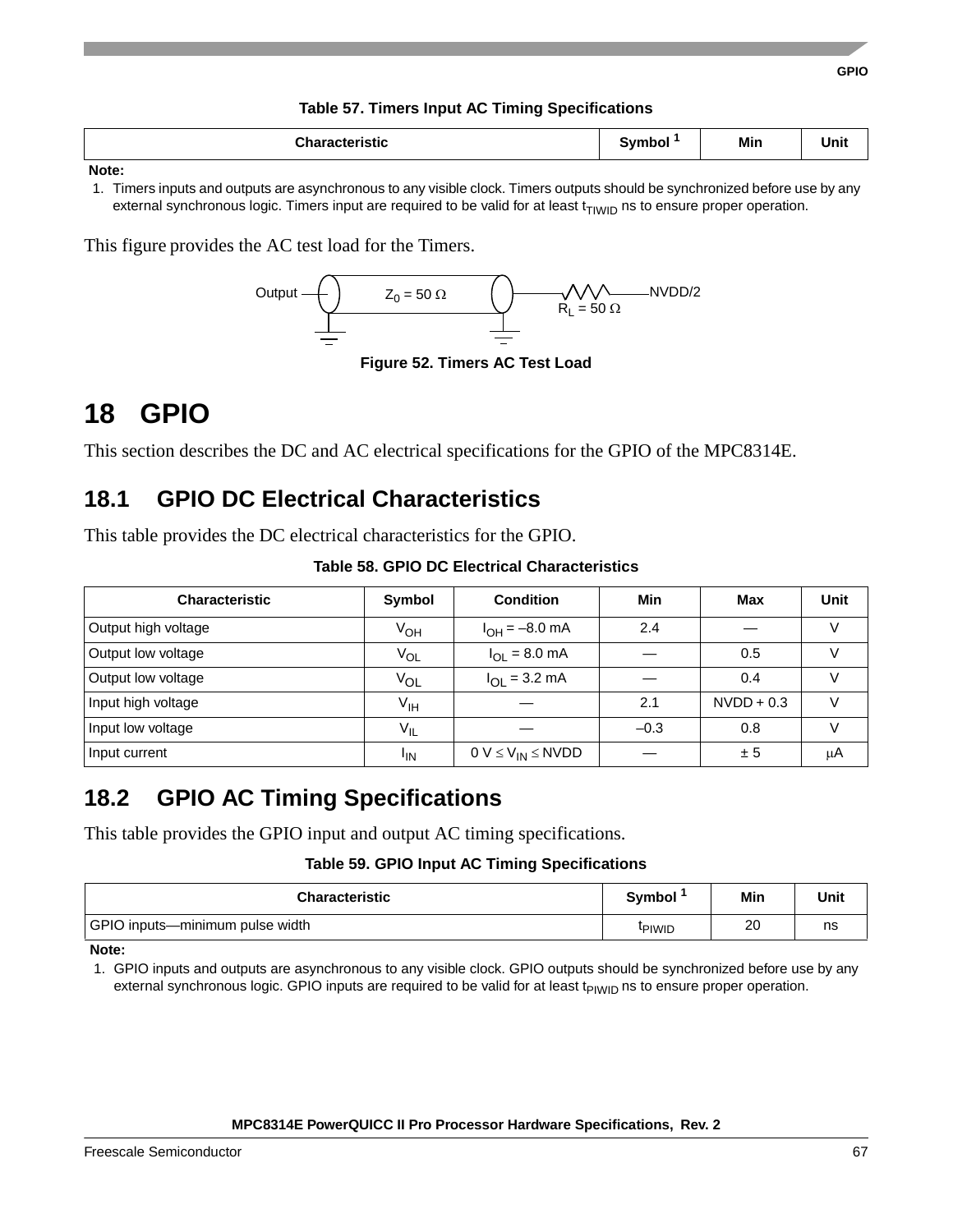### **IPIC**

This figure provides the AC test load for the GPIO.



# **19 IPIC**

This section describes the DC and AC electrical specifications for the external interrupt pins of the MPC8314E.

# **19.1 IPIC DC Electrical Characteristics**

This table provides the DC electrical characteristics for the external interrupt pins.

| <b>Characteristic</b> | Symbol          | <b>Condition</b>          | Min    | Max          | <b>Unit</b> |
|-----------------------|-----------------|---------------------------|--------|--------------|-------------|
| Input high voltage    | V <sub>IH</sub> |                           | 2.1    | $NVDD + 0.3$ |             |
| Input low voltage     | $V_{IL}$        |                           | $-0.3$ | 0.8          |             |
| Input current         | <sup>I</sup> IN |                           |        | ±5           | μA          |
| Output high voltage   | Ѵон             | $I_{OH} = -8.0$ mA        | 2.4    |              | $\vee$      |
| Output low voltage    | $V_{OL}$        | $I_{OL} = 8.0$ mA         |        | 0.5          |             |
| Output low voltage    | VOL             | $I_{OL} = 3.2 \text{ mA}$ |        | 0.4          |             |

### **Table 60. IPIC DC Electrical Characteristics**

# **19.2 IPIC AC Timing Specifications**

This table provides the IPIC input and output AC timing specifications.

### **Table 61. IPIC Input AC Timing Specifications**

| <b>Characteristic</b>           | <b>Symbol</b>      | Min | Unit |
|---------------------------------|--------------------|-----|------|
| IPIC inputs-minimum pulse width | <sup>I</sup> PIWID | 20  | ns   |

**Note:** 

1. IPIC inputs and outputs are asynchronous to any visible clock. IPIC outputs should be synchronized before use by any external synchronous logic. IPIC inputs are required to be valid for at least t<sub>PIWID</sub> ns to ensure proper operation when working in edge triggered mode.

# **20 SPI**

This section describes the DC and AC electrical specifications for the SPI of the MPC8314E.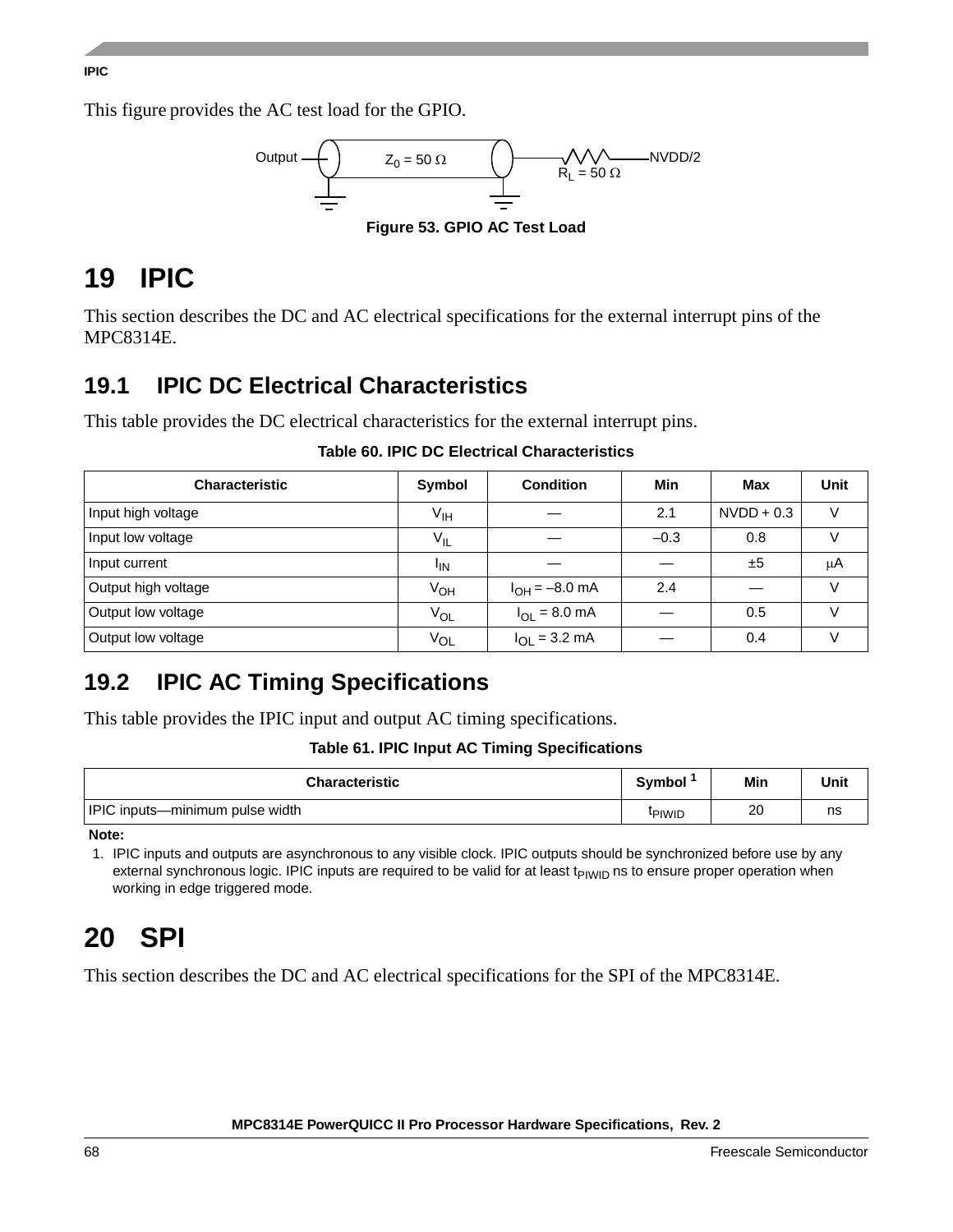### This table provides the DC electrical characteristics for the SPI.

**20.1 SPI DC Electrical Characteristics**

|  |  |  | <b>Table 62. SPI DC Electrical Characteristics</b> |
|--|--|--|----------------------------------------------------|
|--|--|--|----------------------------------------------------|

| <b>Characteristic</b> | Symbol          | <b>Condition</b>   | Min    | Max          | Unit |
|-----------------------|-----------------|--------------------|--------|--------------|------|
| Input high voltage    | $V_{\text{IH}}$ |                    | 2.1    | $NVDD + 0.3$ |      |
| Input low voltage     | $V_{IL}$        |                    | $-0.3$ | 0.8          |      |
| Input current         | <sup>I</sup> IN |                    |        | ±5           | μA   |
| Output high voltage   | $V_{OH}$        | $I_{OH} = -8.0$ mA | 2.4    |              |      |
| Output low voltage    | $V_{OL}$        | $I_{OL} = 8.0$ mA  |        | 0.5          |      |
| Output low voltage    | $V_{OL}$        | $I_{OL} = 3.2$ mA  |        | 0.4          |      |

### **20.2 SPI AC Timing Specifications**

This table and provide the SPI input and output AC timing specifications.

|  |  |  | Table 63. SPI AC Timing Specifications <sup>1</sup> |  |
|--|--|--|-----------------------------------------------------|--|
|--|--|--|-----------------------------------------------------|--|

<span id="page-68-0"></span>

| <b>Characteristic</b>                                    | Symbol <sup>2</sup> | Min | Max | Unit |
|----------------------------------------------------------|---------------------|-----|-----|------|
| SPI outputs valid-master mode (internal clock) delay     | <sup>t</sup> NIKHOV |     | 6   | ns   |
| SPI outputs hold-master mode (internal clock) delay      | <sup>t</sup> NIKHOX | 0.5 |     | ns   |
| SPI outputs valid-slave mode (external clock) delay      | <sup>t</sup> NEKHOV |     | 8.5 | ns   |
| SPI outputs hold-slave mode (external clock) delay       | <sup>t</sup> NEKHOX | 2   |     | ns   |
| SPI inputs-master mode (internal clock) input setup time | <sup>t</sup> NIIVKH | 6   |     | ns   |
| SPI inputs-master mode (internal clock)input hold time   | <sup>t</sup> NIIXKH | 0   |     | ns   |
| SPI inputs-slave mode (external clock) input setup time  | <sup>t</sup> NEIVKH | 4   |     | ns   |
| SPI inputs-slave mode (external clock) input hold time   | <sup>t</sup> NEIXKH | 2   |     | ns   |

**Note:** 

1. Output specifications are measured from the 50% level of the rising edge of SPICLK to the 50% level of the signal. Timings are measured at the pin.

2. The symbols used for timing specifications follow the pattern of t<sub>(first two letters of functional block)(signal)(state)(reference)(state) for</sub> inputs and  $t_{\text{(first two letters of functional block)}(reference)(state)(signal)(state)}$  for outputs. For example,  $t_{\text{NIKHOX}}$  symbolizes the internal timing (NI) for the time SPICLK clock reference (K) goes to the high state (H) until outputs (O) are invalid (X).

This figure provides the AC test load for the SPI.



**Figure 54. SPI AC Test Load**

[Figure 55](#page-69-0) and [Figure 56](#page-69-1) represent the AC timing from [Table 63](#page-68-0). Note that although the specifications generally reference the rising edge of the clock, these AC timing diagrams also apply when the falling edge is the active edge.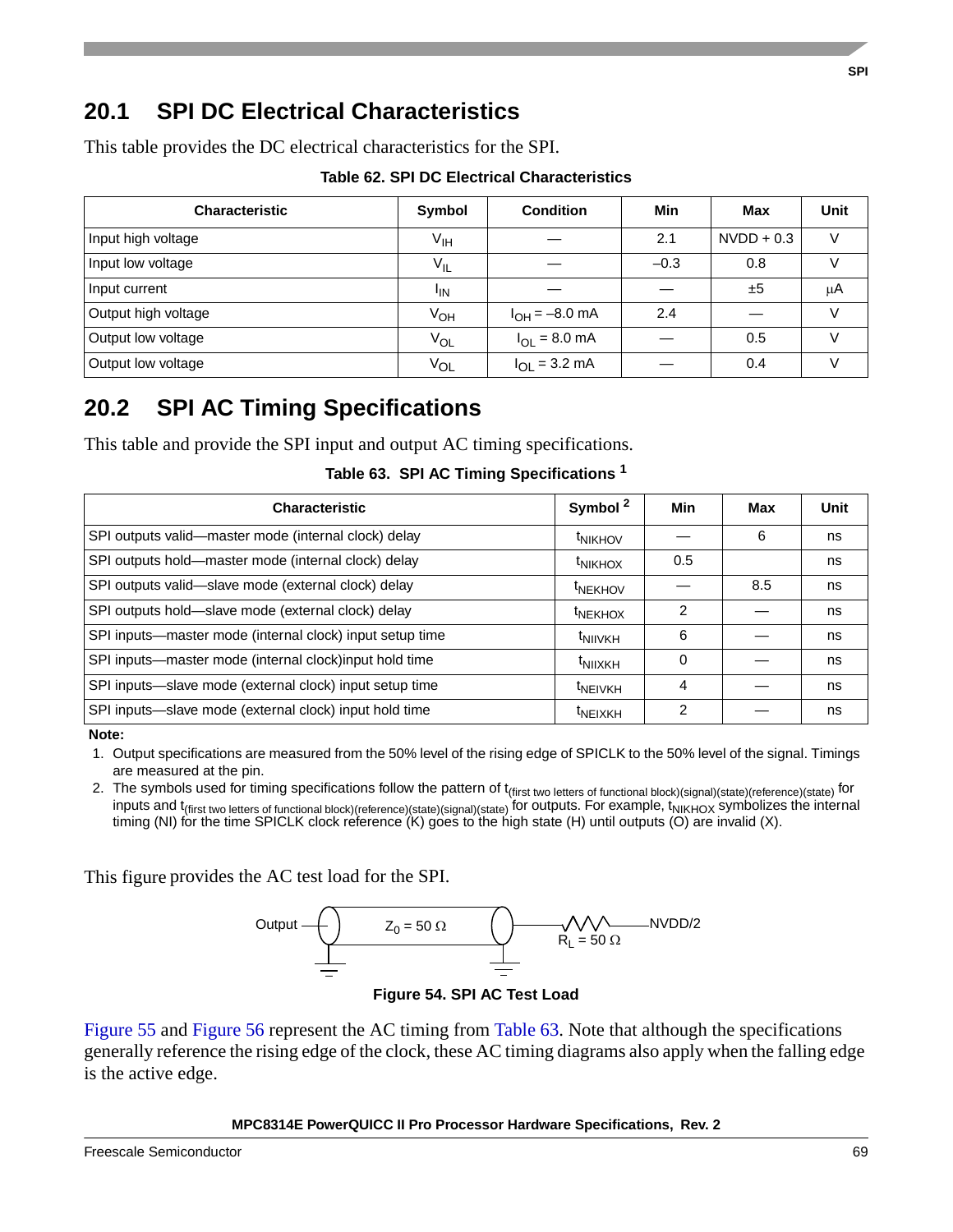#### **TDM**

This figure shows the SPI timing in slave mode (external clock).



**Note:** The clock edge is selectable on SPI.



<span id="page-69-0"></span>This figure shows the SPI timing in master mode (internal clock).



**Note:** The clock edge is selectable on SPI.

**Figure 56. SPI AC Timing in Master Mode (Internal Clock) Diagram**

# <span id="page-69-1"></span>**21 TDM**

This section describes the DC and AC electrical specifications for the TDM of the MPC8314E.

# **21.1 TDM DC Electrical Characteristics**

This table provides the DC electrical characteristics TDM.

**Table 64. TDM DC Electrical Characteristics**

| <b>Characteristic</b> | Symbol          | <b>Condition</b>                 | Min    | Max          | <b>Unit</b> |
|-----------------------|-----------------|----------------------------------|--------|--------------|-------------|
| Output high voltage   | V <sub>OH</sub> | $I_{OH} = -8.0$ mA               | 2.4    |              | V           |
| Output low voltage    | $V_{OL}$        | $I_{\text{OI}} = 8.0 \text{ mA}$ |        | 0.5          | V           |
| Output low voltage    | $V_{OL}$        | $I_{\text{OI}} = 3.2 \text{ mA}$ |        | 0.4          | $\vee$      |
| Input high voltage    | V <sub>IH</sub> |                                  | 2.1    | $NVDD + 0.3$ |             |
| Input low voltage     | $V_{IL}$        |                                  | $-0.3$ | 0.8          | V           |
| Input current         | <sup>I</sup> IN | $0 V \leq V_{IN} \leq N VDD$     |        | ± 5          | μA          |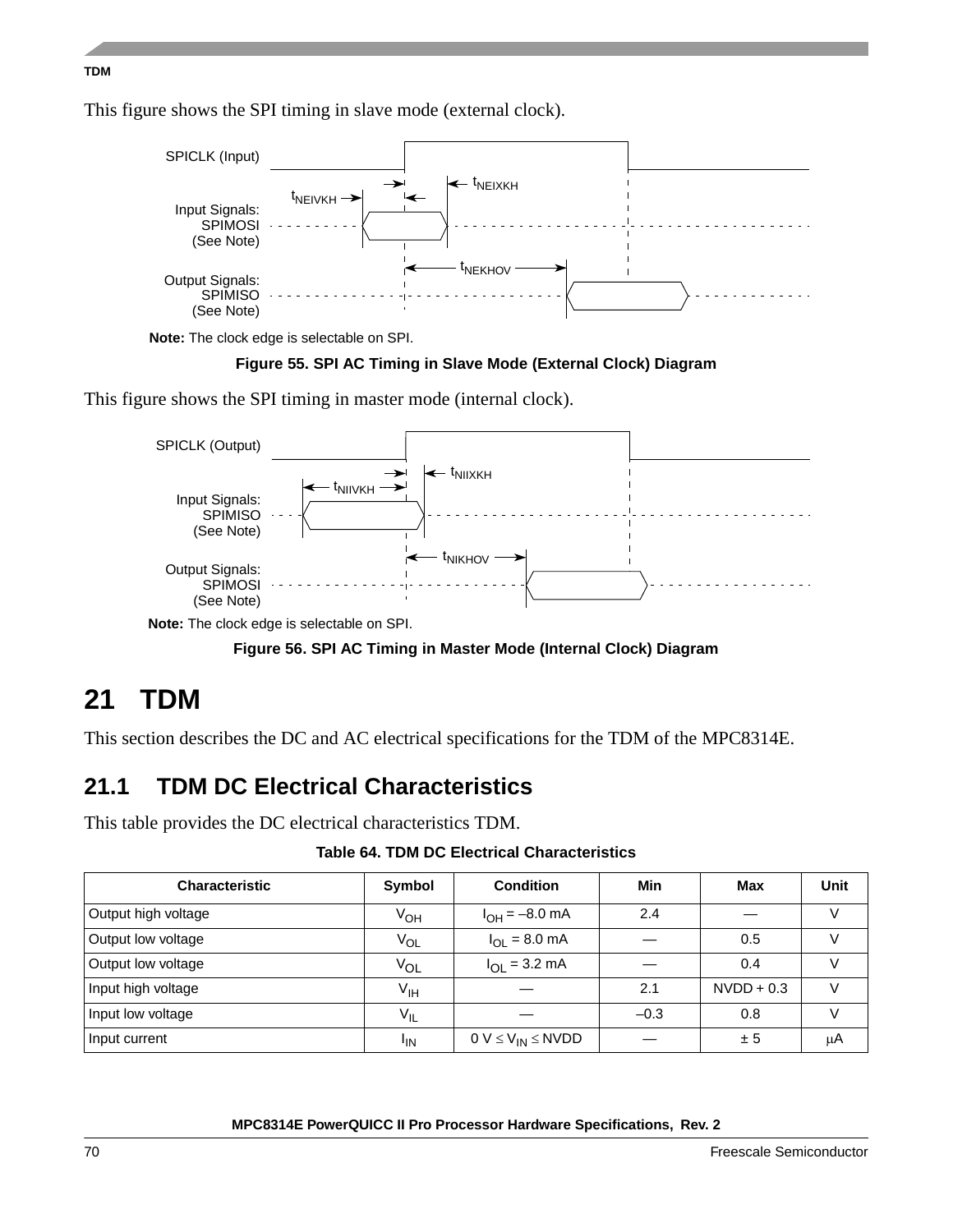## **21.2 TDM AC Electrical Characteristics**

This table provides the TDM AC timing specifications.

**Table 65. TDM AC Timing specifications**

| <b>Parameter/Condition</b>                   | Symbol                | <b>Min</b> | Max  | Unit |
|----------------------------------------------|-----------------------|------------|------|------|
| TDMxRCK/TDMxTCK                              | $t_{DM}$              | 20.0       |      | ns   |
| TDMxRCK/TDMxTCK high pulse width             | <sup>t</sup> DM HIGH  | 8.0        |      | ns   |
| TDMxRCK/TDMxTCK low pulse width              | <sup>t</sup> DM LOW   | 8.0        |      | ns   |
| TDMxRCK/TDMxTCK rise time (20% to 80%)       | t <sub>DMKH</sub>     | 1.0        | 4.0  | ns   |
| TDMxRCK/TDMxTCK fall time (80% to 20%)       | t <sub>DMKL</sub>     | 1.0        | 4.0  | ns   |
| TDM all input setup time                     | <sup>t</sup> DMIVKH   | 3.0        |      | ns   |
| <b>TDMxRD</b> hold time                      | <sup>t</sup> DMRDIXKH | 3.5        |      | ns   |
| TDMxTFS/TDMxRFS input hold time              | <sup>t</sup> DMFSIXKH | 2.0        |      | ns   |
| TDMxTCK High to TDMxTD output active         | <sup>t</sup> DM_OUTAC | 4.0        |      | ns   |
| TDMxTCK High to TDMxTD output valid          | <sup>t</sup> DMTKHOV  |            | 14.0 | ns   |
| <b>TDMxTD hold time</b>                      | <sup>t</sup> DMTKHOX  | 2.0        |      | ns   |
| TDMxTCK High to TDMxTD output high impedance | <sup>t</sup> DM_OUTHI |            | 10.0 | ns   |
| TDMxTFS/TDMxRFS output valid                 | <sup>t</sup> DMFSKHOV |            | 13.5 | ns   |
| TDMxTFS/TDMxRFS output hold time             | <sup>t</sup> DMFSKHOX | 2.5        |      | ns   |

**Note:** 

1. The symbols used for timing specifications herein follow the pattern of t<sub>(first two letters of functional block)(signal)(state) (reference)(state) for</sub> inputs and t<sub>(first two letters of functional block)(reference)(state)(signal)(state) for outputs. For example,  $t_{TDMIVKH}$  symbolizes TDM timing</sub> (DM) with respect to the time the input signals (I) reach the valid state (V) relative to the TDM Clock,  $t_{TC}$ , reference (K) going to the high (H) state or setup time. Also, output signals (O), hold (X).

2. Output values are based on 30 pF capacitive load.

3. Inputs are referenced to the sampling that the TDM is programmed to use. Outputs are referenced to the programming edge they are programmed to use. Use of the rising edge or falling edge as a reference is programmable. TDMxTCK and TDMxRCK are shown using the rising edge.

This figure shows the TDM receive signal timing.



**Figure 57. TDM Receive Signals**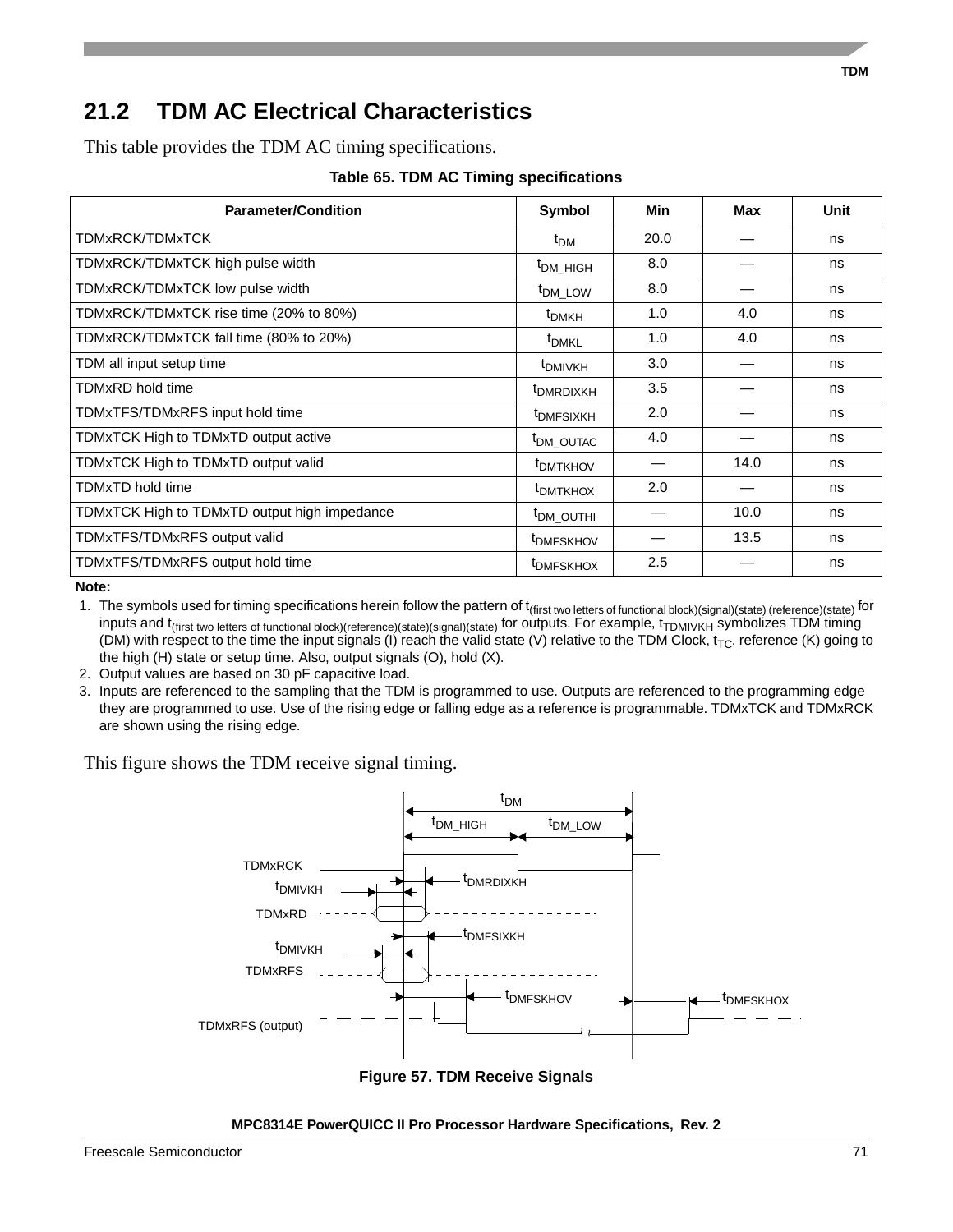#### **Package and Pin Listings**

This figure shows the TDM transmit signal timing.



**Figure 58. TDM Transmit Signals**

# **22 Package and Pin Listings**

This section details package parameters, pin assignments, and dimensions. The MPC8314E is available in a thermally enhanced plastic ball grid array (TEPBGA II), see [Section 22.1, "Package Parameters for the](#page-71-0)  [MPC8314E TEPBGA II,](#page-71-0)" and [Section 22.2, "Mechanical Dimensions of the TEPBGA II,](#page-72-0)" for information on the TEPBGA II.

## <span id="page-71-0"></span>**22.1 Package Parameters for the MPC8314E TEPBGA II**

The package parameters are as provided in the following list. The package type is 29 mm  $\times$  29 mm, TEPBGA II.

| $29 \text{ mm} \times 29 \text{ mm}$ |
|--------------------------------------|
| 620                                  |
| $1 \text{ mm}$                       |
| $2.23$ mm                            |
| 96.5 Sn/3.5 Ag (VR package)          |
| $0.6 \text{ mm}$                     |
|                                      |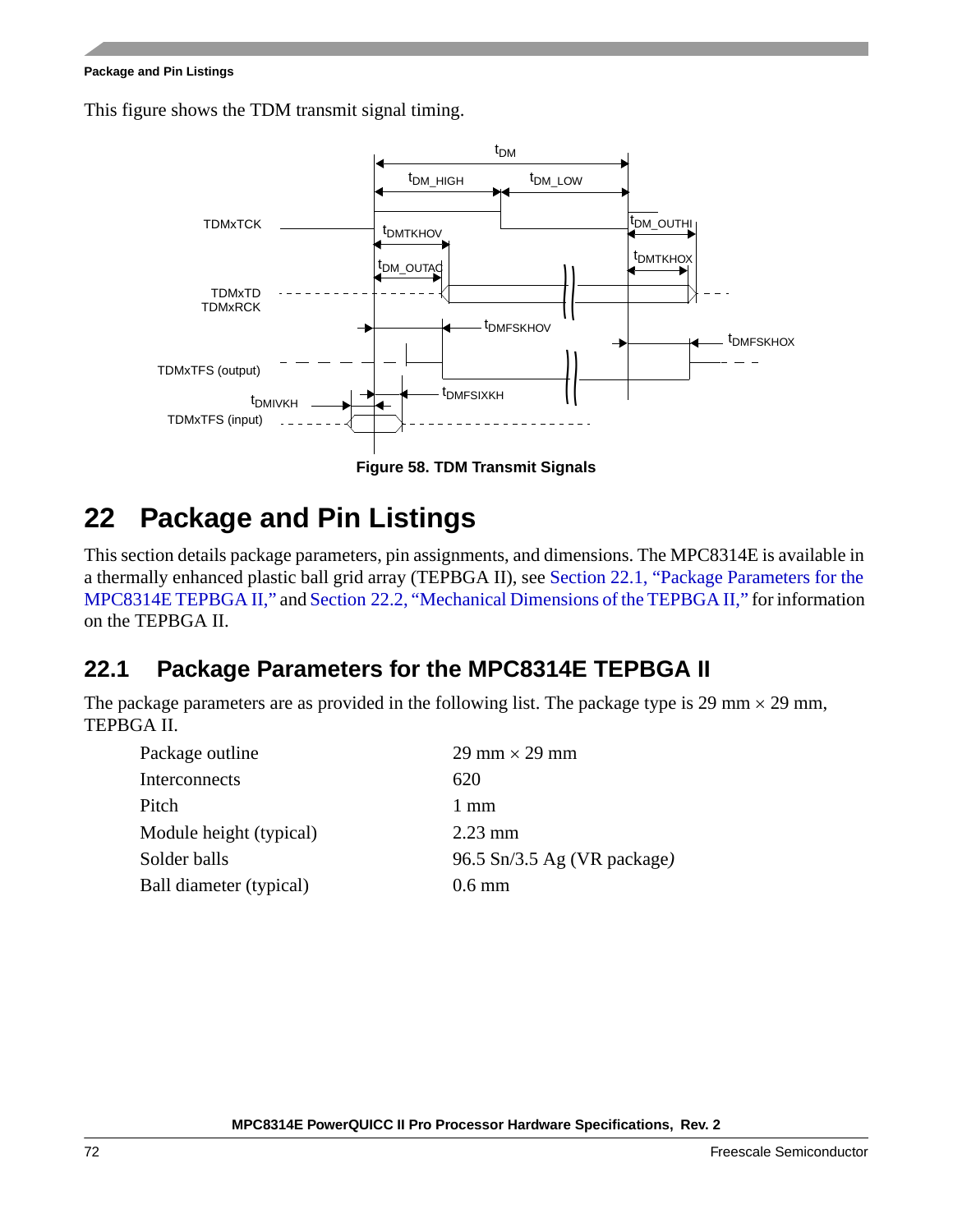## **22.2 Mechanical Dimensions of the TEPBGA II**

This figure shows the mechanical dimensions and bottom surface nomenclature of the 620-pin TEPBGA II package.



#### **Notes:**

1. All dimensions are in millimeters.

- 2. Dimensions and tolerances per ASME Y14.5M-1994.
- 3. Maximum solder ball diameter measured parallel to datum A.
- 4. Datum A, the seating plane, is determined by the spherical crowns of the solder balls.

**Figure 59. Mechanical Dimensions and Bottom Surface Nomenclature of the TEPBGA II**

## **22.3 Pinout Listings**

This table provides the pin-out listing for the TEPBGA II package.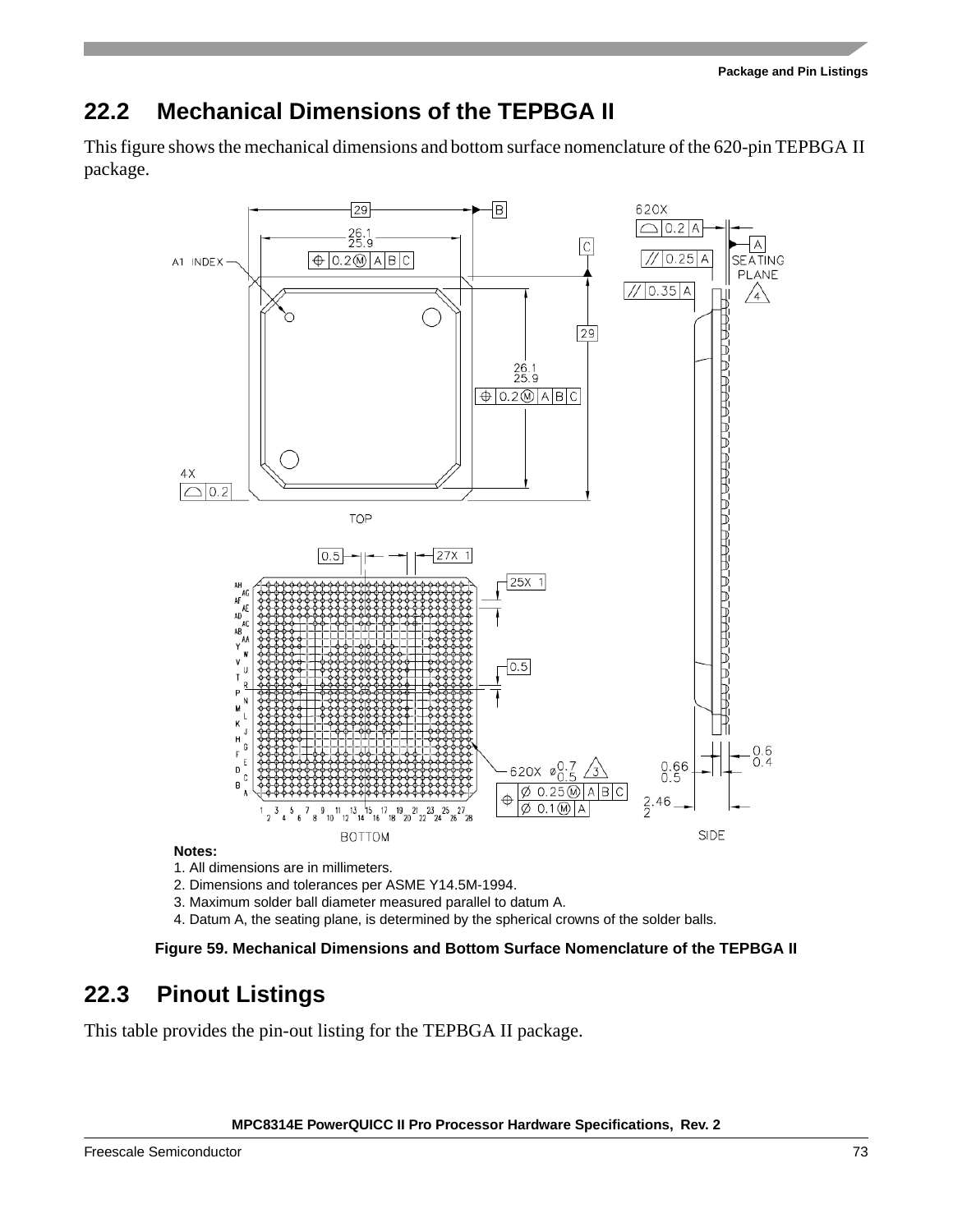### **Table 66. MPC8314E TEPBGA II Pinout Listing**

<span id="page-73-0"></span>

| <b>Signal</b>                          | <b>Package Pin Number</b> | Pin Type                | <b>Power</b><br><b>Supply</b> | <b>Note</b>              |  |
|----------------------------------------|---------------------------|-------------------------|-------------------------------|--------------------------|--|
| <b>DDR Memory Controller Interface</b> |                           |                         |                               |                          |  |
| MEMC_MDQ[0]                            | AF16                      | I/O                     | GVDD                          |                          |  |
| MEMC_MDQ[1]                            | <b>AE17</b>               | I/O                     | <b>GVDD</b>                   |                          |  |
| MEMC_MDQ[2]                            | <b>AH17</b>               | I/O                     | <b>GVDD</b>                   |                          |  |
| MEMC_MDQ[3]                            | <b>AG17</b>               | I/O                     | <b>GVDD</b>                   |                          |  |
| MEMC_MDQ[4]                            | AG18                      | I/O                     | <b>GVDD</b>                   | —                        |  |
| MEMC_MDQ[5]                            | AH18                      | I/O                     | <b>GVDD</b>                   |                          |  |
| MEMC_MDQ[6]                            | AD <sub>18</sub>          | I/O                     | <b>GVDD</b>                   |                          |  |
| MEMC_MDQ[7]                            | AF19                      | I/O                     | <b>GVDD</b>                   |                          |  |
| MEMC_MDQ[8]                            | AH19                      | I/O                     | <b>GVDD</b>                   |                          |  |
| MEMC_MDQ[9]                            | AD <sub>19</sub>          | I/O                     | <b>GVDD</b>                   |                          |  |
| MEMC_MDQ[10]                           | AG20                      | I/O                     | <b>GVDD</b>                   |                          |  |
| MEMC_MDQ[11]                           | AH20                      | I/O                     | <b>GVDD</b>                   |                          |  |
| MEMC_MDQ[12]                           | AH21                      | I/O                     | <b>GVDD</b>                   |                          |  |
| MEMC_MDQ[13]                           | AE21                      | I/O                     | <b>GVDD</b>                   | —                        |  |
| MEMC_MDQ[14]                           | <b>AH22</b>               | I/O                     | <b>GVDD</b>                   |                          |  |
| MEMC_MDQ[15]                           | AD21                      | I/O                     | <b>GVDD</b>                   |                          |  |
| MEMC_MDQ[16]                           | AG10                      | I/O                     | <b>GVDD</b>                   | $\overline{\phantom{0}}$ |  |
| MEMC_MDQ[17]                           | AH9                       | I/O                     | <b>GVDD</b>                   |                          |  |
| MEMC_MDQ[18]                           | AH <sub>8</sub>           | I/O                     | <b>GVDD</b>                   |                          |  |
| MEMC_MDQ[19]                           | AD11                      | I/O                     | <b>GVDD</b>                   | $\overline{\phantom{0}}$ |  |
| MEMC_MDQ[20]                           | AH7                       | I/O                     | <b>GVDD</b>                   |                          |  |
| MEMC_MDQ[21]                           | AG7                       | I/O                     | <b>GVDD</b>                   |                          |  |
| MEMC_MDQ[22]                           | AF <sub>8</sub>           | I/O                     | <b>GVDD</b>                   |                          |  |
| MEMC_MDQ[23]                           | AD10                      | I/O                     | <b>GVDD</b>                   |                          |  |
| MEMC_MDQ[24]                           | AE9                       | I/O                     | <b>GVDD</b>                   |                          |  |
| MEMC_MDQ[25]                           | AH <sub>6</sub>           | I/O                     | <b>GVDD</b>                   |                          |  |
| MEMC_MDQ[26]                           | AH <sub>5</sub>           | I/O                     | GVDD                          |                          |  |
| MEMC_MDQ[27]                           | AG6                       | $\mathsf{I}/\mathsf{O}$ | GVDD                          |                          |  |
| MEMC_MDQ[28]                           | AH4                       | I/O                     | GVDD                          |                          |  |
| MEMC_MDQ[29]                           | AE6                       | $\mathsf{I}/\mathsf{O}$ | GVDD                          |                          |  |
| MEMC_MDQ[30]                           | AD <sub>8</sub>           | $\mathsf{I}/\mathsf{O}$ | GVDD                          | $\overline{\phantom{m}}$ |  |
| MEMC_MDQ[31]                           | AF <sub>5</sub>           | I/O                     | GVDD                          |                          |  |
| MEMC_MDM0                              | AE18                      | $\mathsf O$             | GVDD                          |                          |  |
| MEMC_MDM1                              | AE20                      | $\mathsf O$             | GVDD                          |                          |  |
| MEMC_MDM2                              | AE10                      | $\mathsf O$             | GVDD                          |                          |  |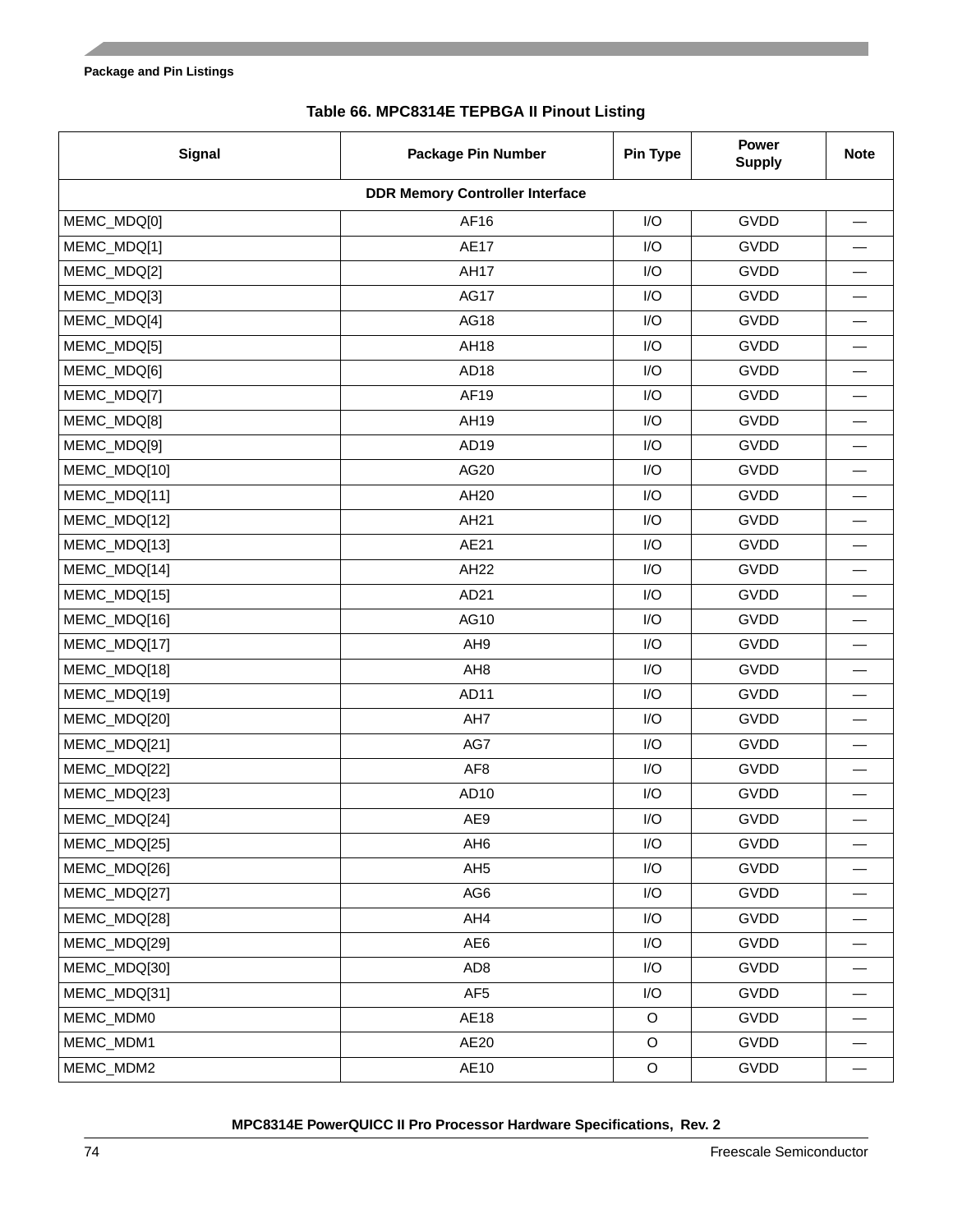| <b>Signal</b>    | <b>Package Pin Number</b> | Pin Type     | <b>Power</b><br><b>Supply</b> | <b>Note</b>              |
|------------------|---------------------------|--------------|-------------------------------|--------------------------|
| MEMC_MDM3        | AF <sub>6</sub>           | O            | GVDD                          |                          |
| MEMC_MDQS[0]     | <b>AF17</b>               | I/O          | GVDD                          |                          |
| MEMC_MDQS[1]     | AG21                      | I/O          | GVDD                          |                          |
| MEMC_MDQS[2]     | AG9                       | I/O          | GVDD                          |                          |
| MEMC_MDQS[3]     | AF7                       | I/O          | GVDD                          |                          |
| MEMC_MBA[0]      | AH16                      | $\mathsf O$  | GVDD                          |                          |
| MEMC_MBA[1]      | AH15                      | $\circ$      | GVDD                          |                          |
| MEMC_MBA[2]      | AG15                      | $\circ$      | GVDD                          |                          |
| MEMC_MA0         | AD <sub>15</sub>          | $\circ$      | GVDD                          | $\overline{\phantom{0}}$ |
| MEMC_MA1         | AE15                      | $\circ$      | GVDD                          |                          |
| MEMC_MA2         | AH14                      | $\circ$      | GVDD                          |                          |
| MEMC_MA3         | <b>AG14</b>               | $\circ$      | GVDD                          | $\overline{\phantom{0}}$ |
| MEMC_MA4         | AF14                      | $\circ$      | GVDD                          |                          |
| MEMC_MA5         | <b>AE14</b>               | $\circ$      | GVDD                          |                          |
| MEMC_MA6         | AH13                      | $\circ$      | GVDD                          | $\overline{\phantom{0}}$ |
| MEMC_MA7         | AH12                      | $\circ$      | GVDD                          |                          |
| MEMC_MA8         | AF13                      | $\circ$      | GVDD                          |                          |
| MEMC_MA9         | AD <sub>13</sub>          | $\circ$      | GVDD                          |                          |
| MEMC_MA10        | AG12                      | $\circ$      | GVDD                          |                          |
| MEMC_MA11        | AH11                      | $\circ$      | GVDD                          |                          |
| MEMC_MA12        | AH10                      | $\mathsf O$  | GVDD                          |                          |
| MEMC_MA13        | AE12                      | $\circ$      | GVDD                          |                          |
| MEMC_MA14        | AF11                      | $\circ$      | GVDD                          |                          |
| MEMC_MWE         | AE <sub>5</sub>           | $\circ$      | GVDD                          |                          |
| <b>MEMC MRAS</b> | AD7                       | $\circ$      | GVDD                          |                          |
| MEMC_MCAS        | AG4                       | $\mathsf O$  | GVDD                          |                          |
| MEMC_MCS[0]      | AH <sub>3</sub>           | $\circ$      | GVDD                          |                          |
| MEMC_MCS[1]      | AD <sub>5</sub>           | $\circ$      | GVDD                          |                          |
| MEMC_MCKE        | AE4                       | $\circ$      | GVDD                          | $\mathbf{3}$             |
| MEMC_MCK[0]      | AF4                       | $\mathsf O$  | GVDD                          |                          |
| MEMC_MCK[0]      | AF3                       | $\circ$      | GVDD                          |                          |
| MEMC_MCK[1]      | AF1                       | $\circ$      | GVDD                          |                          |
| MEMC_MCK[1]      | AE1                       | $\mathsf O$  | GVDD                          |                          |
| MEMC_MODT[0]     | AE3                       | $\circ$      | GVDD                          |                          |
| MEMC_MODT[1]     | AD4                       | $\circ$      | GVDD                          |                          |
| MEMC_MVREF       | AD <sub>12</sub>          | $\mathbf{I}$ | GVDD                          |                          |

### **Table 66. MPC8314E TEPBGA II Pinout Listing (continued)**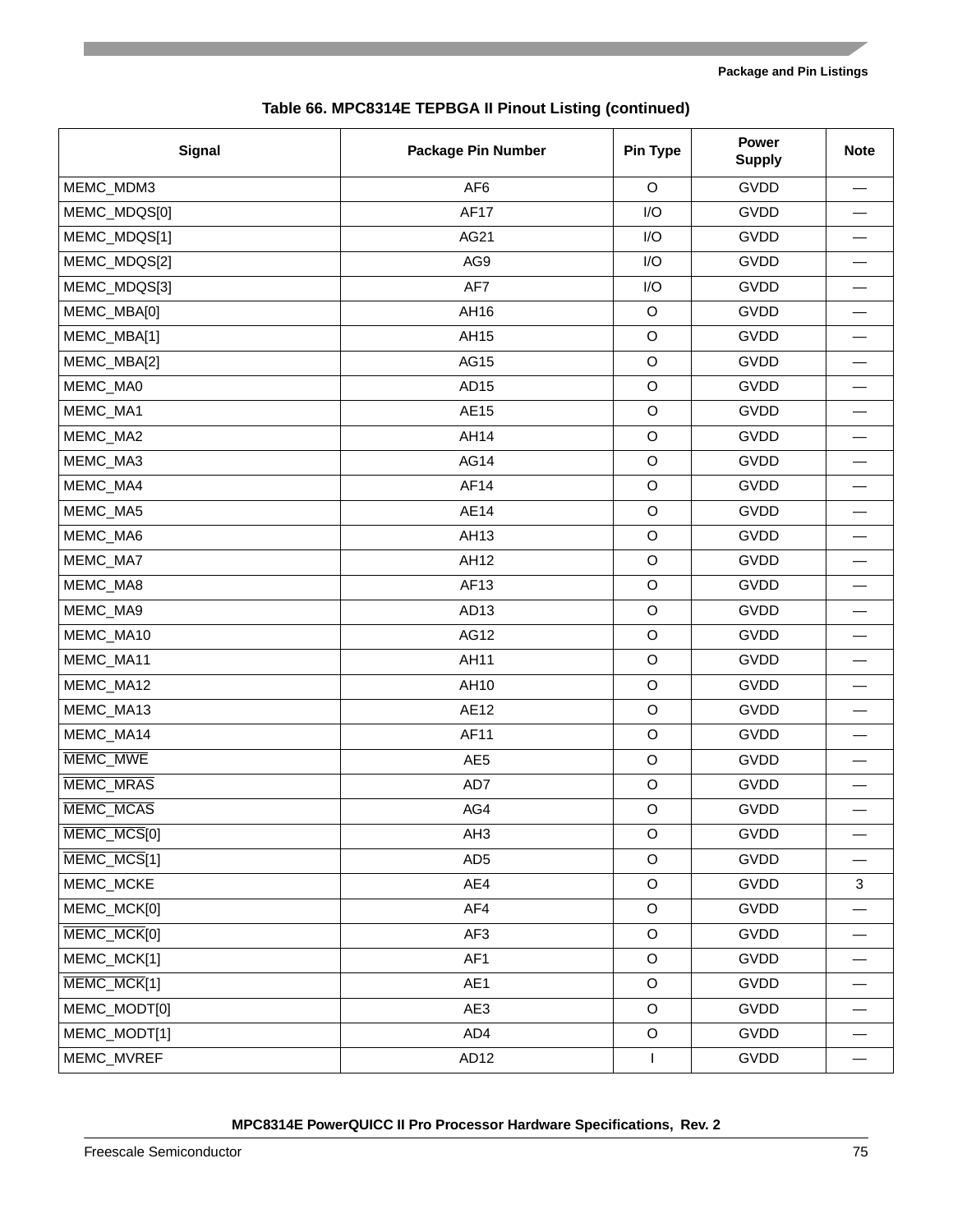| <b>Signal</b>       | <b>Package Pin Number</b>             | Pin Type    | <b>Power</b><br><b>Supply</b> | <b>Note</b>              |
|---------------------|---------------------------------------|-------------|-------------------------------|--------------------------|
|                     | <b>Local Bus Controller Interface</b> |             |                               |                          |
| LAD <sub>0</sub>    | AB28                                  | I/O         | NVDD3 OFF                     | 10                       |
| LAD1                | AB27                                  | I/O         | NVDD3 OFF                     | 10                       |
| LAD <sub>2</sub>    | AC <sub>28</sub>                      | I/O         | NVDD3_OFF                     | 10                       |
| LAD3                | AA24                                  | I/O         | NVDD3_OFF                     | 10                       |
| LAD4                | AC27                                  | I/O         | NVDD3_OFF                     | 10                       |
| LAD <sub>5</sub>    | AD <sub>28</sub>                      | I/O         | NVDD3_OFF                     | 10                       |
| LAD6                | AB25                                  | I/O         | NVDD3 OFF                     | 10                       |
| LAD7                | AC <sub>26</sub>                      | I/O         | NVDD3_OFF                     | 10                       |
| LAD <sub>8</sub>    | AD <sub>27</sub>                      | I/O         | NVDD3_OFF                     | 10                       |
| LAD9                | AB24                                  | I/O         | NVDD3 OFF                     | 10                       |
| LAD <sub>10</sub>   | <b>AE28</b>                           | I/O         | NVDD3 OFF                     | 10                       |
| LAD11               | AE27                                  | I/O         | NVDD3_OFF                     | 10                       |
| LAD12               | AE26                                  | I/O         | NVDD3 OFF                     | 10                       |
| LAD <sub>13</sub>   | AF <sub>28</sub>                      | I/O         | NVDD3 OFF                     | 10                       |
| LAD14               | AC <sub>24</sub>                      | I/O         | NVDD3_OFF                     | 10                       |
| LAD <sub>15</sub>   | AD25                                  | I/O         | NVDD3 OFF                     | 10                       |
| <b>LA16</b>         | V24                                   | $\mathsf O$ | NVDD3 OFF                     | 10                       |
| <b>LA17</b>         | V <sub>25</sub>                       | $\mathsf O$ | NVDD3_OFF                     | 10                       |
| <b>LA18</b>         | W26                                   | $\circ$     | NVDD3_OFF                     | 10                       |
| <b>LA19</b>         | W28                                   | $\mathsf O$ | NVDD3 OFF                     | 10                       |
| <b>LA20</b>         | U24                                   | $\mathsf O$ | NVDD3_OFF                     | 10                       |
| <b>LA21</b>         | W24                                   | $\circ$     | NVDD3_OFF                     | 10                       |
| <b>LA22</b>         | Y28                                   | $\mathsf O$ | NVDD3 OFF                     | 10                       |
| <b>LA23</b>         | AH23                                  | $\mathsf O$ | NVDD3_OFF                     | 10                       |
| LA <sub>24</sub>    | AH24                                  | $\mathsf O$ | NVDD3_OFF                     | 10                       |
| <b>LA25</b>         | AG23                                  | $\circ$     | NVDD3 OFF                     | 10                       |
| LCS[0]              | AD <sub>22</sub>                      | $\mathsf O$ | NVDD3_OFF                     | 11                       |
| $\overline{LCS}[1]$ | AF <sub>25</sub>                      | $\circ$     | NVDD3 OFF                     | 11                       |
| LCS[2]              | AG24                                  | $\mathsf O$ | NVDD3 OFF                     | 11                       |
| LCS[3]              | AF <sub>24</sub>                      | $\mathsf O$ | NVDD3 OFF                     | 11                       |
| LWE[0] /LFWE/LBS    | AE23                                  | $\mathsf O$ | NVDD3 OFF                     | 11                       |
| LWE[1]              | AG26                                  | $\mathsf O$ | NVDD3 OFF                     | 11                       |
| <b>LBCTL</b>        | AH <sub>26</sub>                      | $\mathsf O$ | NVDD3 OFF                     | 11                       |
| LALE                | AF <sub>26</sub>                      | $\mathsf O$ | NVDD3 OFF                     | 10                       |
| LGPL0/LFCLE         | <b>Y27</b>                            | $\mathsf O$ | NVDD3 OFF                     | $\overline{\phantom{0}}$ |

### **Table 66. MPC8314E TEPBGA II Pinout Listing (continued)**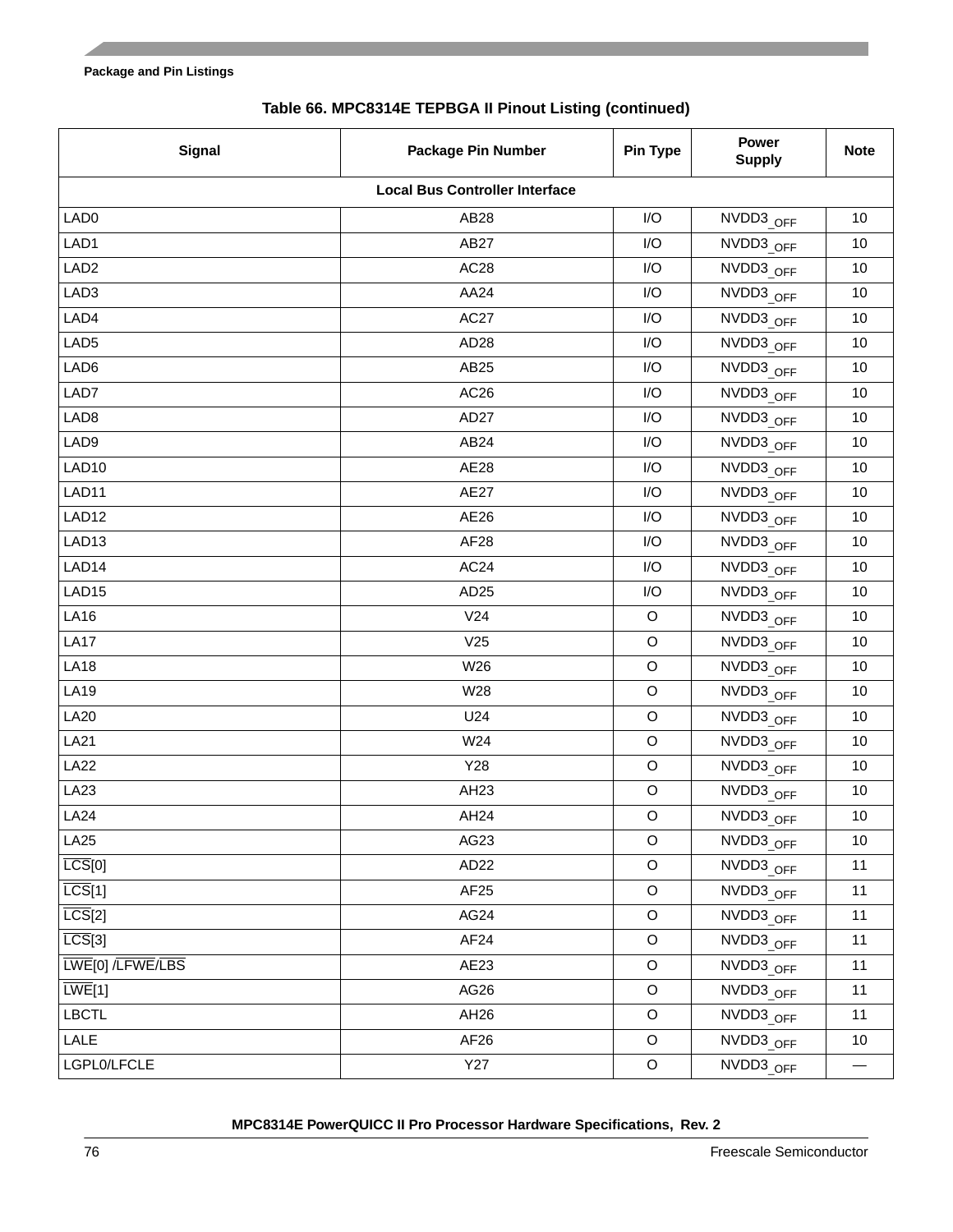|  |  |  | Table 66. MPC8314E TEPBGA II Pinout Listing (continued) |  |
|--|--|--|---------------------------------------------------------|--|
|--|--|--|---------------------------------------------------------|--|

| <b>Signal</b>                           | <b>Package Pin Number</b>  | <b>Pin Type</b> | <b>Power</b><br><b>Supply</b> | <b>Note</b>              |
|-----------------------------------------|----------------------------|-----------------|-------------------------------|--------------------------|
| LGPL1/LFALE                             | AA28                       | $\circ$         | NVDD3 OFF                     |                          |
| LGPL2/LFRE/LOE                          | Y25                        | $\circ$         | NVDD3 OFF                     | 11                       |
| LGPL3/LFWP                              | Y24                        | $\circ$         | NVDD3 OFF                     |                          |
| LGPL4/LGTA/LUPWAIT/LFRB                 | AA26                       | I/O             | NVDD3 OFF                     | $\overline{2}$           |
| LGPL5                                   | AF22                       | O               | NVDD3 OFF                     | 11                       |
| LCLK0                                   | AH25                       | $\circ$         | NVDD3 OFF                     | 10                       |
| LCLK1                                   | AD <sub>24</sub>           | $\mathsf O$     | NVDD3 OFF                     | 10                       |
|                                         | <b>DUART</b>               |                 |                               |                          |
| UART_SOUT1/MSRCID0 (DDR<br>ID)/LSRCID0  | C <sub>15</sub>            | $\circ$         | NVDD2_OFF                     |                          |
| UART_SIN1/MSRCID1 (DDR ID)/LSRCID1      | <b>B16</b>                 | I/O             | NVDD <sub>2</sub> OFF         |                          |
| UART_CTS[1]/MSRCID2 (DDR<br>ID)/LSRCID2 | D16                        | I/O             | NVDD2 OFF                     |                          |
| UART_RTS[1]/MSRCID3 (DDR<br>ID)/LSRCID3 | <b>B17</b>                 | $\circ$         | NVDD <sub>2</sub> OFF         |                          |
| UART_SOUT2/MSRCID4 (DDR<br>ID)/LSRCID4  | A16                        | $\circ$         | NVDD2 OFF                     |                          |
| UART_SIN2/MDVAL (DDR ID)/LDVAL          | C16                        | I/O             | NVDD2 OFF                     |                          |
| UART_CTS[2]                             | A17                        | $\mathsf{I}$    | NVDD2 OFF                     |                          |
| UART_RTS[2]                             | A18                        | $\mathsf O$     | NVDD2 OFF                     |                          |
|                                         | I <sup>2</sup> C interface |                 |                               |                          |
| IIC_SDA/CKSTOP_OUT                      | N <sub>1</sub>             | I/O             | NVDD4 OFF                     | $\overline{2}$           |
| IIC_SCL/CKSTOP_IN                       | N <sub>2</sub>             | I/O             | NVDD4_OFF                     | $\overline{2}$           |
|                                         | Interrupts                 |                 |                               |                          |
| MCP_OUT                                 | W <sub>1</sub>             | $\circ$         | NVDD1_OFF                     | $\overline{2}$           |
| IRQ[0]/MCP_IN                           | Y3                         | $\mathbf{I}$    | NVDD1 OFF                     |                          |
| $\overline{\text{IRQ}}[1]$              | E <sub>1</sub>             |                 | NVDD1_ON                      | $\overline{\phantom{0}}$ |
| $\overline{\mathsf{IRQ}}[2]$            | A7                         |                 | NVDD1_ON                      |                          |
| $\overline{\text{IRQ}}[3]$              | AA1                        | $\mathbf{I}$    | NVDD1_OFF                     |                          |
| $\overline{\text{IRQ}}[4]$              | Y <sub>5</sub>             |                 | NVDD1 OFF                     |                          |
| IRQ[5]/CORE_SRESET_IN                   | AA <sub>2</sub>            |                 | NVDD1 OFF                     |                          |
| IRQ[6] / CKSTOP_OUT                     | AA4                        | I/O             | NVDD1 OFF                     |                          |
| IRQ[7]/CKSTOP_IN                        | AA5                        | $\mathsf{I}$    | NVDD1 OFF                     |                          |
|                                         | Configuration              |                 |                               |                          |
| CFG_CLKIN_DIV                           | A <sub>5</sub>             | $\mathsf{I}$    | NVDD1_ON                      | 11                       |
| EXT_PWR_CTRL                            | D <sub>3</sub>             | $\circ$         | NVDD1 ON                      | 11                       |
| PMC_PWR_OK                              | D <sub>4</sub>             | $\mathsf{I}$    |                               | 11                       |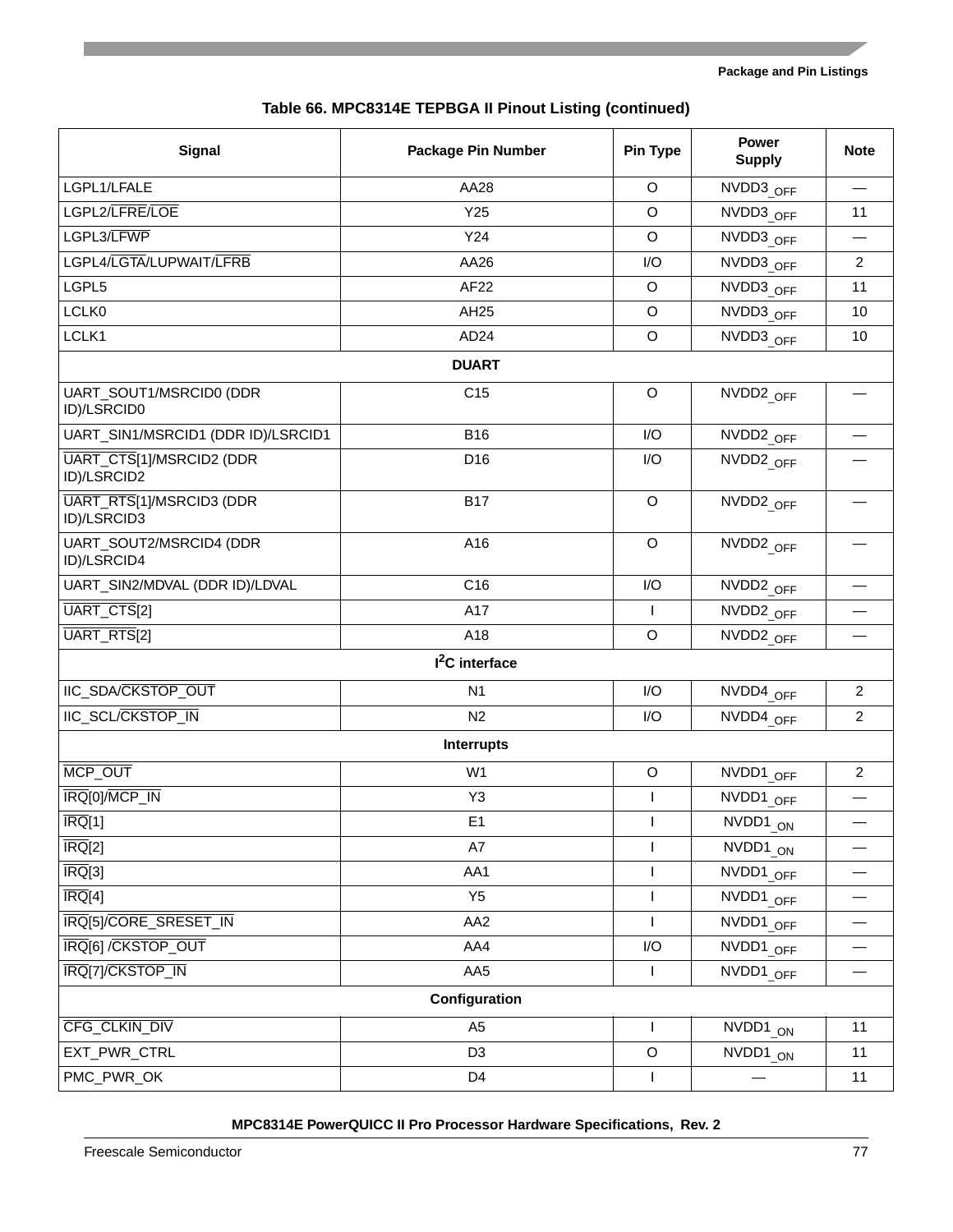|  |  | Table 66. MPC8314E TEPBGA II Pinout Listing (continued) |  |
|--|--|---------------------------------------------------------|--|
|--|--|---------------------------------------------------------|--|

| Signal            | <b>Package Pin Number</b> | Pin Type                | <b>Power</b><br><b>Supply</b>   | <b>Note</b>                   |  |  |
|-------------------|---------------------------|-------------------------|---------------------------------|-------------------------------|--|--|
| <b>JTAG</b>       |                           |                         |                                 |                               |  |  |
| <b>TCK</b>        | E <sub>5</sub>            | $\mathbf{I}$            | NVDD1_ON                        |                               |  |  |
| TDI               | B4                        | $\mathsf{I}$            | NVDD1_ON                        | 4                             |  |  |
| <b>TDO</b>        | C <sub>4</sub>            | $\mathsf O$             | NVDD1 ON                        | $\mathfrak{Z}$                |  |  |
| <b>TMS</b>        | C <sub>3</sub>            | $\mathsf{I}$            | NVDD1_ON                        | $\overline{\mathbf{4}}$       |  |  |
| <b>TRST</b>       | C <sub>2</sub>            | $\mathbf{I}$            | NVDD1_ON                        | $\overline{\mathbf{4}}$       |  |  |
|                   | <b>TDM</b>                |                         |                                 |                               |  |  |
| GPIO_18/TDM_RCK   | AB1                       | I/O                     | NVDD1 OFF                       |                               |  |  |
| GPIO_20/TDM_RD    | AC <sub>1</sub>           | I/O                     | NVDD1 OFF                       |                               |  |  |
| GPIO_19/TDM_RFS   | AB <sub>3</sub>           | I/O                     | NVDD1 OFF                       |                               |  |  |
| GPIO_21/TDM_TCK   | AB <sub>5</sub>           | I/O                     | NVDD1_OFF                       | $\overbrace{\phantom{13333}}$ |  |  |
| GPIO_23/TDM_TD    | AC <sub>3</sub>           | I/O                     | NVDD1 OFF                       |                               |  |  |
| GPIO_22/TDM_TFS   | AC <sub>2</sub>           | I/O                     | NVDD1_OFF                       | $\overline{\phantom{0}}$      |  |  |
|                   | <b>TEST</b>               |                         |                                 |                               |  |  |
| TEST_MODE         | D <sub>6</sub>            | $\mathbf{I}$            | NVDD1_ON                        | $\,6\,$                       |  |  |
|                   | <b>DEBUG</b>              |                         |                                 |                               |  |  |
| QUIESCE           | <b>B5</b>                 | $\circ$                 | NVDD1_ON                        | $\overline{\phantom{0}}$      |  |  |
|                   | <b>System Control</b>     |                         |                                 |                               |  |  |
| <b>HRESET</b>     | B <sub>6</sub>            | $\mathsf{I}/\mathsf{O}$ | NVDD1 ON                        | $\mathbf{1}$                  |  |  |
| <b>PORESET</b>    | A <sub>6</sub>            | $\mathsf{I}$            | NVDD1_ON                        |                               |  |  |
|                   | <b>Clocks</b>             |                         |                                 |                               |  |  |
| SYS_XTAL_IN       | L27                       | $\mathsf{I}$            | NVDD <sub>2</sub> <sub>ON</sub> |                               |  |  |
| SYS_XTAL_OUT      | J28                       | $\mathsf O$             | NVDD2_ON                        |                               |  |  |
| SYS_CLK_IN        | K28                       | $\mathbf{I}$            | NVDD2_ON                        |                               |  |  |
| USB_XTAL_IN       | A15                       |                         | NVDD2_OFF                       |                               |  |  |
| USB_XTAL_OUT      | <b>B14</b>                | $\circ$                 | NVDD2_OFF                       |                               |  |  |
| USB_CLK_IN        | <b>B15</b>                | $\mathbf{I}$            | NVDD2_OFF                       | $\overline{\phantom{0}}$      |  |  |
| PCI_SYNC_OUT      | J27                       | $\mathsf O$             | NVDD2_ON                        | 3                             |  |  |
| RTC_CLK           | K <sub>26</sub>           | $\mathsf{I}$            | NVDD2_ON                        |                               |  |  |
| PCI_SYNC_IN       | K27                       | $\mathsf{I}$            | NVDD2_ON                        | $\overline{\phantom{0}}$      |  |  |
|                   | <b>MISC</b>               |                         |                                 |                               |  |  |
| AVDD1             | AC15                      | $\mathbf{I}$            |                                 |                               |  |  |
| AVDD2             | M23                       | $\mathbf{I}$            |                                 |                               |  |  |
| <b>THERM0</b>     | L25                       | $\mathbf{I}$            | NVDD <sub>2</sub> ON            | $\overline{7}$                |  |  |
| DMA_DACK0/GPIO_13 | AC4                       | $\mathsf{I}/\mathsf{O}$ | NVDD1_OFF                       | $\overline{\phantom{0}}$      |  |  |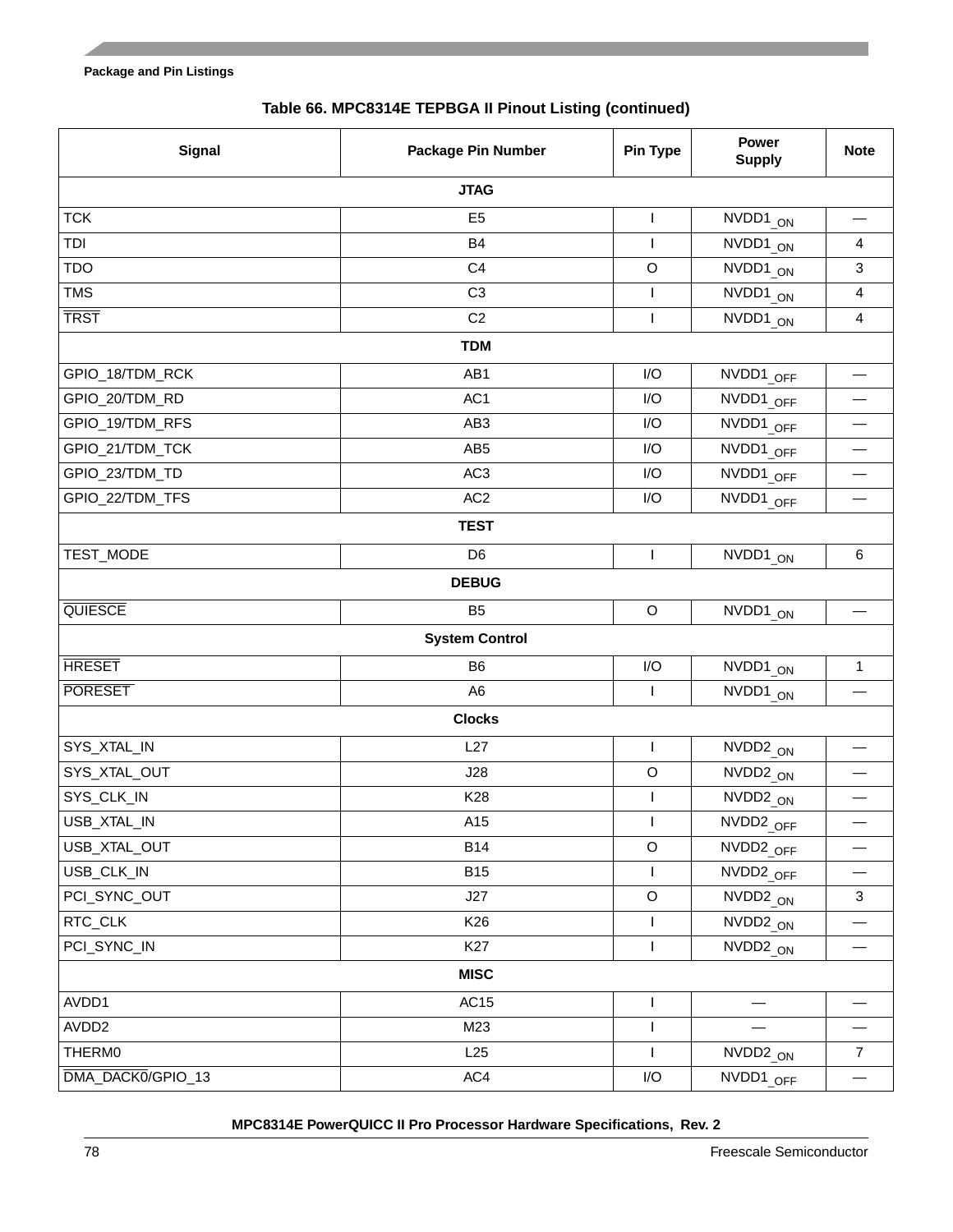| Table 66. MPC8314E TEPBGA II Pinout Listing (continued) |  |
|---------------------------------------------------------|--|
|---------------------------------------------------------|--|

| <b>Signal</b>     | <b>Package Pin Number</b> | Pin Type    | <b>Power</b><br><b>Supply</b> | <b>Note</b>              |
|-------------------|---------------------------|-------------|-------------------------------|--------------------------|
| DMA_DREQ0/GPIO_12 | AD1                       | I/O         | NVDD1_OFF                     |                          |
| DMA_DONE0/GPIO_14 | AD <sub>2</sub>           | I/O         | NVDD1_OFF                     |                          |
| NC, No Connect    | A2                        |             |                               |                          |
| NC, No Connect    | M25                       | —           |                               |                          |
| NC, No Connect    | P <sub>26</sub>           |             |                               |                          |
| NC, No Connect    | N <sub>25</sub>           |             |                               |                          |
| NC, No Connect    | U26                       |             |                               |                          |
| NC, No Connect    | T <sub>25</sub>           |             |                               |                          |
| NC, No Connect    | R <sub>26</sub>           |             |                               |                          |
| NC, No Connect    | U25                       |             |                               |                          |
|                   | <b>PCI</b>                |             |                               |                          |
| PCI INTA          | <b>B18</b>                | $\mathsf O$ | NVDD2_OFF                     | $\overline{\phantom{0}}$ |
| PCI RESET OUT     | A20                       | $\mathsf O$ | NVDD2_OFF                     |                          |
| PCI_AD[0]         | J25                       | I/O         | NVDD2 OFF                     |                          |
| PCI_AD[1]         | J24                       | I/O         | NVDD2_OFF                     | —                        |
| PCI_AD[2]         | K <sub>24</sub>           | I/O         | NVDD2_OFF                     |                          |
| PCI_AD[3]         | H <sub>27</sub>           | I/O         | NVDD2_OFF                     |                          |
| PCI_AD[4]         | H <sub>28</sub>           | I/O         | NVDD2_OFF                     | $\overline{\phantom{0}}$ |
| PCI_AD[5]         | H <sub>26</sub>           | I/O         | NVDD2_OFF                     | $\overline{\phantom{0}}$ |
| PCI_AD[6]         | G27                       | I/O         | NVDD2_OFF                     |                          |
| PCI_AD[7]         | G28                       | I/O         | NVDD2_OFF                     | —                        |
| PCI_AD[8]         | F <sub>26</sub>           | I/O         | NVDD2_OFF                     |                          |
| PCI_AD[9]         | F <sub>28</sub>           | I/O         | NVDD2 OFF                     |                          |
| PCI_AD[10]        | G25                       | I/O         | NVDD2_OFF                     | —                        |
| PCI_AD[11]        | F <sub>27</sub>           | I/O         | NVDD2_OFF                     |                          |
| PCI_AD[12]        | E27                       | I/O         | NVDD2 OFF                     |                          |
| PCI_AD[13]        | E28                       | I/O         | NVDD2_OFF                     |                          |
| PCI_AD[14]        | D <sub>28</sub>           | I/O         | NVDD2_OFF                     |                          |
| PCI_AD[15]        | D <sub>27</sub>           | I/O         | NVDD2 OFF                     |                          |
| PCI_AD[16]        | <b>B25</b>                | I/O         | NVDD2 OFF                     |                          |
| PCI_AD[17]        | D <sub>24</sub>           | I/O         | NVDD2_OFF                     | —                        |
| PCI_AD[18]        | <b>B26</b>                | I/O         | NVDD2 OFF                     |                          |
| PCI_AD[19]        | C <sub>24</sub>           | I/O         | NVDD2_OFF                     |                          |
| PCI_AD[20]        | A26                       | I/O         | NVDD2_OFF                     |                          |
| PCI_AD[21]        | E20                       | I/O         | NVDD2 OFF                     |                          |
| PCI_AD[22]        | A23                       | I/O         | NVDD2_OFF                     |                          |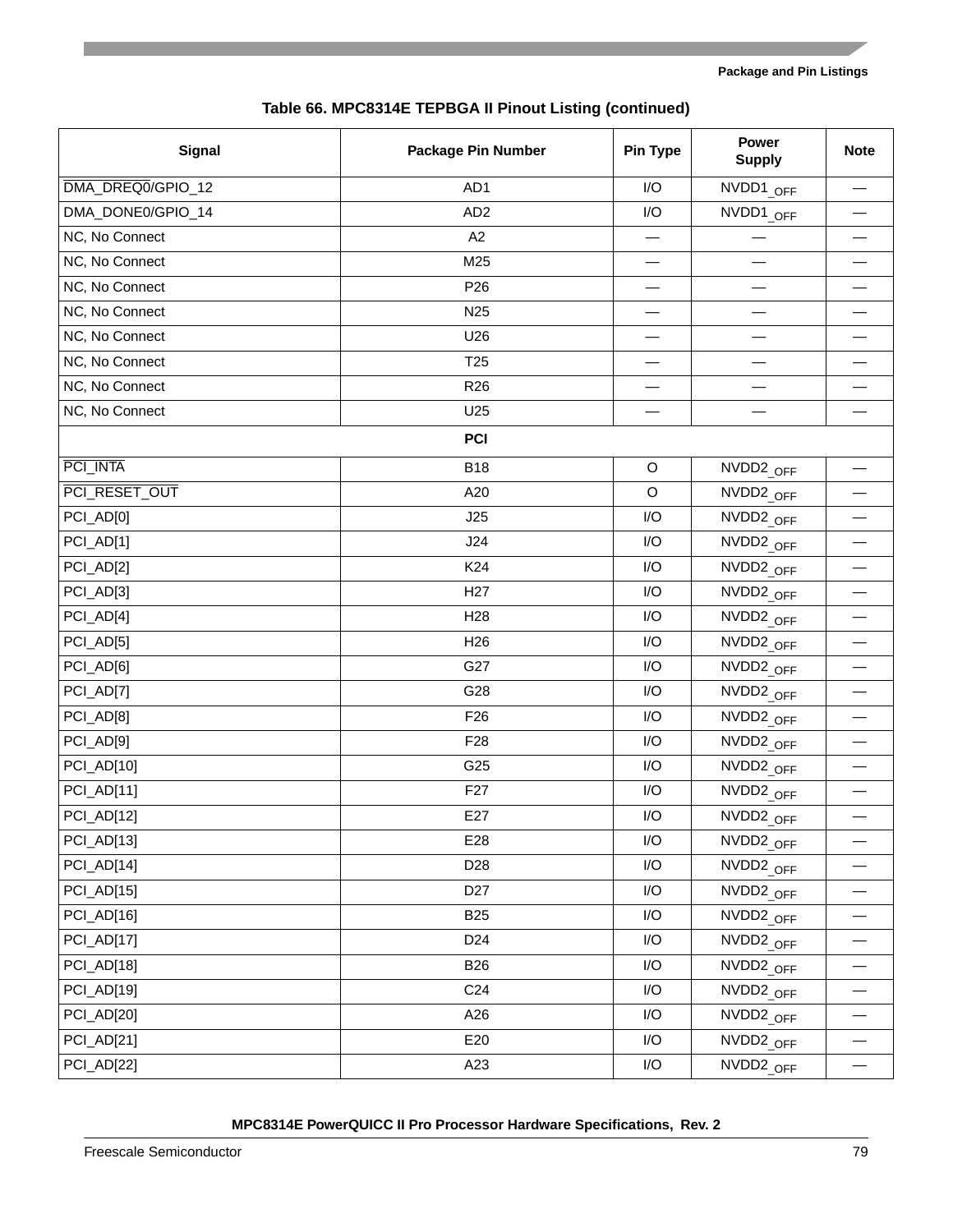| <b>Signal</b>                   | <b>Package Pin Number</b> | Pin Type     | Power<br><b>Supply</b>   | <b>Note</b>                       |
|---------------------------------|---------------------------|--------------|--------------------------|-----------------------------------|
| PCI_AD[23]                      | C <sub>22</sub>           | I/O          | NVDD2_OFF                | $\overbrace{\phantom{123221111}}$ |
| PCI_AD[24]                      | E19                       | I/O          | NVDD2_OFF                |                                   |
| PCI_AD[25]                      | A22                       | I/O          | NVDD2_OFF                |                                   |
| PCI_AD[26]                      | C <sub>20</sub>           | I/O          | NVDD2_OFF                |                                   |
| PCI_AD[27]                      | <b>B21</b>                | I/O          | NVDD <sub>2</sub> OFF    |                                   |
| PCI_AD[28]                      | D19                       | I/O          | NVDD2_OFF                |                                   |
| PCI_AD[29]                      | A19                       | I/O          | NVDD2_OFF                |                                   |
| PCI_AD[30]                      | A21                       | I/O          | NVDD <sub>2</sub> OFF    |                                   |
| PCI_AD[31]                      | <b>B19</b>                | I/O          | NVDD2_OFF                |                                   |
| PCI_C/BE[0]                     | H <sub>24</sub>           | I/O          | NVDD2_OFF                |                                   |
| PCI_C/BE[1]                     | C <sub>27</sub>           | I/O          | NVDD <sub>2</sub> OFF    |                                   |
| PCI_C/BE[2]                     | A25                       | I/O          | NVDD2_OFF                |                                   |
| PCI_C/BE[3]                     | E21                       | I/O          | NVDD2_OFF                | $\overbrace{\phantom{123321}}$    |
| PCI_PAR                         | G24                       | I/O          | NVDD <sub>2</sub> OFF    |                                   |
| PCI_FRAME                       | C <sub>28</sub>           | I/O          | NVDD2_OFF                | $5\phantom{.0}$                   |
| PCI TRDY                        | A24                       | I/O          | NVDD2_OFF                | $\sqrt{5}$                        |
| PCI_IRDY                        | D <sub>25</sub>           | I/O          | NVDD2_OFF                | 5                                 |
| PCI_STOP                        | D <sub>23</sub>           | I/O          | NVDD <sub>2</sub> OFF    | 5                                 |
| PCI DEVSEL                      | E22                       | I/O          | NVDD2_OFF                | $\sqrt{5}$                        |
| PCI_IDSEL                       | D <sub>26</sub>           |              | NVDD <sub>2</sub> OFF    |                                   |
| PCI_SERR                        | C <sub>25</sub>           | I/O          | NVDD <sub>2</sub> OFF    | $5\phantom{.0}$                   |
| PCI_PERR                        | D <sub>21</sub>           | I/O          | NVDD2 OFF                | $\sqrt{5}$                        |
| PCI_REQ0                        | E18                       | I/O          | NVDD2_OFF                |                                   |
| PCI_REQ1/CPCI_HS_ES             | C18                       | $\mathsf{I}$ | NVDD2_OFF                |                                   |
| PCI_REQ2                        | E17                       | $\mathbf{I}$ | NVDD2 OFF                | $\overbrace{\phantom{123321}}$    |
| PCI_GNT0                        | <b>B20</b>                | I/O          | NVDD2_OFF                |                                   |
| PCI_GNT1/CPCI_HS_LED            | D <sub>17</sub>           | $\circ$      | NVDD2_OFF                |                                   |
| PCI_GNT2/CPCI_HS_ENUM           | E15                       | $\mathsf O$  | NVDD2 OFF                |                                   |
| M66EN                           | L24                       |              | NVDD <sub>2</sub> OFF    |                                   |
| PCI_CLK0                        | E23                       | $\mathsf O$  | NVDD2 OFF                |                                   |
| PCI_CLK1                        | F <sub>24</sub>           | $\mathsf O$  | NVDD2 OFF                |                                   |
| PCI_CLK2                        | E <sub>25</sub>           | $\mathsf O$  | NVDD2 OFF                |                                   |
| PCI_PME                         | <b>B23</b>                | I/O          | NVDD2_OFF                | $\overline{2}$                    |
|                                 | ETSEC1/_USBULPI           |              |                          |                                   |
| GPIO_24/TSEC1_COL/USBDR_TXDRXD0 | J <sub>1</sub>            | I/O          | LVDD1_OFF                |                                   |
| GPIO_25/TSEC1_CRS/USBDR_TXDRXD1 | H1                        | I/O          | $LVDD1_{\overline{OFF}}$ |                                   |

### **Table 66. MPC8314E TEPBGA II Pinout Listing (continued)**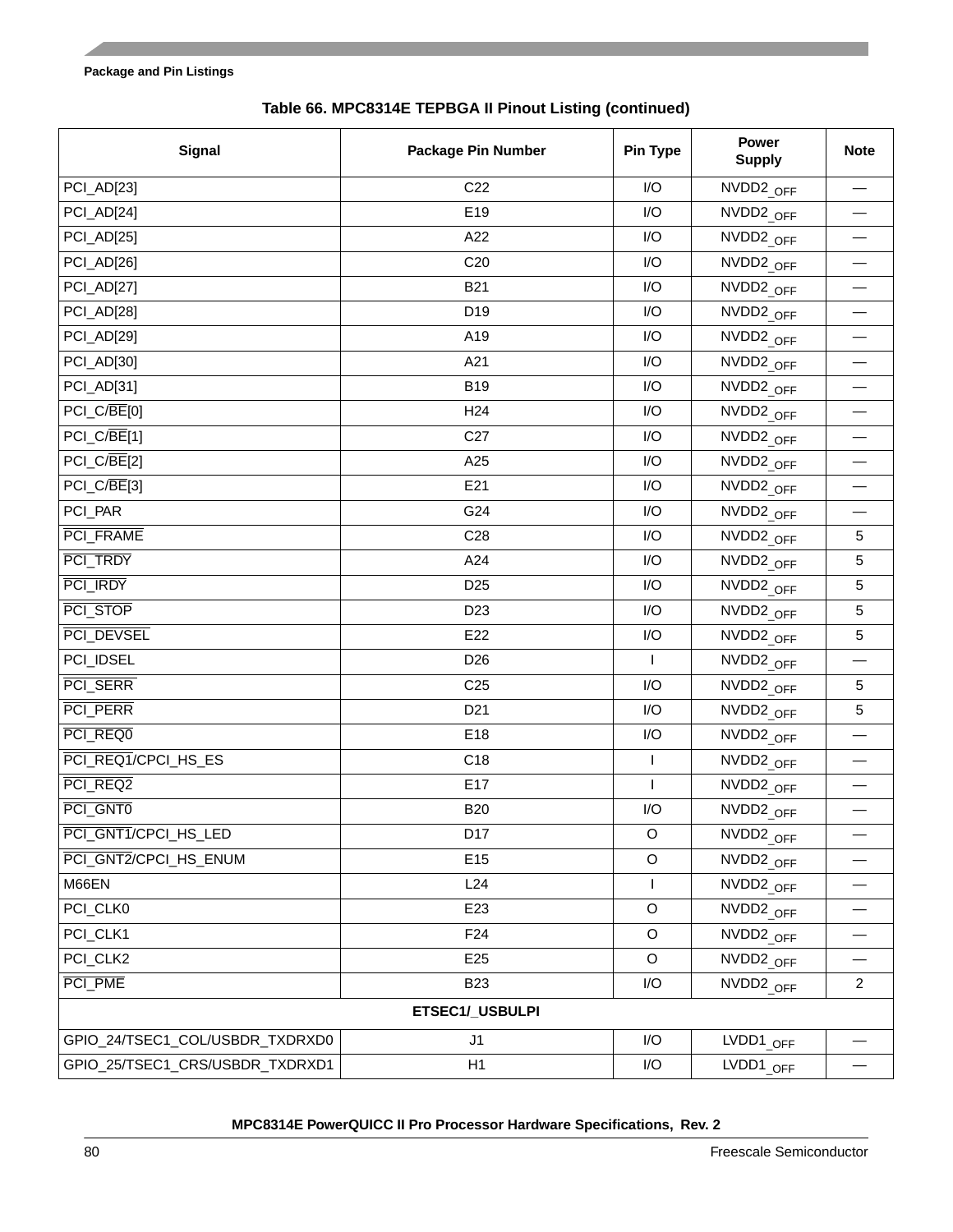| Table 66. MPC8314E TEPBGA II Pinout Listing (continued) |  |  |  |
|---------------------------------------------------------|--|--|--|
|---------------------------------------------------------|--|--|--|

| <b>Signal</b>                                        | <b>Package Pin Number</b> | Pin Type     | <b>Power</b><br><b>Supply</b> | <b>Note</b> |
|------------------------------------------------------|---------------------------|--------------|-------------------------------|-------------|
| TSEC1_GTX_CLK/USBDR_TXDRXD2                          | K <sub>5</sub>            | I/O          | LVDD1 $_{OFF}$                | 3           |
| TSEC1_RX_CLK/USBDR_TXDRXD3                           | J4                        | I/O          | LVDD1 $_{OFF}$                |             |
| TSCE1_RX_DV/USBDR_TXDRXD4                            | J2                        | I/O          | LVDD1 OFF                     |             |
| TSEC1_RXD[3]/USBDR_TXDRXD5                           | G <sub>1</sub>            | I/O          | LVDD1 $_{OFF}$                |             |
| TSEC1_RXD[2]/USBDR_TXDRXD6                           | H <sub>3</sub>            | I/O          | LVDD1 $_{OFF}$                |             |
| TSEC1_RXD[1]/USBDR_TXDRXD7/TSEC<br>_TMR_CLK          | J5                        | I/O          | LVDD1_OFF                     |             |
| TSEC1_RXD[0]/USBDR_NXT/TSEC_TMR<br>TRIG1             | H2                        | $\mathsf{I}$ | LVDD1 OFF                     |             |
| TSEC1_RX_ER/USBDR_DIR/TSEC_TMR_<br>TRIG <sub>2</sub> | H <sub>5</sub>            | $\mathbf{I}$ | LVDD1 OFF                     |             |
| TSEC1_TX_CLK/USBDR_CLK                               | G <sub>2</sub>            | $\mathsf{I}$ | LVDD1 $_{OFF}$                |             |
| GPIO_28/TSEC1_TXD[3]/TSEC_TMR_GC<br>LK               | F <sub>3</sub>            | I/O          | LVDD1 <sub>_OFF</sub>         |             |
| GPIO_29/TSEC1_TXD[2]/TSEC_TMR_PP1                    | F <sub>2</sub>            | I/O          | LVDD1 $_{OFF}$                |             |
| GPIO_30/TSEC1_TXD[1]/TSEC_TMR_PP2                    | F <sub>1</sub>            | I/O          | LVDD1 $_{OFF}$                |             |
| TSEC1_TXD[0]/USBDR_STP/<br>TSEC_TMR_PP3              | G4                        | O            | LVDD1 $_{OFF}$                | 11          |
| GPIO_31/TSEC1_TX_EN/TSEC_TMR_AL<br>ARM1              | F <sub>4</sub>            | I/O          | LVDD1 OFF                     |             |
| TSEC1_TX_ER/TSEC_TMR_ALARM2                          | G <sub>5</sub>            | $\circ$      | LVDD1 <sub>_OFF</sub>         |             |
| TSEC_GTX_CLK125                                      | D <sub>1</sub>            | $\mathsf{I}$ | NVDD1 <sub>_ON</sub>          |             |
| TSEC_MDC/LB_POR_CFG_BOOT_ECC                         | E <sub>3</sub>            | I/O          | NVDD1 <sub>ON</sub>           | 9           |
| TSEC_MDIO                                            | E <sub>2</sub>            | I/O          | NVDD1 ON                      |             |
|                                                      | ETSEC2                    |              |                               |             |
| GPIO 26/TSEC2_COL                                    | A <sub>8</sub>            | I/O          | $LVDD2_{ON}$                  |             |
| GPIO_27/TSEC2_CRS                                    | E <sub>9</sub>            | I/O          | $LVDD2_{ON}$                  |             |
| TSEC2_GTX_CLK                                        | <b>B10</b>                | O            | $LVDD2_{ON}$                  |             |
| TSEC2_RX_CLK                                         | B8                        | $\mathbf{I}$ | $LVDD2_{ON}$                  |             |
| TSCE2_RX_DV                                          | C <sub>9</sub>            | $\mathsf{I}$ | $LVDD2_{ON}$                  |             |
| TSEC2_RXD[3]                                         | C10                       | $\mathbf{I}$ | LVDD <sub>2</sub> $_{ON}$     |             |
| TSEC2_RXD[2]                                         | D <sub>10</sub>           | $\mathsf{I}$ | $LVDD2$ <sub>_ON</sub>        |             |
| TSEC2_RXD[1]                                         | A <sub>9</sub>            | $\mathsf{I}$ | $LVDD2_{ON}$                  |             |
| TSEC2_RXD[0]                                         | B9                        | $\mathbf{I}$ | $LVDD2_{ON}$                  |             |
| TSEC2_RX_ER                                          | A10                       | $\mathsf{I}$ | LVDD <sub>2</sub> $_{ON}$     |             |
| TSEC2_TX_CLK                                         | D <sub>8</sub>            | $\mathsf{I}$ | LVDD <sub>2</sub> $_{ON}$     |             |
| TSEC2_TXD[3]/CFG_RESET_SOURCE[0]                     | D <sub>11</sub>           | I/O          | LVDD <sub>2</sub> $_{ON}$     |             |
| TSEC2_TXD[2]/CFG_RESET_SOURCE[1]                     | C7                        | I/O          | $LVDD2_{ON}$                  |             |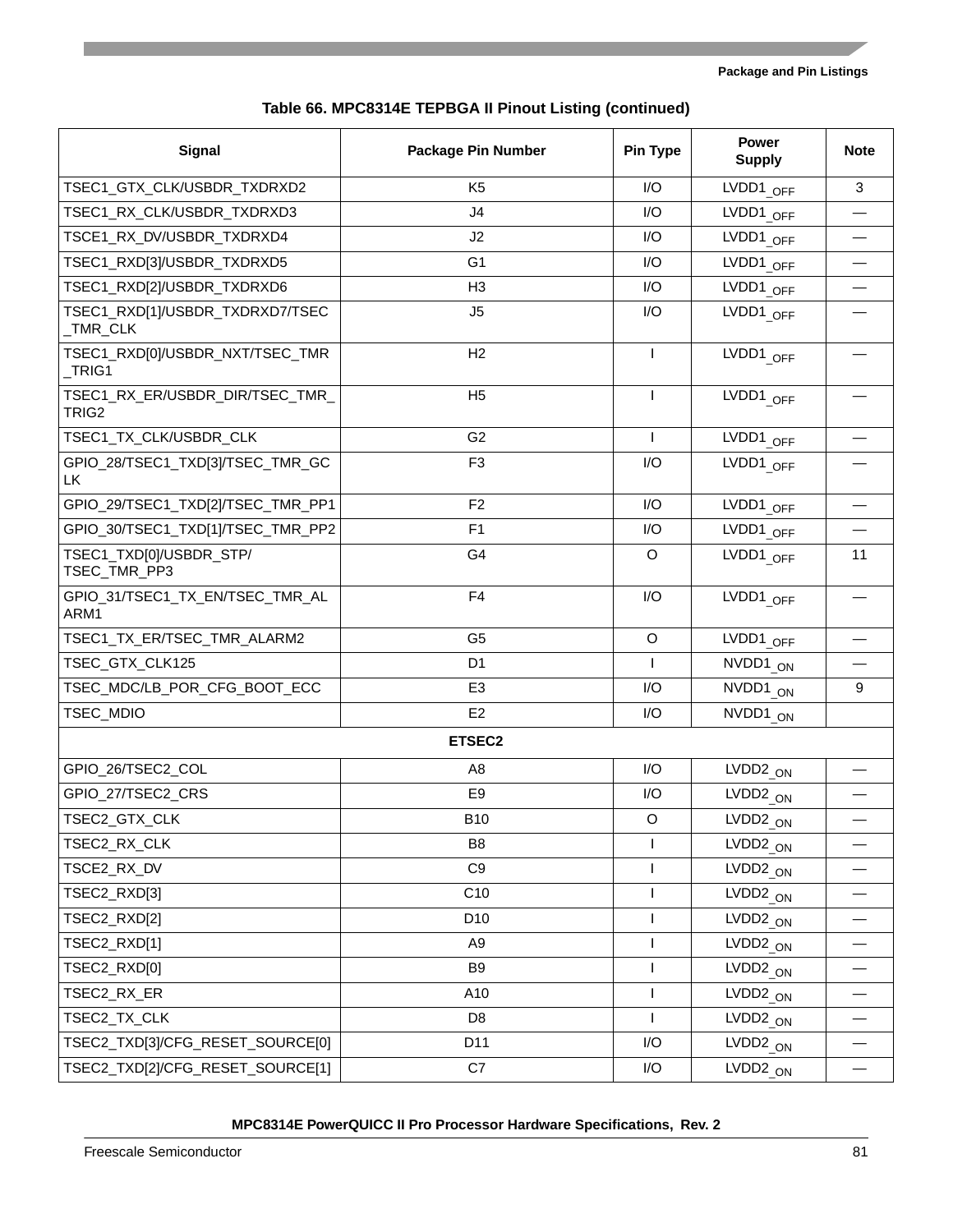|  |  |  |  |  | Table 66. MPC8314E TEPBGA II Pinout Listing (continued) |
|--|--|--|--|--|---------------------------------------------------------|
|--|--|--|--|--|---------------------------------------------------------|

| <b>Signal</b>                    | <b>Package Pin Number</b>      | Pin Type                 | <b>Power</b><br><b>Supply</b> | <b>Note</b>              |  |  |  |
|----------------------------------|--------------------------------|--------------------------|-------------------------------|--------------------------|--|--|--|
| TSEC2_TXD[1]/CFG_RESET_SOURCE[2] | E <sub>8</sub>                 | I/O                      | $LVDD2_{ON}$                  |                          |  |  |  |
| TSEC2_TXD[0]/CFG_RESET_SOURCE[3] | B7                             | I/O                      | $LVDD2_{ON}$                  |                          |  |  |  |
| TSEC2_TX_EN                      | D12                            | $\circ$                  | $LVDD2_{ON}$                  |                          |  |  |  |
| TSEC2_TX_ER                      | <b>B11</b>                     | $\mathsf O$              | $LVDD2_{ON}$                  |                          |  |  |  |
|                                  | <b>SGMII / PCI Express PHY</b> |                          |                               |                          |  |  |  |
| <b>TXA</b>                       | P <sub>4</sub>                 | $\mathsf O$              | <b>XPADVDD</b>                |                          |  |  |  |
| <b>TXA</b>                       | N <sub>4</sub>                 | $\mathsf O$              | <b>XPADVDD</b>                |                          |  |  |  |
| <b>RXA</b>                       | R <sub>1</sub>                 | $\mathsf{I}$             | <b>XCOREVDD</b>               |                          |  |  |  |
| <b>RXA</b>                       | P <sub>1</sub>                 | $\overline{\phantom{a}}$ | <b>XCOREVDD</b>               | $\overline{\phantom{0}}$ |  |  |  |
| <b>TXB</b>                       | U <sub>4</sub>                 | $\mathsf O$              | <b>XPADVDD</b>                |                          |  |  |  |
| <b>TXB</b>                       | V <sub>4</sub>                 | $\circ$                  | <b>XPADVDD</b>                |                          |  |  |  |
| <b>RXB</b>                       | U1                             | $\mathsf{I}$             | <b>XCOREVDD</b>               | $\overline{\phantom{0}}$ |  |  |  |
| <b>RXB</b>                       | V <sub>1</sub>                 | I.                       | <b>XCOREVDD</b>               |                          |  |  |  |
| SD_IMP_CAL_RX                    | N3                             | $\mathsf{I}$             | <b>XCOREVDD</b>               |                          |  |  |  |
| SD_REF_CLK                       | R4                             | $\mathsf{I}$             | <b>XCOREVDD</b>               | $\overline{\phantom{0}}$ |  |  |  |
| SD_REF_CLK                       | R <sub>5</sub>                 | $\mathsf{I}$             | <b>XCOREVDD</b>               |                          |  |  |  |
| SD_PLL_TPD                       | T <sub>2</sub>                 | $\mathsf O$              |                               |                          |  |  |  |
| SD_IMP_CAL_TX                    | V <sub>5</sub>                 | $\mathsf{I}$             | <b>XPADVDD</b>                | $\overline{\phantom{0}}$ |  |  |  |
| SDAVDD                           | T <sub>3</sub>                 | $\mathsf{I}$             |                               |                          |  |  |  |
| SD_PLL_TPA_ANA                   | T <sub>4</sub>                 | $\mathsf O$              |                               |                          |  |  |  |
| <b>SDAVSS</b>                    | T <sub>5</sub>                 | $\mathbf{I}$             |                               |                          |  |  |  |
|                                  | <b>USB Phy</b>                 |                          |                               |                          |  |  |  |
| USB_DP                           | A11                            | I/O                      | USB_VDDA                      |                          |  |  |  |
| USB_DM                           | A12                            | I/O                      | USB_VDDA                      |                          |  |  |  |
| USB_VBUS                         | C12                            | $\mathbf{I}$             |                               |                          |  |  |  |
| USB_TPA                          | A14                            | $\circ$                  |                               |                          |  |  |  |
| USB_RBIAS                        | D14                            | I.                       |                               | $\bf8$                   |  |  |  |
| USB_PLL_PWR3                     | A13                            | $\mathsf{I}$             |                               |                          |  |  |  |
| USB_PLL_GND0 & USB_PLL_GND1      | D13                            | $\mathbf{I}$             |                               |                          |  |  |  |
| USB_PLL_PWR1                     | <b>B13</b>                     | $\mathsf{I}$             |                               |                          |  |  |  |
| USB_VSSA_BIAS                    | E14                            | $\mathsf{I}$             |                               |                          |  |  |  |
| USB_VDDA_BIAS                    | C14                            | $\mathbf{I}$             |                               |                          |  |  |  |
| USB_VSSA                         | E13                            | $\mathsf{I}$             |                               |                          |  |  |  |
| USB_VDDA                         | E12                            | $\mathsf{I}$             |                               |                          |  |  |  |
|                                  | <b>GPIO</b>                    |                          |                               |                          |  |  |  |
| GPIO_0/DMA_DREQ1/GTM1_TOUT1      | C <sub>5</sub>                 | I/O                      | $NVDD1_{ON}$                  |                          |  |  |  |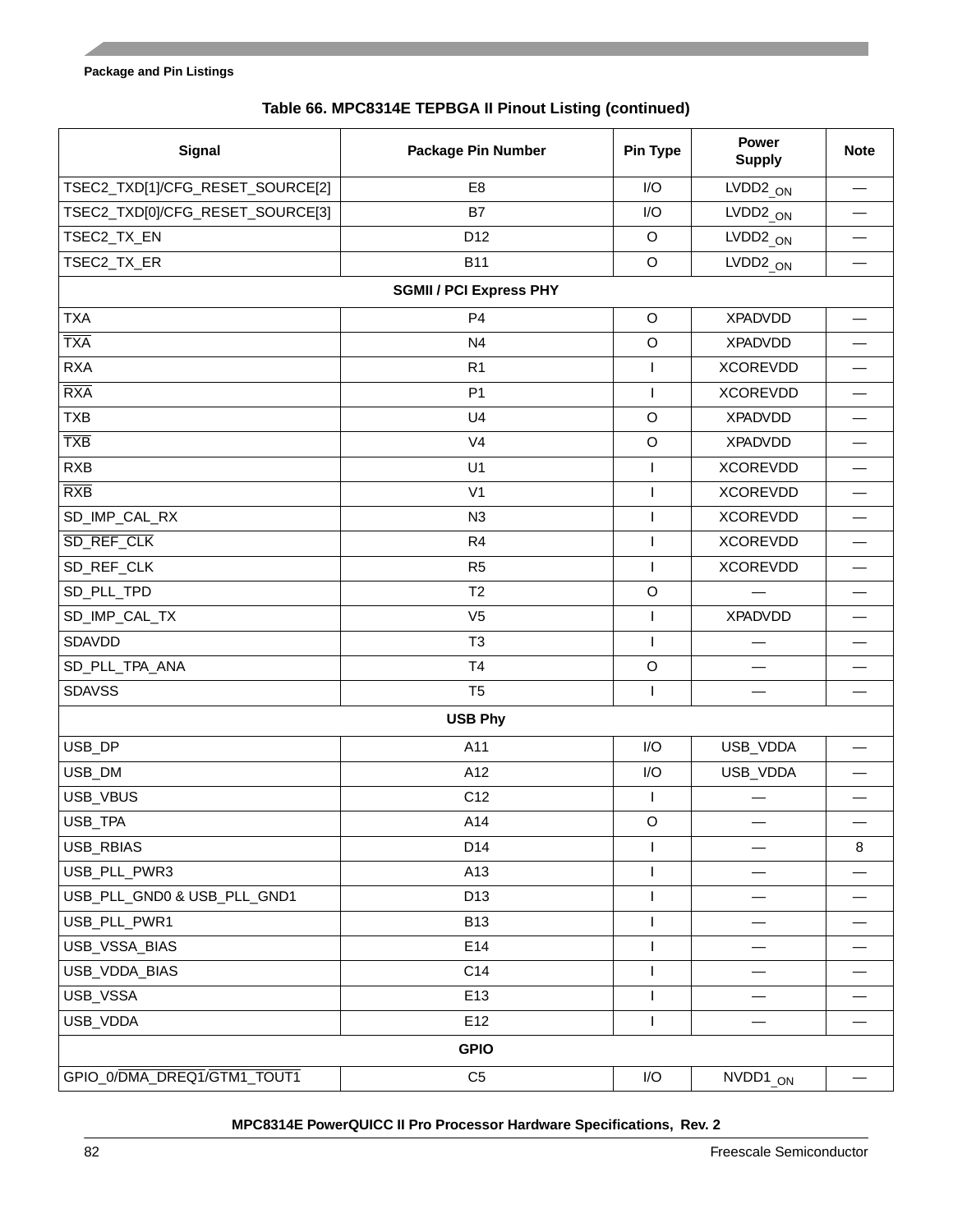| <b>Signal</b>                                            | <b>Package Pin Number</b>                                                                                                                  | Pin Type     | <b>Power</b><br><b>Supply</b> | <b>Note</b> |
|----------------------------------------------------------|--------------------------------------------------------------------------------------------------------------------------------------------|--------------|-------------------------------|-------------|
| GPIO_1/DMA_DACK1/GTM1_TIN2/GTM2_<br>TIN1                 | A4                                                                                                                                         | I/O          | NVDD1 ON                      |             |
| GPIO_2/DMA_DONE1/GTM1_TGATE2/GT<br>M <sub>2_TGATE1</sub> | K <sub>3</sub>                                                                                                                             | I/O          | NVDD4 OFF                     |             |
| GPIO_3/GTM1_TIN3/GTM2_TIN4                               | K <sub>1</sub>                                                                                                                             | I/O          | NVDD4 OFF                     |             |
| GPIO 4/GTM1_TGATE3/GTM2_TGATE4                           | K <sub>2</sub>                                                                                                                             | 1/O          | NVDD4 OFF                     |             |
| GPIO_5/GTM1_TOUT3/GTM2_TOUT1                             | L <sub>5</sub>                                                                                                                             | I/O          | NVDD4 OFF                     |             |
| GPIO_6/GTM1_TIN4/GTM2_TIN3                               | L <sub>3</sub>                                                                                                                             | I/O          | NVDD4 OFF                     |             |
| GPIO 7/GTM1_TGATE4/GTM2_TGATE3                           | L1                                                                                                                                         | 1/O          | NVDD4 OFF                     |             |
| GPIO_8/USBDR_DRIVE_VBUS/GTM1_TI<br>N1/GTM2_TIN2          | M1                                                                                                                                         | 1/O          | NVDD4 OFF                     |             |
| GPIO_9/USBDR_PWRFAULT/GTM1_TGAT<br>E1/GTM2_TGATE2        | M <sub>2</sub>                                                                                                                             | I/O          | NVDD4 OFF                     |             |
| GPIO_10/USBDR_PCTL0/GTM1_TOUT2/<br>GTM2 TOUT1            | M <sub>5</sub>                                                                                                                             | I/O          | NVDD4 OFF                     |             |
| GPIO_11/USBDR_PCTL1/GTM1_TOUT4/<br>GTM2_TOUT3            | M4                                                                                                                                         | I/O          | NVDD4 OFF                     |             |
|                                                          | <b>SPI</b>                                                                                                                                 |              |                               |             |
| SPIMOSI/GPIO_15                                          | W <sub>3</sub>                                                                                                                             | I/O          | NVDD1 OFF                     |             |
| SPIMISO/GPIO_16                                          | W4                                                                                                                                         | I/O          | NVDD1 OFF                     |             |
| <b>SPICLK</b>                                            | Y1                                                                                                                                         | I/O          | NVDD1 OFF                     |             |
| SPISEL/GPIO_17                                           | W <sub>2</sub>                                                                                                                             | 1/O          | NVDD1 OFF                     |             |
|                                                          | <b>Power and Ground Supplies</b>                                                                                                           |              |                               |             |
| GVDD                                                     | Y11, Y12, Y14, Y15, Y17, AC8, AC11,<br>AC14, AC17, AD6, AD9, AD17, AE8,<br>AE13, AE19, AF10, AF15, AF21, AG2,<br>AG3, AG8, AG13, AG19, AH2 |              |                               |             |
| $LVDD1_{\overline{OFF}}$                                 | H6, J3, L6, L9, M9                                                                                                                         | $\mathbf{I}$ |                               |             |
| $LVDD2_{ON}$                                             | C11, D9, E10, F11, J12                                                                                                                     | $\mathsf I$  |                               |             |
| NVDD1 OFF                                                | U9, V9, W10, Y4, Y6,<br>AA3, AB4                                                                                                           | $\mathbf{I}$ |                               |             |
| NVDD1 ON                                                 | B1, B2, C1, D5, E7, F5, F9, J11, K10                                                                                                       | $\mathbf{I}$ |                               |             |
| NVDD <sub>2</sub> OFF                                    | B22, B27, C19, E16, F15, F18, F21, F25,<br>H25, J17, J18, J23, L20, M20                                                                    | $\mathsf{I}$ |                               |             |
| NVDD2_ON                                                 | L <sub>26</sub> , N <sub>19</sub>                                                                                                          | $\mathbf{I}$ |                               |             |
| NVDD3 OFF                                                | U20, V20, V23, V26, W19, Y18, Y26,<br>AA23, AA25, AC20, AC25, AD23, AE25,<br>AG25, AG27, T27, U27                                          | $\mathbf{I}$ |                               |             |
| NVDD4 OFF                                                | K4, L2, M6, N10                                                                                                                            | $\mathbf{I}$ |                               |             |

### **Table 66. MPC8314E TEPBGA II Pinout Listing (continued)**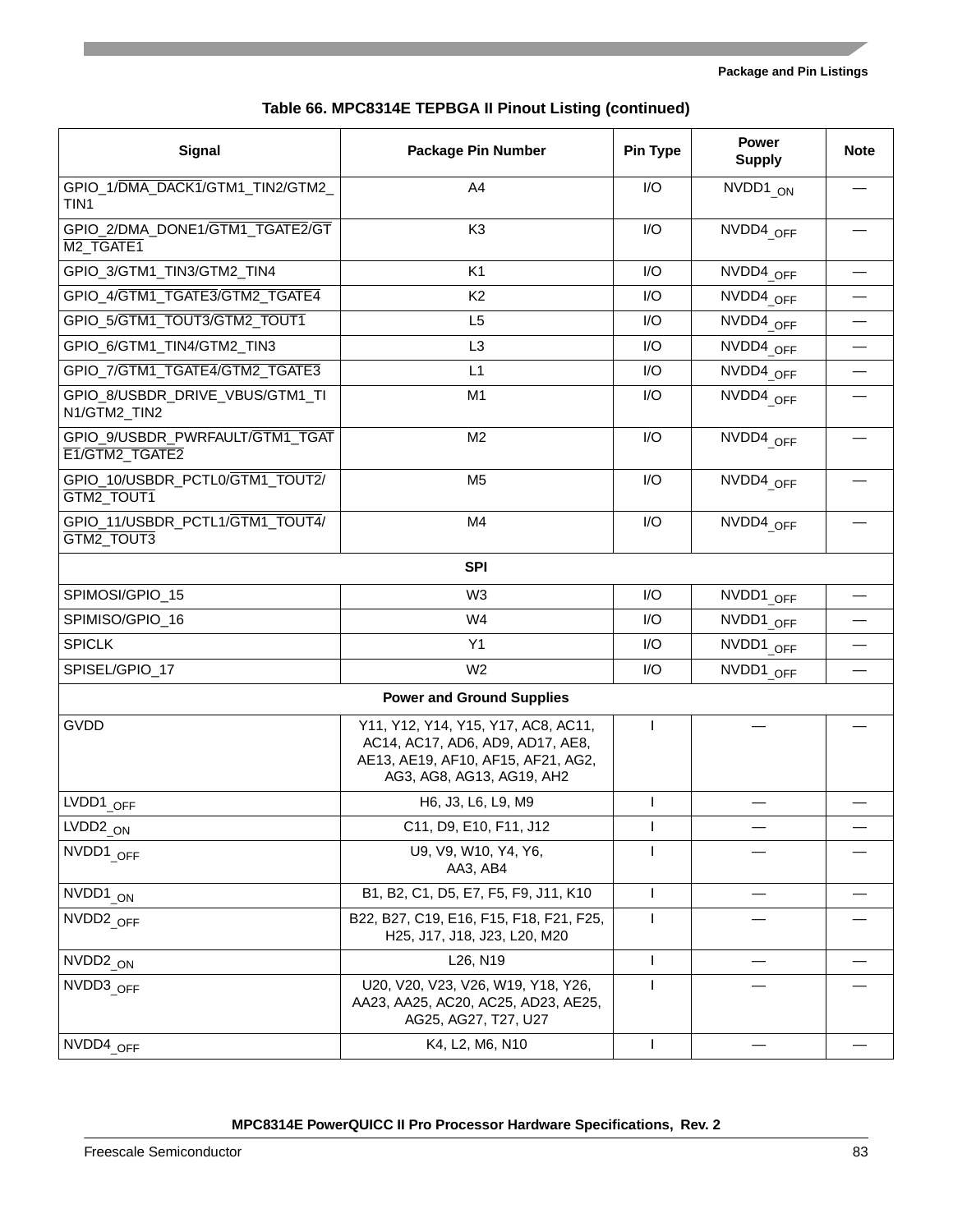| <b>Signal</b>   | <b>Package Pin Number</b>                                                                                                                                                                                                                                                                                                                                                                                                                                                                                                                                                                                                                                                                                                                                                                                                                                                                                                                        | <b>Pin Type</b> | <b>Power</b><br><b>Supply</b> | <b>Note</b> |
|-----------------|--------------------------------------------------------------------------------------------------------------------------------------------------------------------------------------------------------------------------------------------------------------------------------------------------------------------------------------------------------------------------------------------------------------------------------------------------------------------------------------------------------------------------------------------------------------------------------------------------------------------------------------------------------------------------------------------------------------------------------------------------------------------------------------------------------------------------------------------------------------------------------------------------------------------------------------------------|-----------------|-------------------------------|-------------|
| <b>VDD</b>      | J15, K15, K16, K17, K18, K19, L10, L19,<br>M <sub>10</sub> , T <sub>10</sub> , U <sub>10</sub> , U <sub>19</sub> , V <sub>10</sub> , V <sub>19</sub> , W <sub>11</sub> , W <sub>12</sub> ,<br>W13, W14, W15, W16, W17, W18, P23,<br>R23, T19, M26, N26, P28, R28, U23, N27                                                                                                                                                                                                                                                                                                                                                                                                                                                                                                                                                                                                                                                                       |                 |                               |             |
| <b>VDDC</b>     | J14, K11, K12, K13,<br>K14, M19                                                                                                                                                                                                                                                                                                                                                                                                                                                                                                                                                                                                                                                                                                                                                                                                                                                                                                                  |                 |                               |             |
| <b>VSS</b>      | A3, A27, B3, B12, B24, B28, C6, C8, C13,<br>C17, C21, C23, C26, D2, D7, D15, D18,<br>D20, D22, E4, E6, E11, E24, E26, F8, F12,<br>F14, F17, F20, G3, G26, H4, H23, J6, J26,<br>K25, L4, L11, L12, L13, L14, L15, L16, L17,<br>L18, L23, L28, M3, M11, M12, M13, M14,<br>M15, M16, M17, M18, N5, N11, N12, N13,<br>N14, N15, N16, N17, N18, P6, P11, P12,<br>P13, P14, P15, P16, P17, P18, R6, R11,<br>R12, R13, R14, R15, R16, R17, R18, T11,<br>T12, T13, T14, T15, T16, T17, T18, U5, U6,<br>U11, U12, U13, U14, U15, U16, U17, U18,<br>V6, V11, V12, V13, V14, V15, V16, V17,<br>V18, W5, W25, W27, Y2, Y23, AA6, AA27,<br>AB2, AB26, AC5, AC9, AC12, AC18, AC21,<br>AD3, AD14, AD16, AD20, AD26, AE2,<br>AE7, AE11, AE16, AE22, AE24, AF2, AF9,<br>AF12, AF18, AF20, AF23, AF27, AG1,<br>AG5, AG11, AG16, AG22, AG28, AH27,<br>U28, N28, M28, T28, V27, M27, V28, T26,<br>P24, R19, R20, R24, M24, N24, P19, P20,<br>P25, P27, R25, R27, T24 |                 |                               |             |
| <b>XCOREVDD</b> | P2, P10, R2, T1                                                                                                                                                                                                                                                                                                                                                                                                                                                                                                                                                                                                                                                                                                                                                                                                                                                                                                                                  |                 |                               |             |
| <b>XCOREVSS</b> | R3, R10, U2, V2                                                                                                                                                                                                                                                                                                                                                                                                                                                                                                                                                                                                                                                                                                                                                                                                                                                                                                                                  |                 |                               |             |
| <b>XPADVDD</b>  | P3, R9, U3                                                                                                                                                                                                                                                                                                                                                                                                                                                                                                                                                                                                                                                                                                                                                                                                                                                                                                                                       |                 |                               |             |
| <b>XPADVSS</b>  | P5, P9, V3                                                                                                                                                                                                                                                                                                                                                                                                                                                                                                                                                                                                                                                                                                                                                                                                                                                                                                                                       |                 |                               |             |

### **Table 66. MPC8314E TEPBGA II Pinout Listing (continued)**

#### **Note:**

<span id="page-83-7"></span>1. This pin is an open drain signal. A weak pull-up resistor  $(1 k\Omega)$  should be placed on this pin to NVDD.

<span id="page-83-3"></span>2. This pin is an open drain signal. A weak pull-up resistor  $(2-10 \text{ k}\Omega)$  should be placed on this pin to NVDD.

<span id="page-83-0"></span>3. This output is actively driven during reset rather than being three-stated during reset.

<span id="page-83-4"></span>4. These JTAG pins have weak internal pull-up P-FETs that are always enabled.

<span id="page-83-8"></span>5. This pin should have a weak pull up if the chip is in PCI host mode. Follow PCI specifications recommendation.

<span id="page-83-5"></span>6. This pin must always be tied to VSS.

<span id="page-83-6"></span>7. Thermal sensitive resistor.

<span id="page-83-10"></span>8. This pin should be connected to USB\_VSSA\_BIAS through 10K precision resistor.

<span id="page-83-9"></span>9. The LB\_POR\_CFG\_BOOT\_ECC functionality for this pin is only available in MPC8314E revision 1.1 and later. The LB\_POR\_CFG\_BOOT\_ECC is sampled only during the PORESET negation. This pin with an internal pull down resistor enables the ECC by default. To disable the ECC an external strong pull up resistor or a tristate buffer is needed.

<span id="page-83-1"></span>10.This pin has a weak internal pull-down.

<span id="page-83-2"></span>11.This pin has a weak internal pull-up.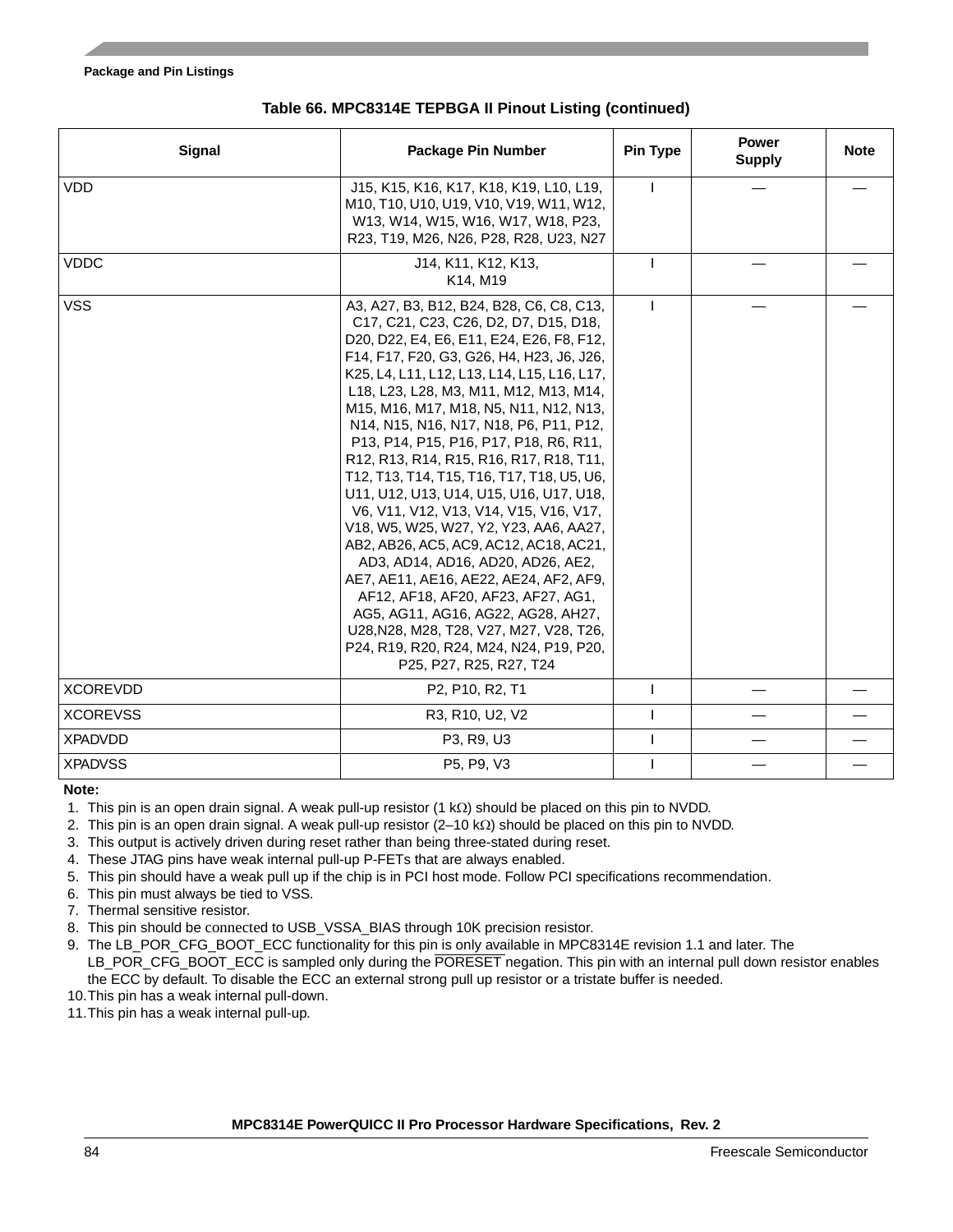<span id="page-84-1"></span>This figure shows the internal distribution of clocks within the MPC8314E



<sup>1</sup> Multiplication factor M = 1, 1.5, 2, 2.5, and 3. Value is decided by RCWLR[COREPLL].

<span id="page-84-0"></span><sup>2</sup> Multiplication factor L = 2, 3, 4 and 5. Value is decided by RCWLR[SPMF].

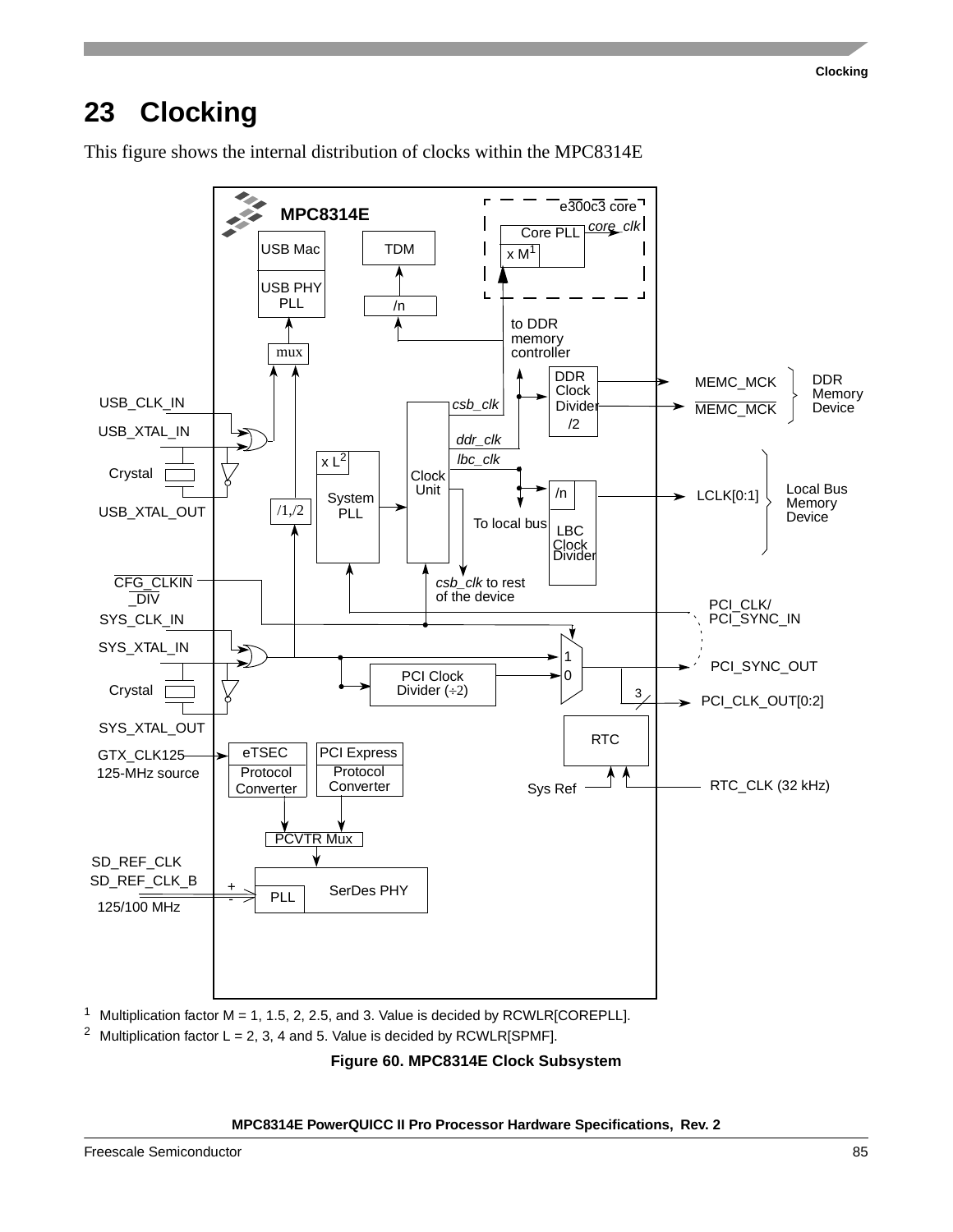The primary clock source can be one of two inputs, SYS\_CLK\_IN or PCI\_CLK, depending on whether the device is configured in PCI host or PCI agent mode. When the device is configured as a PCI host device, SYS\_CLK\_IN is its primary input clock. SYS\_CLK\_IN feeds the PCI clock divider  $(\div 2)$  and the multiplexors for PCI\_SYNC\_OUT and PCI\_CLK\_OUT. The CFG\_SYS\_CLKIN\_DIV configuration input selects whether SYS\_CLK\_IN or SYS\_CLK\_IN/2 is driven out on the PCI\_SYNC\_OUT signal.

PCI\_SYNC\_OUT is connected externally to PCI\_SYNC\_IN to allow the internal clock subsystem to synchronize to the system PCI clocks. PCI\_SYNC\_OUT must be connected properly to PCI\_SYNC\_IN, with equal delay to all PCI agent devices in the system, to allow the device to function. When the device is configured as a PCI agent device, PCI CLK is the primary input clock. When the device is configured as a PCI agent device the SYS\_CLK\_IN signal should be tied to GND.

As shown in [Figure 60](#page-84-0), the primary clock input (frequency) is multiplied up by the system phase-locked loop (PLL) and the clock unit to create the coherent system bus clock (*csb\_clk*), the internal clock for the DDR controller (*ddr\_clk*), and the internal clock for the local bus interface unit (*lbiu clk*).

The *csb* clk frequency is derived from a complex set of factors that can be simplified into the following equation:

 $csb\_clk = {PCI\_SYNC\_IN \times (1 + \sim \overline{CFG\_SYS\_CLKIN\_DIV})} \times SPMF$ 

In PCI host mode, PCI\_SYNC\_IN  $\times$  (1 + ~ CFG\_SYS\_CLKIN\_DIV) is the SYS\_CLK\_IN frequency.

The *csb* clk serves as the clock input to the e300 core. A second PLL inside the e300 core multiplies up the *csb\_clk* frequency to create the internal clock for the e300 core (*core\_clk*). The system and core PLL multipliers are selected by the SPMF and COREPLL fields in the reset configuration word low (RCWL) which is loaded at power-on reset or by one of the hard-coded reset options. See Chapter 4, "Reset, Clocking, and Initialization," in the *MPC8315E PowerQUICC II Pro Integrated Host Processor Family Reference Manual* for more information on the clock subsystem.

The internal *ddr\_clk* frequency is determined by the following equation:

 $ddr_c$ *clk* = *csb\_clk* × (1 + RCWL[DDRCM])

Note that *ddr\_clk* is not the external memory bus frequency; *ddr\_clk* passes through the DDR clock divider  $(\div 2)$  to create the differential DDR memory bus clock outputs (MCK and MCK). However, the data rate is the same frequency as *ddr\_clk*.

The internal *lbiu clk* frequency is determined by the following equation:

*lbiu\_clk* =  $csb$ \_*clk*  $\times$  (1 + RCWL[LBCM])

Note that *lbiu clk* is not the external local bus frequency; *lbiu clk* passes through the LBIU clock divider to create the external local bus clock outputs (LCLK[0:1]). The LBIU clock divider ratio is controlled by LCRR[CLKDIV].

In addition, some of the internal units may be required to be shut off or operate at lower frequency than the *csb\_clk* frequency. Those units have a default clock ratio that can be configured by a memory mapped register after the device comes out of reset. [Table 67](#page-86-0) specifies which units have a configurable clock frequency.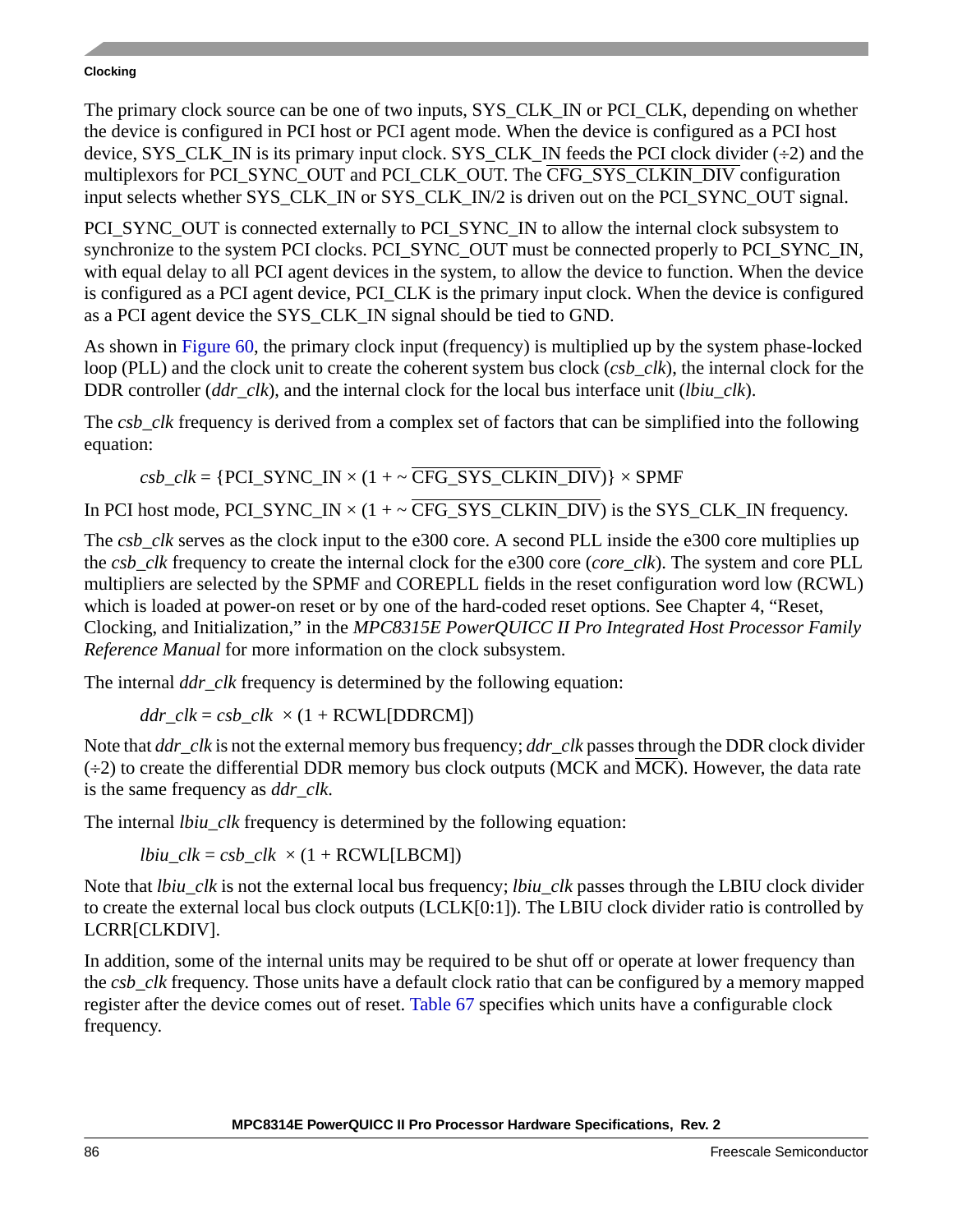<span id="page-86-0"></span>

| Unit                         | <b>Default Frequency</b> | <b>Options</b>                     |
|------------------------------|--------------------------|------------------------------------|
| eTSEC1                       | csb clk                  | Off, csb_clk, csb_clk/2, csb_clk/3 |
| eTSEC2                       | csb clk                  | Off, csb clk, csb clk/2, csb clk/3 |
| Security Core, I2C, SAP, TPR | csb clk                  | Off, csb_clk, csb_clk/2, csb_clk/3 |
| USB DR                       | csb clk                  | Off, csb clk, csb clk/2, csb clk/3 |
| PCI and DMA complex          | csb clk                  | Off, csb clk                       |
| <b>PCI Express</b>           | csb clk                  | Off, csb clk                       |
| Serial ATA                   | csb clk                  | Off, csb_clk, csb_clk/2, csb_clk/3 |

### **Table 67. Configurable Clock Units**

This table provides the operating frequencies for the TEPBGA II under recommended operating conditions (see [Table 2\)](#page-8-0).

**Table 68. Operating Frequencies for TEPBGA II**

| Characteristic <sup>1</sup>                 | <b>Max Operating Frequency</b> | Unit       |
|---------------------------------------------|--------------------------------|------------|
| e300 core frequency (core clk)              | 400                            | <b>MHz</b> |
| Coherent system bus frequency (csb_clk)     | 133                            | <b>MHz</b> |
| DDR1/2 memory bus frequency $(MCK)^2$       | 133                            | <b>MHz</b> |
| Local bus frequency $(LCLKn)^3$             | 66                             | <b>MHz</b> |
| PCI input frequency (SYS_CLK_IN or PCI_CLK) | 24-66                          | <b>MHz</b> |

**Note:** 

1. The SYS\_CLK\_IN frequency, RCWL[SPMF], and RCWL[COREPLL] settings must be chosen such that the resulting *csb\_clk*, MCK, LCLK[0:1], and *core\_clk* frequencies do not exceed their respective maximum or minimum operating frequencies.

2. The DDR data rate is 2x the DDR memory bus frequency.

3. The local bus frequency is 1/2, 1/4, or 1/8 of the *lbiu\_clk* frequency (depending on LCRR[CLKDIV]) which is in turn 1x or 2x the *csb\_clk* frequency (depending on RCWL[LBCM]).

# <span id="page-86-1"></span>**23.1 System PLL Configuration**

The system PLL is controlled by the RCWL[SPMF] parameter. [Table 69](#page-87-0) shows the multiplication factor encodings for the system PLL.

### **NOTE**

If RCWL[DDRCM] and RCWL[LBCM] are both cleared, the system PLL VCO frequency =  $(CSB$  frequency)  $\times$  (System PLL VCO Divider).

If either RCWL[DDRCM] or RCWL[LBCM] are set, the system PLL VCO frequency =  $2 \times (CSB$  frequency)  $\times$  (System PLL VCO Divider).

The VCO divider needs to be set properly so that the System PLL VCO frequency is in the range of 450–750 MHz.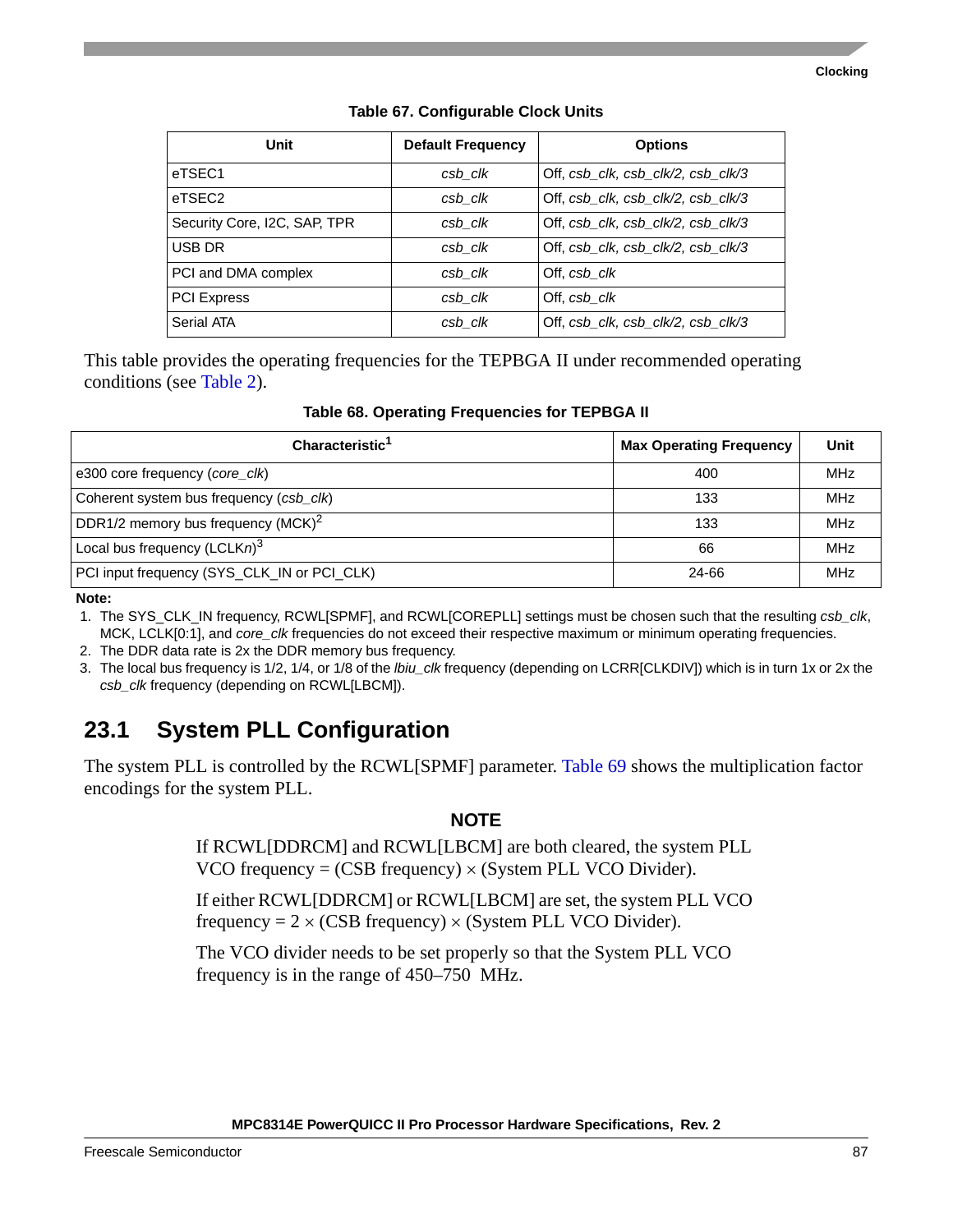| <b>RCWL[SPMF]</b> | <b>System PLL</b><br><b>Multiplication Factor</b> |
|-------------------|---------------------------------------------------|
| 0000              | Reserved                                          |
| 0001              | Reserved                                          |
| 0010              | $\times$ 2                                        |
| 0011              | $\times 3$                                        |
| 0100              | $\times$ 4                                        |
| 0101              | $\times 5$                                        |
| 0110-1111         | Reserved                                          |

### <span id="page-87-0"></span>**Table 69. System PLL Multiplication Factors**

As described in [Section 23, "Clocking,](#page-84-1)" The LBCM, DDRCM, and SPMF parameters in the reset configuration word low and the CFG\_SYS\_CLKIN\_DIV configuration input signal select the ratio between the primary clock input (SYS\_CLK\_IN or PCI\_CLK) and the internal coherent system bus clock (*csb\_clk*). [Table 70](#page-87-1) and [Table 71](#page-87-2) shows the expected frequency values for the CSB frequency for select *csb\_clk* to SYS\_CLK\_IN/PCI\_SYNC\_IN ratios.

### **Table 70. CSB Frequency Options for Host Mode**

<span id="page-87-1"></span>

| <b>CFG_SYS_CLKIN_DIV</b><br>at Reset <sup>1</sup> | csb_clk:<br><b>SPMF</b><br><b>Input Clock</b> |     | <b>Input Clock</b><br>Frequency (MHz) <sup>2</sup> |       |     |
|---------------------------------------------------|-----------------------------------------------|-----|----------------------------------------------------|-------|-----|
|                                                   | Ratio <sup>2</sup>                            | 24  | 33.33                                              | 66.67 |     |
| High/Low <sup>3</sup>                             | 0010                                          | 2:1 |                                                    |       | 133 |
| High/Low                                          | 0011                                          | 3:1 |                                                    | 100   |     |
| High/Low                                          | 0100                                          | 4:1 | 96                                                 | 133   |     |
| High/Low                                          | 0101                                          | 5:1 | 120                                                |       |     |

<sup>1</sup> CFG\_SYS\_CLKIN\_DIV select the ratio between SYS\_CLK\_IN and PCI\_SYNC\_OUT.

<sup>2</sup> SYS\_CLK\_IN is the input clock in host mode; PCI\_CLK is the input clock in agent mode.

<sup>3</sup> In the Host mode it does not matter if the value is High or Low.

| Table 71. CSB Frequency Options for Agent Mode |  |  |  |  |
|------------------------------------------------|--|--|--|--|
|------------------------------------------------|--|--|--|--|

<span id="page-87-2"></span>

| <b>CFG_SYS_CLKIN_DIV</b><br>at Reset <sup>1</sup> | $csb$ <sub>_<math>clk</math></sub> :<br>Input Clock<br>Ratio <sup>2</sup><br><b>SPMF</b> |     | frequency (MHz) <sup>2</sup> | <b>Input Clock</b> |       |
|---------------------------------------------------|------------------------------------------------------------------------------------------|-----|------------------------------|--------------------|-------|
|                                                   |                                                                                          |     |                              | 25                 | 33.33 |
| High                                              | 0010                                                                                     | 2:1 |                              |                    | 133   |
| High                                              | 0011                                                                                     | 3:1 |                              | 100                |       |
| High                                              | 0100                                                                                     | 4:1 |                              | 133                |       |
| High                                              | 0101                                                                                     | 5:1 | 120                          |                    |       |

<sup>1</sup> CFG\_SYS\_CLKIN\_DIV doubles csb\_clk if set low.

<sup>2</sup> SYS\_CLK\_IN is the input clock in host mode; PCI\_CLK is the input clock in agent mode.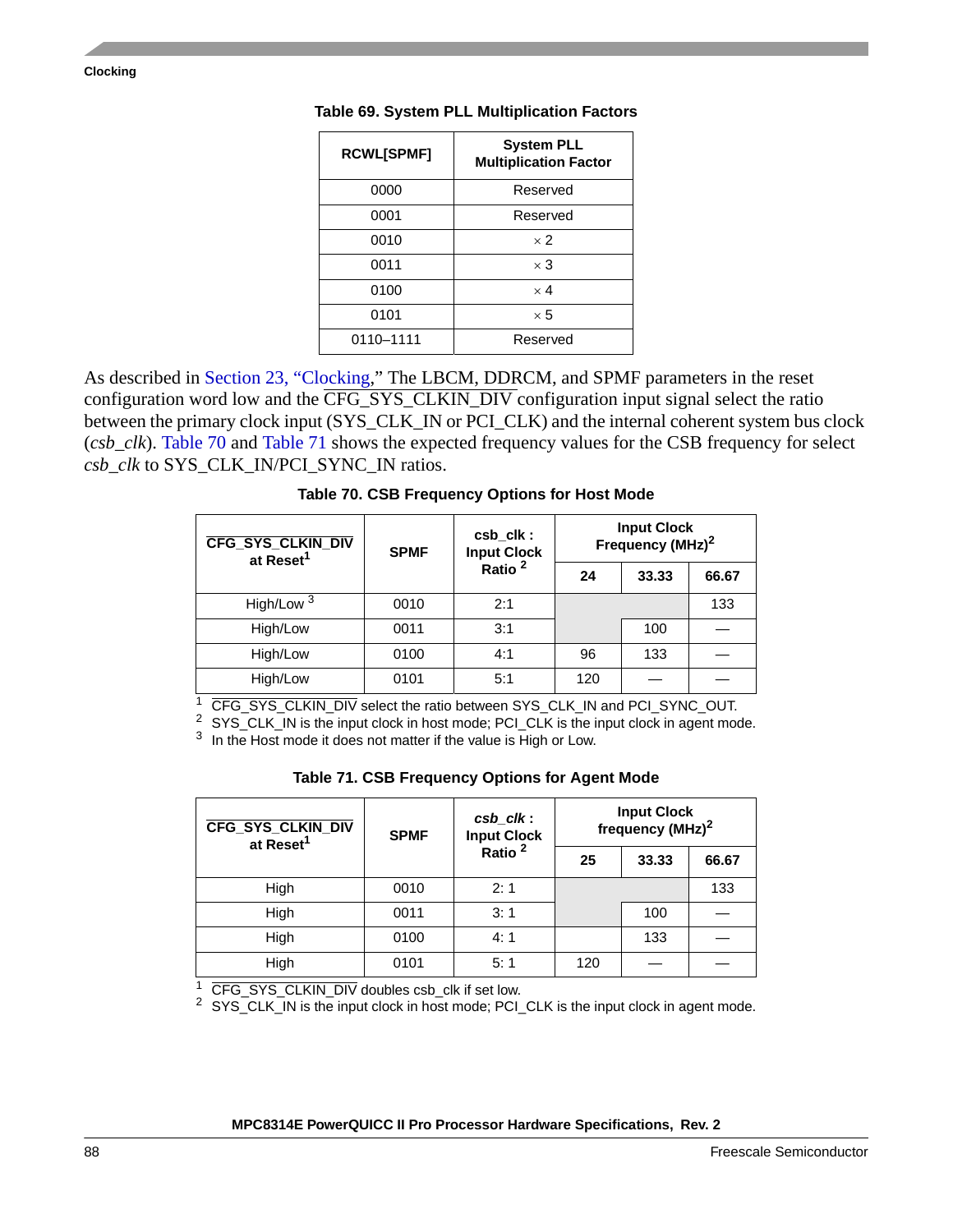# <span id="page-88-2"></span>**23.2 Core PLL Configuration**

RCWL[COREPLL] selects the ratio between the internal coherent system bus clock (*csb\_clk*) and the e300 core clock (*core\_clk*). [Table 72](#page-88-1) shows the encodings for RCWL[COREPLL]. COREPLL values that are not listed in [Table 72](#page-88-1) should be considered as reserved.

### **NOTE**

Core VCO frequency = core frequency  $\times$  VCO divider VCO divider has to be set properly so that the core VCO frequency is in the range of 400–800 MHz.

<span id="page-88-1"></span>

| RCWL[COREPLL] |         |             | core_clk: csb_clk Ratio                                 | VCO Divider <sup>1</sup>                                |  |
|---------------|---------|-------------|---------------------------------------------------------|---------------------------------------------------------|--|
| $0 - 1$       | $2 - 5$ | 6           |                                                         |                                                         |  |
| nn            | 0000    | $\mathbf 0$ | PLL bypassed<br>(PLL off, csb_clk clocks core directly) | PLL bypassed<br>(PLL off, csb_clk clocks core directly) |  |
| 11            | nnnn    | n           | N/A                                                     | N/A                                                     |  |
| 00            | 0001    | $\Omega$    | 1:1                                                     | 2                                                       |  |
| 01            | 0001    | 0           | 1:1                                                     | $\overline{4}$                                          |  |
| 00            | 0001    | 1           | 1.5:1                                                   | $\overline{2}$                                          |  |
| 01            | 0001    | 1           | 1.5:1                                                   | 4                                                       |  |
| 00            | 0010    | 0           | 2:1                                                     | $\overline{2}$                                          |  |
| 01            | 0010    | $\Omega$    | 2:1                                                     | 4                                                       |  |
| 00            | 0010    | 1           | 2.5:1                                                   | $\overline{2}$                                          |  |
| 01            | 0010    | 1           | 2.5:1                                                   | 4                                                       |  |
| 00            | 0011    | $\Omega$    | 3:1                                                     | 2                                                       |  |
| 01            | 0011    | 0           | 3:1                                                     | 4                                                       |  |

### **Table 72. e300 Core PLL Configuration**

<sup>1</sup> Core VCO frequency = core frequency  $\times$  VCO divider.

# **23.3 Suggested PLL Configurations**

To simplify the PLL configurations, the MPC8314E might be separated into two clock domains. The first domain contain the CSB PLL and the core PLL. The core PLL is connected serially to the CSB PLL, and has the csb\_clk as its input clock. The clock domains are independent, and each of their PLLs are configured separately. Both of the domains has one common input clock. [Table 73](#page-88-0) shows suggested PLL configurations for 33, 25, and 66 MHz input clocks.

<span id="page-88-0"></span>

| Conf. No. | <b>SPMF</b> | Core\PLL |       |        |        |
|-----------|-------------|----------|-------|--------|--------|
|           | 0100        | 0000100  | 33.33 | 133.33 | 266.66 |
|           | 0010        | 0000100  | 66.67 | 133.33 | 266.66 |
|           | 0100        | 0000101  | 33.33 | 133.33 | 333.33 |
|           | 0101        | 0000101  | 25    | 125    | 312.5  |

**Table 73. Suggested PLL Configurations**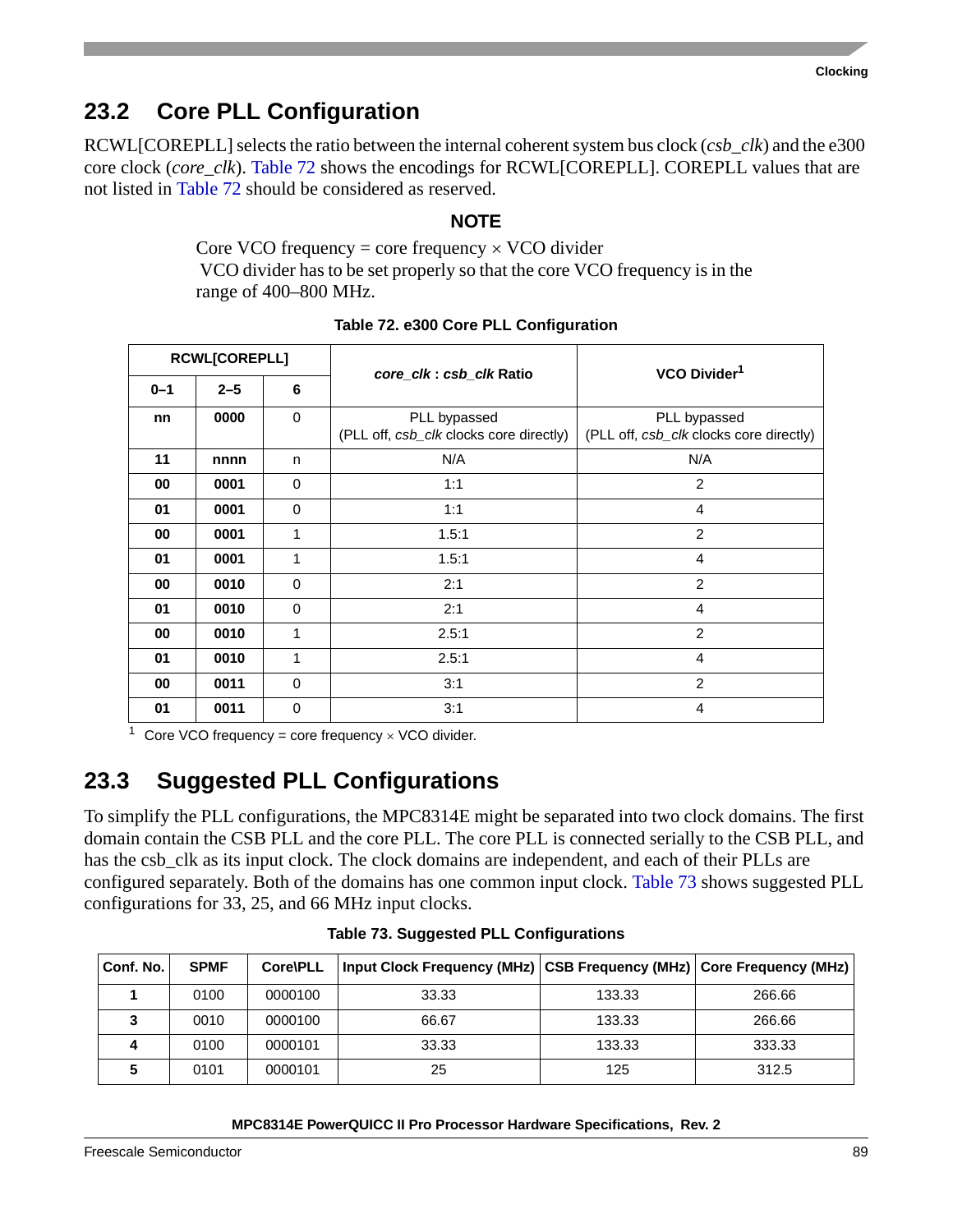| Conf. No. | <b>SPMF</b> | Core\PLL | Input Clock Frequency (MHz) CSB Frequency (MHz) Core Frequency (MHz) |        |        |
|-----------|-------------|----------|----------------------------------------------------------------------|--------|--------|
| 6         | 0010        | 0000101  | 66.67                                                                | 133.33 | 333.33 |
|           | 0101        | 0000110  | 25                                                                   | 125    | 375    |
| 8         | 0100        | 0000110  | 33.33                                                                | 133.33 | 400    |
| 9         | 0010        | 0000110  | 66.67                                                                | 133.33 | 400    |

**Table 73. Suggested PLL Configurations**

# <span id="page-89-0"></span>**24 Thermal**

This section describes the thermal specifications of the MPC8314E.

# **24.1 Thermal Characteristics**

This table provides the package thermal characteristics for the 620 29  $\times$  29 mm TEPBGA II.

| <b>Characteristic</b>                  | <b>Board type</b>       | <b>Symbol</b>      | Value | Unit | <b>Note</b> |
|----------------------------------------|-------------------------|--------------------|-------|------|-------------|
| Junction to ambient natural convection | Single layer board (1s) | $R_{\theta$ JA     | 23    | °C/W | 1, 2        |
| Junction to ambient natural convection | Four layer board (2s2p) | $R_{\theta$ JA     | 16    | °C/W | 1, 2, 3     |
| Junction to ambient (@200 ft/min)      | Single layer board (1s) | $R_{\theta JMA}$   | 18    | °C/W | 1, 3        |
| Junction to ambient (@200 ft/min)      | Four layer board (2s2p) | $R_{\theta JMA}$   | 13    | °C∕W | 1, 3        |
| Junction to board                      |                         | $R_{\theta$ JB     | 8     | °C∕W | 4           |
| Junction to case                       |                         | $R_{\theta$ JC     | 6     | °C∕W | 5           |
| Junction to package top                | Natural convection      | $\Psi_{\text{JT}}$ | 6     | °C/W | 6           |

**Table 74. Package Thermal Characteristics for TEPBGA II**

**Note:** 

- 2. Per JEDEC JESD51-2 with the single layer board horizontal. Board meets JESD51-9 specification.
- 3. Per JEDEC JESD51-6 with the board horizontal.
- 4. Thermal resistance between the die and the printed circuit board per JEDEC JESD51-8. Board temperature is measured on the top surface of the board near the package.
- 5. Thermal resistance between the die and the case top surface as measured by the cold plate method (MIL SPEC-883 Method 1012.1).
- 6. Thermal characterization parameter indicating the temperature difference between package top and the junction temperature per JEDEC JESD51-2. When Greek letters are not available, the thermal characterization parameter is written as Psi-JT.

<sup>1.</sup> Junction temperature is a function of die size, on-chip power dissipation, package thermal resistance, mounting site (board) temperature, ambient temperature, air flow, power dissipation of other components on the board, and board thermal resistance.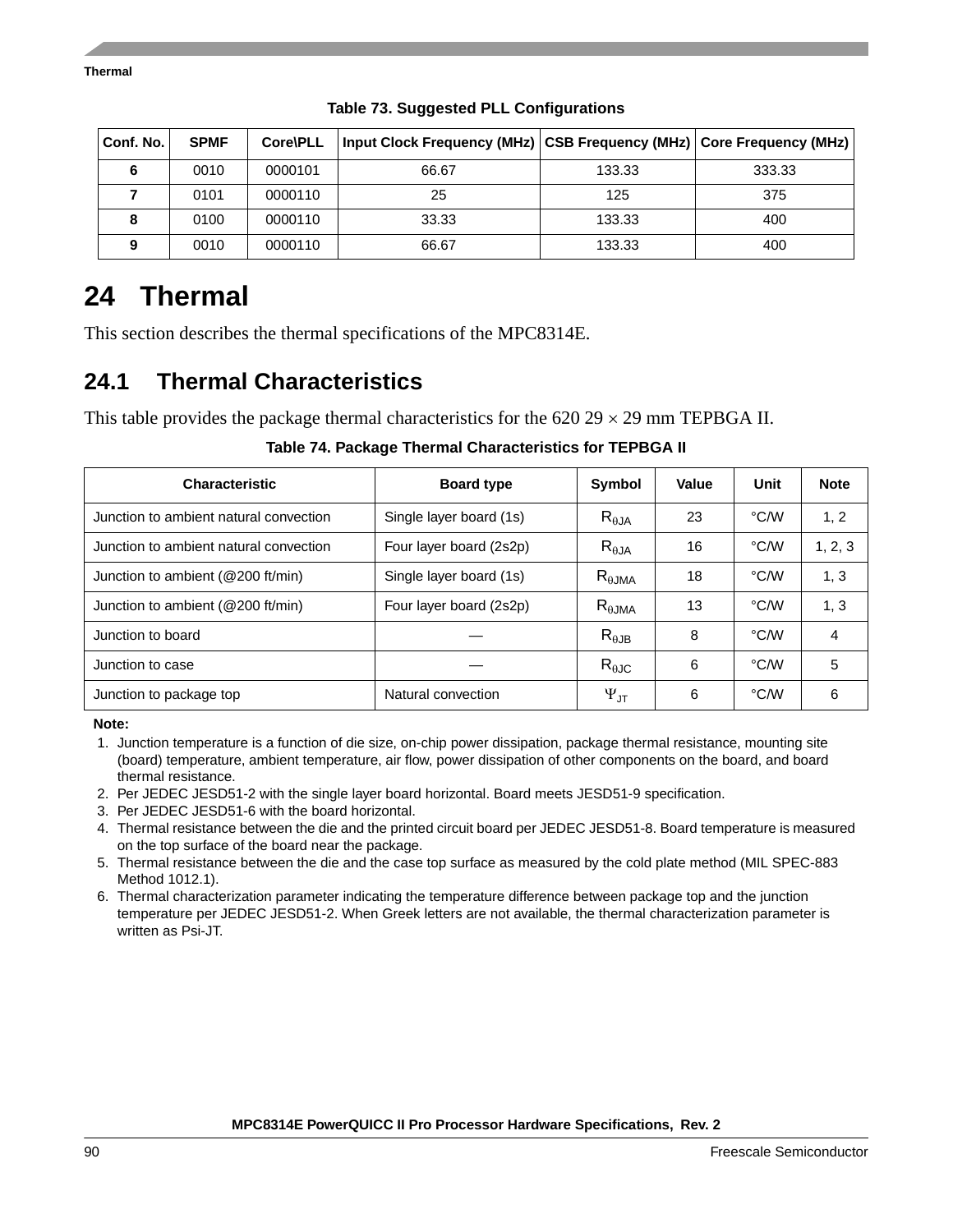### **24.2 Thermal Management Information**

For the following sections,  $P_D = (VDD \times I_{DD}) + P_{I/O}$  where  $P_{I/O}$  is the power dissipation of the I/O drivers.

### **24.2.1 Estimation of Junction Temperature with Junction-to-Ambient Thermal Resistance**

An estimation of the chip junction temperature,  $T<sub>J</sub>$ , can be obtained from the equation:

 $T_J = T_A + (R_{AIA} \times P_D)$ where:  $T_I$  = junction temperature (°C)  $T_A$  = ambient temperature for the package ( $\rm ^{\circ}C)$ )  $R_{\theta JA}$  = junction to ambient thermal resistance (°C/W)  $P_D$  = power dissipation in the package (W)

The junction to ambient thermal resistance is an industry standard value that provides a quick and easy estimation of thermal performance. As a general statement, the value obtained on a single layer board is appropriate for a tightly packed printed circuit board. The value obtained on the board with the internal planes is usually appropriate if the board has low power dissipation and the components are well separated. Test cases have demonstrated that errors of a factor of two (in the quantity  $T_1 - T_A$ ) are possible.

### **24.2.2 Estimation of Junction Temperature with Junction-to-Board Thermal Resistance**

The thermal performance of a device cannot be adequately predicted from the junction to ambient thermal resistance. The thermal performance of any component is strongly dependent on the power dissipation of surrounding components. In addition, the ambient temperature varies widely within the application. For many natural convection and especially closed box applications, the board temperature at the perimeter (edge) of the package is approximately the same as the local air temperature near the device. Specifying the local ambient conditions explicitly as the board temperature provides a more precise description of the local ambient conditions that determine the temperature of the device.

At a known board temperature, the junction temperature is estimated using the following equation:

 $T_J = T_B + (R_{\theta I B} \times P_D)$ where:  $T_J$  = junction temperature (°C)  $T_B$  = board temperature at the package perimeter ( $\rm ^{\circ}C)$ )

 $R_{\theta} =$  junction to board thermal resistance (°C/W) per JESD51-8

 $P_D$  = power dissipation in the package (W)

When the heat loss from the package case to the air can be ignored, acceptable predictions of junction temperature can be made. The application board should be similar to the thermal test condition: the component is soldered to a board with internal planes.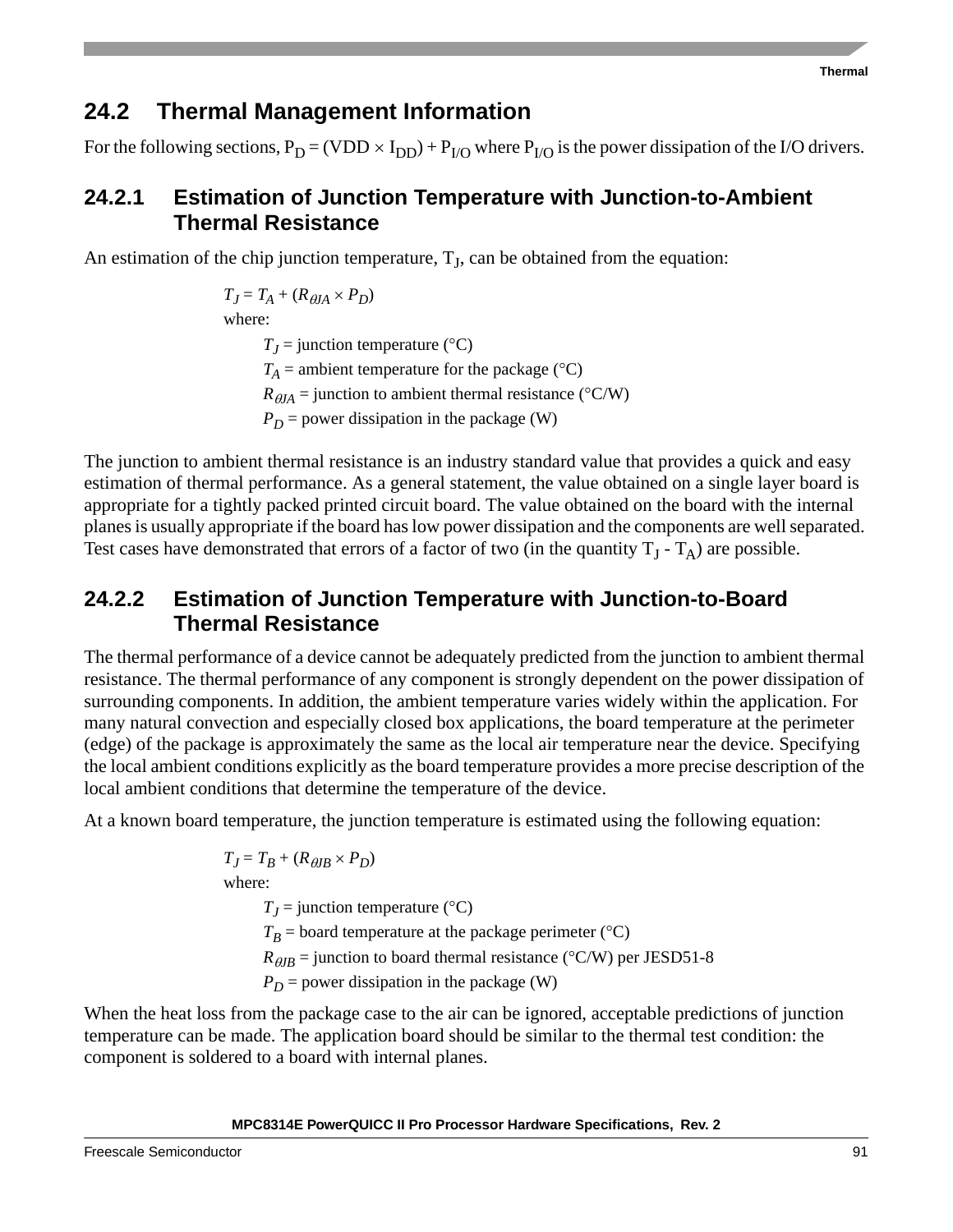**Thermal**

### **24.2.3 Experimental Determination of Junction Temperature**

To determine the junction temperature of the device in the application after prototypes are available, the Thermal Characterization Parameter ( $\Psi_{IT}$ ) can be used to determine the junction temperature with a measurement of the temperature at the top center of the package case using the following equation:

$$
T_J = T_T + (\Psi_{JT} \times P_D)
$$
  
where:  

$$
T_J = \text{junction temperature } (^{\circ}C)
$$
  

$$
T_T = \text{thermocouple temperature on top of package } (^{\circ}C)
$$
  

$$
\Psi_{JT} = \text{junction to ambient thermal resistance } (^{\circ}C/W)
$$
  

$$
P_D = \text{power dissipation in the package (W)}
$$

The thermal characterization parameter is measured per JESD51-2 specification using a 40 gauge type T thermocouple epoxied to the top center of the package case. The thermocouple should be positioned so that the thermocouple junction rests on the package. A small amount of epoxy is placed over the thermocouple junction and over about 1 mm of wire extending from the junction. The thermocouple wire is placed flat against the package case to avoid measurement errors caused by cooling effects of the thermocouple wire.

## **24.2.4 Heat Sinks and Junction-to-Case Thermal Resistance**

 $\mathbf{w}$ 

In some application environments, a heat sink is required to provide the necessary thermal management of the device. When a heat sink is used, the thermal resistance is expressed as the sum of a junction to case thermal resistance and a case to ambient thermal resistance:

$$
R_{\theta J A} = R_{\theta J C} + R_{\theta C A}
$$
  
where:  

$$
R_{\theta J A} = \text{junction to ambient thermal resistance } (^{\circ}C/W)
$$
  

$$
R_{\theta J C} = \text{junction to case thermal resistance } (^{\circ}C/W)
$$
  

$$
R_{\theta C A} = \text{case to ambient thermal resistance } (^{\circ}C/W)
$$

 $R_{\theta I}$  is device related and cannot be influenced by the user. The user controls the thermal environment to change the case to ambient thermal resistance,  $R_{\theta CA}$ . For instance, the user can change the size of the heat sink, the air flow around the device, the interface material, the mounting arrangement on printed circuit board, or change the thermal dissipation on the printed circuit board surrounding the device.

To illustrate the thermal performance of the devices with heat sinks, the thermal performance has been simulated with a few commercially available heat sinks. The heat sink choice is determined by the application environment (temperature, air flow, adjacent component power dissipation) and the physical space available. Because there is not a standard application environment, a standard heat sink is not required.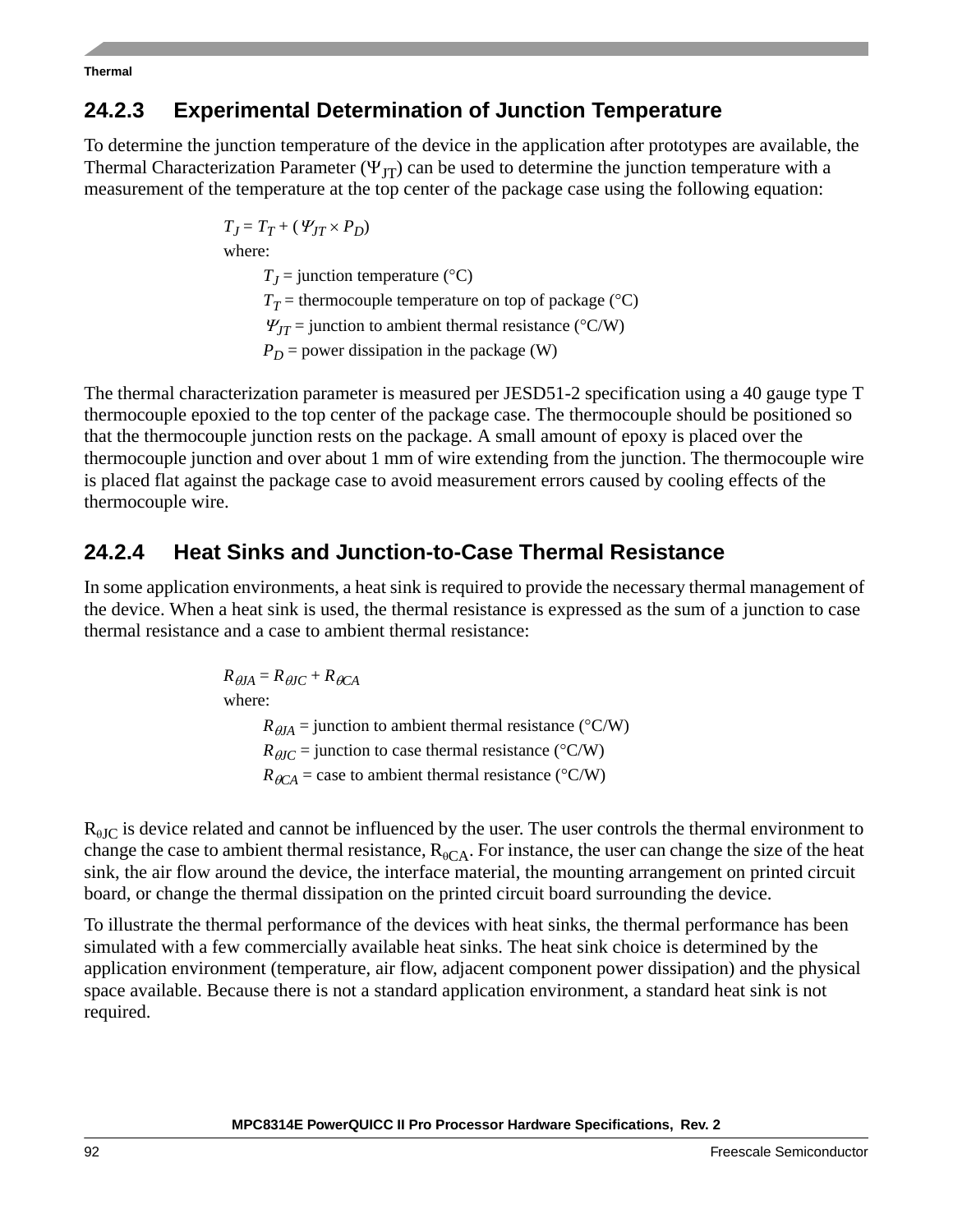|                                          |                           | $29 \times 29$ mm TEBGA II                       |
|------------------------------------------|---------------------------|--------------------------------------------------|
| <b>Heat Sink Assuming Thermal Grease</b> | <b>Air Flow</b>           | Junction-to-Ambient<br><b>Thermal Resistance</b> |
| AAVID 30 x 30 x 9.4 mm Pin Fin           | <b>Natural Convection</b> | 14.4                                             |
| AAVID 30 x 30 x 9.4 mm Pin Fin           | $0.5$ m/s                 | 11.4                                             |
| AAVID 30 x 30 x 9.4 mm Pin Fin           | 1 $m/s$                   | 10.1                                             |
| AAVID 30 x 30 x 9.4 mm Pin Fin           | $2 \text{ m/s}$           | 8.9                                              |
| AAVID 35 x 31 x 23 mm Pin Fin            | <b>Natural Convection</b> | 12.3                                             |
| AAVID 35 x 31 x 23 mm Pin Fin            | $0.5$ m/s                 | 9.3                                              |
| AAVID 35 x 31 x 23 mm Pin Fin            | 1 $m/s$                   | 8.5                                              |
| AAVID 35 x 31 x 23 mm Pin Fin            | $2 \text{ m/s}$           | 7.9                                              |
| AAVID 43 x 41 x 16.5 mm Pin Fin          | <b>Natural Convection</b> | 12.5                                             |
| AAVID 43 x 41 x 16.5 mm Pin Fin          | $0.5 \text{ m/s}$         | 9.7                                              |
| AAVID 43 x 41 x 16.5 mm Pin Fin          | 1 $m/s$                   | 8.5                                              |
| AAVID 43 x 41 x 16.5 mm Pin Fin          | $2 \text{ m/s}$           | 7.7                                              |
| Wakefield, 53 x 53 x 25 mm Pin Fin       | <b>Natural Convection</b> | 10.9                                             |
| Wakefield, 53 x 53 x 25 mm Pin Fin       | $0.5$ m/s                 | 8.5                                              |
| Wakefield, 53 x 53 x 25 mm Pin Fin       | 1 $m/s$                   | 7.5                                              |
| Wakefield, 53 x 53 x 25 mm Pin Fin       | $2 \text{ m/s}$           | 7.1                                              |

**Table 75. Heat Sinks and Junction-to-Case Thermal Resistance of MPC8314E TEPBGA II**

Accurate thermal design requires thermal modeling of the application environment using computational fluid dynamics software which can model both the conduction cooling and the convection cooling of the air moving through the application. Simplified thermal models of the packages can be assembled using the junction-to-case and junction-to-board thermal resistances listed in the thermal resistance table. More detailed thermal models can be made available on request.

Heat sink vendors include the following list:

| <b>Aavid Thermalloy</b><br>80 Commercial St.                                                                                              | 603-224-9988 |
|-------------------------------------------------------------------------------------------------------------------------------------------|--------------|
| Concord, NH 03301<br>Internet: www.aavidthermalloy.com                                                                                    |              |
| Alpha Novatech<br>473 Sapena Ct. #12<br>Santa Clara, CA 95054<br>Internet: www.alphanovatech.com                                          | 408-749-7601 |
| International Electronic Research Corporation (IERC) 818-842-7277<br>413 North Moss St.<br>Burbank, CA 91502<br>Internet: www.ctscorp.com |              |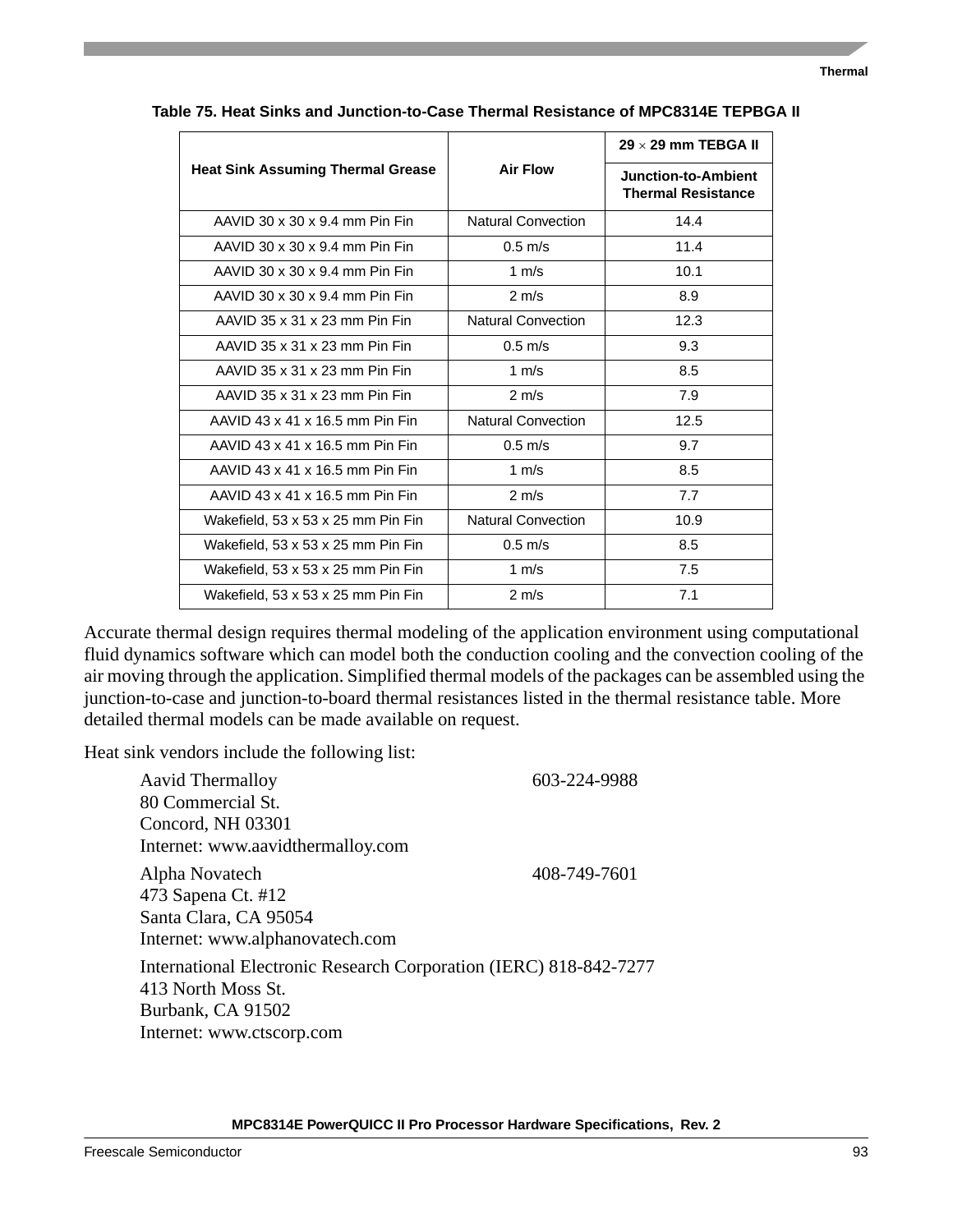#### **Thermal**

| Millennium Electronics (MEI)<br><b>Loroco Sites</b> | 408-436-8770 |
|-----------------------------------------------------|--------------|
| 671 East Brokaw Road                                |              |
| San Jose, CA 95112                                  |              |
| Internet: www.mei-thermal.com                       |              |
| <b>Tyco Electronics</b>                             | 800-522-6752 |
| Chip Coolers™<br>P.O. Box 3668                      |              |
| Harrisburg, PA 17105                                |              |
| Internet: www.tycoelectronics.com                   |              |
| Wakefield Engineering                               | 603-635-2800 |
| 33 Bridge St.                                       |              |
| Pelham, NH 03076                                    |              |
| Internet: www.wakefield.com                         |              |
| Interface material vendors include the following:   |              |
| Chomerics, Inc.                                     | 781-935-4850 |
| 77 Dragon Ct.                                       |              |
| Woburn, MA 01801<br>Internet: www.chomerics.com     |              |
| Dow-Corning Corporation                             | 800-248-2481 |
| Corporate Center                                    |              |
| <b>PO BOX 994</b>                                   |              |
| Midland, MI 48686-0994                              |              |
| Internet: www.dowcorning.com                        |              |
| Shin-Etsu MicroSi, Inc.                             | 888-642-7674 |
| 10028 S. 51st St.                                   |              |
| Phoenix, AZ 85044<br>Internet: www.microsi.com      |              |
|                                                     |              |
| The Bergquist Company<br>18930 West 78th St.        | 800-347-4572 |
| Chanhassen, MN 55317                                |              |
| Internet: www.bergquistcompany.com                  |              |

### **24.3 Heat Sink Attachment**

When attaching heat sinks to these devices, an interface material is required. The best method is to use thermal grease and a spring clip. The spring clip should connect to the printed circuit board, either to the board itself, to hooks soldered to the board, or to a plastic stiffener. Avoid attachment forces which would lift the edge of the package or peel the package from the board. Such peeling forces reduce the solder joint lifetime of the package. Recommended maximum force on the top of the package is 10 lb force (45 Newtons). If an adhesive attachment is planned, the adhesive should be intended for attachment to painted or plastic surfaces and its performance verified under the application requirements.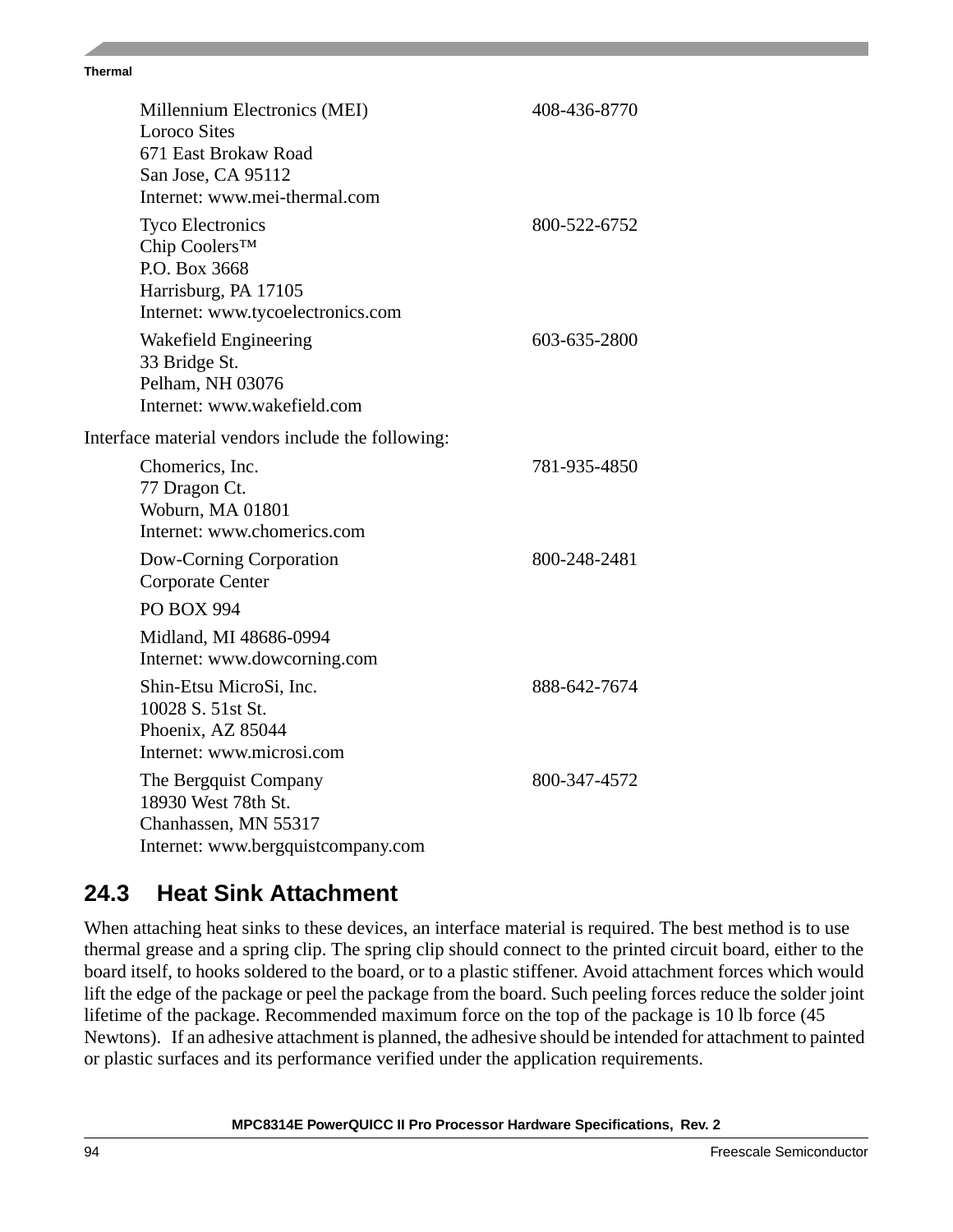### **24.3.1 Experimental Determination of the Junction Temperature with a Heat Sink**

When heat sink is used, the junction temperature is determined from a thermocouple inserted at the interface between the case of the package and the interface material. A clearance slot or hole is normally required in the heat sink. Minimizing the size of the clearance is important to minimize the change in thermal performance caused by removing part of the thermal interface to the heat sink temperature and then back calculate the case temperature using a separate measurement of the thermal resistance of the interface. From this case temperature, the junction temperature is determined from the junction to case thermal resistance.

$$
T_J=T_C+(R_{\theta JC}\ge P_D)
$$

Where

 $T_{\rm C}$  is the case temperature of the package

 $R_{\text{aIC}}$  is the junction-to-case thermal resistance

 $P_D$  is the power dissipation

# **25 System Design Information**

This section provides electrical and thermal design recommendations for successful application of the MPC8314E.

# **25.1 System Clocking**

The MPC8314E includes two PLLs.

- 1. The platform PLL (AVDD2) generates the platform clock from the externally supplied SYS\_CLK\_IN input. The frequency ratio between the platform and SYS\_CLK\_IN is selected using the platform PLL ratio configuration bits as described in [Section 23.1, "System PLL](#page-86-1)  [Configuration](#page-86-1)."
- 2. The e300 Core PLL (AVDD1) generates the core clock as a slave to the platform clock. The frequency ratio between the e300 core clock and the platform clock is selected using the e300 PLL ratio configuration bits as described in [Section 23.2, "Core PLL Configuration.](#page-88-2)"

# **25.2 PLL Power Supply Filtering**

Each of the PLLs listed above is provided with power through independent power supply pins (AVDD1,AVDD2 respectively). The  $AV_{DD}$  level should always be equivalent to VDD, and preferably these voltages are derived directly from VDD through a low frequency filter scheme such as the following.

There are a number of ways to reliably provide power to the PLLs, but the recommended solution is to provide independent filter circuits as illustrated in [Figure 61,](#page-95-0) one to each of the AV<sub>DD</sub> pins. By providing independent filters to each PLL the opportunity to cause noise injection from one PLL to the other is reduced.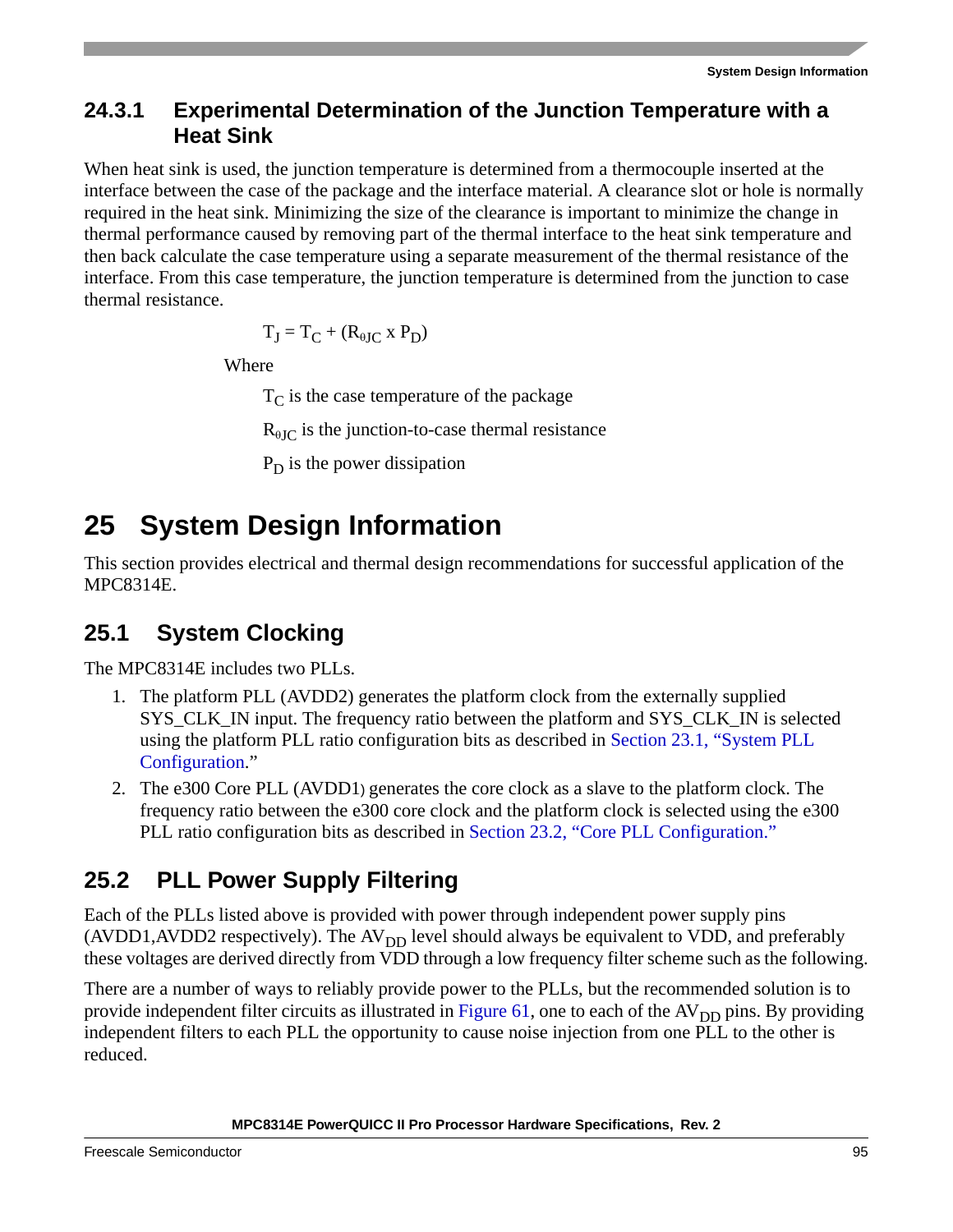### **System Design Information**

This circuit is intended to filter noise in the PLLs resonant frequency range from a 500 kHz to 10 MHz range. It should be built with surface mount capacitors with minimum Effective Series Inductance (ESL). Consistent with the recommendations of Dr. Howard Johnson in *High Speed Digital Design: A Handbook of Black Magic* (Prentice Hall, 1993), multiple small capacitors of equal value are recommended over a single large value capacitor.

Each circuit should be placed as close as possible to the specific  $AV_{DD}$  pin being supplied to minimize noise coupled from nearby circuits. It should be possible to route directly from the capacitors to the  $AV<sub>DD</sub>$ pin, which is on the periphery of package, without the inductance of vias. Note that the RC filter results in lower voltage level on AVDD. This does not imply that the DC specification can be relaxed.

This figure shows the PLL power supply filter circuit.



**Figure 61. PLL Power Supply Filter Circuit**

## <span id="page-95-0"></span>**25.3 Decoupling Recommendations**

Due to large address and data buses, and high operating frequencies, the device can generate transient power surges and high frequency noise in its power supply, especially while driving large capacitive loads. This noise must be prevented from reaching other components in the MPC8314E system, and the MPC8314E itself requires a clean, tightly regulated source of power. Therefore, it is recommended that the system designer place at least one decoupling capacitor at each VDD, NVDD, GVDD, and LVDD pins of the device. These decoupling capacitors should receive their power from separate VDD, NVDD, GVDD, LVDD, and GND power planes in the PCB, utilizing thick and short traces to minimize inductance. Capacitors may be placed directly under the device using a standard escape pattern. Others may surround the part.

These capacitors should have a value of  $0.01$  or  $0.1 \mu$ F. Only ceramic SMT (surface mount technology) capacitors should be used to minimize lead inductance, preferably 0402 or 0603 sizes.

In addition, it is recommended that there be several bulk storage capacitors distributed around the PCB, feeding the VDD, NVDD, GVDD, and LVDD planes, to enable quick recharging of the smaller chip capacitors. These bulk capacitors should have a low ESR (equivalent series resistance) rating to ensure the quick response time necessary. They should also be connected to the power and ground planes through two vias to minimize inductance. Suggested bulk capacitors—100–330 µF (AVX TPS tantalum or Sanyo OSCON).

# **25.4 Connection Recommendations**

To ensure reliable operation, it is highly recommended to connect unused inputs to an appropriate signal level. Unused active low inputs should be tied to NVDD, GVDD, or LVDD as required. Unused active high inputs should be connected to GND. All NC (no-connect) signals must remain unconnected.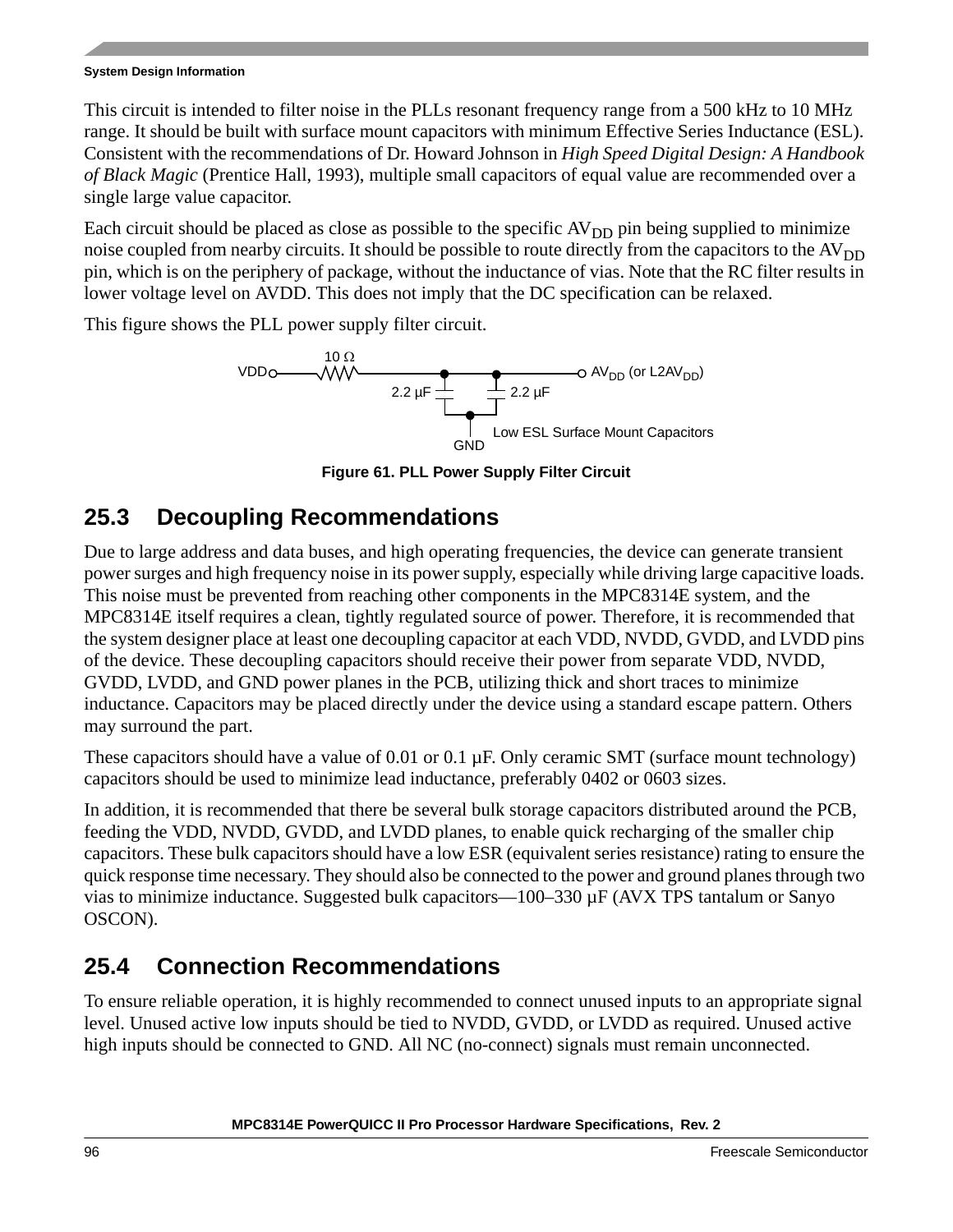Power and ground connections must be made to all external VDD, GVDD, LVDD, NVDD, and GND pins of the device.

### **25.5 Output Buffer DC Impedance**

The MPC8314E drivers are characterized over process, voltage, and temperature. For all buses, the driver is a push-pull single-ended driver type (open drain for  $I<sup>2</sup>C$ ).

To measure  $Z_0$  for the single-ended drivers, an external resistor is connected from the chip pad to NVDD or GND. Then, the value of each resistor is varied until the pad voltage is NVDD/2 (see [Figure 62](#page-96-0)). The output impedance is the average of two components, the resistances of the pull-up and pull-down devices. When data is held high, SW1 is closed (SW2 is open) and  $R<sub>p</sub>$  is trimmed until the voltage at the pad equals NVDD/2. R<sub>p</sub> then becomes the resistance of the pull-up devices. R<sub>p</sub> and R<sub>N</sub> are designed to be close to each other in value. Then,  $Z_0 = (R_P + R_N)/2$ .



**Figure 62. Driver Impedance Measurement**

<span id="page-96-0"></span>The value of this resistance and the strength of the driver's current source can be found by making two measurements. First, the output voltage is measured while driving logic 1 without an external differential termination resistor. The measured voltage is  $V_1 = R_{source} \times I_{source}$ . Second, the output voltage is measured while driving logic 1 with an external precision differential termination resistor of value  $R_{term}$ . The measured voltage is  $V_2 = (1/(1/R_1 + 1/R_2)) \times I_{source}$ . Solving for the output impedance gives  $R_{source} =$  $R_{term}$  × (V<sub>1</sub>/V<sub>2</sub> – 1). The drive current is then I<sub>source</sub> = V<sub>1</sub>/R<sub>source</sub>.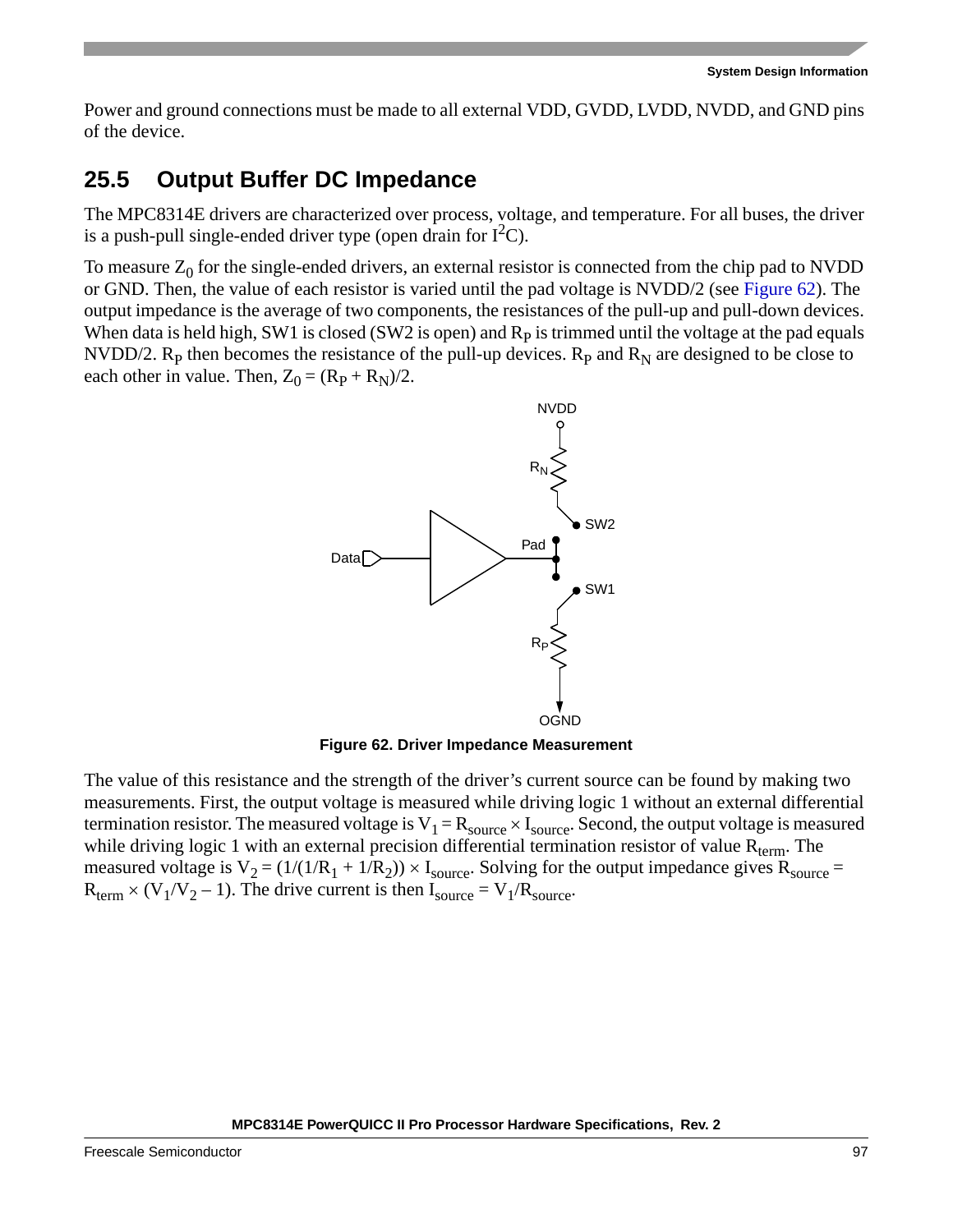### **Ordering Information**

This table summarizes the signal impedance targets. The driver impedance are targeted at minimum VDD, nominal NVDD, 105 °C.

| <b>Impedance</b>    | Local Bus, Ethernet,<br><b>PCI Signals</b><br><b>DUART, Control,</b><br>(not including PCI<br><b>Configuration, Power</b><br><b>Output Clocks)</b><br><b>Management</b> |           | <b>PCI Output Clocks</b><br>(including<br>PCI_SYNC_OUT) | <b>DDR DRAM</b> | <b>Symbol</b> | Unit |
|---------------------|-------------------------------------------------------------------------------------------------------------------------------------------------------------------------|-----------|---------------------------------------------------------|-----------------|---------------|------|
| $R_{N}$             | 42 Target                                                                                                                                                               | 25 Target | 42 Target                                               | 20 Target       | $Z_0$         | Ω    |
| $R_{\rm P}$         | 42 Target                                                                                                                                                               | 25 Target | 42 Target                                               | 20 Target       | $Z_0$         | Ω    |
| <b>Differential</b> | NA                                                                                                                                                                      | <b>NA</b> | <b>NA</b>                                               | <b>NA</b>       | <b>4DIFF</b>  | Ω    |

**Table 76. Impedance Characteristics**

**Note:** Nominal supply voltages. See [Table 1,](#page-6-0) T<sub>j</sub> = 105°C.

# **25.6 Configuration Pin Multiplexing**

The MPC8314E provides the user with power-on configuration options that can be set through the use of external pull-up or pull-down resistors of 4.7 k $\Omega$  on certain output pins (see customer visible configuration pins). These pins are generally used as output only pins in normal operation.

While HRESET is asserted however, these pins are treated as inputs. The value presented on these pins while HRESET is asserted, is latched when PORESET deasserts, at which time the input receiver is disabled and the I/O circuit takes on its normal function. Careful board layout with stubless connections to these pull-up/pull-down resistors coupled with the large value of the pull-up/pull-down resistor should minimize the disruption of signal quality or speed for output pins thus configured.

# <span id="page-97-1"></span>**25.7 Pull-Up Resistor Requirements**

The MPC8314E requires high resistance pull-up resistors (10 k $\Omega$  is recommended) on open drain type pins including  $I^2C$  pins and EPIC interrupt pins.

For more information on required pull up resistors and the connections required for JTAG interface, see AN3438, MPC8315 Design Checklist

# **26 Ordering Information**

Ordering information for the parts fully covered by this specification document is provided in [Section 26.1, "Part Numbers Fully Addressed by this Document.](#page-97-0)"

# <span id="page-97-0"></span>**26.1 Part Numbers Fully Addressed by this Document**

This table provides the Freescale part numbering nomenclature for the MPC8314E. Note that the individual part numbers correspond to a maximum processor core frequency. For available frequencies, contact your local Freescale sales office. In addition to the processor frequency, the part numbering scheme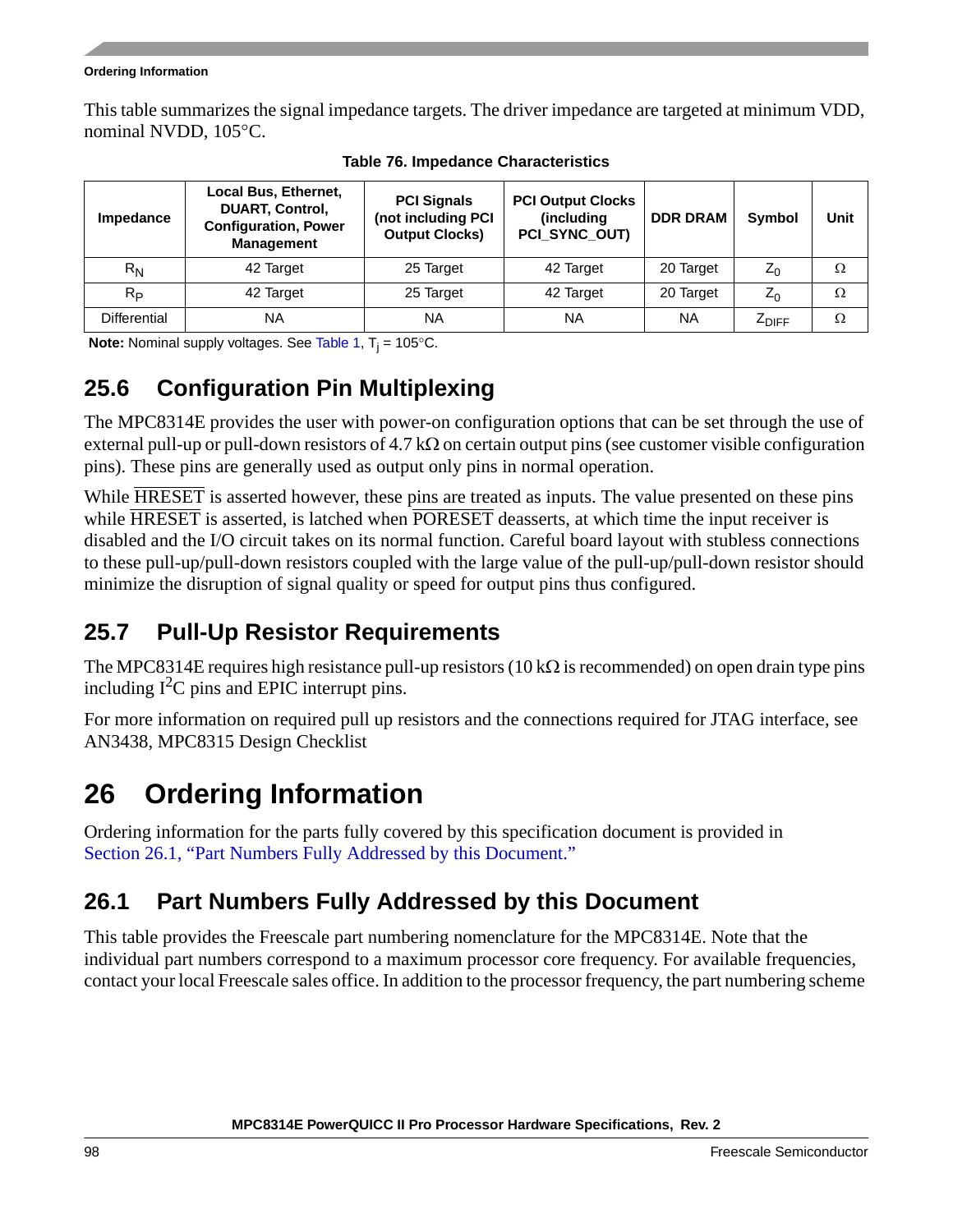also includes an application modifier which may specify special application conditions. Each part number also contains a revision code which refers to the die mask revision number.

| <b>MPC</b>             | 8314                      |                                           |                                                    | VR                             | AG                                                 |                                |                                    |
|------------------------|---------------------------|-------------------------------------------|----------------------------------------------------|--------------------------------|----------------------------------------------------|--------------------------------|------------------------------------|
| <b>Product</b><br>Code | Part<br><b>Identifier</b> | <b>Encryption</b><br><b>Acceleration</b>  | <b>Temperature</b><br>Range <sup>3</sup>           | Package <sup>1</sup>           | e300 Core<br>Frequency <sup>2</sup>                | <b>DDR</b><br><b>Frequency</b> | <b>Revision</b><br>Level           |
| <b>MPC</b>             | 8314                      | Blank = Not<br>included<br>$E =$ included | Blank = 0 to $105^{\circ}$ C<br>$C = -40$ to 105°C | $VR = Pb$<br>Free<br>TEPBGA II | $AD = 266 MHz$<br>$AF = 333 MHz$<br>$AG = 400 MHz$ | $D = 266$ MHz Contact          | local<br>Freescale<br>sales office |

### **Table 77. Part Numbering Nomenclature**

**Note:** 

1. See [Section 22, "Package and Pin Listings,](#page-71-0)" for more information on available package types.

2. Processor core frequencies supported by parts addressed by this specification only. Not all parts described in this specification support all core frequencies. Additionally, parts addressed by electric may support other maximum core frequencies.

3. Contact your local Freescale field applications engineer (FAE).

This table shows the SVR settings by device and package type.

### **Table 78. SVR Settings**

| <b>Device</b> | Package          | <b>SVR (Rev 1.0)</b> | <b>SVR (Rev 1.1)</b> | <b>SVR (Rev 1.2)</b> |
|---------------|------------------|----------------------|----------------------|----------------------|
| MPC8314E      | <b>TEPBGA II</b> | 0x80B6 0010          | 0x80B6 0011          | 0x80B6 0012          |
| MPC8314       | TEPBGA II        | 0x80B7 0010          | 0x80B7 0011          | 0x80B7 0012          |

**Note:** 

1. PVR = 8085\_0020 for all devices and revisions in this table.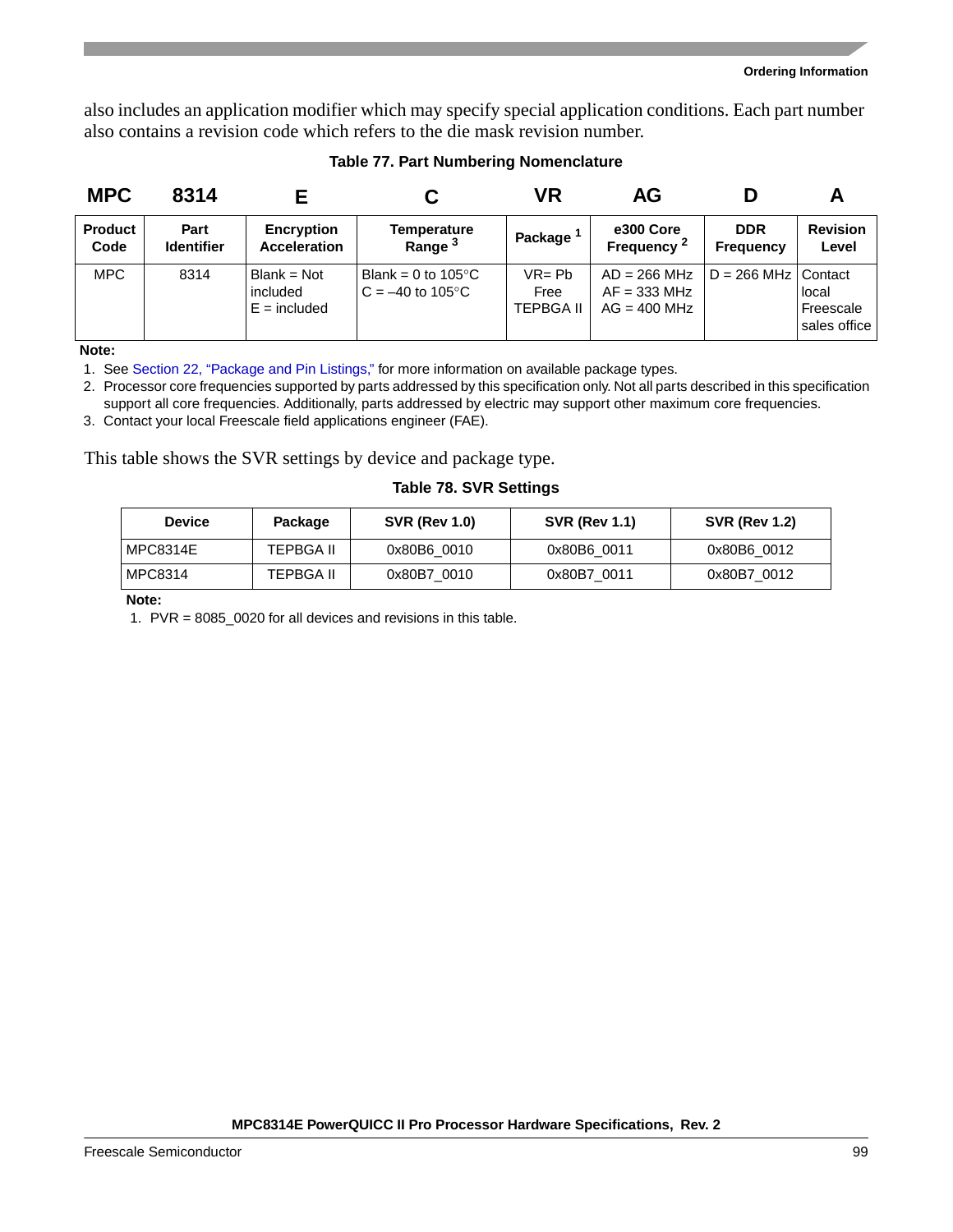```
Revision History
```
# **27 Revision History**

This table summarizes a revision history for this document.

| <b>Revision</b> | <b>Date</b> | <b>Substantive Change(s)</b>                                                                                                                                                                                                                                                                                                                                                                                                                                                                                                                                                                                                                                                                                                                                                                                                                                                                                                                                                                                                                                                                                                                                                                                                                                                                                                                                                                                                                                                                                                                                                                                                                                                                                                                                                               |
|-----------------|-------------|--------------------------------------------------------------------------------------------------------------------------------------------------------------------------------------------------------------------------------------------------------------------------------------------------------------------------------------------------------------------------------------------------------------------------------------------------------------------------------------------------------------------------------------------------------------------------------------------------------------------------------------------------------------------------------------------------------------------------------------------------------------------------------------------------------------------------------------------------------------------------------------------------------------------------------------------------------------------------------------------------------------------------------------------------------------------------------------------------------------------------------------------------------------------------------------------------------------------------------------------------------------------------------------------------------------------------------------------------------------------------------------------------------------------------------------------------------------------------------------------------------------------------------------------------------------------------------------------------------------------------------------------------------------------------------------------------------------------------------------------------------------------------------------------|
| 2               | 11/2011     | $\cdot$ In Table 66:<br>Corrected Note 10 to pull down.<br>Added pull up information.                                                                                                                                                                                                                                                                                                                                                                                                                                                                                                                                                                                                                                                                                                                                                                                                                                                                                                                                                                                                                                                                                                                                                                                                                                                                                                                                                                                                                                                                                                                                                                                                                                                                                                      |
| $\mathbf{1}$    | 11/2011     | • Added Notes 4, 5, 6, and 7 in Table 2.<br>$\cdot$ In Table 6:<br>Decoupled PCI_CLK and SYS_CLK_IN rise and fall times.<br>$\overline{\phantom{0}}$<br>Relaxed maximum rise/fall time of SYS_CLK_IN from 1.2 ns to 4 ns.<br>$\overline{\phantom{m}}$<br>Modified Note 2.<br>$\overline{\phantom{m}}$<br>- Updated SYS_CLK_IN/PCI_CLK frequency from 66 MHz to 66.67 MHz.<br>• Added Note 4 to Table 9.<br>• Added a note stating "eTSEC should be interfaced with peripheral operating at same voltage level."<br>in Section 9.1.1, "MII, RMII, RGMII, and RTBI DC Electrical Characteristics."<br>• Added a note in Table 26 stating "The frequency of RX_CLK should not exceed the TX_CLK by<br>more than 300 ppm."<br>• Added a note in Table 29 stating "The frequency of RX_CLK should not exceed the GTX_CLK125<br>by more than 300 ppm<br>• In Table 42, changed min/max values of $t_{CLK TOL}$ from 0.05 to 0.005.<br>• Added t <sub>LALEHOV</sub> parameter to Table 44<br>• Replaced 50 with 50 $\Omega$ in Section 16.5, "Receiver Compliance Eye Diagrams."<br>$\cdot$ In Table 66:<br>- Added Pull up and Pull down information.<br>- Removed Note 2 from TSEC_MDIO.<br>• Removed configuration 2 from Table 73.<br>• Removed Preliminary from Section 24, "Thermal."<br>• Removed MDIO signal from Section 25.7, "Pull-Up Resistor Requirements" as this signal is not<br>open drain.<br>• Replaced LCCR with LCRR throughout.<br>• Replaced SYS_CLKIN with SYS_CLK_IN throughout.<br>• Replaced all LBIUCM with LBCM.<br>• Replaced all SYS_CR_CLK_IN and SYS_CR_CLK_OUT with SYS_XTAL_IN and<br>SYS_XTAL_OUT, respectively. Replaced all USB_CR_CLK_IN and USB_CR_CLK_OUT with<br>USB_XTAL_IN and USB_XTAL_OUT, respectively.<br>• Added rise/fall time spec for TDM CLK |
| 0               | 05/2009     | Initial public release                                                                                                                                                                                                                                                                                                                                                                                                                                                                                                                                                                                                                                                                                                                                                                                                                                                                                                                                                                                                                                                                                                                                                                                                                                                                                                                                                                                                                                                                                                                                                                                                                                                                                                                                                                     |

### **Table 79. Revision History**